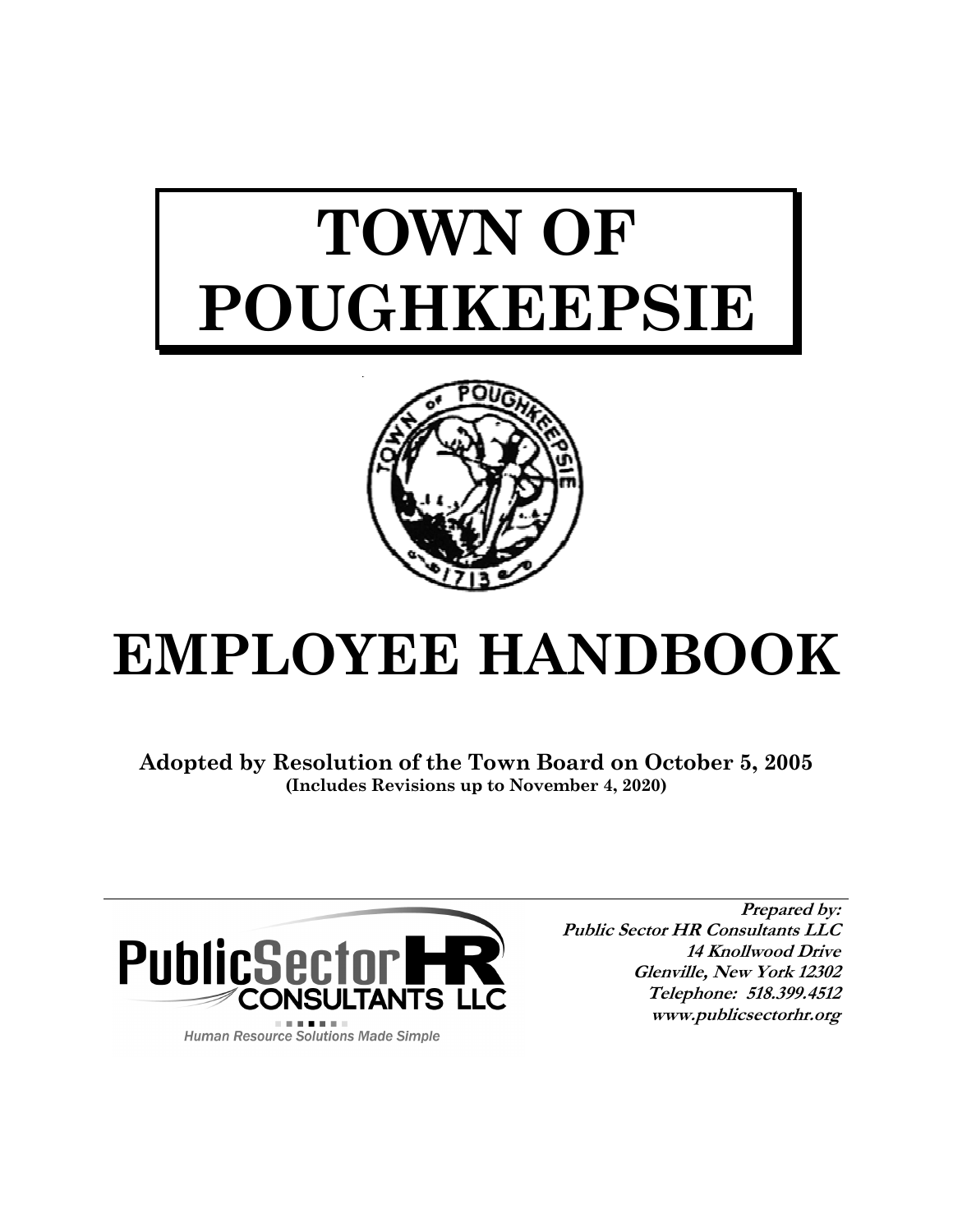# **TOWN OF POUGHKEEPSIE**

# **EMPLOYEE HANDBOOK**

Copyright © 2019 Public Sector HR Consultants LLC, Glenville, NY

This employee handbook is copyrighted material and is intended only for the internal use of the Town of Poughkeepsie. The Town of Poughkeepsie may copy this employee handbook for distribution to its employees. The contents of this employee handbook may not be copied or reproduced in any form or by any means for any other individual or organization without the prior written permission of *Public Sector HR Consultants LLC.*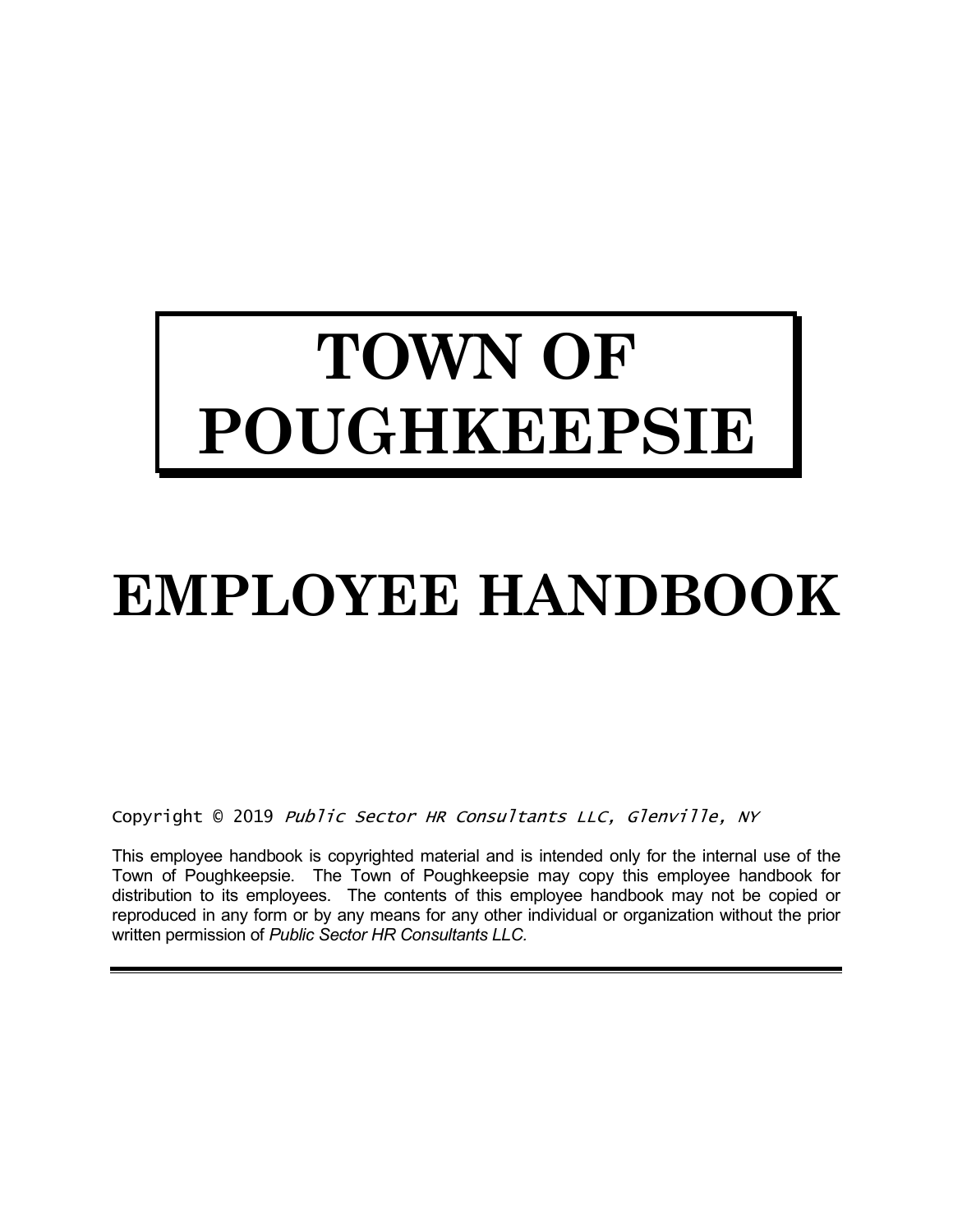# **Town of Poughkeepsie Employee Handbook**

**Table of Contents**

| 100 |                                                                                                                                                                                                                                      | $100 - 1$ |
|-----|--------------------------------------------------------------------------------------------------------------------------------------------------------------------------------------------------------------------------------------|-----------|
| 101 | Welcome Message                                                                                                                                                                                                                      | $100 - 1$ |
| 102 |                                                                                                                                                                                                                                      | $100 - 2$ |
| 103 |                                                                                                                                                                                                                                      | $100 - 3$ |
| 104 | <b>Changes or Modifications</b>                                                                                                                                                                                                      | $100 - 4$ |
| 200 |                                                                                                                                                                                                                                      | $200 - 1$ |
| 201 |                                                                                                                                                                                                                                      | $200 - 1$ |
| 202 | Part-Time Employees                                                                                                                                                                                                                  | $200 - 1$ |
| 203 |                                                                                                                                                                                                                                      | $200 - 1$ |
| 204 | Temporary Employees                                                                                                                                                                                                                  | $200 - 1$ |
| 205 |                                                                                                                                                                                                                                      | $200 - 1$ |
| 206 |                                                                                                                                                                                                                                      | $200 - 1$ |
| 207 |                                                                                                                                                                                                                                      | $200 - 2$ |
| 208 |                                                                                                                                                                                                                                      | 200-2     |
| 300 |                                                                                                                                                                                                                                      | $300 - 1$ |
| 301 |                                                                                                                                                                                                                                      | $300 - 1$ |
| 302 |                                                                                                                                                                                                                                      | $300 - 2$ |
| 303 |                                                                                                                                                                                                                                      | $300 - 2$ |
| 304 |                                                                                                                                                                                                                                      | $300 - 2$ |
| 400 |                                                                                                                                                                                                                                      | 400-1     |
| 401 | Oath of Office <u>contains and the set of the set of the set of the set of the set of the set of the set of the set of the set of the set of the set of the set of the set of the set of the set of the set of the set of the se</u> | $400 - 1$ |
| 402 |                                                                                                                                                                                                                                      | $400 - 1$ |
| 403 |                                                                                                                                                                                                                                      | $400 - 3$ |
| 404 | <b>New Employee Orientation</b>                                                                                                                                                                                                      | $400 - 4$ |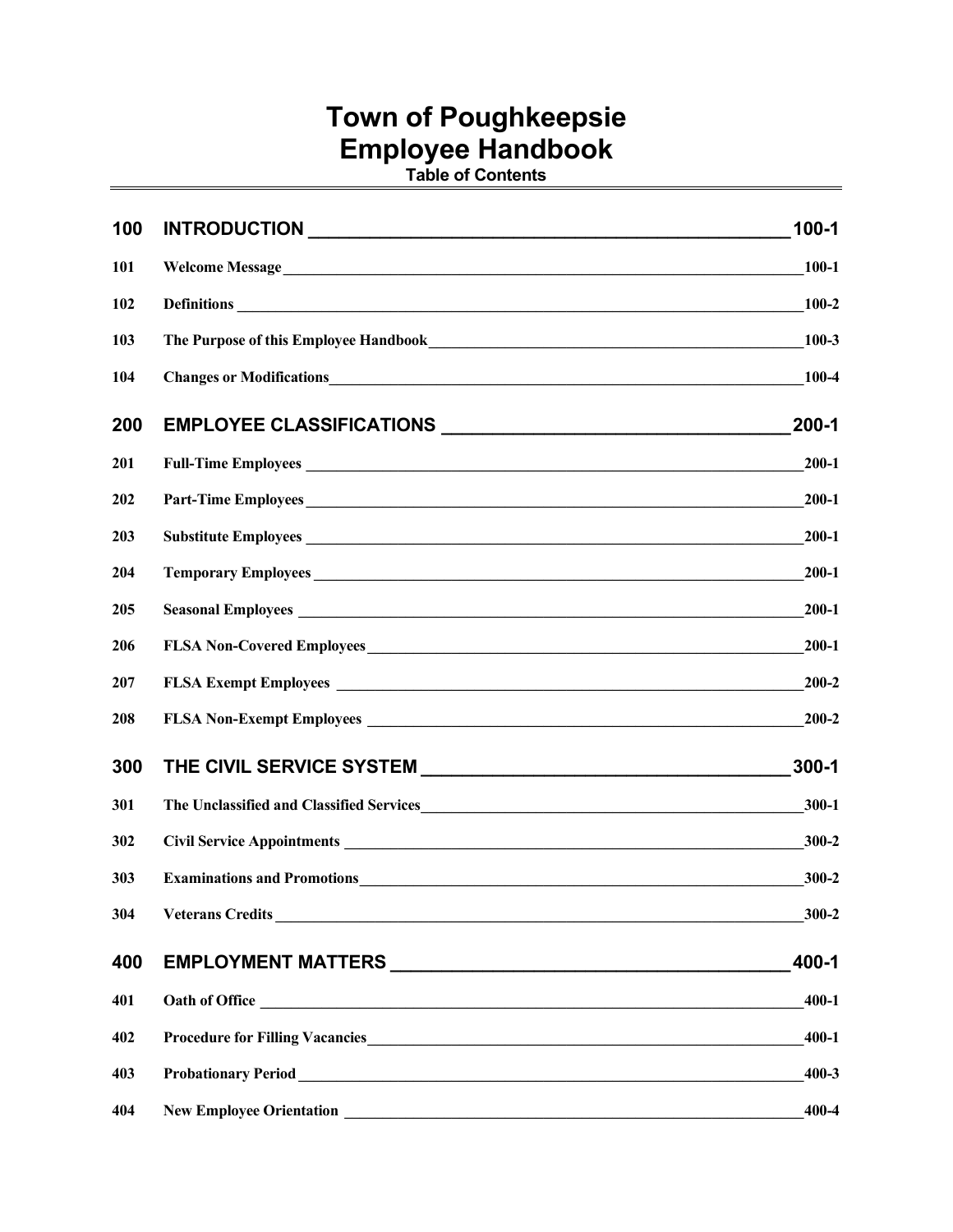| 406 |                                                                                                                                                                                                                                | 400-5   |
|-----|--------------------------------------------------------------------------------------------------------------------------------------------------------------------------------------------------------------------------------|---------|
| 407 | Civil Service Law Section 75                                                                                                                                                                                                   | 400-7   |
| 408 |                                                                                                                                                                                                                                |         |
| 409 |                                                                                                                                                                                                                                | 400-14  |
| 410 |                                                                                                                                                                                                                                | 400-15  |
| 500 |                                                                                                                                                                                                                                | $500-1$ |
| 501 |                                                                                                                                                                                                                                | $500-1$ |
| 502 |                                                                                                                                                                                                                                |         |
| 503 | Meal and Rest Breaks and Breaks for Nursing Mothers______________________________                                                                                                                                              | 500-4   |
| 504 |                                                                                                                                                                                                                                | 500-5   |
| 505 | Bonding contact the contact of the contact of the contact of the contact of the contact of the contact of the contact of the contact of the contact of the contact of the contact of the contact of the contact of the contact | 500-6   |
| 506 |                                                                                                                                                                                                                                | 500-6   |
| 507 |                                                                                                                                                                                                                                | 500-7   |
| 508 |                                                                                                                                                                                                                                |         |
| 509 | Supplies, Tools and Equipment, and Fuel Usage ___________________________________500-9                                                                                                                                         |         |
| 510 |                                                                                                                                                                                                                                | 500-10  |
| 511 | Computer Systems, E-Mail and Internet Services __________________________________500-11                                                                                                                                        |         |
| 512 | Social Media 2000-15                                                                                                                                                                                                           |         |
| 513 |                                                                                                                                                                                                                                | 500-17  |
| 514 |                                                                                                                                                                                                                                | 500-17  |
| 515 |                                                                                                                                                                                                                                | 500-18  |
| 516 | <b>Visitors</b>                                                                                                                                                                                                                | 500-18  |
| 517 | Maintenance of Work Area                                                                                                                                                                                                       | 500-19  |
| 518 | Purchasing https://www.archive.com/2010/01/2010                                                                                                                                                                                | 500-19  |
| 519 |                                                                                                                                                                                                                                | 500-20  |
| 520 |                                                                                                                                                                                                                                | 500-20  |
| 521 | Unauthorized Work New York 2008 and 2008 and 2008 and 2008 and 2008 and 2008 and 2008 and 2008 and 2008 and 20                                                                                                                 | 500-20  |
| 522 |                                                                                                                                                                                                                                | 500-21  |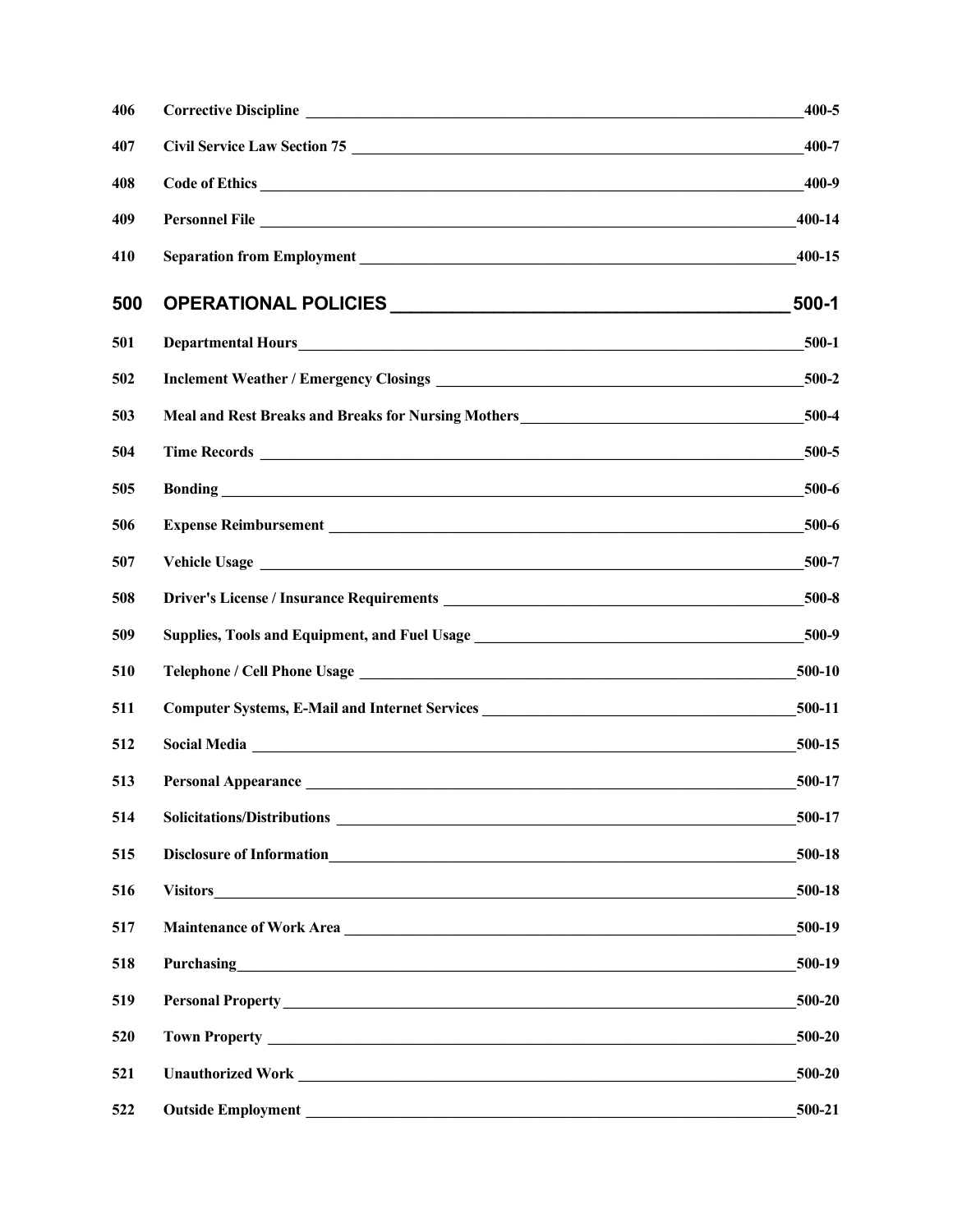| 600  |                                                                                                                                                                                                                                      | 600-1     |
|------|--------------------------------------------------------------------------------------------------------------------------------------------------------------------------------------------------------------------------------------|-----------|
| 601  |                                                                                                                                                                                                                                      | $600 - 1$ |
| 602  |                                                                                                                                                                                                                                      | 600-3     |
| 603  | Bereavement Leave                                                                                                                                                                                                                    | 600-4     |
| 604  |                                                                                                                                                                                                                                      | 600-5     |
| 605  | Leave for Cancer Screening<br><u>Leave for Cancer Screening</u>                                                                                                                                                                      | 600-6     |
| 606  |                                                                                                                                                                                                                                      | 600-7     |
| 607  |                                                                                                                                                                                                                                      | 600-8     |
| 700  |                                                                                                                                                                                                                                      | 700-1     |
| 701  |                                                                                                                                                                                                                                      | $700 - 1$ |
| 702  |                                                                                                                                                                                                                                      | $700-1$   |
| 703  |                                                                                                                                                                                                                                      | $700 - 2$ |
| 704  |                                                                                                                                                                                                                                      | 700-3     |
| 705  | Payroll Deductions <b>contained a set of the contact of the contact of the contact of the contact of the contact of the contact of the contact of the contact of the contact of the contact of the contact of the contact of the</b> | 700-3     |
| 706  | Deferred Compensation Plan                                                                                                                                                                                                           | 700-3     |
| 800  |                                                                                                                                                                                                                                      | 800-1     |
| 801  | Holidays <b>Example 2018 Holidays Example 2018 Holidays Example 2018 Holidays</b>                                                                                                                                                    | $800 - 1$ |
| 802  | Vacation Leave Leave Leave Leave Leave Leave Leave Leave Leave Leave Leave Leave                                                                                                                                                     | 800-2     |
| 803  | <b>Sick Leave</b>                                                                                                                                                                                                                    | 800-4     |
| 804  | Personal Leave Leave Leave and the set of the set of the set of the set of the set of the set of the set of the set of the set of the set of the set of the set of the set of the set of the set of the set of the set of the        | 800-6     |
| 805  |                                                                                                                                                                                                                                      | 800-7     |
| 806  |                                                                                                                                                                                                                                      | 800-8     |
| 807  |                                                                                                                                                                                                                                      | 800-10    |
| 808  |                                                                                                                                                                                                                                      | 800-11    |
| 809  |                                                                                                                                                                                                                                      | 800-13    |
| 809a | Dental Plan                                                                                                                                                                                                                          | 800-14    |
| 810  |                                                                                                                                                                                                                                      | 800-15    |
| 811  | Continuation of Health Insurance Benefits (COBRA)<br><u>Leadenborne and the continuation</u>                                                                                                                                         | 800-16    |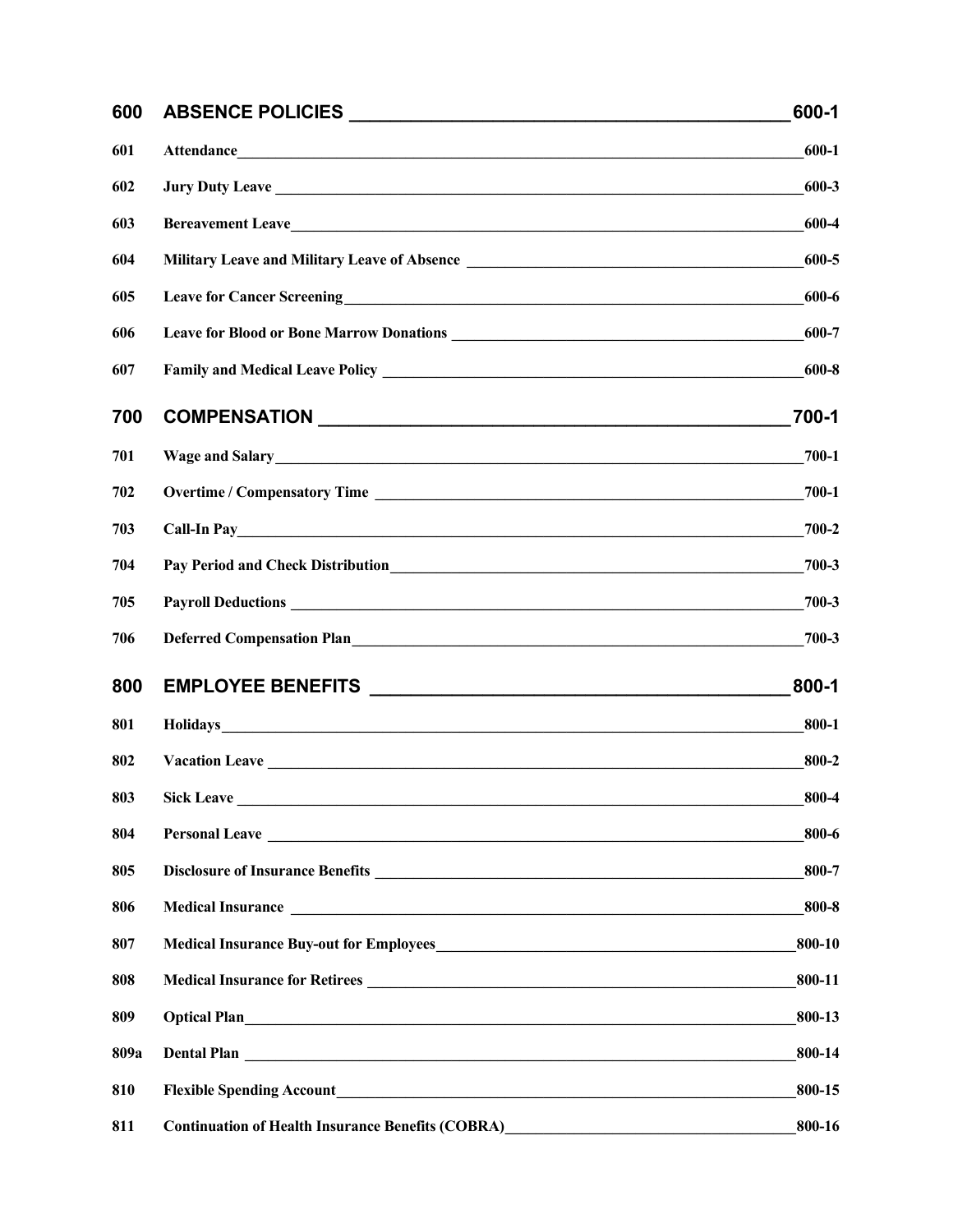| 812  |                                                                                                                                                                                                                               | 800-18    |
|------|-------------------------------------------------------------------------------------------------------------------------------------------------------------------------------------------------------------------------------|-----------|
| 813  |                                                                                                                                                                                                                               | 800-19    |
| 814  |                                                                                                                                                                                                                               | 800-19    |
| 815  | Social Security<br><u>Social Security</u>                                                                                                                                                                                     | 800-19    |
| 816  | The New York State Employees' Retirement System _________________________________                                                                                                                                             | 800-20    |
| 817  | Employee Assistance Program<br><u> Letting and the Contract of Assistance Program</u>                                                                                                                                         | 800-21    |
| 900  |                                                                                                                                                                                                                               | $900 - 1$ |
| 901  |                                                                                                                                                                                                                               | $900-1$   |
| 902  | Non-Discrimination and Harassment (Including Sexual Harassment) in the Workplace                                                                                                                                              | $900 - 2$ |
| 903  |                                                                                                                                                                                                                               | 900-10    |
| 904  | Drug-Free Workplace / Drug Free Awareness Program<br>200-11                                                                                                                                                                   |           |
| 905  | Controlled Substance and Alcohol Testing<br>200-13                                                                                                                                                                            |           |
| 906  | Smoking has a state of the state of the state of the state of the state of the state of the state of the state of the state of the state of the state of the state of the state of the state of the state of the state of the | 900-13    |
| 907  |                                                                                                                                                                                                                               | 900-14    |
| 1000 |                                                                                                                                                                                                                               | 1000-1    |
| 1001 |                                                                                                                                                                                                                               | 1000-1    |
| 1002 | Hazard Communication Program                                                                                                                                                                                                  | 1000-2    |
| 1100 |                                                                                                                                                                                                                               | 1100-1    |
| 1101 | <b>Organizational Communications</b>                                                                                                                                                                                          | 1100-1    |
| 1102 |                                                                                                                                                                                                                               | 1100-1    |
| 1103 |                                                                                                                                                                                                                               | 1100-1    |
| 1104 |                                                                                                                                                                                                                               | 1100-1    |
| 1105 |                                                                                                                                                                                                                               | 1100-2    |
| 1106 |                                                                                                                                                                                                                               | 1100-2    |
| 1200 | DISPUTE RESOLUTION AND RESOLUTION                                                                                                                                                                                             | 1200-1    |
| 1201 |                                                                                                                                                                                                                               | 1200-1    |
| 1300 | <b>EMPLOYEE ACKNOWLEDGMENT FORM</b><br><u> 1980 - Jan Barnett, prima politik (</u>                                                                                                                                            | 1300-1    |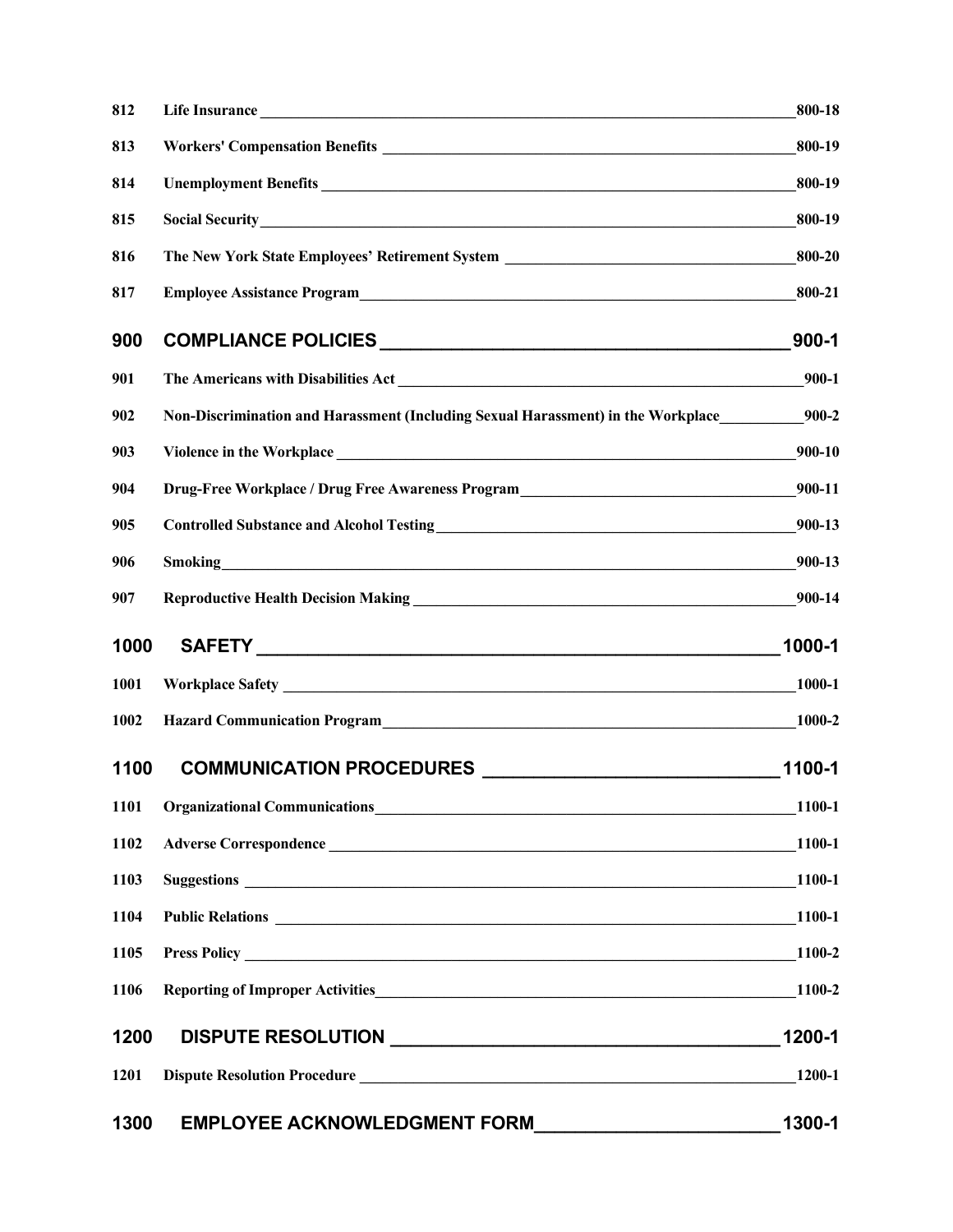# **100 INTRODUCTION**

## *101 Welcome Message*

We would like to welcome you and congratulate you on your appointment to a position with the Town of Poughkeepsie. As a part of our team, you take on an extremely important role, that of serving the members of our community. Together, our mission is to provide costeffective services that conform to the highest standards of quality.

This Employee Handbook is designed to familiarize you with your employment and to help ensure government compliance, foster positive employee relationships, and contribute to the overall success of the Town in delivering services to the public effectively and efficiently.

Please keep in mind that this is only an overview of the Town's policies and procedures, employee benefits, and the Civil Service System. Specific questions concerning employment matters should be addressed to your Department Head.

We trust that you will find service with the Town of Poughkeepsie rewarding both personally and professionally.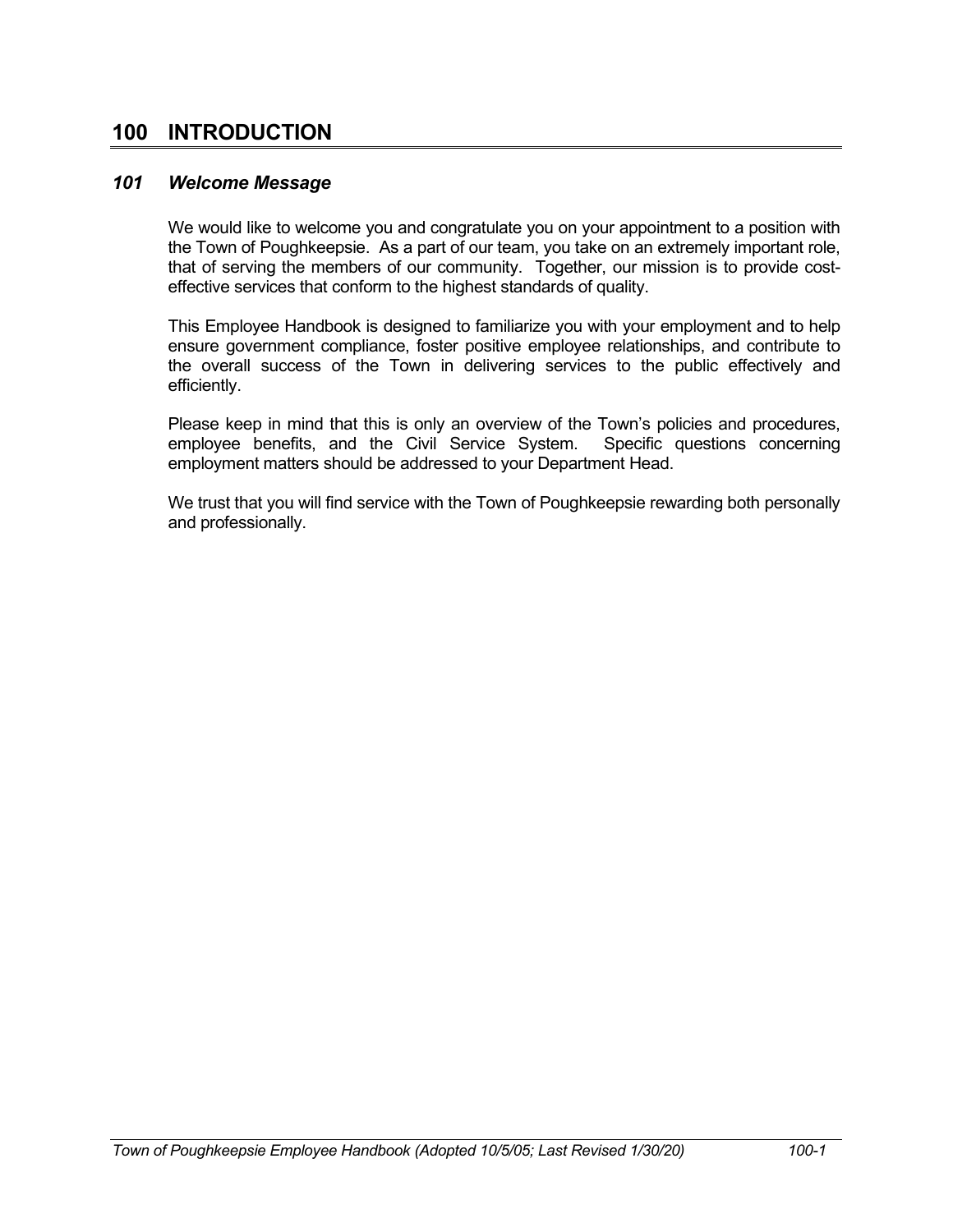# *102 Definitions*

**Town of Poughkeepsie** - For purposes of this Employee Handbook, the Town of Poughkeepsie may be referred to as the "Town".

**Town Board** - For purposes of this Employee Handbook, "Town Board" will mean the Town Board of the Town of Poughkeepsie.

**Elected Official** - For the purposes of this Employee Handbook, "Elected Official" will mean and refer to any of the following elected officials of the Town of Poughkeepsie:

- Town Supervisor
- Town Board Members
- Town Justices
- Town Clerk
- Superintendent of Highways
- Receiver of Taxes

**Town Supervisor** - For purposes of this Employee Handbook, "Town Supervisor" will mean the Town Supervisor of the Town of Poughkeepsie.

**Department Head** - For purposes of this Employee Handbook, "Department Head" will mean the person in charge of any department, agency, bureau, unit, or subdivision of the Town of Poughkeepsie. This definition will be applicable in the event such person is serving in an acting, temporary, or provisional status in the position of Department Head.

**Supervisor** - For purposes of this Employee Handbook, "supervisor" will mean the individual so designated by the Department Head to direct and inspect the performance of employees.

**Employee** - For the purposes of this Employee Handbook, "employee" will mean a person employed by the Town, including, but not limited to, an appointed official, an appointed member of a board or commission, Department Head, managerial employee, confidential employee, supervisory employee, provisional employee, probationary employee, substitute employee, temporary employee, seasonal employee, trainee, or student intern, but not an independent contractor.

**Civil Service Law** – For purposes of this Employee Handbook, "Civil Service Law" shall mean the New York State Civil Service Law and shall include the *Rules for the Classified Civil Service of Dutchess County*.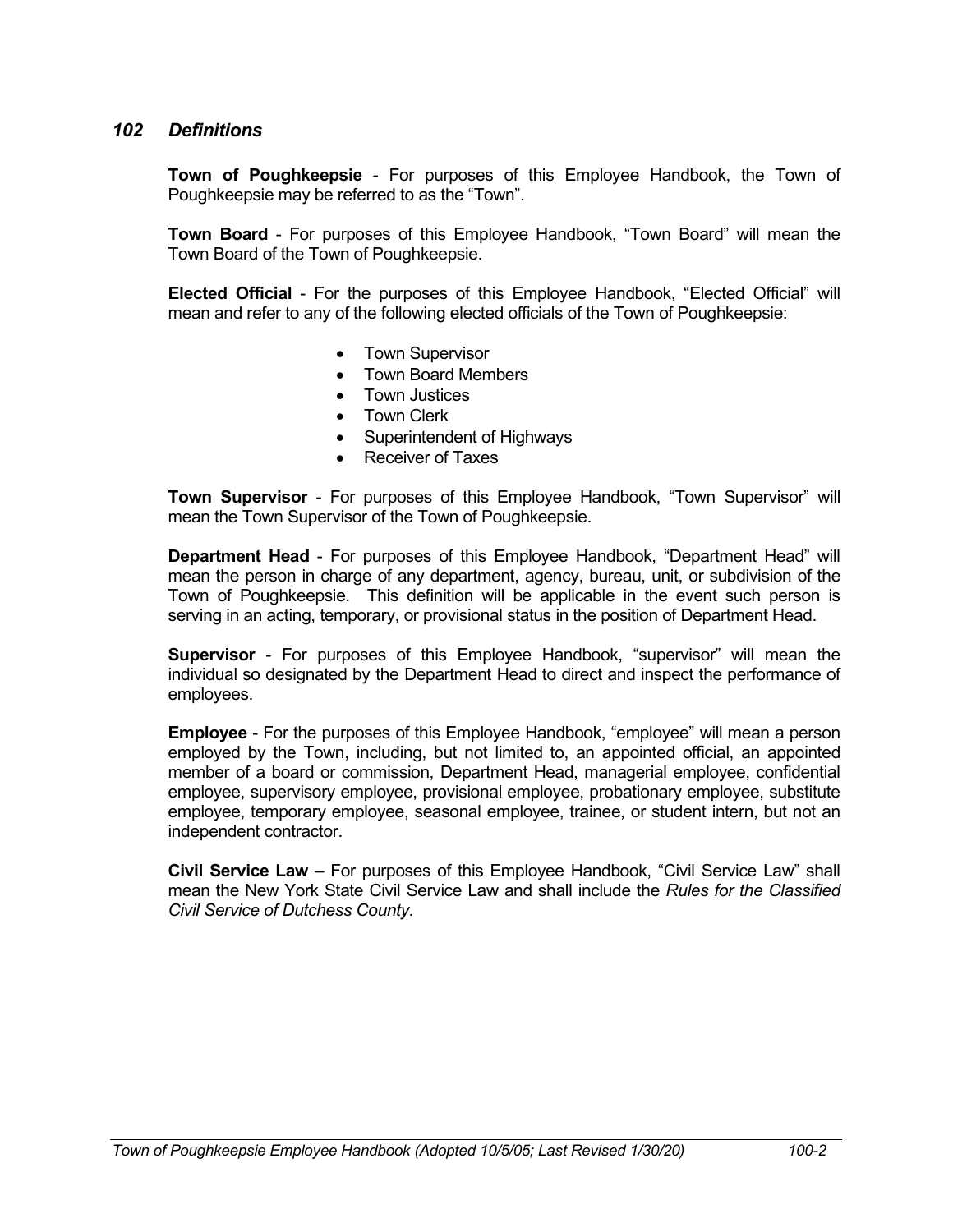# *103 The Purpose of this Employee Handbook*

**Statement of Purpose** - The purpose of this Employee Handbook is to communicate the Town's personnel policies and practices to all employees and Elected Officials. It is extremely important that each employee understand the policies that relate to rules, regulations, procedures, practices, work standards, employment classifications, compensation, and benefits. **This Employee Handbook is not a contract of employment, express or implied, and should not be construed as such**. That is, employment can be terminated at any time at the will of either the employer or the employee, subject only to such procedural requirements as may be specified pursuant to New York State Civil Service Law, Town Law, collective bargaining agreement, or any other applicable law, rule, or regulation.

Unless otherwise required by law, the provisions of this Employee Handbook are for Town use only and do not apply in any criminal or civil proceeding. The Employee Handbook provisions shall not be construed as a creation of higher legal standard of safety or care. Notwithstanding the above, a violation of a Handbook provision may form the basis for administrative action by the Town and any subsequent judicial proceeding.

**Statutes, Laws and Ordinances** – In the event a federal or state statute or a Town Law or ordinance should conflict with any provision contained in this Employee Handbook, then such statute, law or ordinance will prevail.

**Collective Bargaining Agreements** - In the event an expressed and explicit provision set forth in a collective bargaining agreement between the Town of Poughkeepsie and an employee organization as defined by the Public Employees' Fair Employment Act (Taylor Law) should conflict with an employee benefit, personnel policy, personnel procedure, or other provision set forth in this Employee Handbook, the expressed and explicit provision of the collective bargaining agreement will control. Otherwise, unless expressly excluded herein, this Employee Handbook will be applicable to all employees.

**Police Department** – The Town of Poughkeepsie Police Department has promulgated its own policies and procedures that govern uniformed officers. As such, this Employee Handbook does not apply to the uniformed officers of the Police Department.

**Questions** - Any questions regarding any topic covered in this Employee Handbook should be directed to the appropriate Department Head.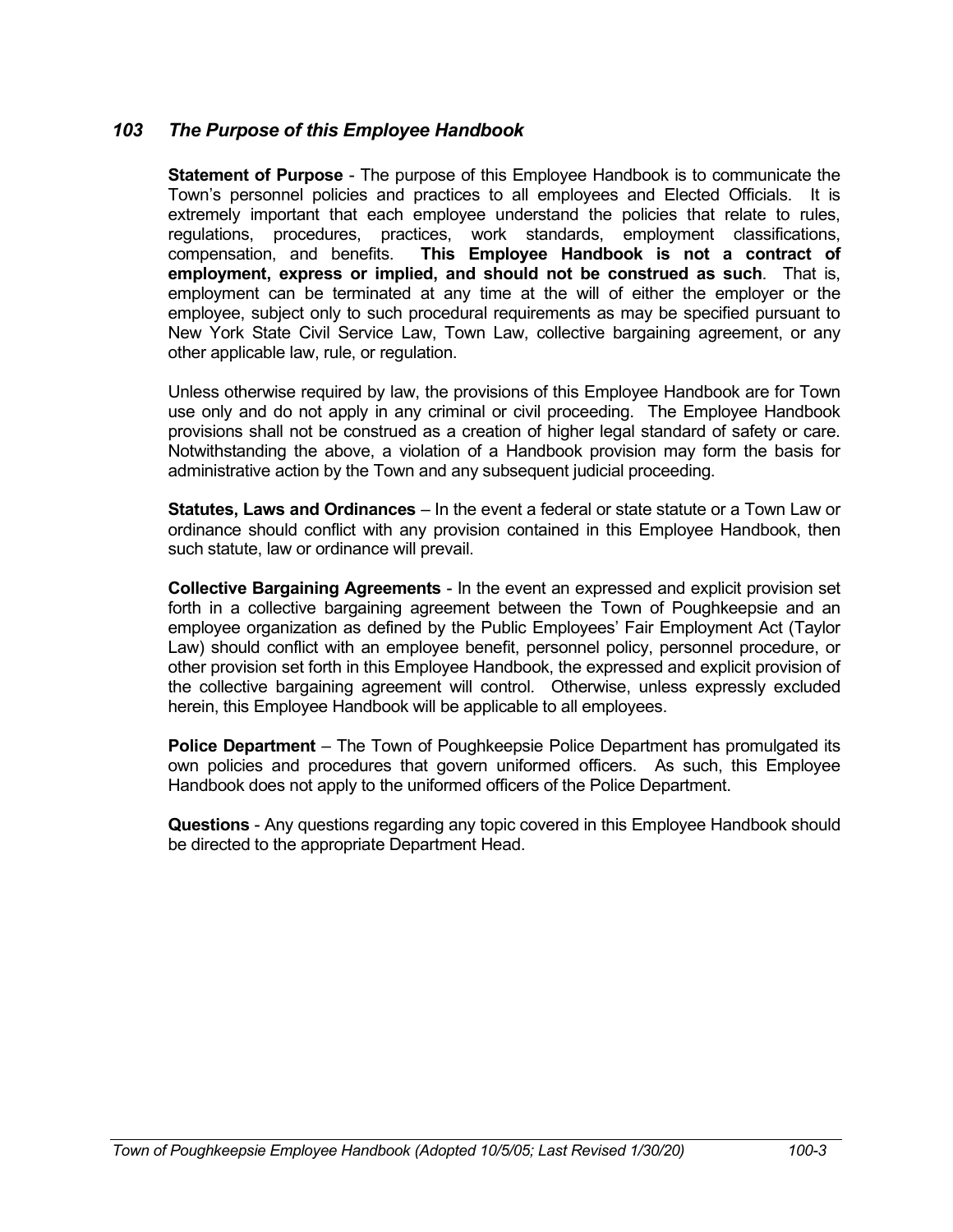# *104 Changes or Modifications*

**Rights of the Town Board** – The Town Board reserves the right to interpret, change, modify, or eliminate any provision contained in this Employee Handbook.

**Governmental Actions** – This Employee Handbook is subject to alteration by resolutions of the Town Board, changes in Town and/or departmental rules, or changes in federal, state or local statutes, rules, or regulations. (This is not meant to be a comprehensive list).

**Statutes, Laws and Ordinances** – In the event a federal or state statute or a Town Law or ordinance should conflict with any provision contained in this Employee Handbook, then such statute, law or ordinance will prevail.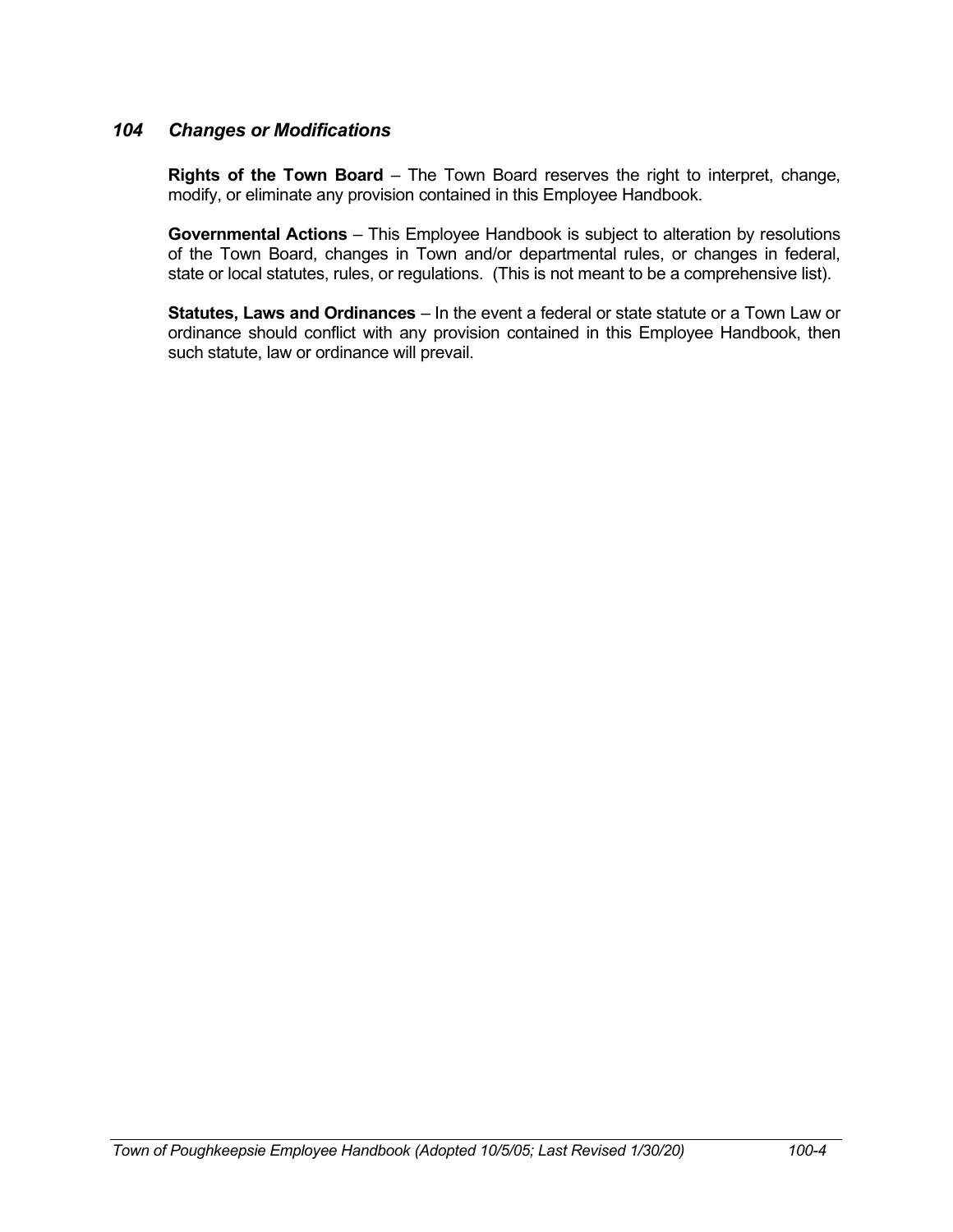# **200 EMPLOYEE CLASSIFICATIONS**

**Union Employees** – An employee who is covered by a collective bargaining agreement is not covered by the Employee Classification provisions set forth below and should refer to said agreement.

For purposes of this Employee Handbook, the following terms shall be defined as follows:

# *201 Full-Time Employees*

For purposes of this Employee Handbook, the term "full-time employee" will mean an employee who is regularly scheduled to work a minimum of forty hours per week.

# *202 Part-Time Employees*

For purposes of this Employee Handbook, the term "part-time employee" will mean an employee who is regularly scheduled to work twenty hours per week.

## *203 Substitute Employees*

For purposes of this Employee Handbook, the term "substitute employee" will mean an employee who is regularly scheduled to work less than twenty hours per week.

# *204 Temporary Employees*

For purposes of this Employee Handbook, the term "temporary employee" will mean an employee who is employed on an interim basis or employed to work on a special or emergency basis for a specified period, consistent with the Civil Service Law as applicable.

# *205 Seasonal Employees*

For purposes of this Employee Handbook, the term "seasonal employee" will mean an employee who is employed to work for a given season.

# *206 FLSA Non-Covered Employees*

For purposes of this Employee Handbook, "FLSA non-covered employee" will mean an employee not covered under the Fair Labor Standards Act (FLSA).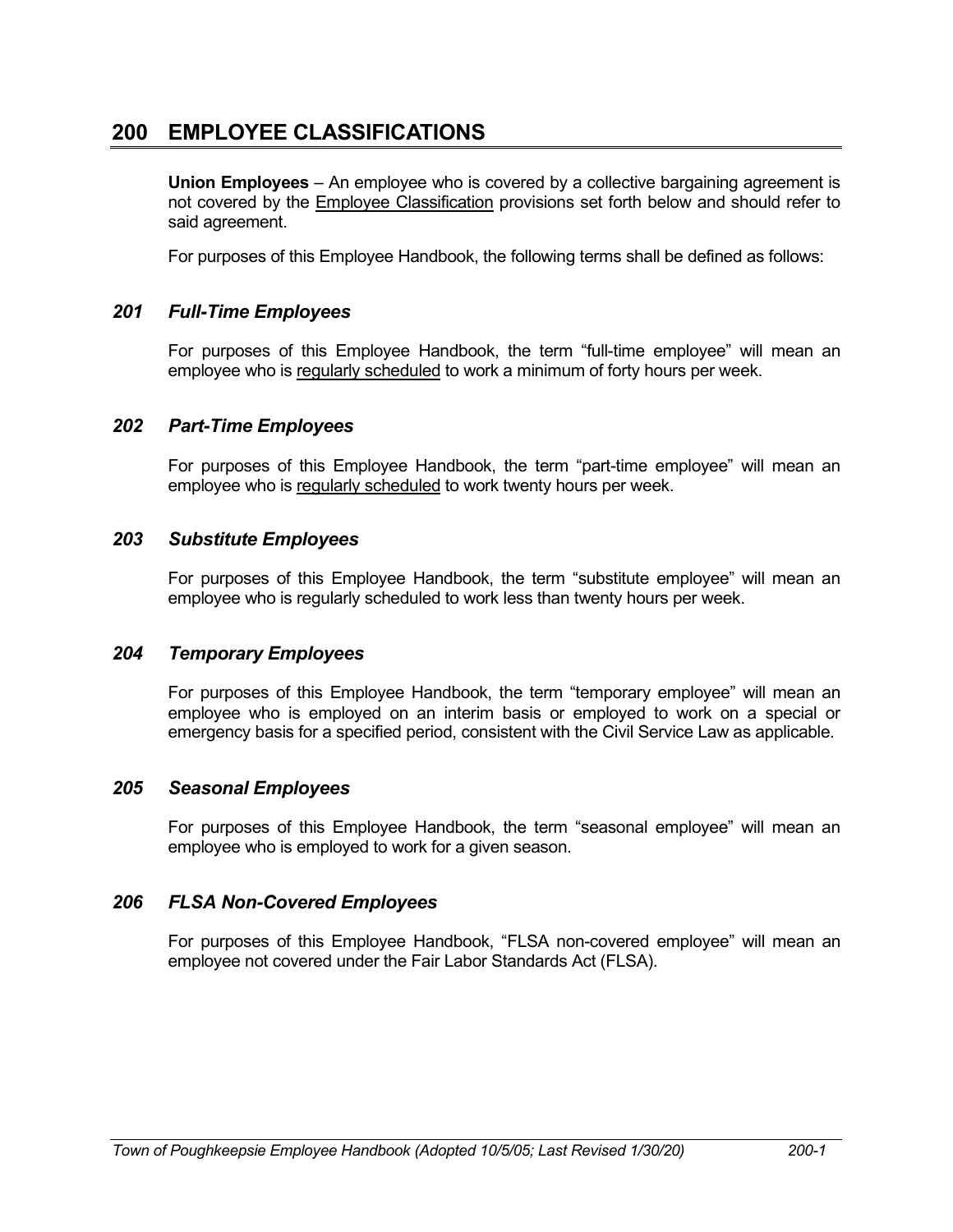# *207 FLSA Exempt Employees*

For purposes of this Employee Handbook, "FLSA exempt employee" will mean a covered employee who qualifies for an exemption from the minimum wage and overtime provisions of the Fair Labor Standards Act.

# *208 FLSA Non-Exempt Employees*

For purposes of this Employee Handbook, the term "FLSA non-exempt employee" will mean a covered employee who is subject to the minimum wage and overtime provisions of the Fair Labor Standards Act.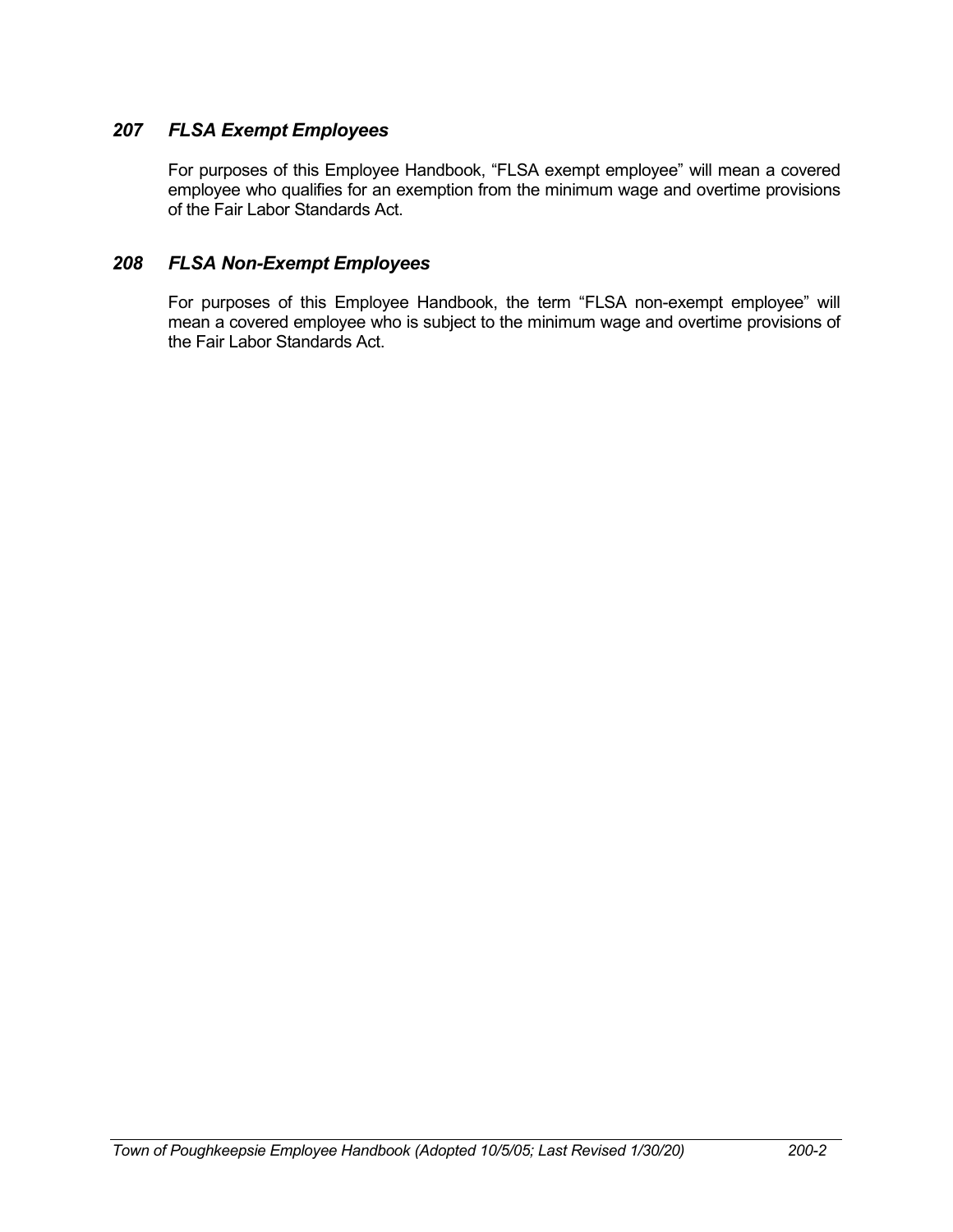# **300 THE CIVIL SERVICE SYSTEM**

The following is intended as a guide. The Civil Service Law and the *Rules for the Classified Civil Service of Dutchess County* shall govern regarding the jurisdictional classification of positions and the appointment and promotion of personnel.

# *301 The Unclassified and Classified Services*

**Unclassified Service** - In accordance with Civil Service Law and for purposes of this Employee Handbook, the term "Unclassified Service" will include all individuals who are Elected Officials and/or members of boards or commissions.

**Classified Service** - In accordance with Civil Service Law and for purposes of this Employee Handbook, the term "Classified Service" as defined by the Civil Service Law and the *Rules for the Classified Civil Service of Dutchess County* will include all Town employees who are subject to the *Rules for the Classified Civil Service of Dutchess County*. The Classified Service is divided into four jurisdictional classes:

- **Exempt** those positions, other than unskilled labor positions, for which competitive or non-competitive examinations or other qualification requirements are not practicable (Civil Service Law, Section 41);
- **Competitive** those positions for which it is practicable to determine merit and fitness by competitive examination;
- **Non-Competitive** those positions not in the exempt class or the labor class for which it is not practicable to determine merit and fitness by competitive examination, but rather by a review of training and experience; and,
- **Labor** unskilled labor positions, except those positions which can be examined for competitively.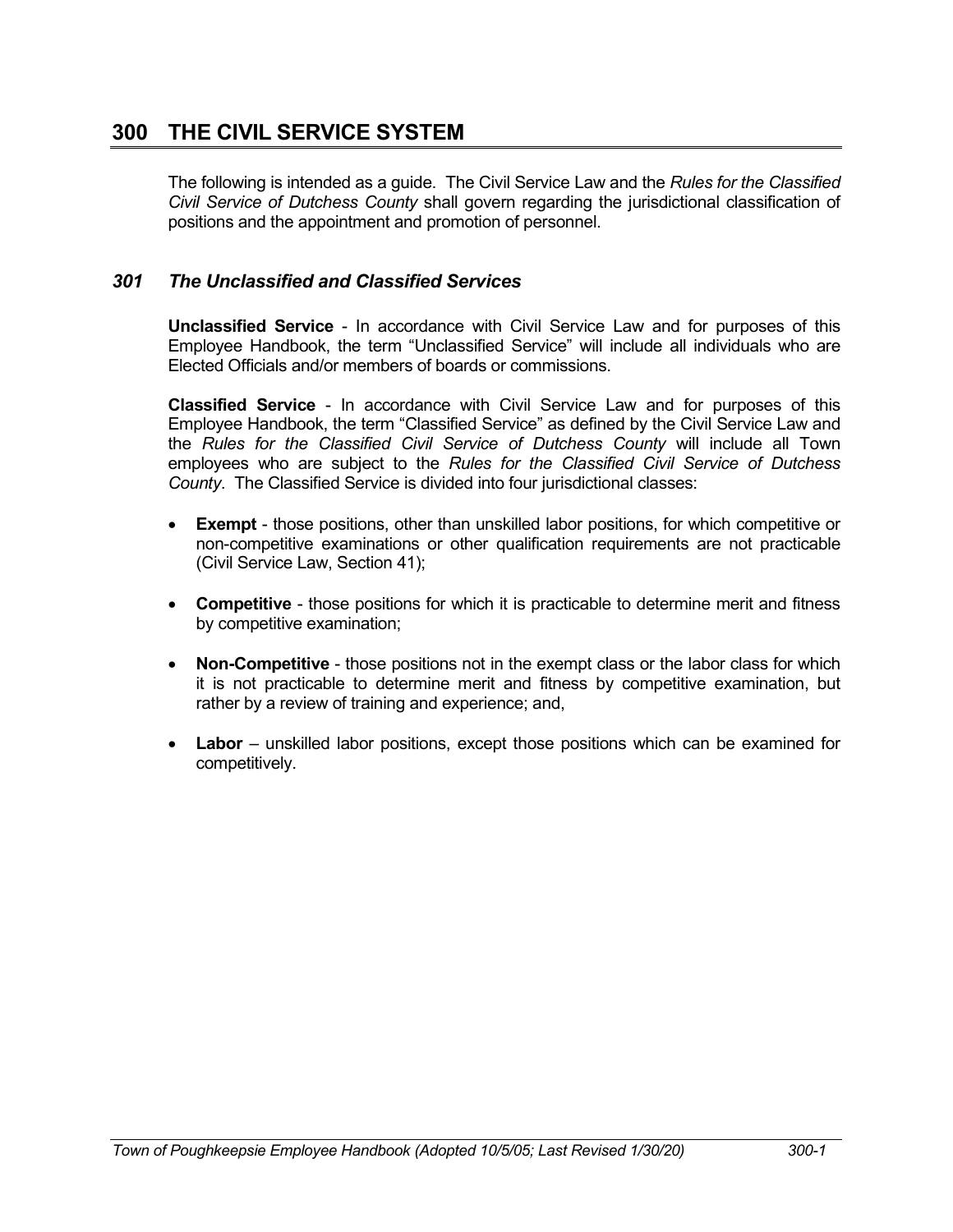# *302 Civil Service Appointments*

**Competitive Class** - In accordance with Civil Service Law, the following types of appointments may be made to positions in the Competitive Class:

- **Permanent** an appointment to a vacant position in the Competitive Class from an eligible list established as a result of examination, following successful completion of a probationary term;
- **Provisional** an appointment to a vacant position in the Competitive Class when there is not an appropriate eligible list. A provisional appointee must take an examination whenever it is scheduled. Thereafter, a permanent appointment will be made on the basis of the eligible list resulting from the examination; or
- **Temporary** an appointment to a position in the Competitive Class for reasons including, but not limited to: emergency work projects; planned termination of the position after a limited time; to replace an employee who is on a leave of absence; to fill a position funded through a temporary grant; or to fill a position vacated by the promotion of another employee until the employee who has been promoted receives permanent status.

# *303 Examinations and Promotions*

**Examinations** - In accordance with Civil Service Law, in the event there is a vacancy in a new or existing position in the Competitive Class which the Town intends to maintain, the Town will fill the vacancy by selection from the eligible list certified by the Dutchess County Personnel Department of persons who have taken the appropriate Civil Service examination. The Dutchess County Personnel Department will test and rank each candidate according to the individual's performance on the examination. In accordance with Civil Service Law Section 61, the Town will select one of the top three available candidates on the list to fill the position.

**Promotions** - The Town will offer opportunities for advancement for those employees who qualify. In the event the position is in the Competitive Class, a qualified employee must normally take a promotional examination and the above "one of three" will apply. An employee who wants to be promoted should become knowledgeable about the employee's present position and be aware of higher level positions for which the employee may be qualified.

# *304 Veterans Credits*

**Summary** - An employee who is a veteran as defined by the Civil Service Law may be eligible to apply for veterans credits on a Civil Service examination. An employee who is a veteran should contact the Dutchess County Personnel Department for details concerning these credits.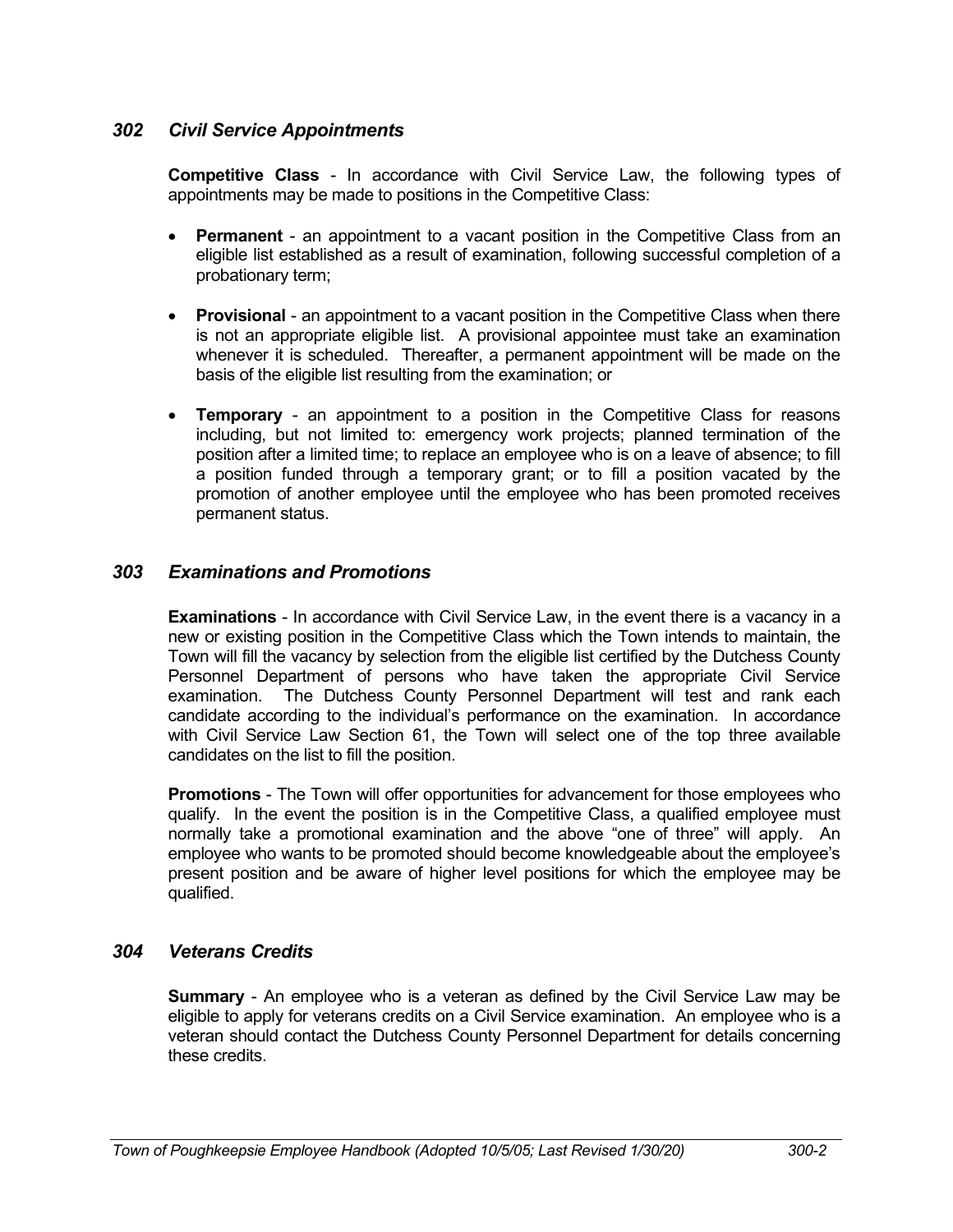# **400 EMPLOYMENT MATTERS**

# *401 Oath of Office*

**Requirement** - Each Town Officer as defined in the Town Law and the Public Officers Law, must take the Oath of Office in accordance with Town Law Section 25 and Public Officers Law Section 10, which must be administered prior to commencing the duties of the office. Each official who is re-elected or re-appointed to a subsequent term must take the Oath of Office for each term.

**Filing of Oath** - The Oath of Office must be filed in the Town Clerk's Office within thirty days of commencement of the term of office.

## *402 Procedure for Filling Vacancies*

**Statement of Compliance** - The Town of Poughkeepsie complies with all applicable federal, state and local laws, rules, and regulations throughout the employee selection process, including, but not limited to, the Public Officers Law, Town Law, Civil Service Law, Title VII, Human Rights Law, and the Americans with Disabilities Act, and is an Equal Opportunity employer.

**Notification of Vacancies** - In the event there is a vacancy in a new or existing position which the Town intends to maintain, where applicable, the Town will advertise and/or post the vacancy on the Town's main bulletin board and the applicable department's bulletin board, and interview qualified individuals.

**Residency Preference for New Hires** - In the event there is a vacancy in a new or existing position which the Town intends to maintain, the Town will give preference to qualified applicants who are residents of the Town. The residency preference does not apply for those positions that are filled by promoting a current employee.

**Employment Applications** - The Town relies upon the accuracy of information contained in the employment application, as well as the accuracy of other data presented throughout the hiring process. Any misrepresentations, falsifications, or material omissions in any of this information or data may result in the Town's exclusion of the individual from further consideration for employment or disqualification if the conduct is discovered after employment commences.

**Employment Reference and Background Checks** - To ensure that individuals who join the Town are well qualified and have a strong potential to be productive and successful, it is the policy of the Town to check the employment references of all applicants. Applicants will be required to complete a hold harmless statement in order for the Town to conduct appropriate background checks.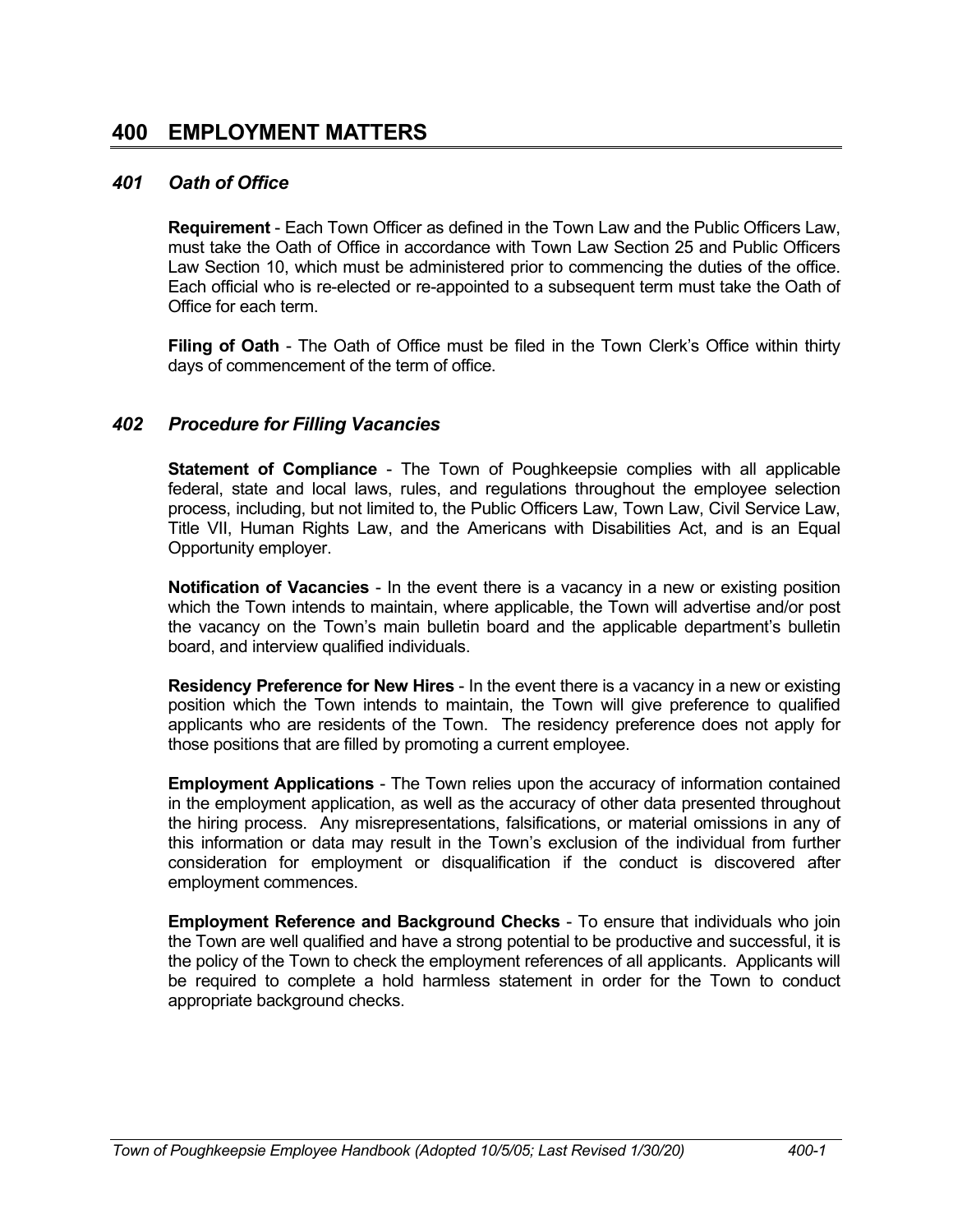**Pre-Employment Physicals / Drug Screening** – When appropriate in accordance with the requirements of a particular position, the Town may require that an applicant undergo a medical examination (after receiving a conditional offer of employment) to determine fitness for duty. In doing so, the Town will comply with the provisions of the Americans with Disabilities Act (see Section 802 of this handbook.) Additionally, all final applicants for a position that requires a commercial driver's license must consent to be tested for the presence of a controlled substance as a pre-qualifying condition to employment.

**Employment of Relatives** – (Adopted by Town Board Resolution 7/12/06) - A member of an employee's immediate family may be considered for employment by the Town if the applicant possesses all of the qualifications for employment. An immediate family member may not be hired, however, if the employment would create either a direct or indirect supervisory/subordinate relationship with the family member; or create either an actual conflict of interest or the appearance of a conflict of interest. These criteria will also be considered when assigning, transferring or promoting an employee.

- **Definition of Immediate Family** For purposes of this policy, "immediate family" includes the employee's spouse, brother, sister, parents, children, step-children, father-in-law, mother-in-law, sister-in-law, brother-in-law, daughter-in-law, son-inlaw, and any other member of the employee's household.
- **Elected Officials** This policy is not intended to supersede the appointing authority of elected officials and does not apply to such appointments.
- **Competitive Class Positions** This policy is not intended to supersede civil service regulations pertaining to appointments made to competitive class positions. Therefore, this policy cannot be used as a basis for denying the appointment of an individual to a competitive class position even if such appointment would constitute the employment of a relative as defined by this policy.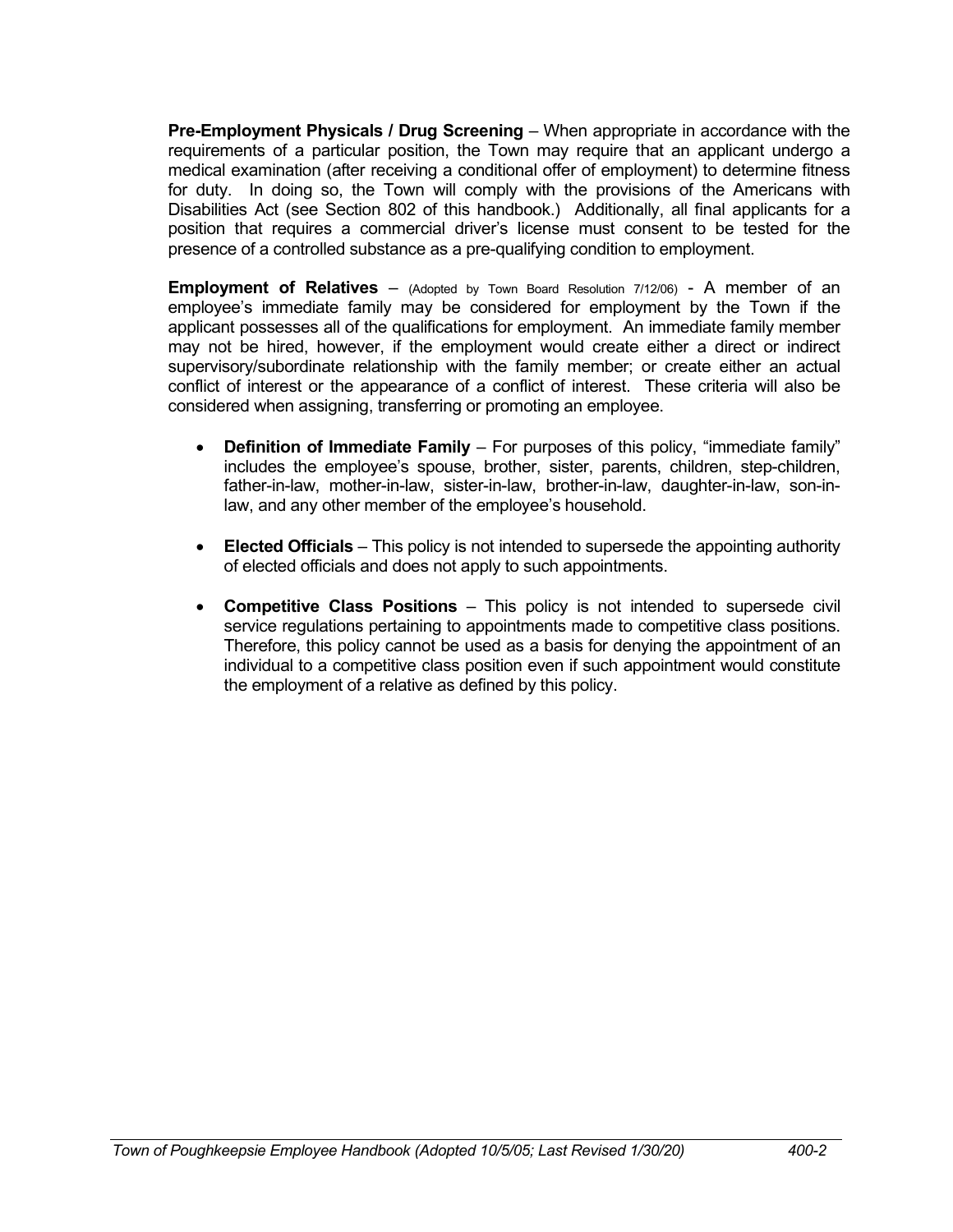# *403 Probationary Period*

**Union Employees** – An employee who is covered by a collective bargaining agreement is not covered by the Probationary Period provisions set forth below and should refer to said agreement.

**Purpose of Probationary Period** - The probationary period is for an employee to become familiar with the specific duties and responsibilities of the employee's new position. The probationary period also provides the Department Head with an opportunity to evaluate the employee's job performance and potential for development in the position.

**Length of Probationary Period (Competitive Class)** - Except as otherwise provided in the *Rules for the Classified Civil Service of Dutchess County*, an employee appointed from an open-competitive list must serve a probationary period of not less than eight weeks nor more than twenty-six weeks. The length of the probationary period may be extended in accordance with the *Rules for the Classified Civil Service of Dutchess County*.

**Length of Probationary Period (Other Classes)** - Except as otherwise provided in the *Rules for the Classified Civil Service of Dutchess County*, an employee's original appointment to a position in the exempt, non-competitive, or labor class shall be for a probationary period of not less than eight weeks nor more than twenty-six weeks. The length of the probationary period may be extended in accordance with the *Rules for the Classified Civil Service of Dutchess County*.

**Successful Completion of Probationary Period** - An employee's appointment will become permanent upon adoption of a Town Board Resolution stating that the probationary period has been successfully completed following the minimum period of service required. Or, the employee's appointment will become permanent upon the retention of the employee after completion of the maximum period of service required. **Except as otherwise provided by law, completion of the probationary period does not necessarily confer rights or privileges in the position.**

**Employment Status During Probationary Period** – During the probationary period (at any time after the completion of the minimum probationary period and before completion of the maximum probationary period), an employee will be subject to demotion, suspension, or discharge at the Town's sole discretion. If the performance or conduct of an employee serving a probationary period who has been promoted or transferred from a permanent appointment (as defined by civil service regulations) is not satisfactory, the employee shall be returned to the employee's former permanent position prior to the end of the probationary period.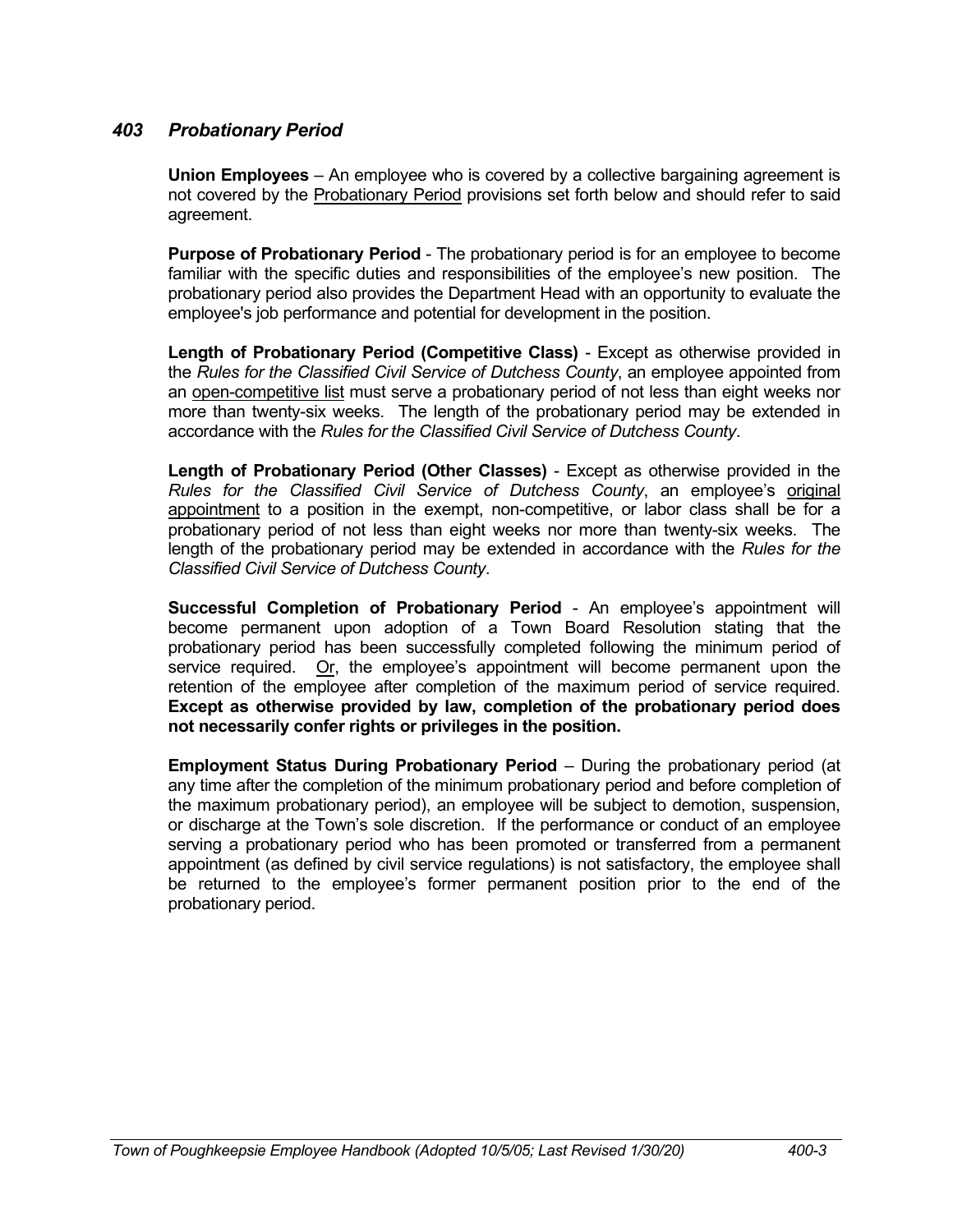# *404 New Employee Orientation*

**Procedure** – The purpose of the new employee orientation is to welcome new employees and to familiarize them with the Town and their job. The orientation process generally consists of, but is not limited to, a tour of the employee's assigned worksite, distribution and review of this employee handbook, and enrollment in benefit plans, if applicable. In addition, the employee's Department Head is responsible for introducing the employee to co-workers, scheduling on-the-job training, and reviewing the job description and performance requirements of the position.

## *405 Performance Review*

**Statement of Purpose** – The purpose of a performance review is to promote communications between Department Heads and employees, encourage more effective job performance, and address concerns of either party. The review will address factors that reflect the employee's performance, such as the employee's work quality, job knowledge, initiative, attendance, teamwork, conduct, and communication skills.

**Frequency** – An employee will be formally evaluated prior to completion of a probationary period. Thereafter, reviews will take place on an as needed basis to provide the employee with positive feedback or recommendations for improvement or both, depending upon circumstances.

**Written Report** – When appropriate, the performance review may include a written report to ensure proper understanding of the issues addressed. Should deficiencies be recorded in the performance of the employee, the employee will receive written recommendations for improvement. The employee will be given the opportunity to include written comments on the report, which will become part of the employee's personnel file.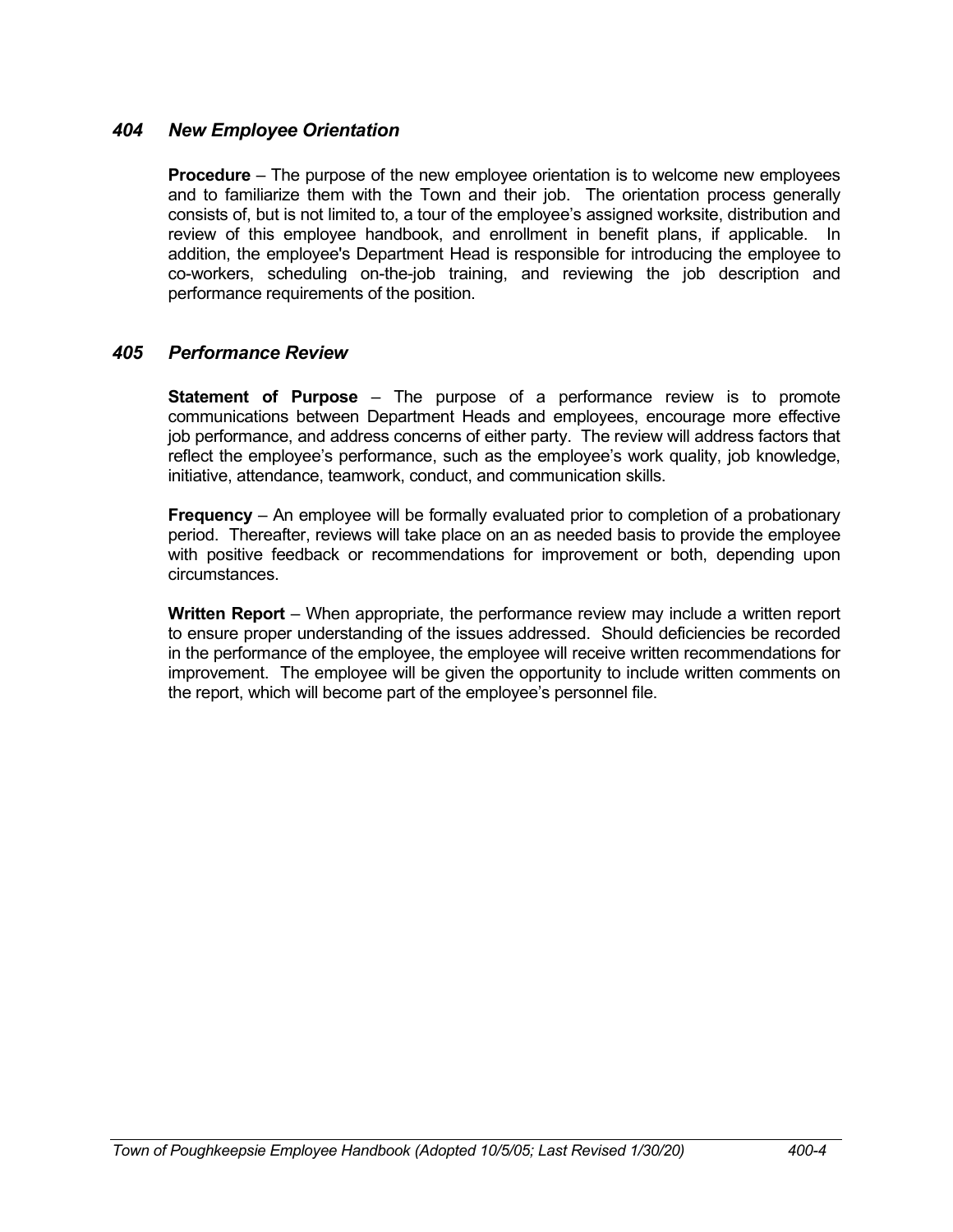# *406 Corrective Discipline*

**Policy Statement** - It is the policy of the Town of Poughkeepsie that certain rules and regulations regarding employee behavior are necessary for the benefit and safety of all employees, the efficient operation of the Town, and the delivery of services to residents of the Town. Any conduct that interferes with operations or that discredits the Town will not be tolerated. An employee must conduct oneself in a positive manner so as to promote the best interests of the Town.

**Forms of Discipline** – Employees covered by **Civil Service Law Section 75** shall be disciplined in accordance with the provisions contained therein. (Refer to Section 407 of this Employee Handbook). The disciplinary action for **union employees** will be in accordance with the applicable collective bargaining agreement. In **normal circumstances**, the Town endorses a policy of progressive discipline in which it attempts to provide employees with notice of deficiencies and an opportunity to improve. It does however, retain the right to discipline employees in any manner it sees fit. When appropriate, a counseling session will precede disciplinary action. Progressive discipline may include letters of reprimand, suspension without pay, or termination of employment, depending on the circumstances. The Town does not guarantee that one type of discipline will precede another. Furthermore, the Town reserves the right to suspend an employee while an investigation is conducted.

**Communication** - Open and candid communications with all employees is an important aspect of the Town of Poughkeepsie's on-going employee relations. When a rule, policy, or procedure is violated, the employee's Department Head, or other designated supervisor, will review the specific nature of the violation with the employee. The employee's input is extremely important to ensure that all of the facts have been considered. After such a review, corrective action is discussed with the employee and the management involved.

**Corrective Action Notice** - Employees are given the opportunity to agree or disagree with the results and write a brief statement on the corrective action notice, if desired. However, as a condition of employment, employees are required to sign the corrective action notice to indicate that a discussion of the issue has taken place. Failure to comply with this policy could result in further disciplinary action, up to and including termination of employment. Employees receive a copy of any written notice issued by the Town.

**Prohibited Conduct** - Any employee who, after investigation, is found to have violated the policies, procedures, rules, or regulations outlined in this Employee Handbook or those established by the employee's department, or is found to have engaged in misconduct will be subject to disciplinary action up to and including termination of employment in accordance with this policy, Civil Service Law Section 75, or the collective bargaining agreement, as applicable. Employees will be subject to disciplinary action up to and including termination of employment for engaging in misconduct including, but not limited to, the following:

• Falsification of any records or reports, employment applications, medical reports, time records, work-related records, absence from work, injuries on the job, claims or any records related to claims for benefits provided by the Town;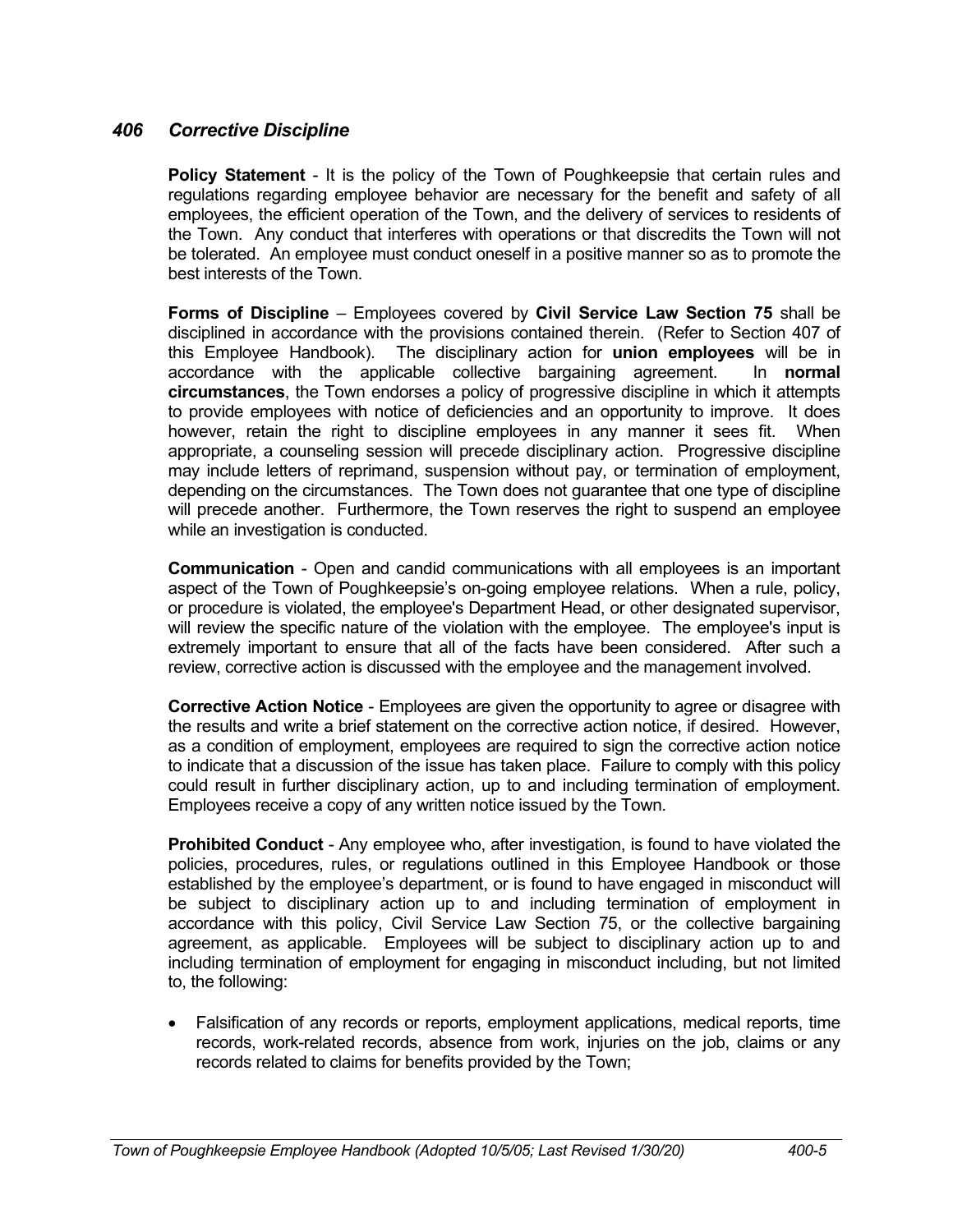- Intimidation, coercion, threatening, or assault of, or fighting or interfering with, other employees, Elected Officials, residents of the Town; or any other person;
- Engagement in any form of discrimination or harassment, including sexual harassment;
- Improper performance of job duties or repeated failure to perform assigned duties and responsibilities;
- Refusal to obey instructions of a Department Head or supervisor or any other form of insubordination;
- Careless or negligent use or operation of equipment, including vehicles and machinery;
- Willful or deliberate abuse, destruction, defacement, misuse, or theft of Town property or removal of Town property without permission;
- Illegal gambling on Town property;
- Sleeping on the job, unless authorized by a Department Head or supervisor;
- Violation and/or disregard of safety rules or safety practices, including failure to wear assigned safety clothing or equipment:
- Failure to adhere to the personal appearance/dress code policy;
- Repeated violations of Town policies, procedures or prohibited conduct;
- Leaving work without permission, as defined by the Department Head or designee;
- Excessive tardiness and/or absences except those absences covered by state and/or federal statutes;
- Unauthorized absences or repeated failure to give proper notice;
- Possession, under the influence, or use of alcohol during work hours or while on Town property or in Town vehicles;
- Possession, under the influence, or use of controlled substances on or off duty while on Town property or in Town vehicles;
- Possession of any firearms, crossbows, or explosives on Town property or in Town vehicles; or
- Acts of sabotage.

The above list is illustrative and is not intended to limit the Town's right to impose discipline in other appropriate cases.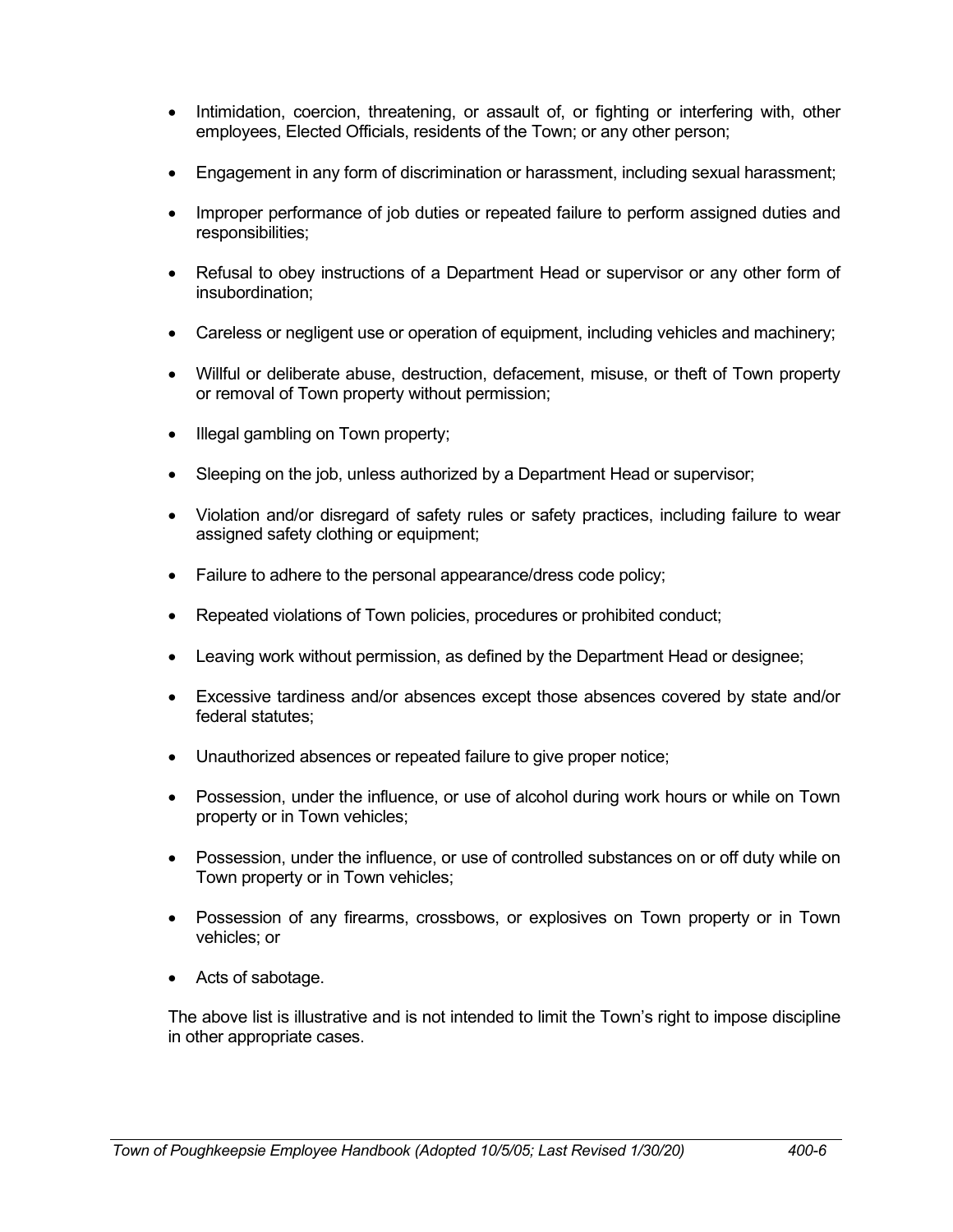# *407 Civil Service Law Section 75*

**Summary** - New York State Civil Service Law Section 75 establishes disciplinary procedures for covered employees. Section 75 affords a covered employee the opportunity for a hearing when charges of incompetence or misconduct have been made against the employee by the Town.

**Union Employees** – Employees covered by a collective bargaining agreement are disciplined in accordance with said agreement.

**Covered Employees** – In accordance with Civil Service Law, the following employees are generally covered under Section 75:

- A newly hired employee who has not completed the minimum probationary period as determined by the Dutchess County Civil Service Rules;
- An employee holding a position by permanent appointment in the **Competitive Class** of the classified Civil Service;
- An employee holding a position in the **Non-Competitive** or **Labor Class** other than a position designated in the Dutchess County Civil Service Rules as confidential or requiring the performance of functions influencing policy, who since the employee's last entry into service has completed at least five years of continuous service in the Non-Competitive or Labor Class in a position or positions not so designated in the rules as confidential or requiring the performance of functions influencing policy;
- An employee holding a position by permanent appointment or employment in the Exempt, Competitive, Non-Competitive, or Labor Class who is a qualified veteran as defined by the Civil Service Law, or exempt volunteer firefighter, as defined by the General Municipal Law, except when such an employee holds the position of private secretary, cashier, or deputy of any official or department. Specifically, the employee must have been honorably discharged or released under honorable circumstances from the armed forces of the United States having served therein as such member in time of war as defined in Section 85 of the New York State Civil Service Law, or the employee must be an exempt volunteer firefighter as defined in the General Municipal Law.

**Disciplinary Procedure** – The following disciplinary procedure shall apply to employees covered by Civil Service Law Section 75:

- **Notice of Discipline** An employee subject to discipline will be provided with a written Notice of Discipline (NOD) which will contain all charges and specifications.
- **Employee Answer** The employee will have eight calendar days to respond to the charges. The employee's response must be in writing.
- **Disciplinary Hearing** Unless there is a stipulation of settlement between the Town and the employee, the employee is afforded the right to a hearing in accordance with provisions established by Civil Service Law Section 75. The hearing upon such charges shall be held by the officer or body having the power to remove the person against whom such charges are preferred, or by a deputy or other person designated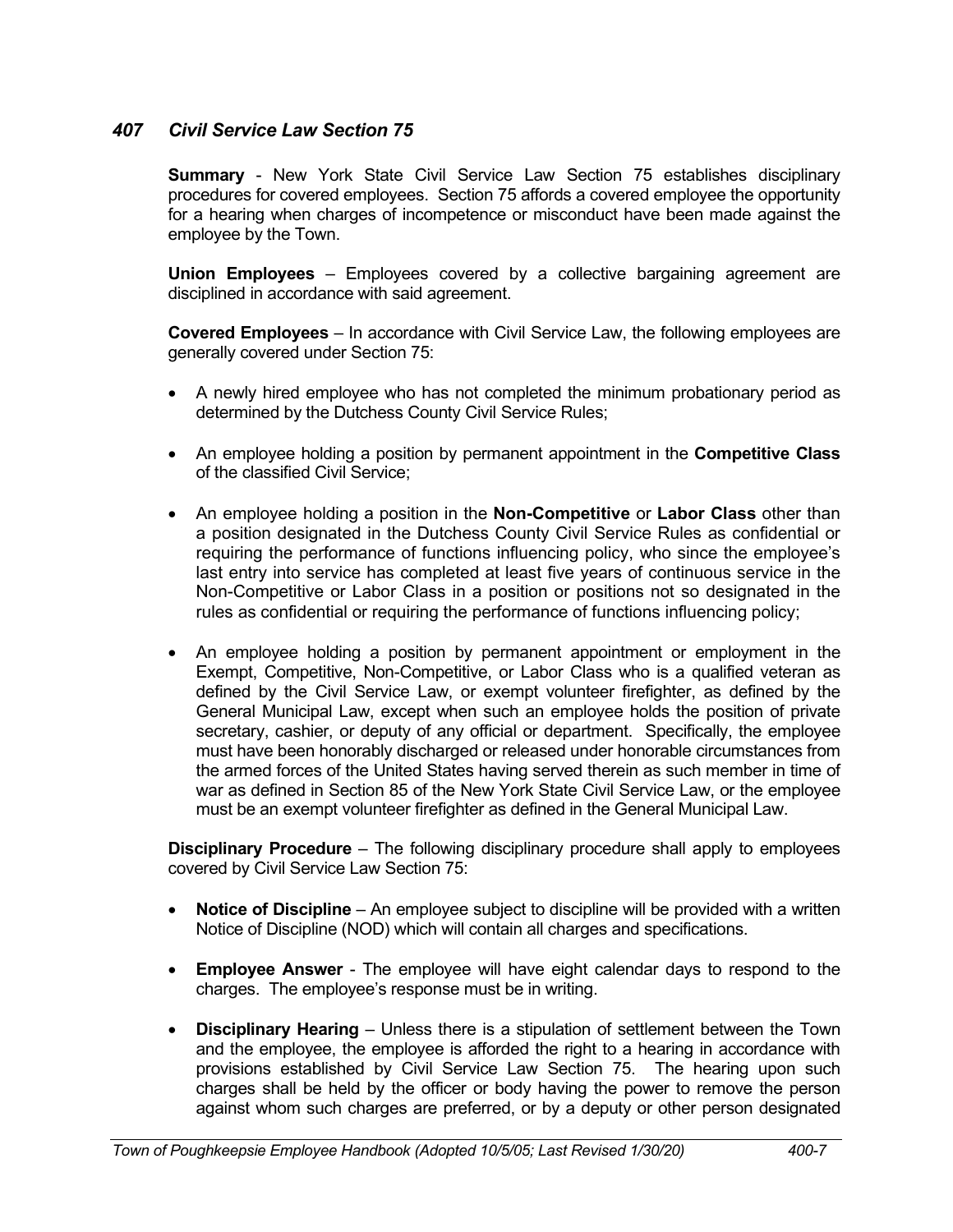by such officer or body in writing for that purpose. The Appointing Authority will designate a hearing officer in accordance with Civil Service Law Section 75. The designation must be in writing. The hearing officer will set the time and place for the hearing. The hearing officer will make a record of the hearing which will be submitted to the Appointing Authority, with the hearing officer's recommendations, for review and decision.

**Right to Representation** - The employee may have representation by counsel at the hearing and may summon witnesses on the employee's behalf.

**Suspension Without Pay Pending Determination of Charges** - Pending the hearing and determination of charges, the employee may be suspended without pay for a period not to exceed thirty calendar days.

**Penalties** - In the event the employee is found to be guilty of the charges, the penalty may consist of one of the following:

- Reprimand:
- Fine not to exceed one-hundred dollars which will be deducted from the employee's pay;
- Suspension without pay not to exceed two months;
- Demotion in grade and title; or
- Termination from Town employment.

**Finding of Not-Guilty** - In the event the employee is found to be not guilty, the employee will be restored to the employee's position with full pay for the period of suspension less the amount of any unemployment insurance benefits that the employee may have received during such period.

**Limitations** - Notwithstanding any other provision of law, no removal or disciplinary proceeding will be commenced more than eighteen months after the occurrence of the alleged incompetence or misconduct complained of and described in the charges. Such limitation will not apply where the incompetence or misconduct complained of and described in the charges would, if proved in a court of appropriate jurisdiction, constitute a crime.

**Filing Requirements** - In the event the employee is found to be guilty, a copy of the charges, the employee's written answer, a transcript of the hearing, and the determination will be filed in the office of the department in which the employee is employed. A copy will also be filed with the Dutchess County Department of Human Resources.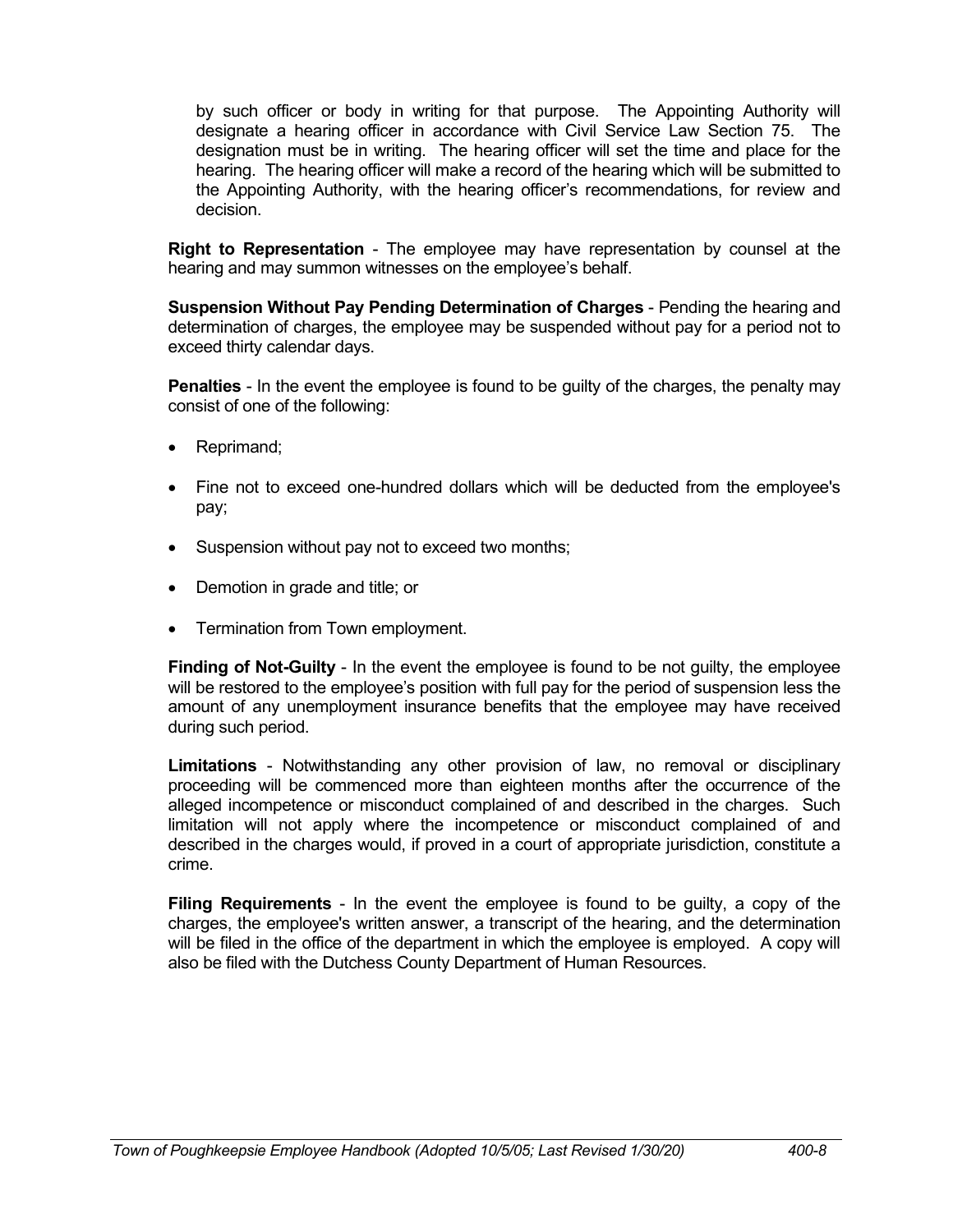# *408 Code of Ethics*

**Policy Statement** - This Code of Ethics is enacted pursuant to Article 18 of the General Municipal Law. It is the purpose of this Code to establish standards of ethical conduct for officers, employees, and certain appointed officials of the Town of Poughkeepsie, to afford them clear guidance as to these standards, and to ensure that Town government is so free from improper influence as to assure public confidence and trust. This Code shall be in addition to all other legal restrictions, standards and provisions pertaining to the conduct of Town officers and employees.

# **Definitions** -

For purposes of this Code of Conduct, unless the context clearly provides otherwise, the terms set forth below shall have the following meanings:

- **Appropriate Body** The Town of Poughkeepsie Board of Ethics, c/o Town of Poughkeepsie Town Clerk, or Town Attorney, One Overocker Road, Poughkeepsie, New York 12603.
- **Child or Children** Any unemancipated son, daughter, stepson, or stepdaughter.
- **Interest** A direct or indirect pecuniary or material benefit accruing to an officer or employee, or his or her relative, whether as a result of a contract with the Town or otherwise. For the purpose of this chapter, a Town officer or employee shall be deemed to have an interest in the contract of:
	- A. A relative, except as to a contract of employment with the Town;
	- B. A firm, partnership or association of which such officer or employee is a member or employee;
	- C. A corporation of which such officer or employee is an officer, director or employee;
- **Legislation** A matter which appears on the agenda of the Town Board or on a committee thereof, on which any official action will be taken and shall include proposed or adopted acts, local laws, ordinances or resolutions.
- **Officer of Employee** An elected or appointed officer or employee of the Town of Poughkeepsie, whether paid or unpaid. No person shall be deemed to be an officer or an employee of the Town solely by reason of being a volunteer fireman or EMT volunteer except a fire chief or an assistant fire chief.
- **Relative** A child, stepchild, parent, stepparent, brother, sister, stepbrother, stepsister, or legal guardian of any of said persons of an officer or employee or of the spouse of the officer or employee.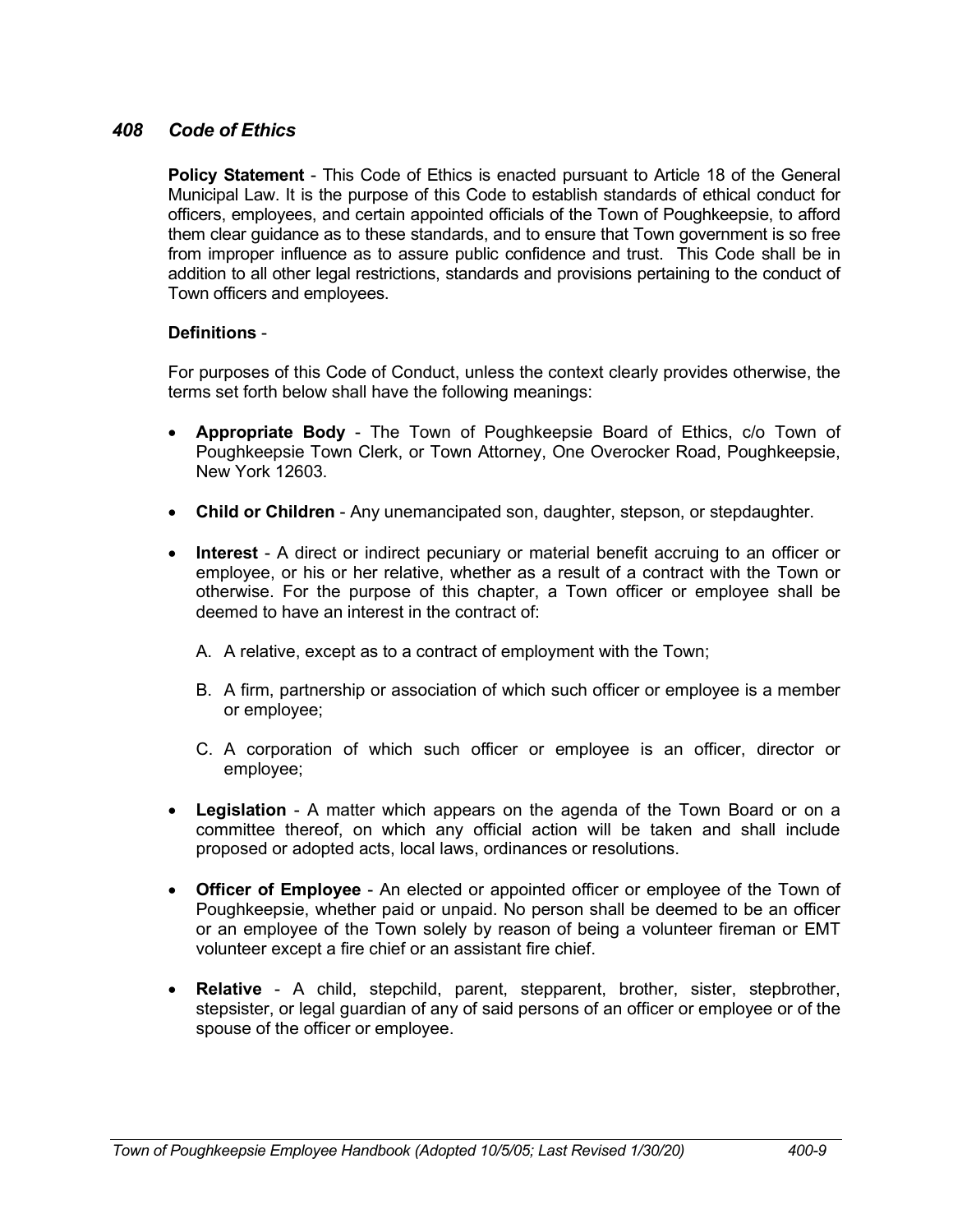- **Spouse** The husband or wife of an officer or employee, unless living separate and apart pursuant to:
	- A. A judicial order, decree or judgment of separation; or
	- B. A legally binding written agreement of separation in accordance with the Domestic Relations Law.
- **Town** The Town of Poughkeepsie.
- **Unemancipated Child** A child who is under the age of 18, unmarried and living in the household of an officer or employee.

**Standards of Conduct** - Every officer or employee of the Town shall be subject to and abide by the following standards of conduct:

- A. Gifts. No officer or employee shall directly or indirectly solicit or receive any money, whether in the form of cash, check, loan, credit, or any other form in any amount, or solicit any gifts, or accept or receive any individual annual gift, having a value of \$75 or more, whether in the form of services, loan, travel, entertainment, hospitality, thing or promise, or any other form, under circumstances in which it could be reasonably inferred that the money or gift was intended to influence, or could be reasonably expected to influence, him or her in the performance of official duties or was intended as a reward for any official action.
- B. Confidential information. No officer or employee shall disclose confidential information acquired in the course of official duties or use such information to further a personal interest
- C. Representation before one's own agency. No officer or employee shall receive or enter into any agreement, express or implied, for compensation, direct or indirect, for services to be rendered in relation to any matter before any agency of which he or she is an officer, member or employee or of any agency over which he or she has jurisdiction or to which he or she has the power to appoint any member, officer, or employee.
- D. Representation before any agency for a contingent fee. No officer or employee shall receive or enter into any agreement, express or implied, for compensation, direct or indirect, for services to be rendered in relation to any matter before any agency of the Town, whereby his or her compensation is to be dependent or contingent on any action by such agency with respect to such matter, provided that this subsection shall not prohibit the fixing at any time of fees based on the reasonable value of the services rendered.
- E. Disclosure of interest in legislation. To the extent known, any officer or employee of the Town who participates in the discussion or gives an official opinion to the Town Board on any legislation before it shall publicly disclose on the official record the nature and extent of any direct or indirect financial or other private interest he or she may have in such legislation.
- F. Disclosure of interests in contracts. To the extent known, any officer or employee of the Town who has, will have or subsequently acquires any interest in any contract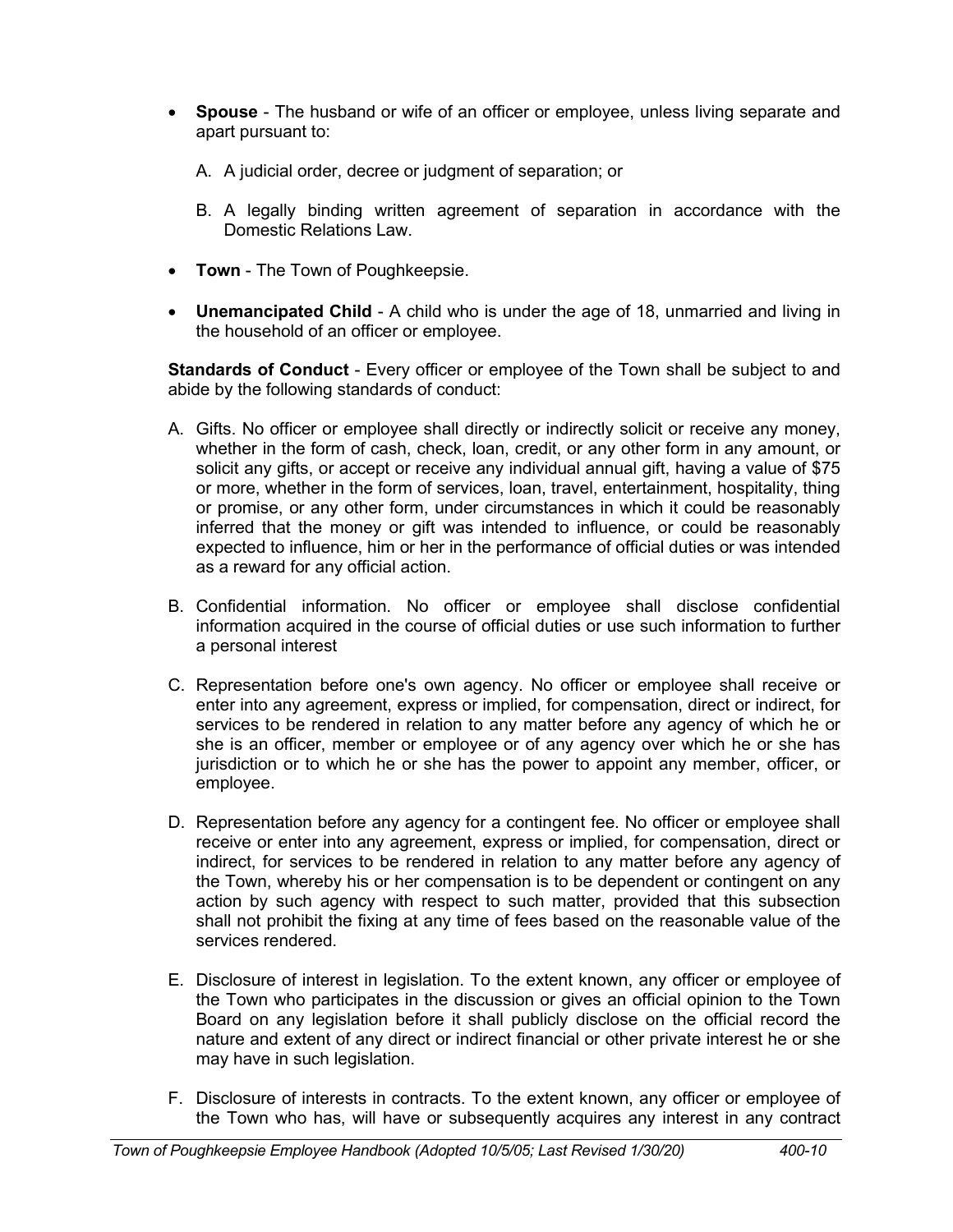with the Town shall publicly disclose the nature and extent of such interest in writing to the Board of Ethics and Town Board as well as to his or her immediate supervisor as soon as he or she has knowledge of such actual or prospective interest.

- G. Investments in conflict with official duties. No officer or employee shall invest or hold any investment directly or indirectly in any financial, business, commercial or other private transaction, which creates a conflict.
- H. Private employment. No officer or employee shall engage in, solicit, negotiate for or promise to accept private employment or render services for private interests when such employment or service creates a conflict with or impairs the proper discharge of his or her duties.
- I. Future employment. No officer or employee shall, within a period of one year after termination of service of employment, appear before any agency of the Town, except on his or her own behalf. No officer or employee shall, after termination of service or employment, appear before any agency of the Town in relation to any matter, case, proceeding, application or transaction with respect to which such person was directly concerned or in which he or she personally participated during his or her service or employment.
- J. Prohibited conflicts of interest. No Town officer or employee shall have an interest in any contract between the Town and a corporation or partnership of which he or she is an officer or employee when such Town officer or employee has the power to negotiate, prepare, authorize, or approve the contract or authorize or approve payment thereunder; audit bills or claims under the contract; or appoint an officer or employee who has any of the powers or duties set forth above; and no chief fiscal officer, treasurer, or his or her deputy or employee shall have an interest in a bank or trust company designated as a depository, paying agent, registration agent or for investment of funds of the Town of which he or she is an officer or employee. The provisions of this section shall in no event be construed to preclude the payment of lawful compensation and necessary expenses of any Town officer or employee in one or more positions of public employment, the holding of which is not prohibited by law.
- K. Certain interests prohibited. No officer or employee of the Town who has an interest in any real property, either individually or as an officer or employee of a corporation or partnership, shall participate in the acquisition or plan for acquisition of said property or any property adjacent to said property by the Town. The term "participation" shall include the promotion of the site as well as the negotiation of the terms of acquisition.
- L. No municipal officer or employee shall use or permit the use of property owned or leased to the Town for other than official purposes or for activities not otherwise officially approved by the Town Board.
- M. Except where required by law, no Justice of the Peace or member of a quasi-judicial administrative board, including but not limited to the Police Commission, Plumbing Board, Zoning Board of Appeals and Board of Ethics, shall be an officer or a committee member of a political party.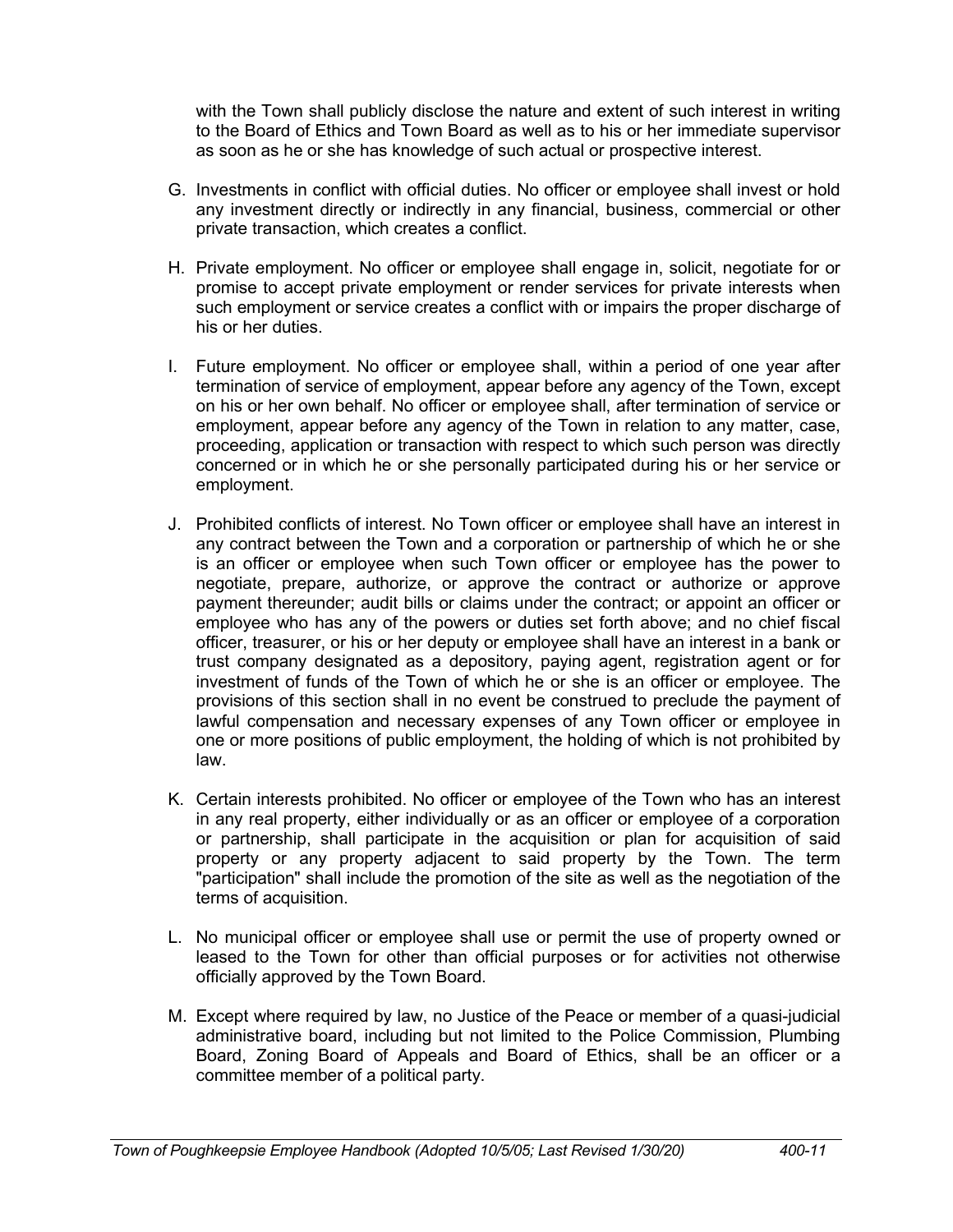**Matters Against Town** - Nothing herein shall be deemed to bar or prevent the appearance of a present or former officer or employee before any agency on his or her own behalf, or on behalf of a relative, to express an opinion or comment on a matter before that agency; nor prevent the appearance or timely filing of any claim, account, demand or suit against the Town or any agency thereof where the matter arises out of any personal injury or property damage or for any lawful benefit authorized or permitted by law.

**Distribution of Code of Ethics** - Within 30 days of the effective date of this chapter, the Town Attorney shall cause a copy of this Code of Ethics to be distributed to every officer and employee required to file a financial disclosure statement and shall further cause a copy of this chapter to be posted in all Town-owned or leased buildings. Thereafter, each new officer and employee shall be furnished a copy of this chapter within 60 days of being elected, appointed, or hired by the Town. Failure to distribute, post or receive a copy of this chapter shall have no effect on the duty of compliance or the enforcement of the provisions of this chapter.

**Distribution, Filing and Maintenance of Financial Disclosure Statement** - All officers and employees holding the positions set forth below shall be responsible to complete and file a *Financial Disclosure Statement* (refer to the Appendix of this Handbook for a copy of this form). On or before March 15 of each year, the Town Attorney shall cause to be distributed the *Financial Disclosure Statement* to those persons holding the positions set forth below.

| <b>DEPARTMENT</b>        | <b>POSITION</b>                  |
|--------------------------|----------------------------------|
| Supervisor               | Supervisor                       |
|                          | <b>Deputy Supervisor</b>         |
|                          | <b>Supervisor's Secretary</b>    |
|                          |                                  |
| <b>Town Board</b>        | All Members of the Town Board    |
| <b>Town Clerk</b>        | <b>Town Clerk</b>                |
|                          | <b>Deputy Town Clerks</b>        |
|                          |                                  |
| Highway                  | <b>Highway Superintendent</b>    |
|                          | Deputy Highway Superintendent    |
| <b>Receiver of Taxes</b> | <b>Receiver of Taxes</b>         |
|                          | Deputy Receiver of Taxes         |
|                          | <b>Town Attorney</b>             |
| Law                      |                                  |
|                          | <b>Deputy Town Attorney</b>      |
| Comptroller              | Comptroller                      |
|                          |                                  |
| Assessing                | Assessor                         |
| <b>Building</b>          | <b>Building Inspector</b>        |
|                          | <b>Deputy Building Inspector</b> |
|                          | Fire Inspector                   |
|                          | Plumbing Inspector               |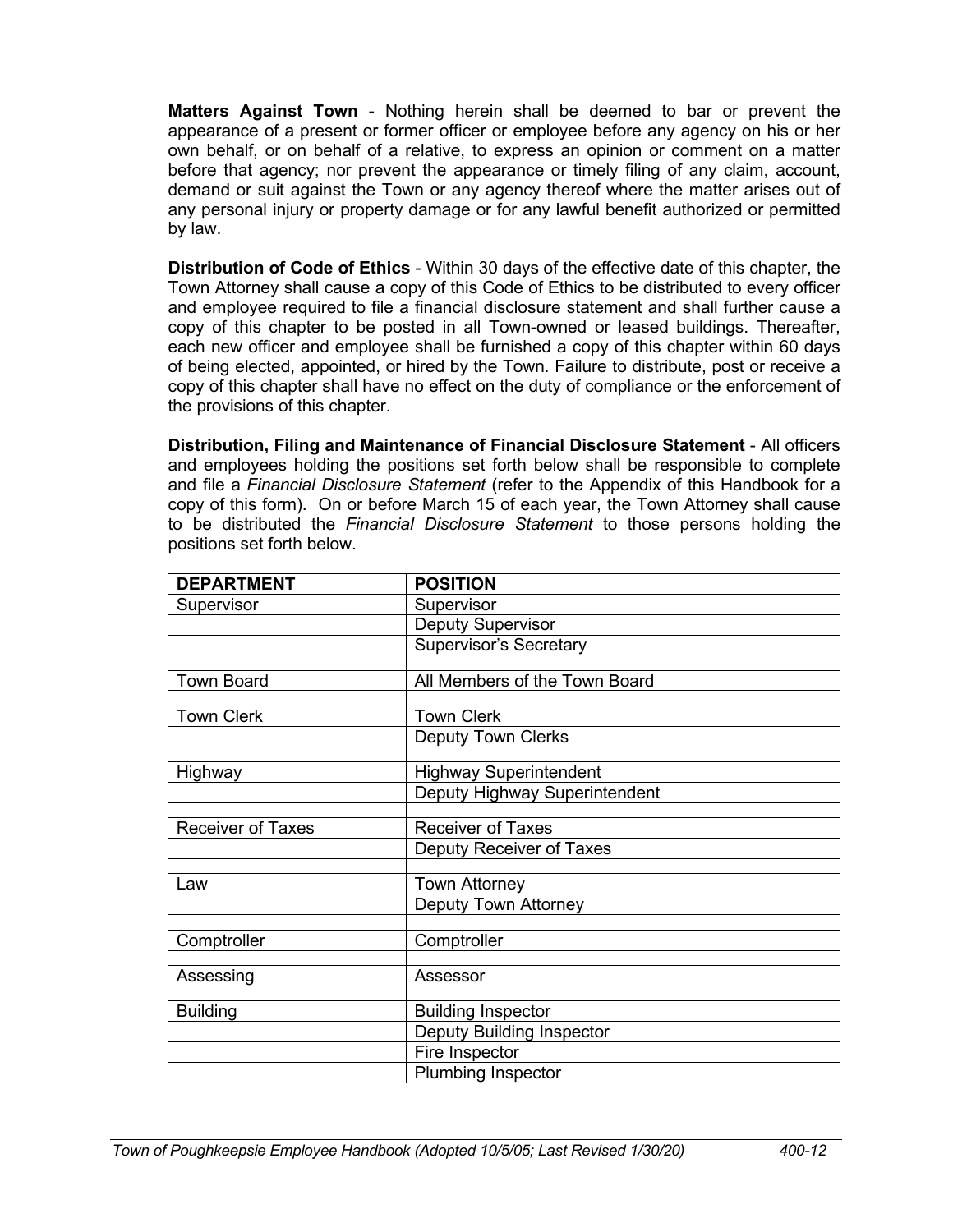| <b>DEPARTMENT</b>     | <b>POSITION</b>                                           |
|-----------------------|-----------------------------------------------------------|
| <b>Central Garage</b> | <b>Managing Operator</b>                                  |
|                       |                                                           |
| Courts                | <b>Town Justices</b>                                      |
|                       | Clerk of the Court                                        |
|                       | Clerks to the Justices                                    |
|                       |                                                           |
| Engineering           | <b>Town Engineer</b>                                      |
|                       | Assistant Town Engineer (added per TB resolution 4/19/06) |
|                       | <b>Associate Town Engineer</b>                            |
|                       |                                                           |
| Historian             | <b>Town Historian</b>                                     |
|                       |                                                           |
| Planning              | <b>Town Planner</b>                                       |
| Police                | <b>Police Chief</b>                                       |
|                       | <b>Police Captains</b>                                    |
|                       |                                                           |
| Recreation            | <b>Recreation Director</b>                                |
|                       |                                                           |
| Sewer and Water       | <b>Managing Operators</b>                                 |
| Zoning                | <b>Zoning Administrator</b>                               |
|                       |                                                           |
|                       | Deputy Zoning Administrator                               |

**Distribution, Filing and Maintenance of Financial Disclosure Statement (cont)**

Each of the members of the following boards and commissions shall be responsible to complete and file a *Financial Disclosure Statement* (form obtained from the Town Clerk's Office) within 30 days of their initial appointment and annually thereafter. On or before March 15 of each year, the Town Attorney shall cause to be distributed the *Financial Disclosure Statement* to the members of the specified boards or commissions, which shall be filed by May 15 of each year:

- Board of Assessment Review
- Conservation Advisory Commission.
- Board of Ethics
- **•** Historic Preservation Commission.
- Planning Board.
- Examining Board of Plumbers.
- Records Management Advisory Board.
- Tri Municipal Sewer Commission
- Voting machine custodians
- Joint City/Town Water Board.
- Zoning Board of Appeals.

*Financial Disclosure Statements* filed pursuant to this Code of Ethics shall be sealed, indexed, and maintained on file for five years in an appropriate manner by the Board of Ethics. Such disclosure statements shall be available for public inspection in accordance with the New York State Freedom of Information Law and shall be destroyed upon the expiration of this five-year period.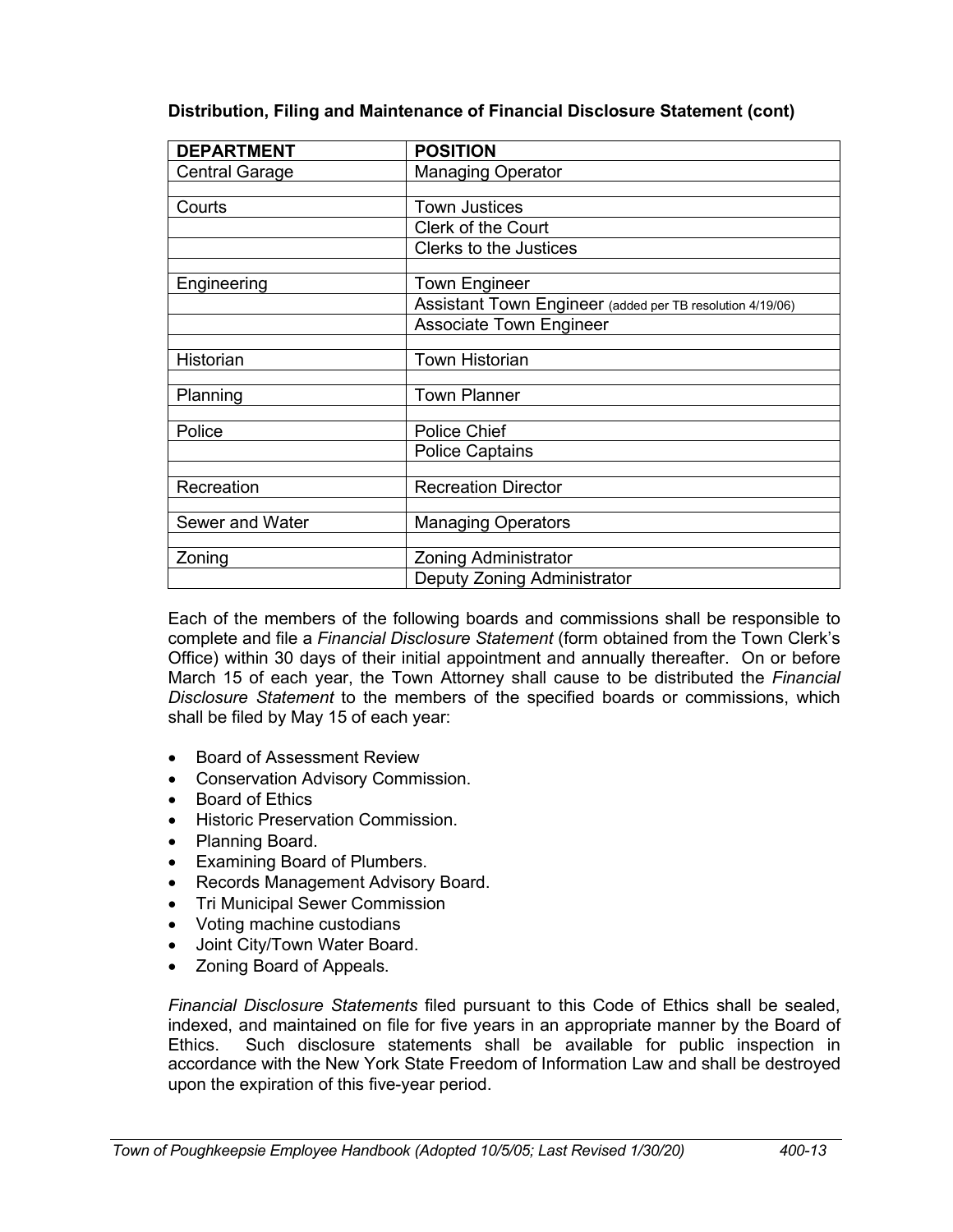# *409 Personnel File*

**Policy Statement** - It is the policy of the Town to balance its need to obtain, use, and retain employment information with a concern for each employee's privacy. To this end, the Town will endeavor to maintain only that personnel information necessary for the conduct of the Town's business or required by federal, state, or local law. Personnel records will be maintained for current and past employees in order to document employment related decisions and comply with government record keeping and reporting requirements.

**Content** - The personnel records maintained by the Town include, but are not limited to, Employment Applications, Report of Personnel Change Forms; copies of job-required licenses and certificates, Federal and State Withholding Tax Forms, Retirement Enrollment/Waiver Forms, Health Insurance Enrollment/Waiver Forms, disciplinary and grievance or dispute notices, counseling memoranda, letters of acclamation, and probationary reports.

**Location of Files** - All original personnel records for current employees will be kept in the Human Resources Department.

**Immigration (I-9) Forms** – All Immigration (I-9) Forms will be kept in the Human Resources Department and will be filed in a separate file apart from the employee's personnel file.

**Medical Records** - All employee medical records will be kept in the Human Resourced Department and will be filed in a separate file apart from the employee's personnel file. *For security purposes, these files will be locked at all times*.

**Substance Testing Records** - All employee substance testing records will be kept the Human Resources Department in a separate file apart from the employee's personnel file. *For security purposes, these files will be locked at all times*.

**Change in Status** - An employee must immediately notify the Comptroller's Office of a change of name, address, telephone number, marital status, number and age of dependents, beneficiary designations, and individuals to notify in case of emergency.

**Employee Access** – A current employee may inspect and copy the contents of the employee's own personnel file. Inspections by employees must be requested in writing to the Human Resources Department and will be scheduled at a mutually convenient time. An authorized official must be present when the employee inspects the file. The employee may not remove or place any material in the file without the approval of the Human Resources Director. Copies of records contained in an employee's personnel file may not be released to a third party without the written consent of the employee, unless federal, state or local laws require otherwise. In addition to being placed in the personnel files, employees will be provided with a copy of counseling memos, disciplinary notices, substantiated letters of acclamation or other performance related records (excluding reference letters).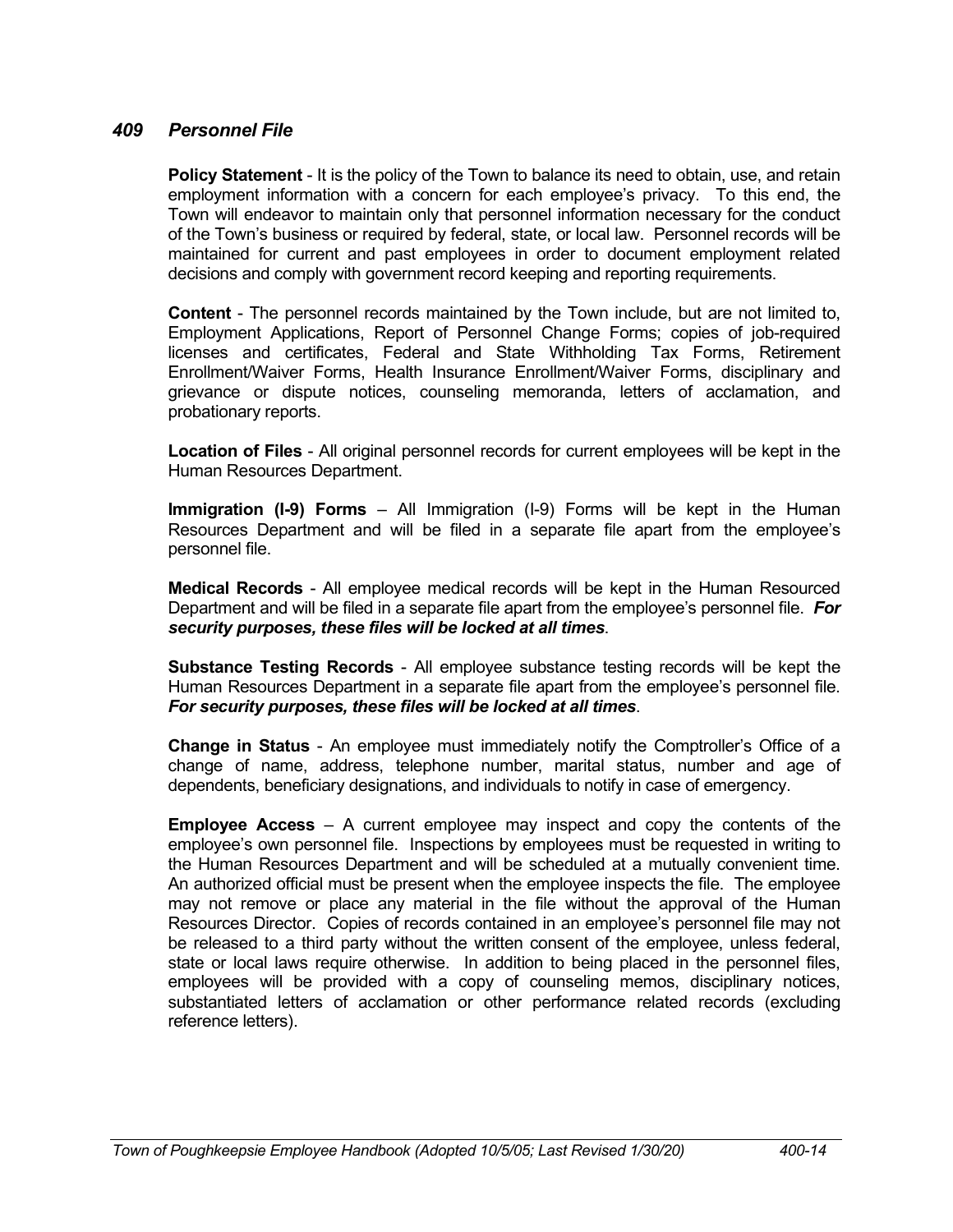# *410 Separation from Employment*

**Notice of Resignation (Employees)** - An employee who intends to resign from employment must submit a written resignation to the employee's Department Head at least two weeks before the date of resignation is to be effective. All resignations shall be filed in the Town Clerk's Office. The two-week notice requirement will be waived in extenuating circumstances.

During the two-week notice period, an employee is not permitted to use paid leave benefits unless extenuating circumstances exist, and it is approved by the employee's Department Head.

**Notice of Resignation (Town Officers)** - A Town Officer (as defined by Public Officers Law) must resign by delivering a written notice to the Town Clerk. If no effective date is specified, the office becomes vacant immediately upon delivery of the notice to the Town Clerk. If a Town Officer wishes to resign at some future date, the Town Officer may specify a resignation date. However, if the resignation date is more than thirty days after delivery of the notice to the Town Clerk (ninety days for Justices), the resignation will become effective thirty days after such delivery (ninety days for Justices).

**Notice of Resignation (Town Clerk)** - The Town Clerk who intends to resign must submit a written resignation to the Secretary of State at least thirty calendar days before the date of resignation is to be effective.

**Notice of Retirement** – An employee who plans to retire must follow the procedures established by the New York State Employees' Retirement System. Employees are encouraged to contact the Retirement System directly for information regarding the retirement procedures.

**Exit Interviews** – Exit interviews are normally conducted by the Human Resources Department. The exit interview provides an opportunity to discuss a number of items including employee benefits, COBRA eligibility, changing of computer passwords, and return of Town property. During the exit interview, employees are encouraged to give suggestions, concerns and constructive recommendations.

**Final Paycheck** - Employees receive their final paycheck on the next regularly scheduled payday. The final paycheck includes payment for accumulated paid leave benefits, if applicable.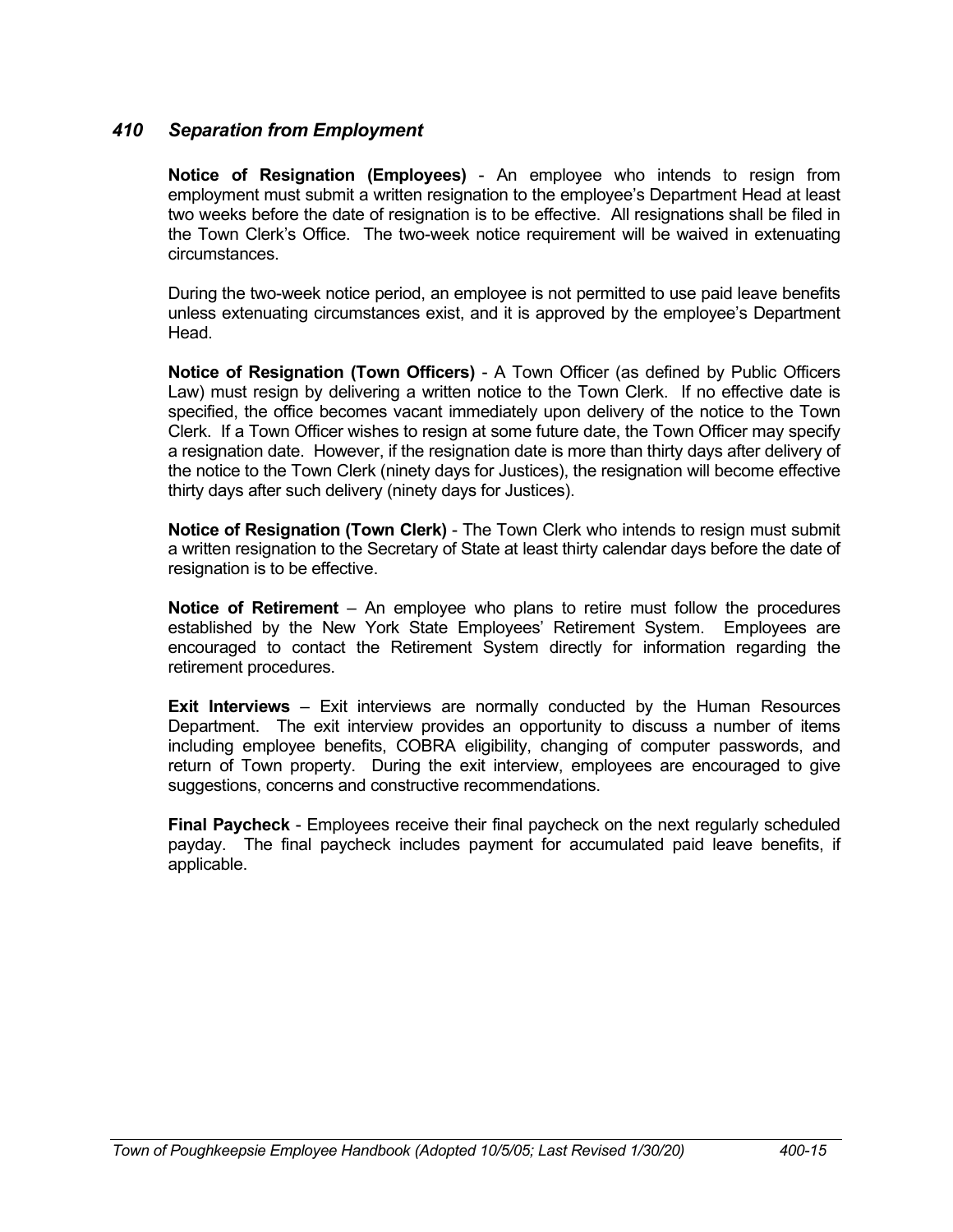# **500 OPERATIONAL POLICIES**

## *501 Departmental Hours*

**Union Employees** – An employee who is covered by a collective bargaining agreement is not covered by the Departmental Hours provisions set forth below and should refer to said agreement.

**Normal Hours of Operation** - The normal hours of operation are established by the Town Board at the annual organizational meeting. An employee's Department Head will establish the employee's work schedule, which may differ from the normal hours of operation depending upon the particular needs and requirements of the department. The Town Board reserves the right to approve all employee work schedules, except where otherwise prohibited by applicable State or Town Law.

**Compressed Workweek (Highway Department only)** – The Highway Superintendent may establish a compressed workweek whereby employees work four 10 hour days (Monday through Thursday) during the months from April through November. Employees who use paid leave during this compressed workweek schedule will be charged for every hour that they are absent. For example, if an employee is absent during the entire work day due to illness, said employee will be charged with 10 hours of sick leave. Employees will receive overtime compensation for all hours worked over forty in a given work week.

**Flex-Time** – In limited circumstances where it is determined to be beneficial to the employee, the operation of the department, and the delivery of services to the public, an employee may request to begin and/or end a given workday at a time different than the normal hours, subject to the approval of the Department Head. The employee's use of "flex-time" will be governed by the mutual needs and consent of the Department Head and the employee. The Town Supervisor and the Town Board reserve the right to approve all "flex-time" schedules.

**Department Head Absences** – Department Heads have duties that may require them to be absent from their offices at certain times during the day. In the event that a Department Head is absent from the office, basic departmental forms should be readily available for distribution and/or collection. It is the Department Head's responsibility to determine what services are to be provided and to schedule coverage of these basic services during scheduled business hours.

**Overtime** – A Department Head may require an employee to work additional hours beyond the employee's normal workday and workweek. An employee must receive prior approval from the employee's Department Head before working additional hours.

**Refusal to Work Additional Hours** – An employee who, after investigation, is found to have refused to work additional hours as directed will be subject to appropriate disciplinary action.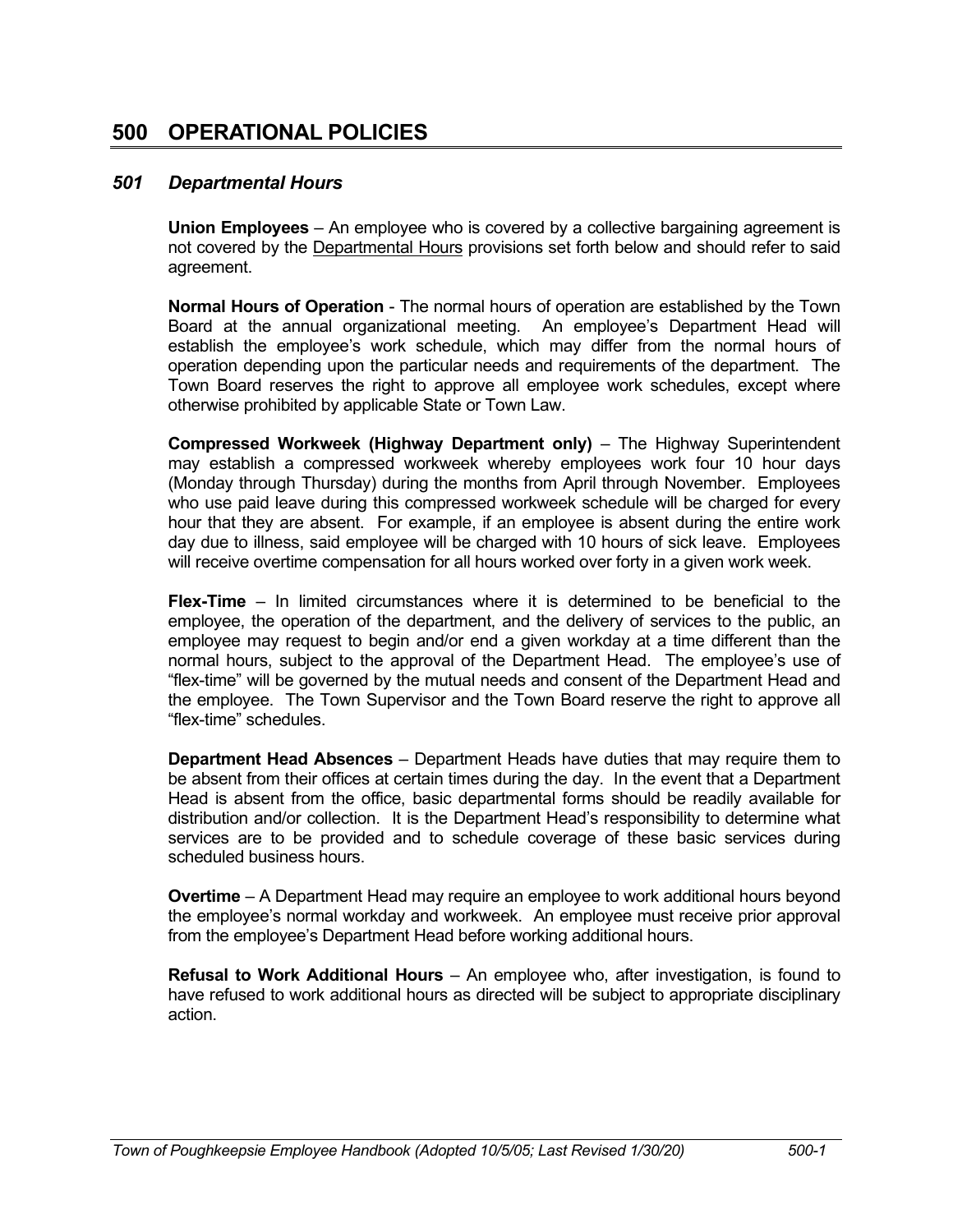**Arriving at Work Before or Leaving After Scheduled Work Hours** – Arriving at work before the scheduled starting time or leaving work after the scheduled ending time for an employee's own convenience is permitted but is not to be included in working time. No work may be performed for the Town outside of the employee's regular work schedule unless prior approval has been obtained from the Department Head (i.e. unauthorized overtime is prohibited). Violations of this policy will result in appropriate corrective action. (This provision applies only to FLSA non-exempt employees.)

# *502 Inclement Weather / Emergency Closings*

**Union Employees** – An employee who is covered by a collective bargaining agreement is not covered by the Inclement Weather / Emergency Closings provisions set forth below and should refer to said agreement.

**Summary** - It is the policy of the Town to remain open during all normally scheduled work hours. However, there may be times when inclement weather, power failure, or other emergencies may require Town operations to open late, close early, or shut down for an entire workday. Other than in exceptional circumstances, such closings will only occur in conjunction with a State of Emergency declared by the NYS Governor. Certain employees may be considered as essential and will be required to perform assigned duties even in the event of the closing of non-essential operations.

**Notification** – The Town Supervisor or designee will make the decision as to whether to close Town operations. When such determination is made, the Town Supervisor or designee will notify each department and the department will be responsible for contacting each employee.

**Payment of Wages** – Pay for FLSA non-covered or exempt employees will not be affected by an emergency closing. Pay for FLSA non-exempt employees will be in accordance with the provisions below:

**Compensation for Exempt Employees** - Exempt employees receive their regular pay in the event Town operations officially open late, shut down early, or close for periods of less than one workweek due to an emergency situation. Exempt employees are not paid if Town operations are closed for an entire workweek or longer, however such employees may charge time not worked to paid vacation or personal leave.

**Compensation for Non-Exempt Employees** - When the Town officially opens late, shuts down early, or closes for an entire workday due to an emergency situation, full-time nonexempt employees are paid for their normally scheduled work hours at the employee's base rate of pay. If operations are closed for more than one workday, full-time non-exempt employees will not be paid for time not worked however such employees may charge this time to paid personal, vacation, or compensatory leave. Part-time, substitute and temporary employees are paid only for the number of hours actually worked. A full or parttime non-exempt employee may be allowed to make up the lost work time with prior approval from the Department Head.

**Equivalent Time Off During an Emergency Closure (Highway and Water Departments)** – A full-time employee in the Highway or Water Department will receive equivalent time off in the form of vacation leave for hours worked during an emergency closure.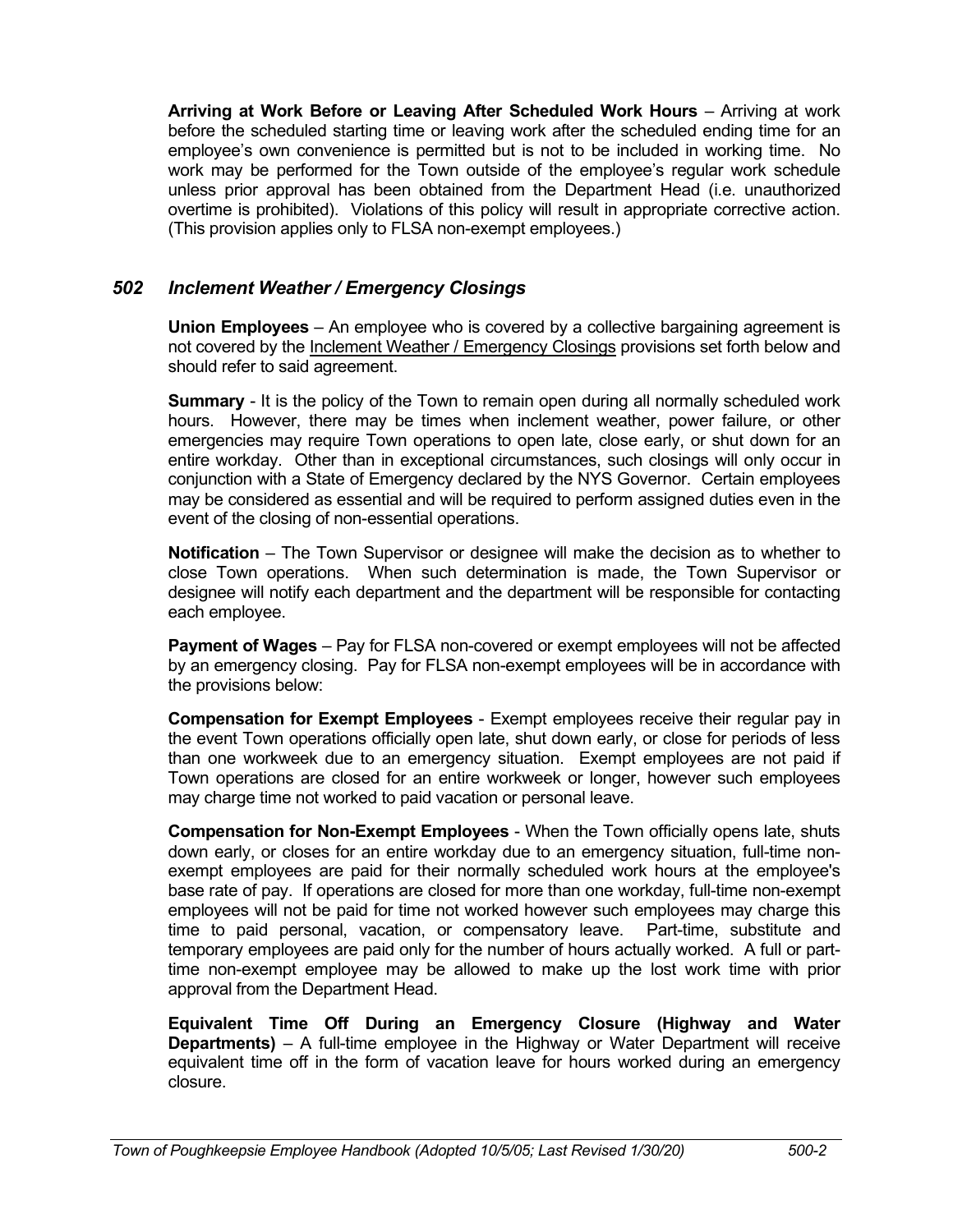**Compensation for Employees on Scheduled Leave** - An employee who is on sick, vacation, or personal leave during an emergency closing will be charged such leave as was scheduled.

**Inclement Weather** - Employees should use their own discretion in determining whether they can commute safely to work due to inclement weather.When the Town has not officially shut down operations, an employee who does not report to work or requests to arrive at work late or leave work early due to inclement weather must obtain prior authorization from his or her supervisor in accordance with the Town's Attendance Policy (Refer to Section 601). A non-exempt employee may use paid vacation, personal or compensatory leave, if available, or take the time off without pay. Exempt employees will not be charged leave credits for time not worked however it is understood that such employees will make up the time at a later date.

In the event of a declared state of emergency, up to two hours of time that has been missed due to an employee not be able to travel to work can be made up within the next pay period. If the missed time is not made up by the conclusion of the following pay period, the employee will be able to use personal or vacation leave for the time missed.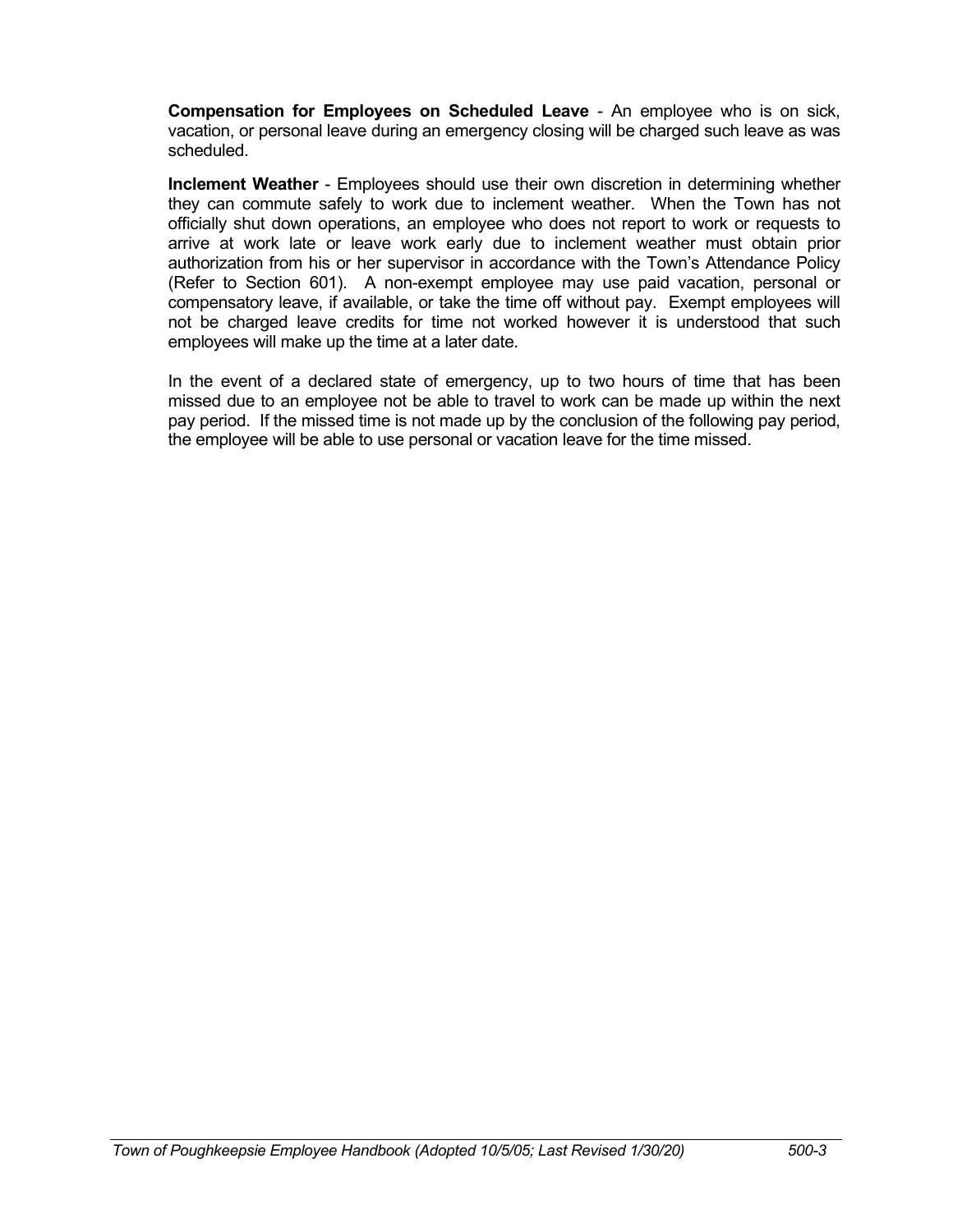# *503 Meal and Rest Breaks and Breaks for Nursing Mothers*

**Union Employees** – An employee who is covered by a collective bargaining agreement is not covered by the Meal and Rest Breaks provisions set forth below **except** for Breaks for Nursing Mothers to Express Breast Milk and should refer to said agreement.

**Meal Breaks** – A full-time employee who works more than six hours in a given day will receive a paid, duty-free meal break not to exceed sixty minutes. Part-time, substitute, temporary and seasonal employees work more than six hours in a given day will receive a minimum of a thirty-minute unpaid, duty-free meal break.

**Scheduling of Meal Breaks** – Scheduling of meal breaks must be approved by the Department Head in accordance with the needs and requirements of the department. Meal breaks must normally be taken in the middle of the employee's workday. Unless otherwise directed by the Department Head, an employee may leave the worksite during the meal break. Employees are not allowed to flex their meal breaks in lieu of paid benefit time.

**Rest Breaks** - A full-time employee will normally receive a paid, duty-free rest break of up to fifteen minutes to be taken approximately in the middle of the first half of the employee's workday and again during the middle of the second half of the workday. In the event an employee works beyond the employee's normal workday, the employee will normally receive an additional paid, duty-free rest break of up to fifteen minutes to be taken approximately in the middle of each four hours of work that is not interrupted by a meal break. An employee who chooses not to take a rest break will not be entitled to leave before the normal quitting time and will not receive extra pay for the time worked.

**Approval of Rest Breaks** - Rest breaks must be approved by the employee's Department Head in accordance with the needs and requirements of the department. Unless otherwise specified by departmental rules, all rest breaks must be taken at the worksite and may not exceed the time allowed.

**Breaks for Nursing Mothers to Express Breast Milk** – Employees who are nursing mothers shall be allowed to use a reasonable unpaid break (generally between twenty to thirty minutes) in addition to the employee's meal and rest breaks to express milk for a nursing child. The Town will provide this unpaid break at least once every three hours if requested by the employee. The Town will allow the employee to make up time not worked as a result of the unpaid break either before or after the employee's work shift (during the Town's normal hours of operation). This provision applies to nursing mothers for up to three years following childbirth. The Town will make a reasonable effort to provide a room or location other than the restroom or toilet stall, within walking distance to the employee's work space, or other location in close proximity to work so that nursing mothers can express in private. An employee wishing to avail herself of this unpaid break is required to give the Town advance notice, preferably prior to the employee's return to work following the birth of her child, to allow the Town an opportunity to establish a location and to schedule leave time for multiple employees, if needed. *(Policy added to comply with Section 206-c of the New York State Labor Law)*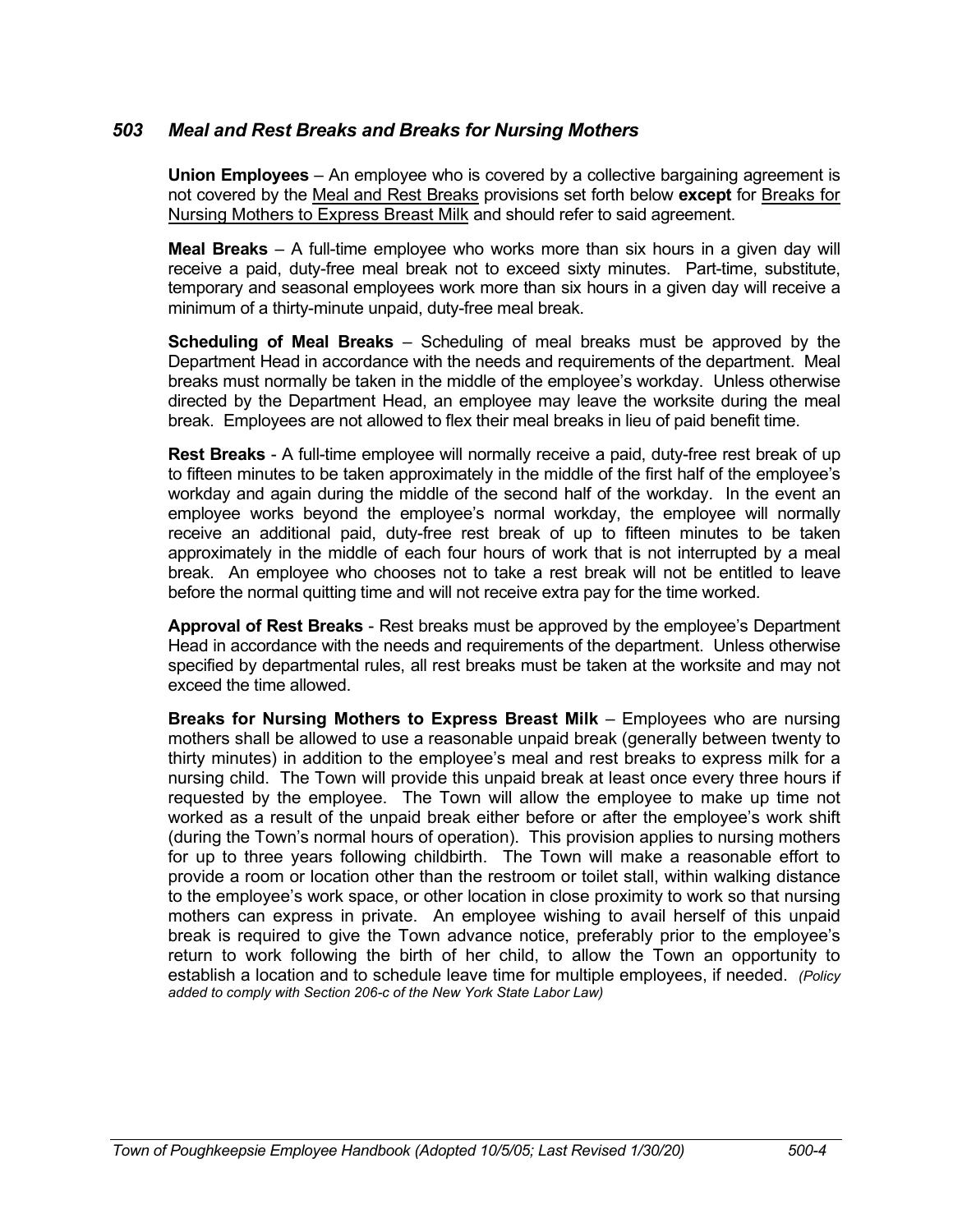# *504 Time Records*

**Policy Statement** – All employees (both exempt and non-exempt) are required to record time worked by either utilizing the town-wide Kronos™ System or punching a time card.

**Procedures** – Department Heads and employees must comply with the following procedures when tracking time worked and leave taken.

- The Comptroller's Office will issue each employee an identification number which activates the system and records the time in and time out for each workday. Identification numbers are unique to each employee and are to be maintained in a secure and confidential manner by the employee;
- Each department is responsible for monitoring time worked and leave taken by employees. The Comptroller's Office maintains a centralized tracking system which details time worked and leave balances for each employee. It is the Department Head's responsibility to audit their employees' leave balances against the records maintained by the Comptroller's Office and correct and notify the Comptroller of any discrepancies;
- Employees must enter their own ID number at the beginning of the work shift and at the end of their work shift. Paid meal and rest breaks do not have to be entered into the Kronos™ System;
- The Kronos™ System is fingerprint sensitive and therefore employees are prohibited from entering the ID number for another employee;
- All paid and unpaid leaves of absence must be recorded by completing the necessary leave request forms where applicable;
- The time record must be verified and signed by the Department Head and submitted to the Comptroller's Office by 9:00am on the Monday following the completion of the biweekly payroll period.

**Correction of Errors** - An employee should immediately bring errors in time records to the attention of the employee's Department Head who will investigate the matter and coordinate corrections with the Comptroller's Office.

**Unauthorized "Flex-Time"** - Unless prior approval has been obtained from the Department Head, arriving early or leaving late for the employee's own convenience is not to be included in working time, provided that the employee performed no pre-approved authorized duties for the Town during such intervals.

**Falsification of Time Records** - An employee who, after investigation, is found to have falsified or altered a time record, or the time record of another employee, or completed a time record for another employee, will be subject to disciplinary action. In extenuating circumstances where an employee is not able to complete the employee's own time record, the Department Head may complete the time record on behalf of the employee.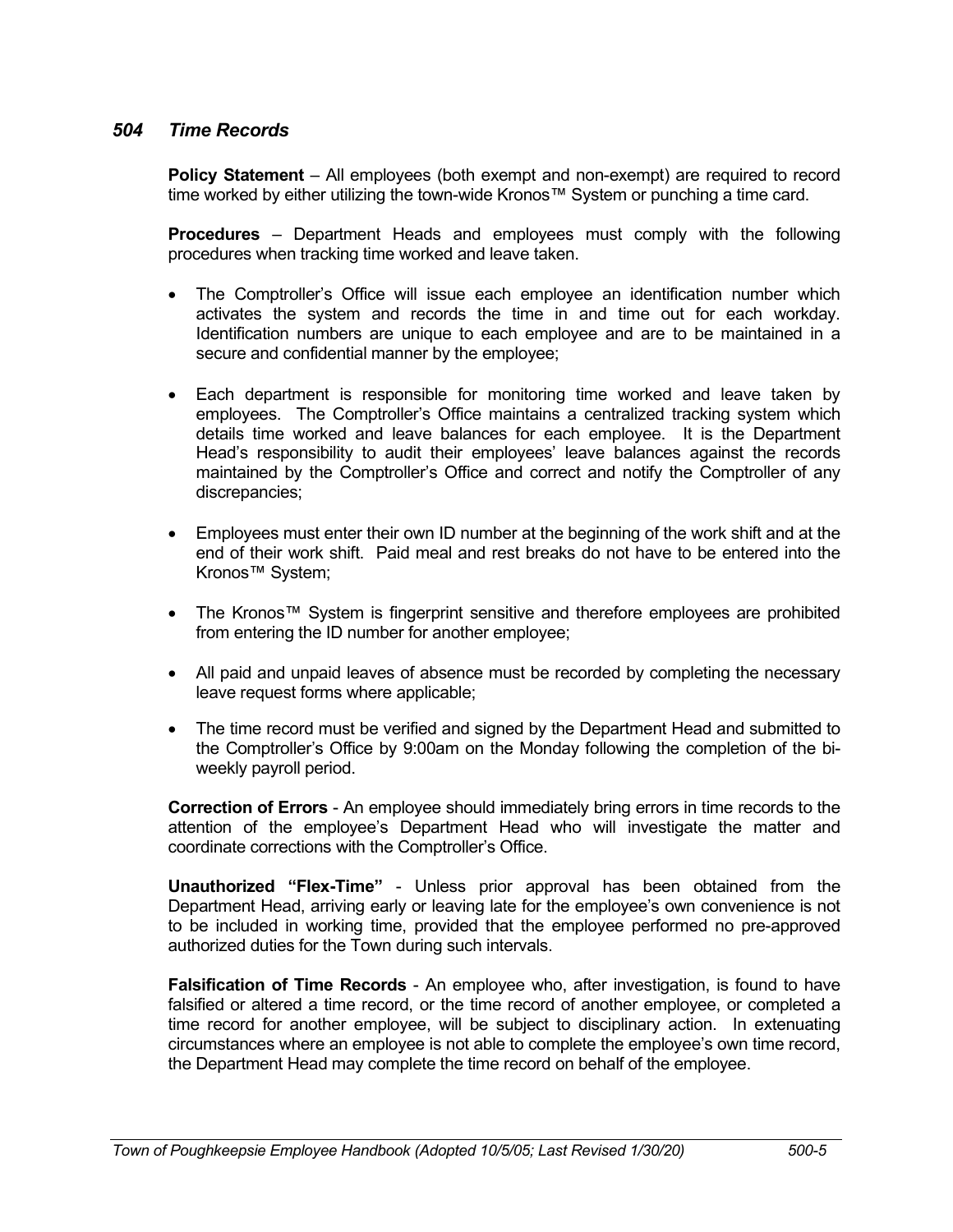## *505 Bonding*

**Insurance** - The Town will provide bonding insurance for an employee who is required to act in a fiduciary capacity.

#### *506 Expense Reimbursement*

**Union Employees** – An employee who is covered by a collective bargaining agreement is not covered by the Education and Training and Required Membership Fees provisions set forth below and should refer to said agreement.

**Policy Statement** - Upon proper authorization of the Town Board, an employee or Elected Official will be reimbursed for expenses associated with carrying out Town business, including, but not limited to, meals, lodging, mileage, parking, highway tolls, and training and membership fees. A properly completed voucher with all required documentation and corresponding receipts attached must be submitted to the Comptroller's Office in order for the reimbursement to be processed.

**Mileage** - An employee who is directed by the appropriate Department Head or supervisor to use the employee's own vehicle to conduct Town business will be reimbursed at the mileage rate established by the Town Board at the annual organizational meeting or the applicable collective bargaining agreement, as the case may be.

**Education and Training** - Upon proper authorization of the Town Board, an employee will be reimbursed for training courses that are directly related to the employee's present job. Employees must first seek approval from their Department Head before the request is presented to the Town Board.

**Required Membership Fees** - Upon proper authorization of the Town Board, an employee required to hold membership in a professional organization as part of the employee's job will be reimbursed for any required dues and/or fees.

**Association of Towns Meeting** - Upon proper authorization of the Town Board, an employee or Elected Official who attends the annual meeting conducted by the Association of Towns will be reimbursed for all reasonable expenses. Delegates to this meeting will be selected by the Town Board.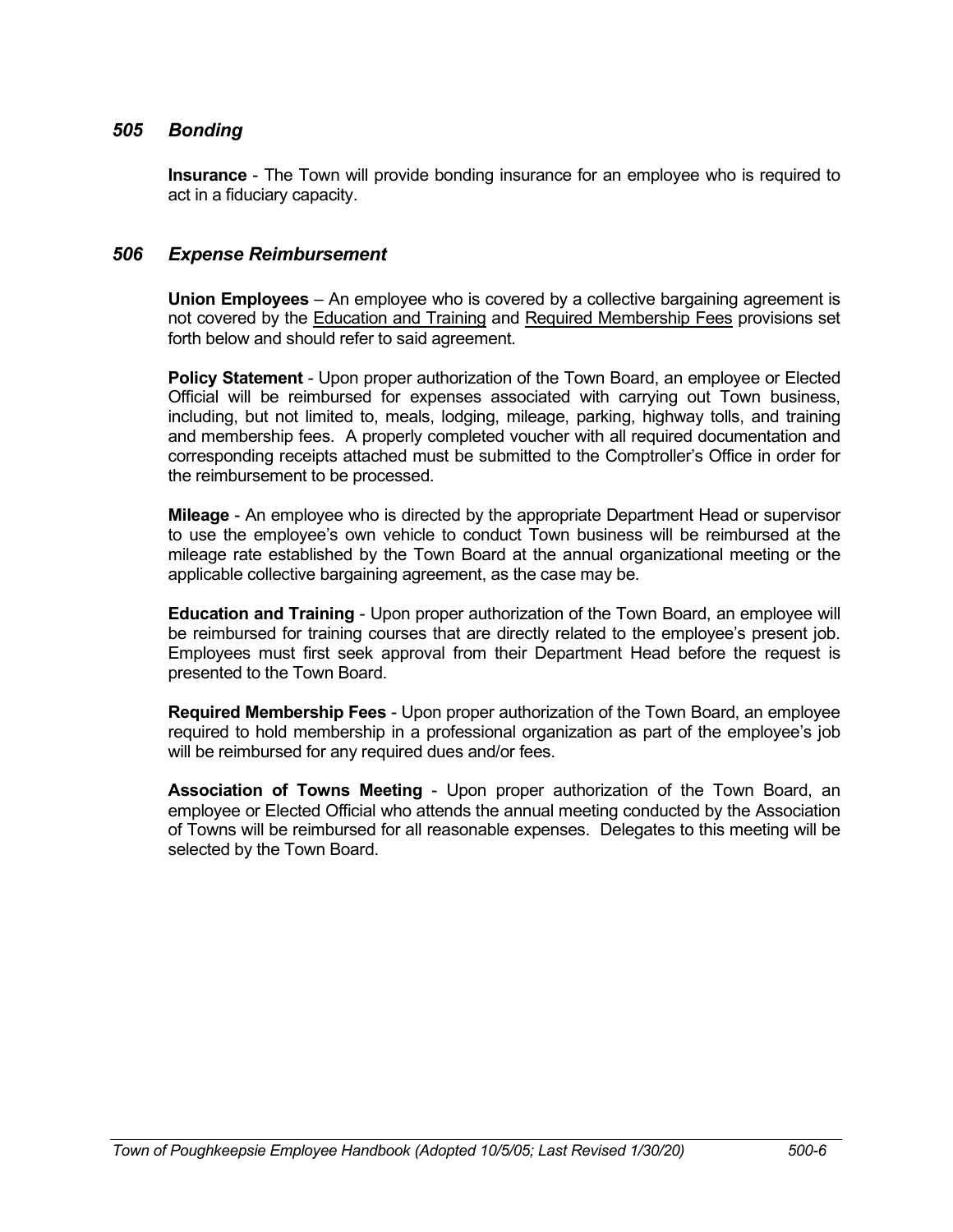# *507 Vehicle Usage*

**Policy Statement** - All vehicles and related equipment of the Town of Poughkeepsie are owned and maintained for the purpose of conducting official business of the Town. Said vehicles and equipment may not be used for the personal use or private gain of any official or employee, nor for any other purpose which is not in the general public interest.

**Standards** - For the purpose of compliance with this policy, the following standards must be met at all times:

- Town vehicles and related equipment must remain under the general administrative jurisdiction and direction of the Department Head to which it is assigned:
- Town vehicles must be assigned to specific Town officials and employees for specific purposes and tasks. Said vehicles may not be used for any unauthorized purpose nor to conduct personal, private, or non-Town related business;
- Town vehicles assigned to the Town Supervisor, Highway Superintendent and certain authorized Police Department personnel may additionally be used for travel between home and work;
- Town vehicles must always be operated in a safe and responsible manner and in compliance with all applicable motor vehicle and traffic laws in effect. Employees are responsible for any driving infractions or fines that result from their operation of Town vehicles, and must report them to their Department Head;
- The Town will provide a routine maintenance checklist for each vehicle;
- Any accident involving a Town vehicle, regardless of severity, must be reported immediately to the appropriate Department Head and the Police Department;
- The use of a cell phone when driving on Town business must be compliant with all applicable laws and/or regulations;
- Town vehicles must always be maintained in a safe and secure condition when not in use, including being locked and/or under direct observation; and all keys maintained under controlled and authorized jurisdiction of the appropriate Department Head. Employees should notify their Department Head if their assigned vehicle is in need of maintenance or repair;
- No advertisements, signs, bumper stickers or other markings of a political or commercial nature may be displayed on Town vehicles at any time, except those of a limited community service nature which have been authorized by the Town Board.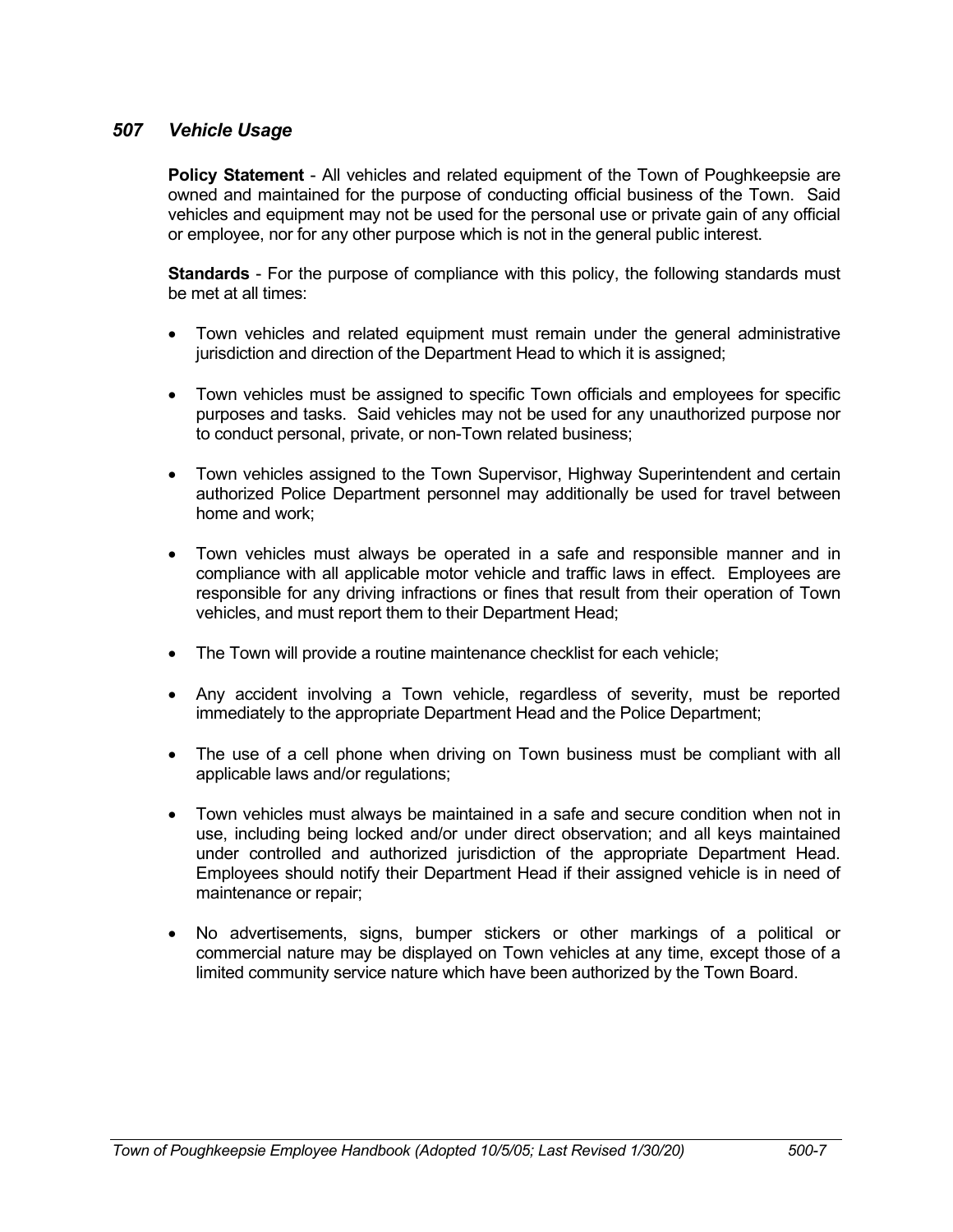#### *508 Driver's License / Insurance Requirements*

**Requirement** - An employee who is required to drive either a Town-owned vehicle or the employee's own personal vehicle to conduct business on behalf of the Town, must possess at the time of appointment, and must maintain throughout employment, a valid New York State driver's license. Proof of such license must be on file with the Town.

**Commercial Drivers** - An employee who operates a vehicle which requires a Commercial Driver's License (CDL) must maintain such license in order to operate said vehicle. Proof of such license must be on file with the Town. In accordance with the federal Commercial Motor Vehicle Safety Act of 1986, a commercial driver must notify the Town within thirty days of a conviction of any traffic violation (except parking), no matter where or what type of vehicle the employee was driving.

**Loss of Driver's License** - An employee who is required to possess a driver's license or CDL license in order to perform certain job duties and responsibilities must immediately notify the appropriate Department Head in the event the license is suspended or revoked. The loss or suspension of a job-required driver's license or CDL may affect the employee's employment with the Town, including termination of employment for inability to perform the duties of the job. The Town will utilize the NYS Department of Motor Vehicles' "License Event Notification Service" (LENS) to monitor activity that may negatively impact an employee's ability to maintain a required license.

**Insurability Standards** – It shall be solely the responsibility of a Town employee to meet or exceed all insurability standards, as established from time to time by the Town Board or the Town's insurance carrier, which are required for the use or operation of a Town vehicle. Any Town employee who has any of the following during the most recent three-year period may be deemed to have violated the insurability standard and may not be allowed to operate any Town vehicles: *(Revised by Town Board Resolution 1/16/19)*

- Conviction of DWI / DWAI
- Conviction of Reckless Driving
- **•** Suspended or Revoked Drivers License
- Conviction of Speeding 25 MPH or more above the speed limit
- Conviction of a Drug or Alcohol offense which would materially affect one's ability to operate a vehicle
- Conviction of Hit and Run/Leaving the scene of an accident
- Conviction of Two or more at-fault accidents
- Conviction of Three or more moving violations in the past three years
- Conviction of failure to stop for stopped school bus
- Less than three years driving experience

Failure to maintain acceptable insurability standards may affect the employee's employment status with the Town.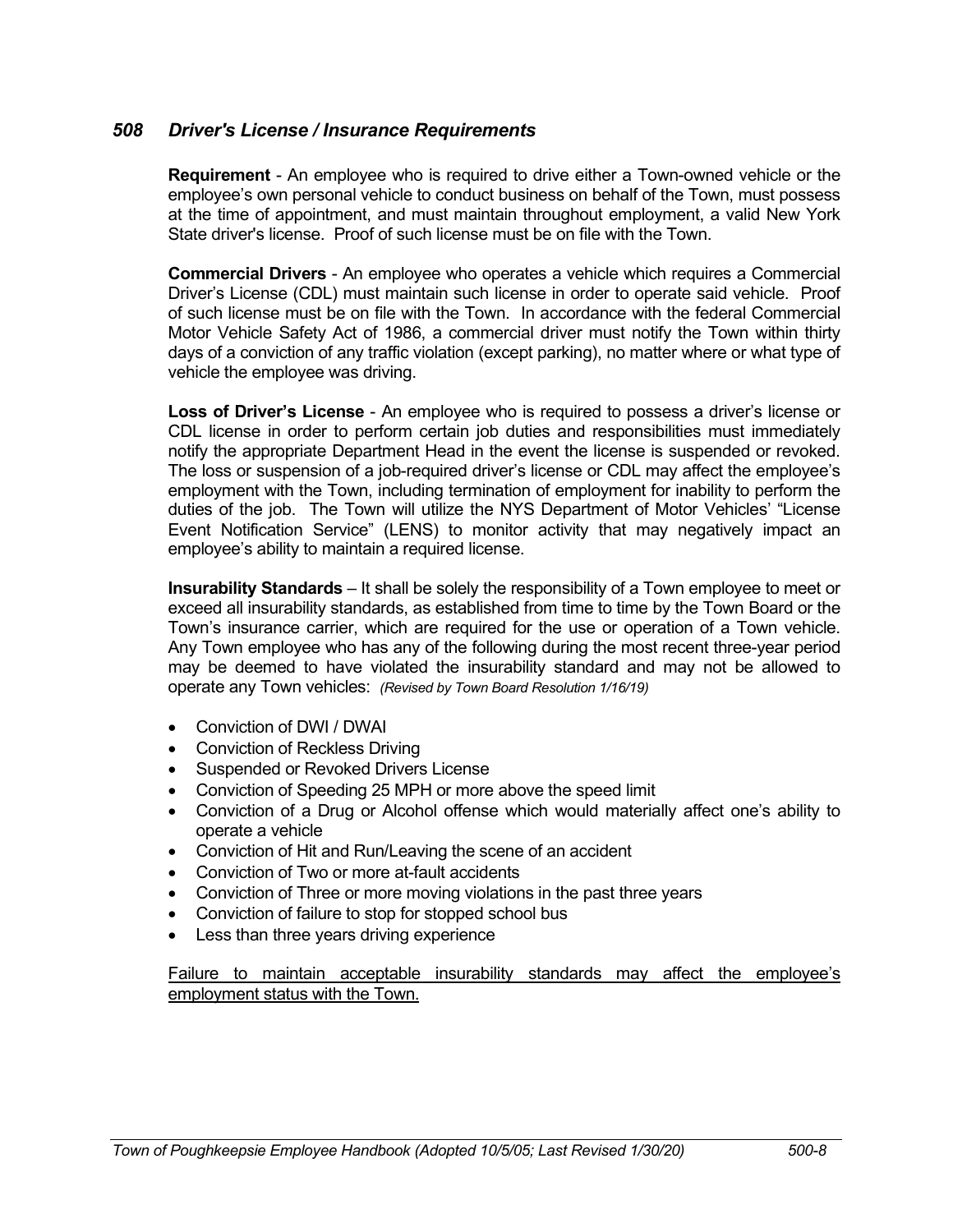## *509 Supplies, Tools and Equipment, and Fuel Usage*

**Supplies** - All Town owned supplies must be used efficiently and not wasted. An employee may not use any Town supplies including, but not limited to, postage, paper, or office supplies for personal use.

**Tools and Equipment** - The employee must repair or replace any Town-owned tool or piece of equipment lost or damaged by the employee as a result of negligence or intentional misuse. An employee may not use any Town-owned tool or piece of equipment, including, but not limited to, fax machines, copiers and computer equipment for personal use. An employee may not use Town facilities, Town-owned tools or equipment to work on vehicles or trailers not owned by the Town.

**Fuel** - An employee may not use gasoline, fuel oil, or motor oil purchased by the Town for personal use.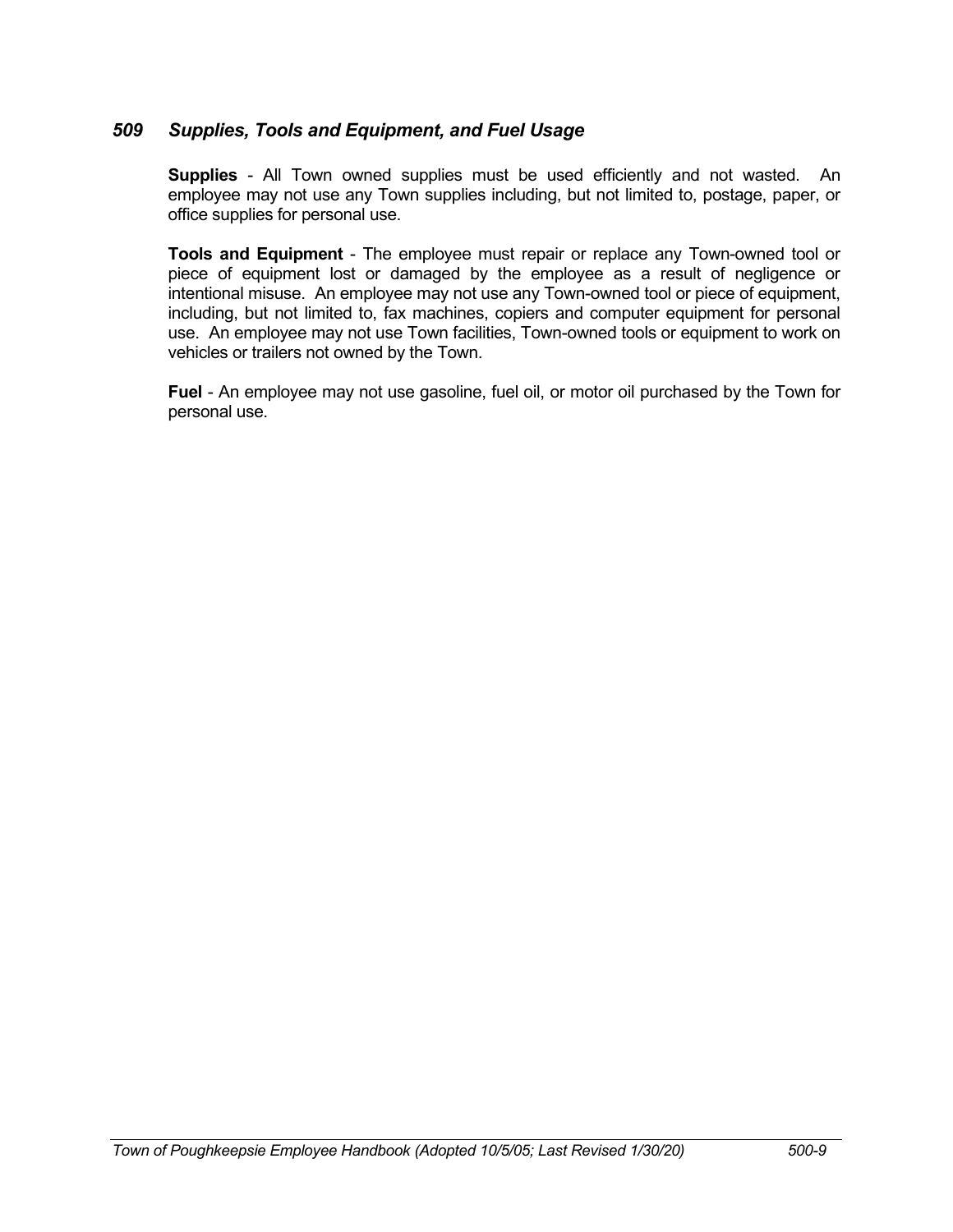# *510 Telephone / Cell Phone Usage*

**Guidelines** - Telephone and cell phone usage must adhere to the following guidelines:

- An employee should answer promptly and speak in a clear, friendly and courteous tone;
- An employee should give the name of the department or office and one's own name. If the call is not for the employee who answers, the employee must transfer the caller to the correct party or take a message recording all pertinent information;
- If the call must be placed on hold, the employee who answered the call should return to the line frequently to confirm that the call is being transferred;
- During office hours, each Department Head is responsible for there being at least one employee in the department or office to answer telephones. If the department or office has a limited staff, arrangements must be made with another department or office for telephone coverage or an answering device must be in operation;
- Collect calls may not be accepted without the approval of the Department Head or supervisor;
- An employee may make personal telephone / cell phone calls, however, such calls should be limited in duration and frequency and must not interfere with the performance of the employee's job duties;
- An employee may not make or receive personal calls on a Town provided telephone or cell phone that will result in additional charges to the Town, except in an emergency and/or with prior approval from the Department Head. The employee must reimburse the Town for the cost of the call.

**Personal Cell Phone / Electronic Device Usage** – Employees are permitted to carry personal cell phones during working hours but must adhere to the guidelines shown below. These guidelines do not apply to Town-owned cell phones that are issued for the specific use of an employee's job duties. Where the term cell phone is used in these guidelines, it shall be considered to include all types of portable electronic devices (e.g. iPads, Kindles, MP3 players, netbooks, etc.)

- Cell phones may not be used for personal purposes during work hours except on a limited basis as outlined above, unless the employee is on an authorized break or has permission from a supervisor.
- Use of a cell phone for personal text messaging during work hours is permissible only on a limited basis for family matters; texting must not interfere with the performance of the employee's job duties.
- No web browsing, music, movies, or all other uses of cell phones will be allowed during working hours.
- Personal cell phones that are broken, damaged or lost during working hours will not be replaced or paid for by the Town.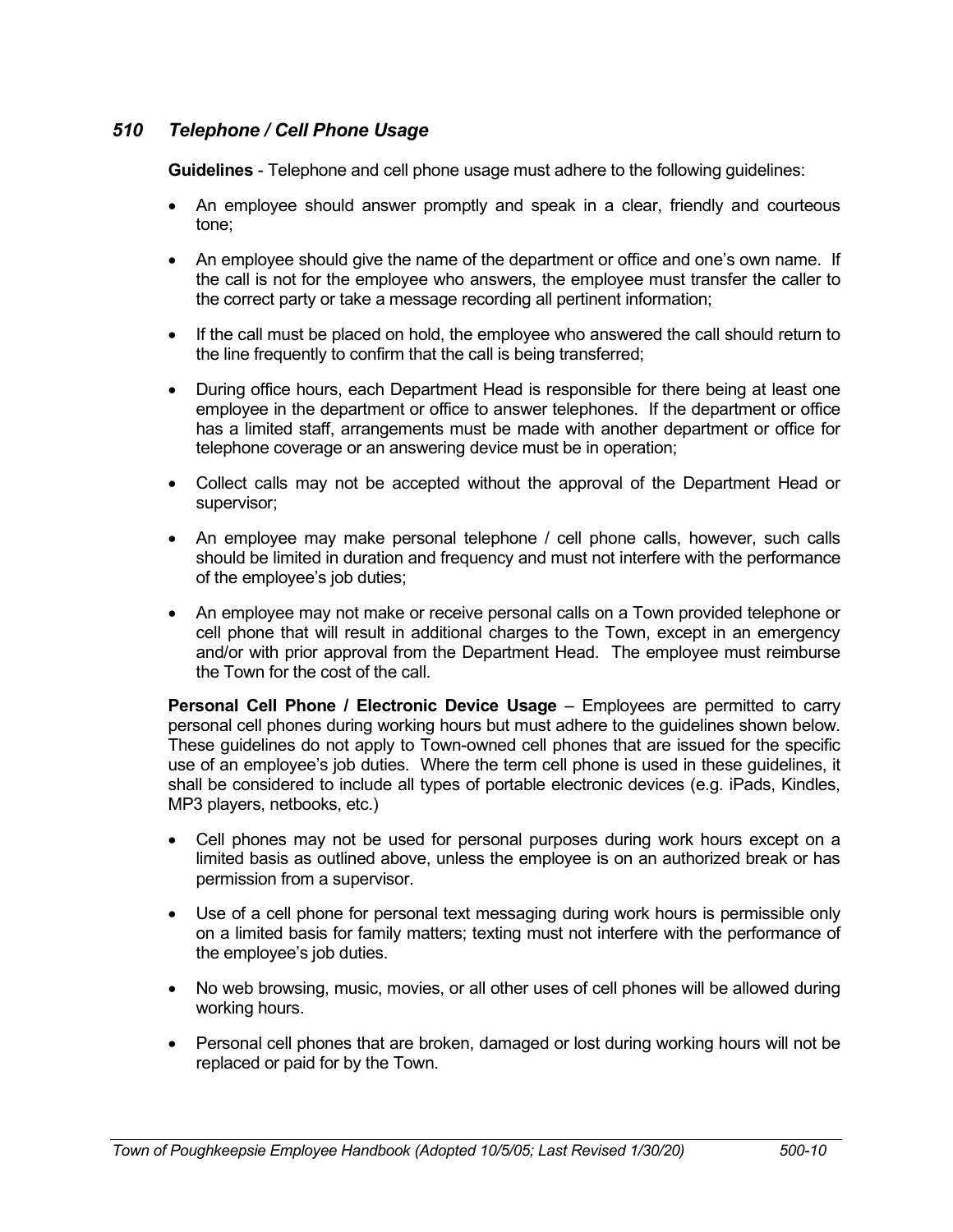# *511 Computer Systems, E-Mail and Internet Services*

**Policy Statement** - The purpose of this policy is to provide guidance for the use of Townowned computer systems and e-mail / internet services. Any questions should be addressed to the Human Resources Department.

**Property** – All computer systems, e-mail, hardware, and software are the property of the Town of Poughkeepsie and are to be used for business purposes only. Personal use of the above is prohibited. In addition, all files, documents, communications and information created, transmitted, received or stored in this system are the property of the Town of Poughkeepsie.

**Town's Right to Monitor Computer Systems and Equipment** - There is no guarantee of privacy when using Town-owned computer systems and equipment. The Town reserves the right to enter, search, and monitor employee communications equipment and files, with or without advance notice, at any time in the normal course of business. Department Heads have the authority to inspect the contents of any computer equipment, data/files, or electronic mail ("E-mail") of their subordinates in the normal course of their supervisory responsibilities. In addition, the data/files of Department Heads and supervisors may be inspected by the Town Supervisor in the normal course of duty. This applies to all information, messages, and files that are created, transmitted, downloaded, received, stored, or deleted on such systems, including items that are password protected. Additionally, the Town has the authority to monitor and record each web site, chat room, and newsgroup visited on the Internet, and every e-mail message and file transfer into and out of the Town's network. The Town may also monitor each employee's Internet activity and usage patterns to ensure that the Town's resources are being utilized for appropriate business purposes. Any employee who is required to have a password must submit that password to the employee's Department Head.

**Authorized Use** – All computer systems, hardware, and software provided to an employee are provided for the purpose of aiding that employee in the performance of the employee's job functions. All hardware and software used is to be supplied by the Town of Poughkeepsie. No unauthorized or unlicensed hardware or software may be used or installed on any Town-owned computer. Any hardware or software necessary to perform job duties should be requested of the employee's Department Head.

**Prohibited Uses** - In addition to the guidelines set forth in this policy, the following uses of Town-owned computers and equipment are prohibited. This list is meant to be illustrative, and not exhaustive.

- Any illegal activity;
- Threats or harassment:
- Slander or defamation:
- Transferring or maintaining obscene, sexual or suggestive messages, jokes or graphical images;
- Accessing or attempting to access the data/files of another person;
- Using or aiding in the unauthorized use of another person's password;
- Harming or destroying data/files (other than editing or deleting information in the normal course of one's job duties);
- Use of entertainment software, such as games and puzzles;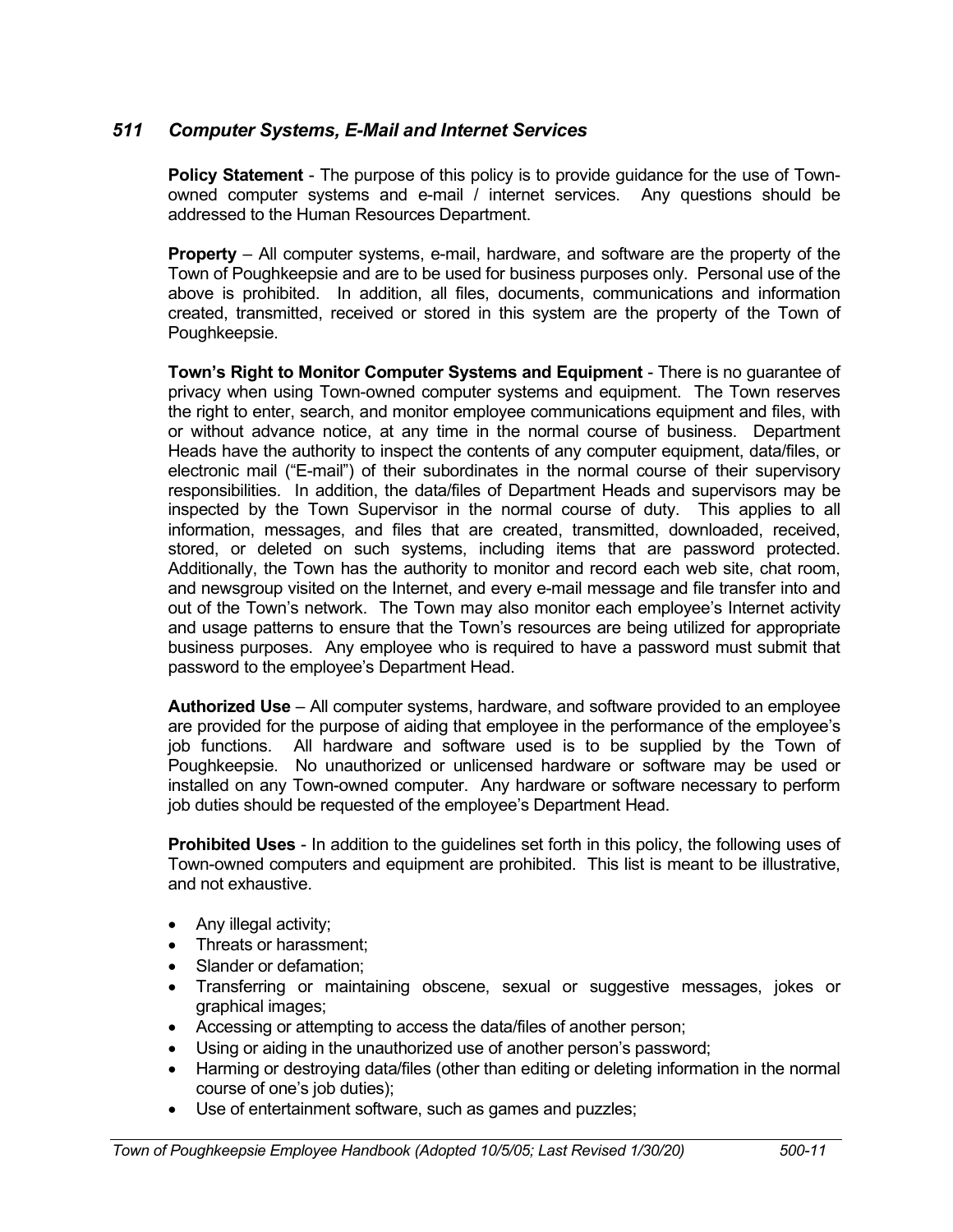- Installation or use of any hardware or software, not owned by the Town;
- Installation or use of Town-owned hardware or software for any use that is not Town related business;
- Installation or use of any unauthorized or unlicensed hardware or software;
- Knowingly installing any software containing viruses.

**Penalties for Policy Violation** – Any employee who after investigation is found to have violated this policy shall be subject to disciplinary action, up to and including termination of employment, and civil and criminal liability.

#### **E-Mail Service**

**Authority** - Employees have no right of personal privacy in any matter stored in, created, received, or sent over the Town of Poughkeepsie e-mail system. The Town of Poughkeepsie, in its discretion as owner of the e-mail system, reserves and may exercise the right to monitor, access, retrieve, and delete any matter stored in, created, received, or sent over the e-mail system, for any reason and without the permission of any employee.

**Security** - Even if employees use a password to access the e-mail system, the confidentiality of any message stored in, created, received, or sent from the Town of Poughkeepsie e-mail system still cannot be assured. Use of passwords or other security measures does not in any way diminish the Town's rights to access materials on its system, or create any privacy rights of employees in the messages and files on the system. Any password created by employees must be revealed to the Town of Poughkeepsie as email files may need to be accessed by the Town in an employee's absence. Employees should be aware that deletion of any e-mail messages or files will not truly eliminate the messages from the system. All e-mail messages are stored on a central back-up system in the normal course of data management.

**Confidentiality** - Even though the Town of Poughkeepsie has the right to retrieve and read any e-mail messages, those messages should still be treated as confidential by other employees and accessed only by the intended recipient. Employees are not authorized to retrieve or read any e-mail messages that are not sent to them. An exception to this policy must receive the prior approval of the Town of Poughkeepsie.

**Prohibited Conduct** - The Town of Poughkeepsie's policies against sexual or other harassment apply fully to the e-mail system; any violation of those policies is grounds for discipline up to and including termination of employment. Therefore, e-mail messages should not be created, sent, or received if they contain intimidating, hostile, or offensive material concerning race, color, religion, sex, age, national origin, disability or any other classification protected by law. The e-mail system may not be used to solicit for religious or political causes, commercial enterprises, outside organizations, or other non-job related solicitations.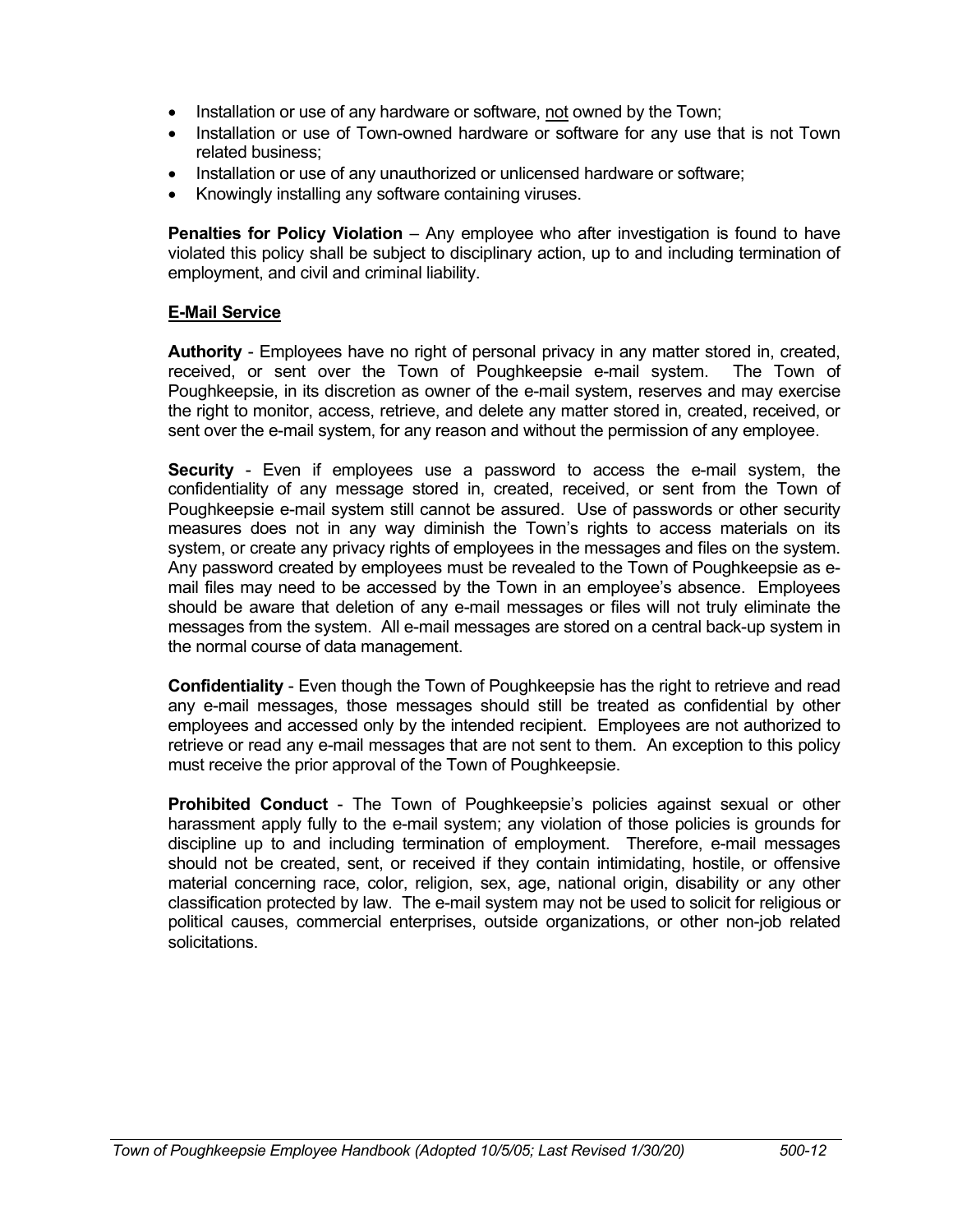**Professional Behavior** - Employees are reminded to be courteous to other users of the system and always to conduct themselves in a professional manner. E-mails are sometimes misdirected or forwarded and may be viewed by persons other than the intended recipient. Users should write e-mail communications with no less care, judgment and responsibility than they would use for letters or internal memoranda written on the Town of Poughkeepsie letterhead. Because e-mail records and computer files may be subject to discovery in litigation, Town of Poughkeepsie employees are expected to avoid making statements in e-mails or computer files that would not reflect favorably on the employee or the Town of Poughkeepsie if disclosed in a litigation or otherwise.

**E-Mail Maintenance** - Users should routinely delete outdated or otherwise unnecessary emails and computer files. These deletions will help keep the system running smoothly and effectively, as well as minimize maintenance costs.

#### **Internet Service**

**Authority** - The computers and computer accounts given to employees are to assist them in performance of their jobs. Employees should not have an expectation of privacy in anything they create, store, send, or receive on the computer system. The computer system belongs to the Town and may only be used for business purposes.

The Town has the right, but not the duty, to monitor any and all aspects of its computer system including, but not limited to, monitoring sites visited by employees on the internet, monitoring chat groups and news groups, reviewing material downloaded or uploaded by users to the internet, and reviewing e-mail sent and received by users.

The Town may use software to identify inappropriate or sexually explicit internet sites. Such sites may be blocked from access by Town networks. In the event you nonetheless encounter inappropriate or sexually explicit material while browsing on the internet, immediately disconnect from the site, regardless of whether the site was subject to Town blocking software.

**Authorized Use** - Certain employees may be provided with access to the internet to assist them in performing their jobs. The internet can be a valuable source of information and research. Use of the internet, however, must be tempered with common sense and good judgment.

The Town of Poughkeepsie is not responsible for material viewed or downloaded by users from the internet. The internet is a worldwide network of computers that contain millions of pages of information. Users are cautioned that many of these pages include offensive, sexually explicit, and inappropriate material. In general, it is difficult to avoid at least some contact with this material while using the internet. Even innocuous search requests may lead to sites with highly offensive content. In addition, having an e-mail address on the internet may lead to receipt of unsolicited e-mail containing offensive content. Users accessing the internet do so at their own risk.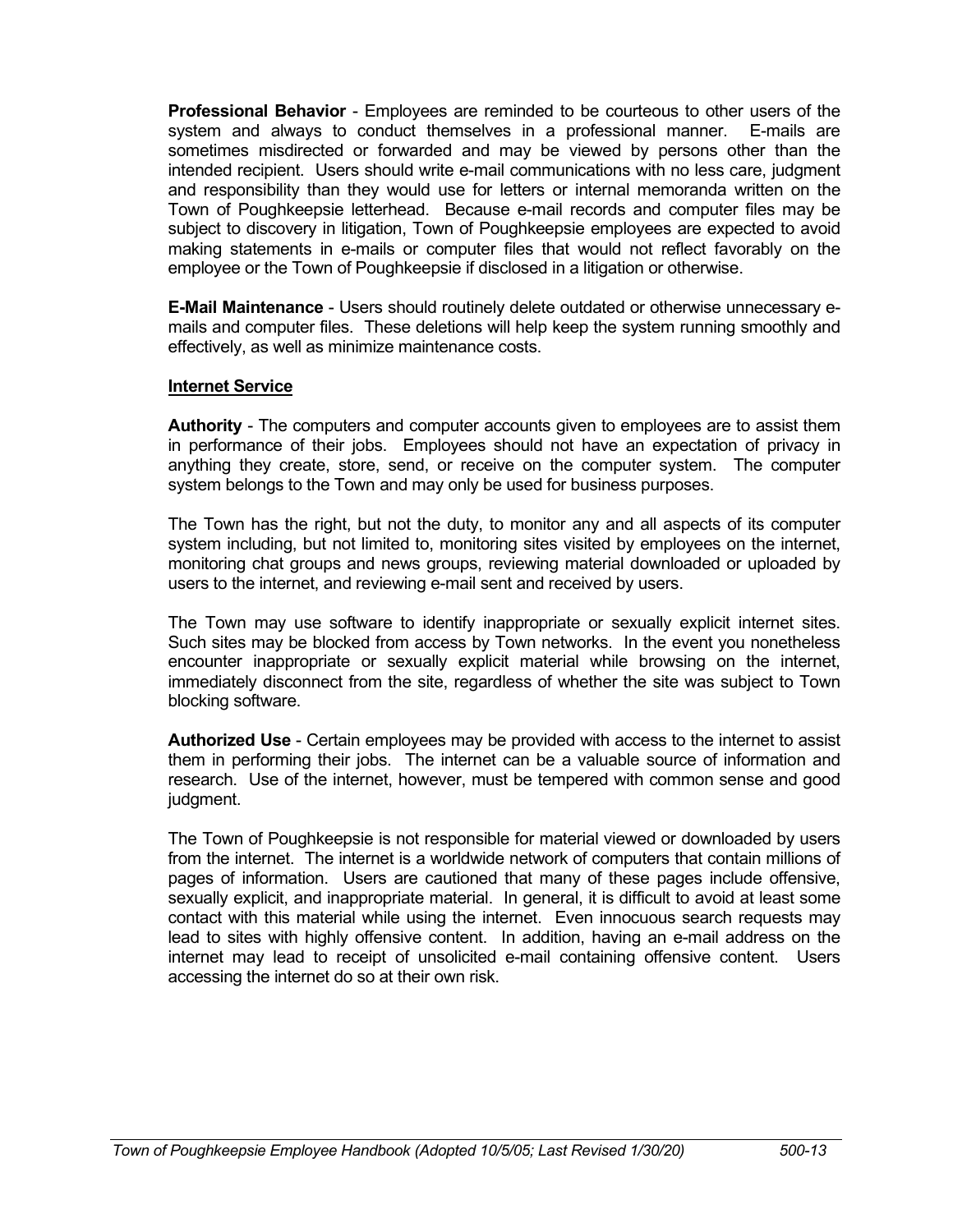**Prohibited Conduct** - Employees must not deliberately perform acts that waste computer resources or unfairly monopolize resources to the exclusion of others. These acts include, but are not limited to, spending excessive amounts of time on the internet, playing games, engaging in on-line chat groups, printing multiple copies of documents, or otherwise creating unnecessary network traffic. Because audio, video, and picture files require significant storage space, files of this or any other sort may not be downloaded unless they are business-related.

Material that is fraudulent, harassing, embarrassing, sexually explicit, profane, obscene, intimidating, defamatory, or otherwise unlawful, inappropriate, offensive (including offensive material concerning sex, sexual orientation, race, color, national origin, religion, age, disability, or other characteristic protected by law), or violate the Town of Poughkeepsie equal employment opportunity policy and its policies against sexual or other harassment may not be downloaded from the internet or displayed or stored in the Town's computers. Employees encountering or receiving this kind of material should immediately report the incident to their department head. The Town's equal employment opportunity policy and its policies against sexual or other harassment apply fully to the use of the internet; any violation of those policies is grounds for discipline up to and including termination of employment.

Employees may not use the Town's internet connection to download games or other entertainment software or to play games over the internet.

Employees may not illegally copy material protected under copyright law or make that material available to others for copying. Each employee is responsible for complying with copyright law and applicable licenses that may apply to software, files, graphics, documents, messages, and other material they wish to download or copy. No employee may agree to a license or download any material for which a registration fee is charged without first obtaining the express written permission of the Department Head.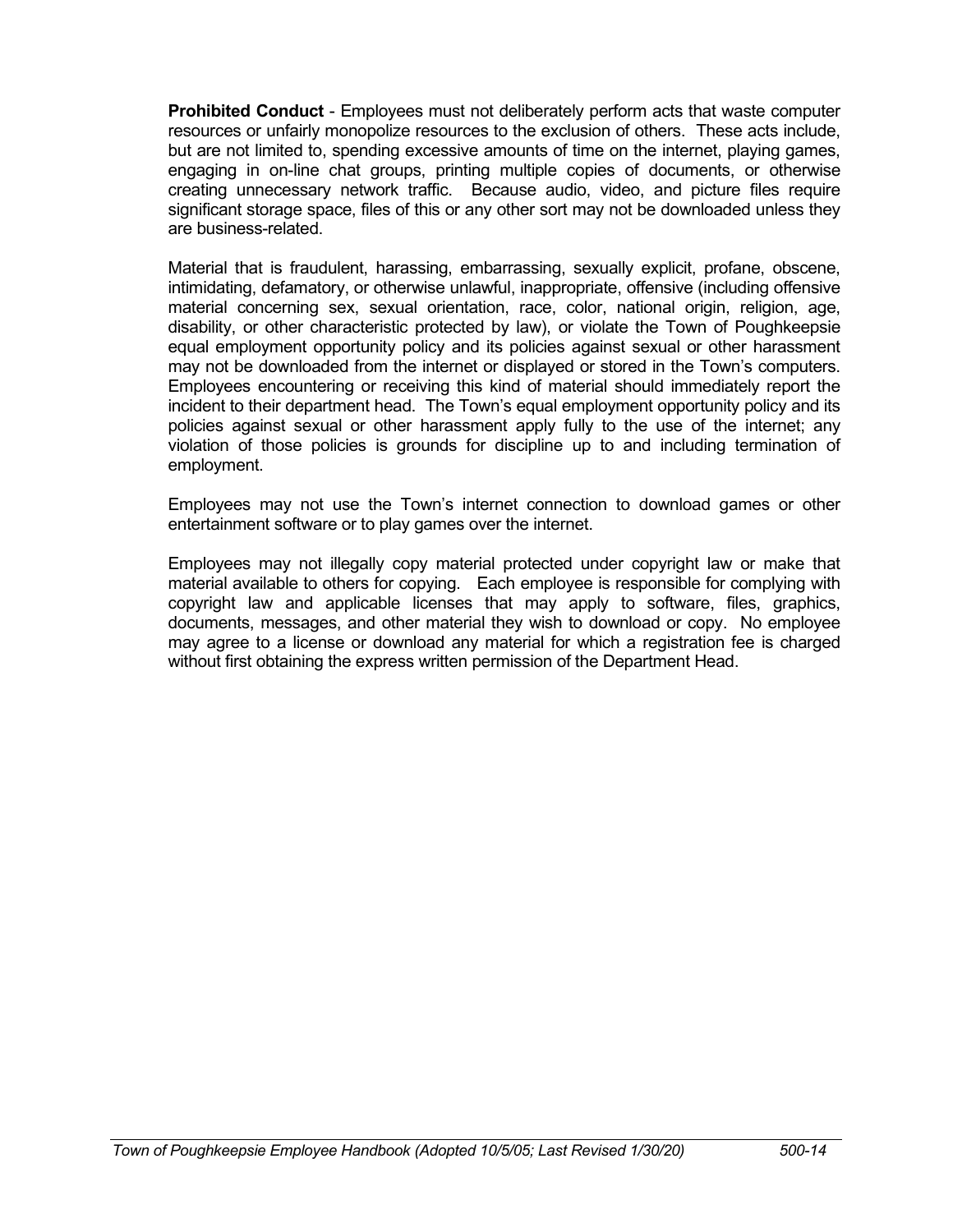## *512 Social Media*

**Policy Statement** – The purpose of the policy is to provide the framework for employee usage of Social Media, both inside and outside of the workplace. Social Media in general refers to internet based applications that allow for the creation and exchange of user generated content. Examples of Social Media include, but are not limited to: Facebook, Twitter, LinkedIn, Instagram, Flickr, Snapchat, YouTube, web blogs, and web based wikis whereby users can add, modify, or delete its content via a web browser.

**Usage During Working Hours** – Unless the use of Social Media is pertinent to Town business or authorized by a Department Head, employees are prohibited from using Social Media during working hours. This applies regardless of whether or not such usage occurs on Town-owned computers or communication equipment or a device personally owned by the employee.

**Usage During Meal and Rest Breaks** – Employees are responsible for exercising good judgment when using Town-owned computers or communication equipment to access Social Media sites while on a meal and rest break. The Town's right to monitor communication systems and equipment also applies to the use of Social Media if employees are using Town computers or communications systems.

**Posting Content on Social Media (regardless of point of access) –** The following uses of Social Media are prohibited. These terms pertain to content posted from computers or communication systems that are not Town owned, as well as those that are Town property.

This list is meant to be illustrative, and not exhaustive.

- Disclosing confidential or proprietary information pertaining to matters of the Town that is not otherwise deemed accessible to the general public under the Freedom of Information Law (Public Officers Law Article 6, §§84-90).
- Matters which will imperil the public safety if disclosed.
- Promoting or endorsing any illegal activities.
- Threatening, promoting, or endorsing violence.
- Directing comments or sharing images that are discriminatory or insensitive to any individual or group based on race, religion, gender, disability, sexual orientation, national origin, or any other characteristic protected by law.
- Knowingly making false or misleading statements about the Town, or its employees, services, or Elected Officials.
- Posting, uploading, or sharing images that have been taken while performing duties as an agent of the Town, or while wearing Town uniforms – the only exception to this rule is when it is directly pertinent to Town business and such posting, uploading, or sharing of images is authorized in advance by the appropriate Department Head.
- Representing that an opinion or statement is the policy or view of the Town, or of any individual acting in their capacity as a Town employee or official, or otherwise on behalf of the Town, when that is not the case.
- Posting anything in the name of the Town or in a manner that could reasonably be attributed to the Town without prior written authorization from the applicable Department Head.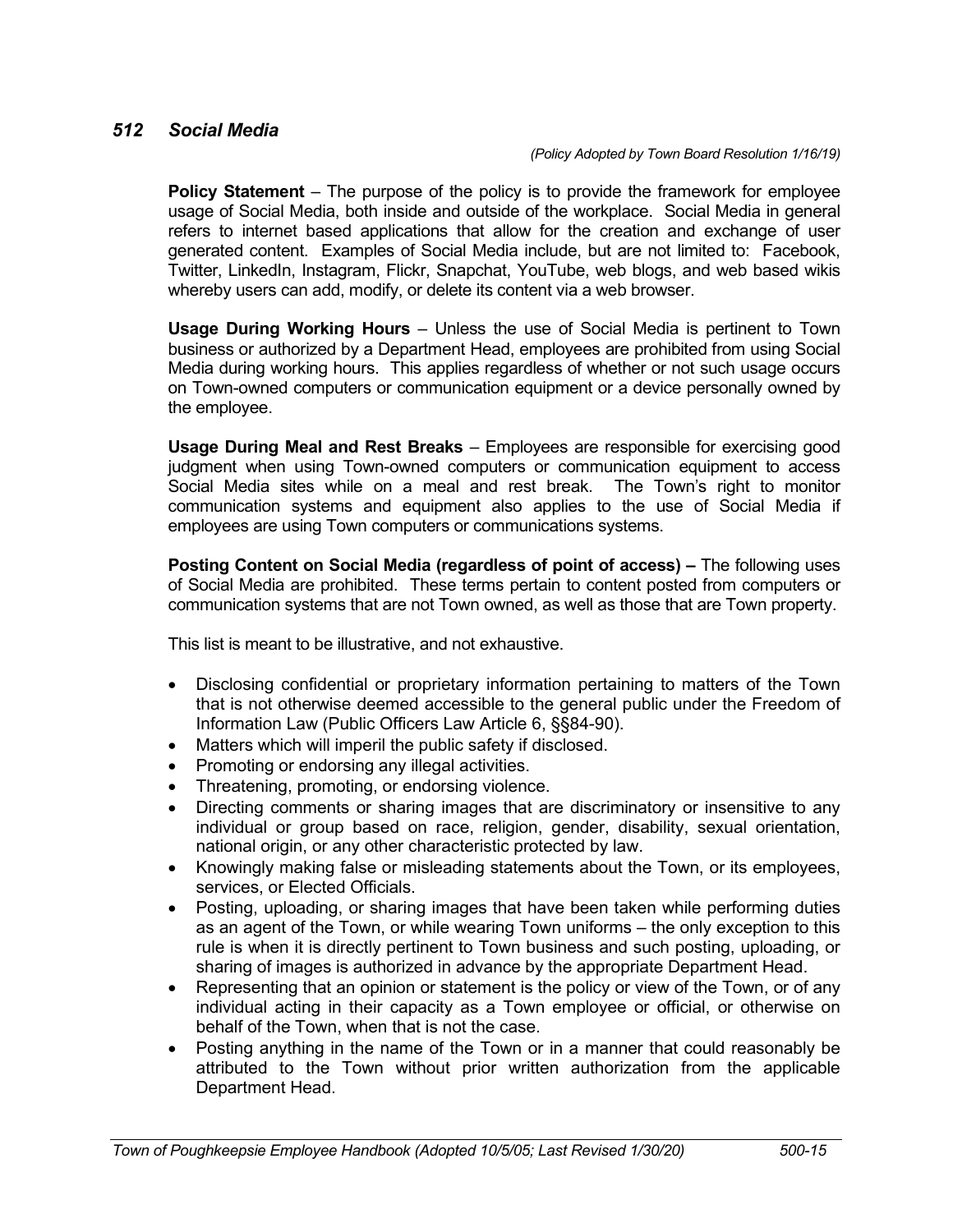Using the name of the Town or a Town e-mail address in conjunction with a personal blog or Social Media account.

An employee's Social Media usage must comply with Town policies pertaining to but not limited to Non-Discrimination and Harassment, Confidentiality, Violence in the Workplace, and Substance Abuse. Any harassment, bullying, discrimination, or retaliation that would not be permissible in the workplace is not permissible between co-workers online, even if it is done after hours, outside of the workplace, using computers or communication systems that are not Town-owned.

Notwithstanding the above, nothing in this policy is designed to interfere with, restrain, or prevent employee communications regarding wages, hours, or other terms and conditions of employment. Nor is it meant to imply any restriction or diminishment of an employee's right to appropriately engage in protected concerted activity under law, including but not limited to NLRA Section 7 protected communications on non-work time. Town employees have the right to engage in or refrain from such activities as they choose.

**Reporting of Violations** – Anyone with information as to a violation of this policy is to report said information to the appropriate Department Head. Once the Department Head is informed of the violation, a formal process, consistent with this Employee Handbook and/or applicable law, will begin.

**Disciplinary Action** – An employee who violates this policy will be subject to disciplinary action up to and including termination of employment.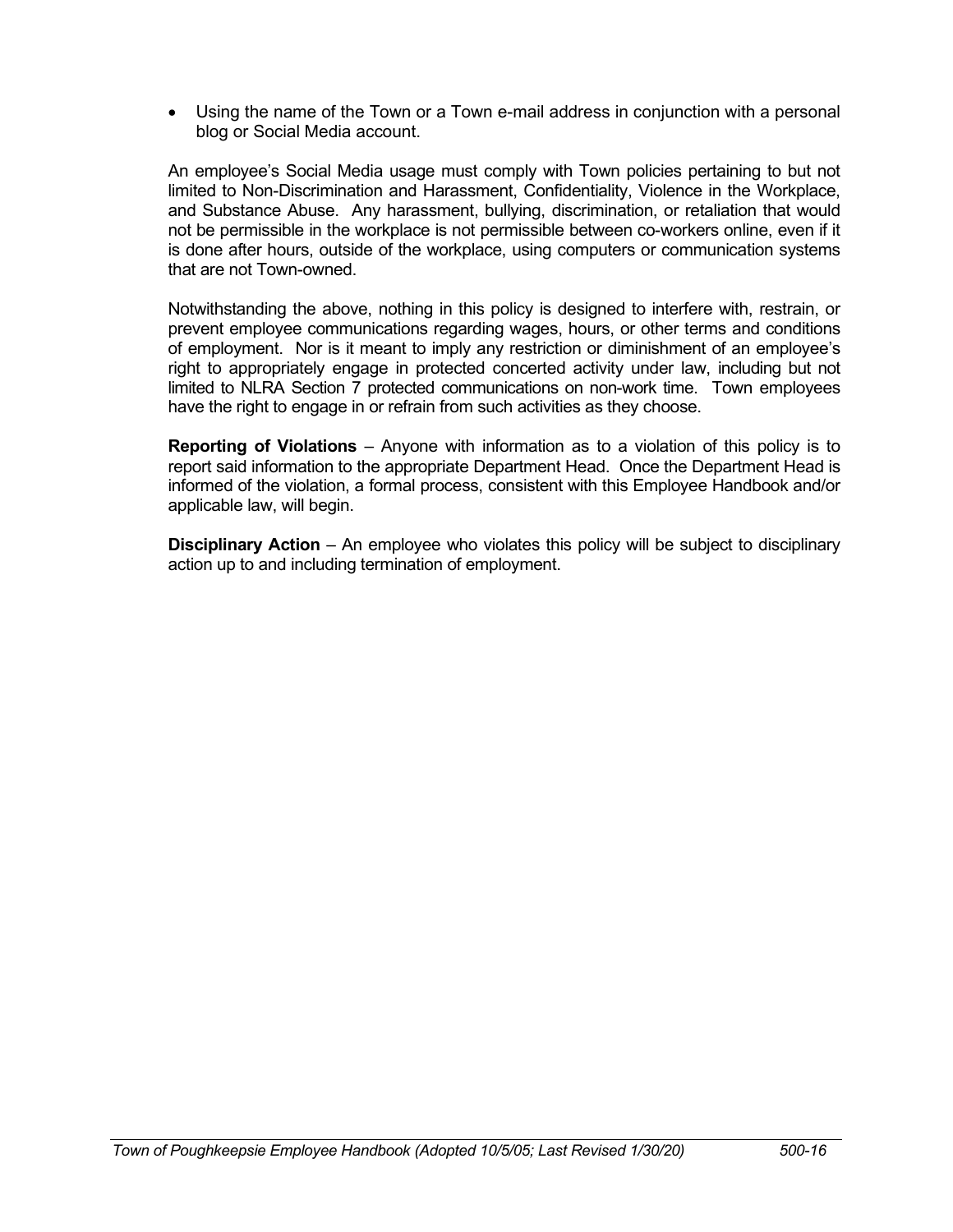## *513 Personal Appearance*

**Policy Statement** - It is the policy of the Town that each employee's dress, grooming and personal hygiene should be appropriate to the work situation.

**Standards** - An employee must maintain a personal appearance in a manner that reflects a good image to the public.

**Safety Clothing and Equipment** - An employee may be required to wear safety clothing and equipment as directed by the Department Head. If such is the case, the employee must comply with all safety requirements.

**Highway Department** - The Highway Department subscribes to a uniform service which supplies and cleans uniforms for employees. The Highway Department also provides steel toe shoes and other safety clothing and equipment for employees which must be worn in accordance with the Department's safety guidelines and/or the Department Head's directives.

**Water Department** - The Water Department provides employees with clothing (shirts with the Town Logo, pants and rubber boots). Employees are also provided with certain safety equipment which must be worn in accordance with the Department's safety guidelines and/or the Department Head's directives.

**Recreation Department** - The Recreation Department provides employees with tee shirts with the Town logo. Employees are also provided with certain safety equipment which must be worn in accordance with the Department's safety guidelines and/or the Department Head's directives.

## *514 Solicitations/Distributions*

**Policy Statement** - It is the policy of the Town to prohibit solicitation and distribution on its premises by non-employees and to permit solicitation and distribution by employees only as outlined below.

**During Working Hours** - An employee may not distribute literature or solicit other employees during working hours without approval from the appropriate Department Head.

**During Meal and Rest Breaks** - With permission from the Department Head, an employee may distribute literature and solicit other employees during meal and rest breaks provided it does not interfere with the normal operations of the department, reduce employee efficiency, annoy fellow employees, or pose a threat to the Town's security.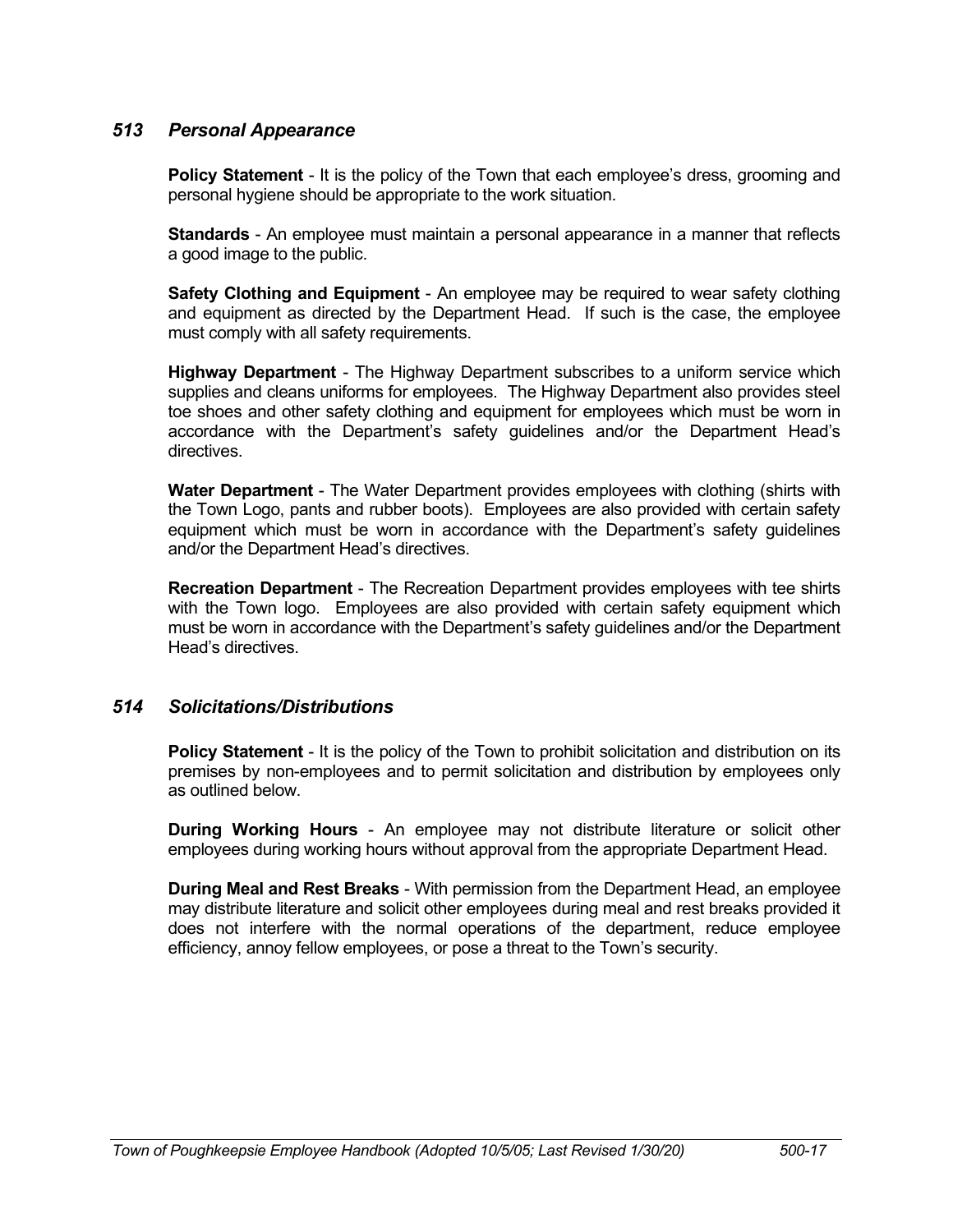## *515 Disclosure of Information*

**Policy Statement** – The Town of Poughkeepsie promotes open government and complies with all requirements regarding public access to information. However, the Town recognizes that certain documents, records, and other information pertaining to Town operations and activities contain sensitive and confidential information about Town residents and others who do business with or on behalf of the Town and/or its residents. Such information cannot be photocopied, duplicated, discussed, or otherwise disclosed to any outside party except in accordance with the Freedom of Information Law or any other applicable laws and regulations. An employee is also prohibited from sharing or otherwise disclosing such information with other Town employees, family members or friends who do not have a Town business reason to have such information.

**Responsibility for Security of Confidential Information** – Elected Officials, Department Heads and employees are responsible for maintaining the security of documents, records and other information that fall within their department operations. Any request from outside parties for disclosure of information under the Freedom of Information Law or any other applicable laws or regulations must be submitted to the Town Clerk.

**Employee Personal Information** – An employee should never provide a caller or visitor with confidential information regarding employees, including home addresses and personal telephone numbers. An employee should take the person's name and telephone number and inform the caller/visitor that a message will be forwarded to the employee.

## *516 Visitors*

**Policy Statement** - It is the policy of the Town to discourage personal visitors during working hours, except for emergency situations. Visitors are allowed for brief visits during an employee's meal break as long as such visit does not interfere with Town operations or interrupt other employees who are still working.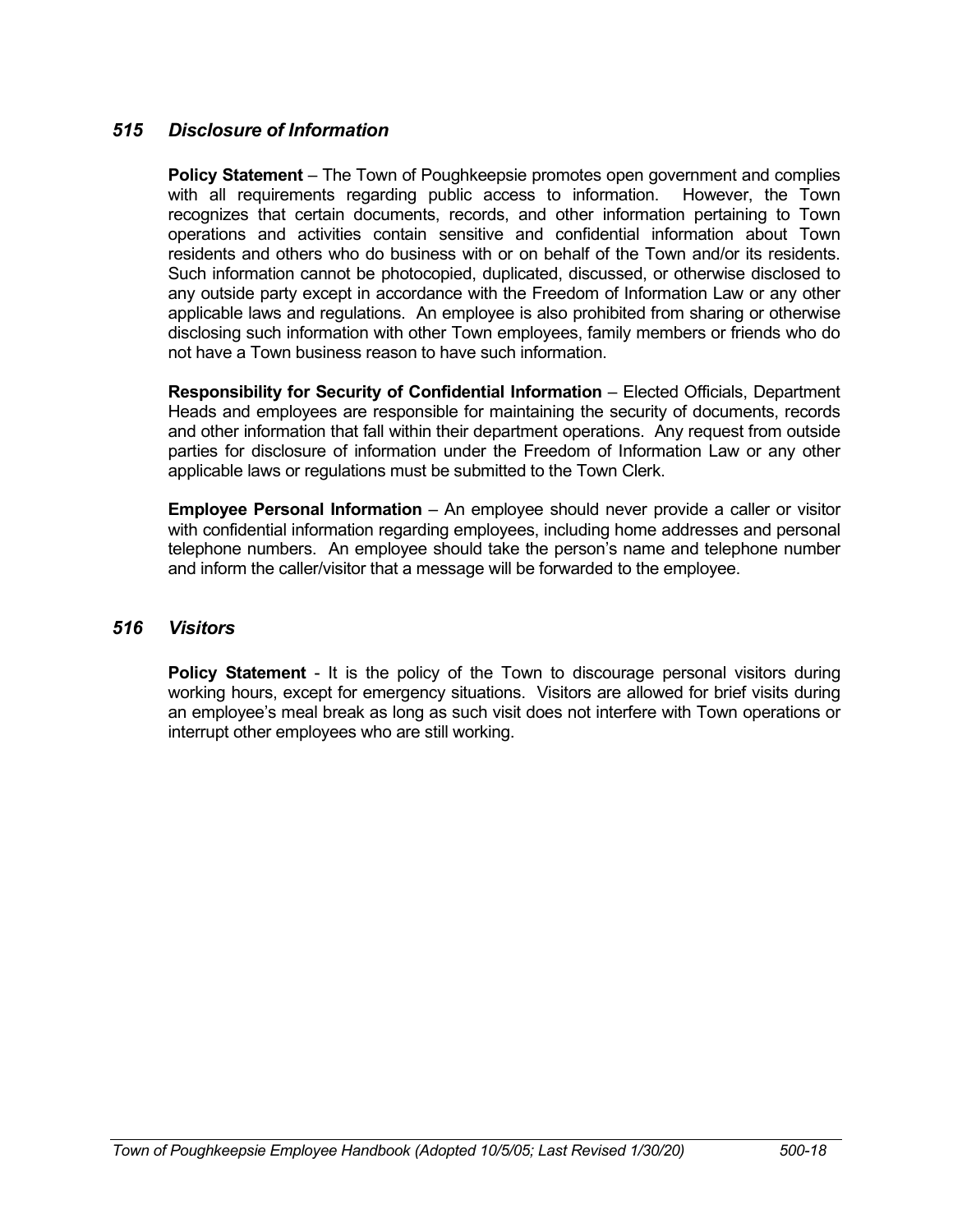## *517 Maintenance of Work Area*

**Policy Statement** - It is the policy of the Town that work areas must be kept safe, clean and orderly at all times.

**Employee Responsibility** - Employees are responsible for maintaining their work area in a safe and orderly fashion. As such, each employee should, at a minimum, do the following:

- Place coats, boots, umbrellas and other items of clothing in designated areas so that work areas are not unnecessarily cluttered;
- Consume food or beverages only in designated areas so that work areas are kept free of food and related litter;
- Report any existing or potential workplace hazards and safety violations to the Department Head;
- Abide by the smoking restrictions established by Town policy and outlined in this Employee Handbook;
- Clean and store all tools and equipment and properly store any items, papers or confidential information in a manner prescribed by the Department Head.

**Supervisory Responsibility** - Supervisors are responsible for having their employees maintain their work areas according to the requirements of this policy. Each supervisor should:

- Make sure that aisles, floors and walls are free from debris and other unnecessary items;
- Monitor the facilities and equipment and issue maintenance requests where appropriate;
- Arrange for the removal of any items from the workplace that are not needed for the flow of business or the enhancement of employee comfort;
- Abide by and enforce the Town's smoking policy;
- Ensure the proper disposal of all trash and waste.

## *518 Purchasing*

**Policy Statement** - The Town has established an official procurement policy that must be followed without exception. No employee shall make purchases for the Town, or use the Town's name to make purchases, unless so authorized by the Department Head and in adherence to the procedures set forth in the procurement policy.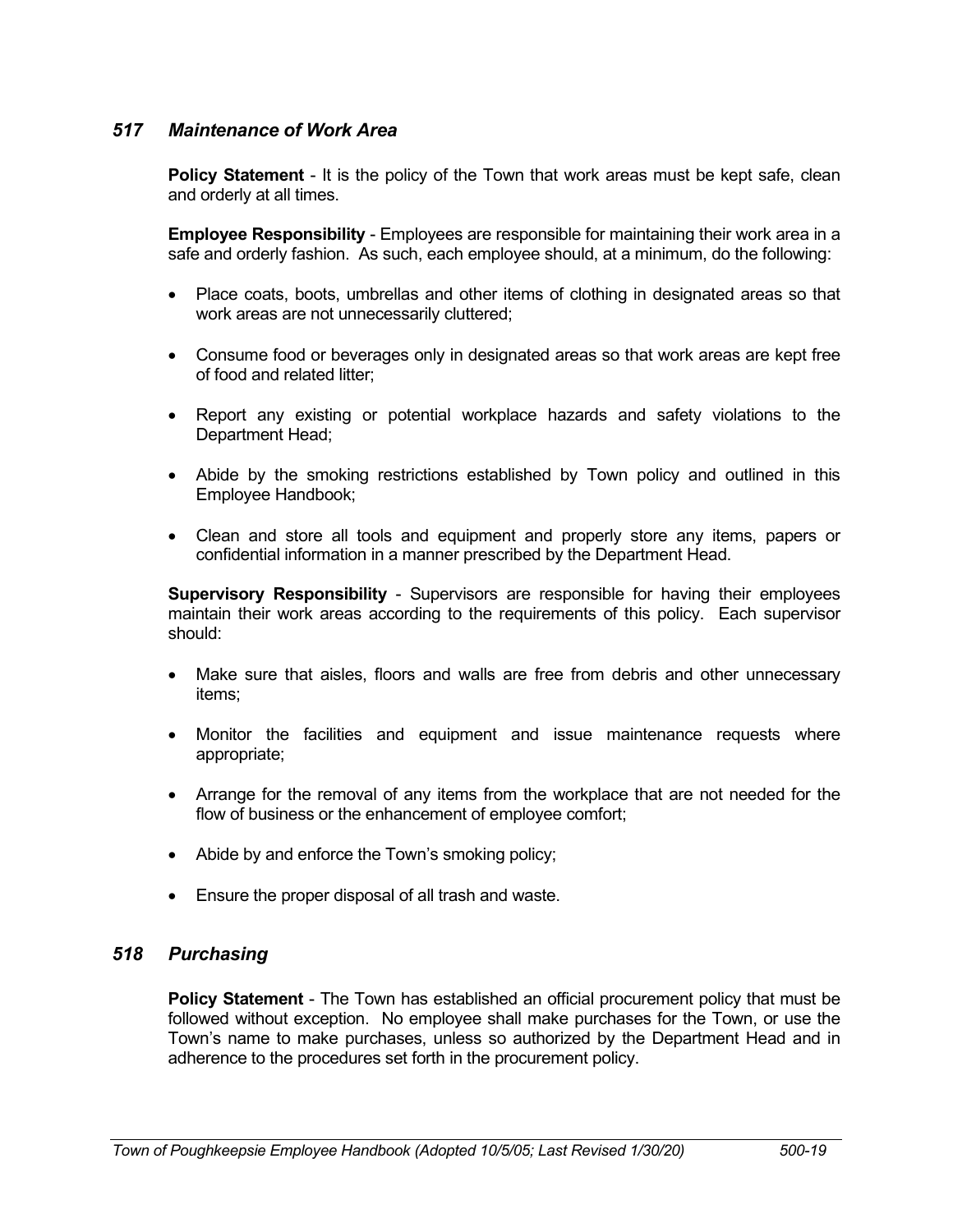## *519 Personal Property*

**Policy Statement** - It is the policy of the Town to ask each employee to refrain from bringing unnecessary or inappropriate personal property to work. The Town recognizes that an employee may need to bring certain items to work. However, employees should take care to ensure that personal property brought to the workplace does not disrupt work or pose a safety risk to other employees.

**Personal Liability** - An employee is expected to exercise reasonable care to safeguard personal items brought to work. Except as otherwise provided by a collective bargaining agreement, the Town will not repair, replace, or reimburse an employee for the damage or loss of the employee's personal property. An employee bringing personal property to the workplace does so at one's own risk.

**Security Inspections** - Desks, lockers and other storage devices may be provided for the convenience of employees but remain the sole property of the Town. Accordingly, such storage devices, as well as any articles found within them, can be inspected by any agent or representative of the Town at any time, with or without notice. The inspection shall be made in the presence of the employee, when possible. The Town is not responsible for loss or damage to personal property placed in such storage devices.

## *520 Town Property*

**Employee Responsibility** - An employee will be responsible for any item issued by the Town which is in the employee's possession and/or control, such as, but not limited to the following:

- Equipment, including Protective Equipment
- Identification Badges
- Keys
- Uniforms / Clothing with Town Logo
- Books or other Reference Materials, including this Employee Handbook

**Return of Property** - Except as otherwise provided by a collective bargaining agreement, all Town property must be returned to the Town before the employee's last day of work.

## *521 Unauthorized Work*

**Policy Statement** - An employee may not perform work for any entity other than the Town during the employee's tour of duty or claim that Town work was done when such is not the case.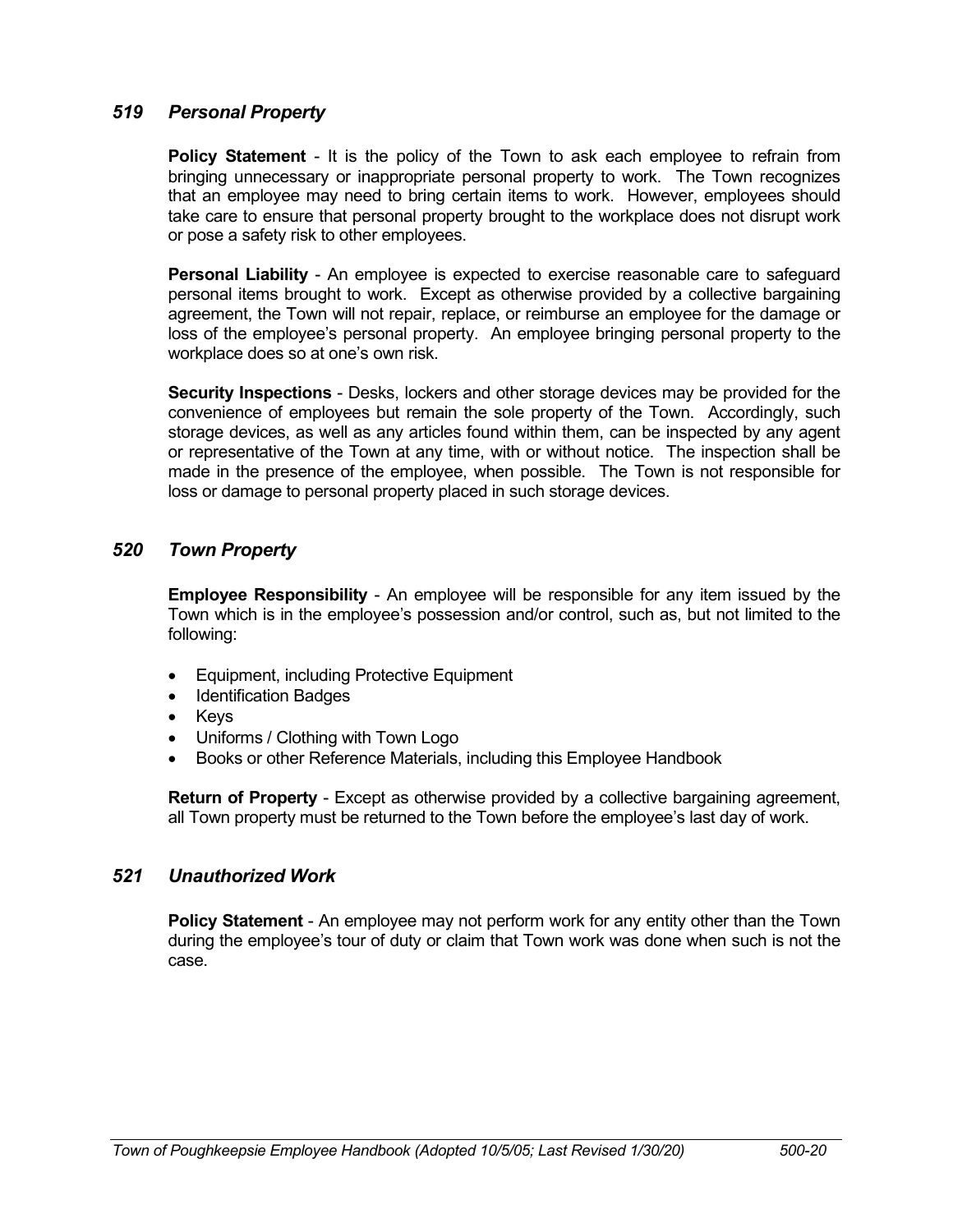## *522 Outside Employment*

**Union Employees** - In addition to the guidelines listed below, an employee who is a member of a collective bargaining unit may be subject to rules and/or guidelines regarding outside employment as set forth in the collective bargaining agreement or rules of the department to which the employee is assigned.

**Policy Statement** - It is the policy of the Town that an employee may engage in outside work as long as such outside work does not interfere with the employee's performance standards, pose an actual or potential conflict of interest, or compromise the interests of the Town.

**Guidelines** - The following guidelines have been established for an employee who engages in outside work.

- An employee will be judged by the same performance standards and will be subject to the Town's scheduling demands, regardless of any existing outside work requirements;
- No Town equipment, supplies, or other material may be used by an employee on other than Town work for monetary gain;
- Outside employment that does or may constitute a conflict of interest is prohibited. An employee may not receive any income or material gain from individuals outside of the Town for materials produced or services rendered while performing the employee's Town job;
- A Town employee who engages in outside work that is of a similar nature to the work the employee performs for the Town must notify the person for whom the work is being performed that such work is being done on the employee's own time and that the employee is not representing the Town while performing such work.

**Employee Responsibility** - A Town employee who wishes to engage in outside work is responsible for ensuring that the above guidelines are maintained. Questions should be directed to the Department Head.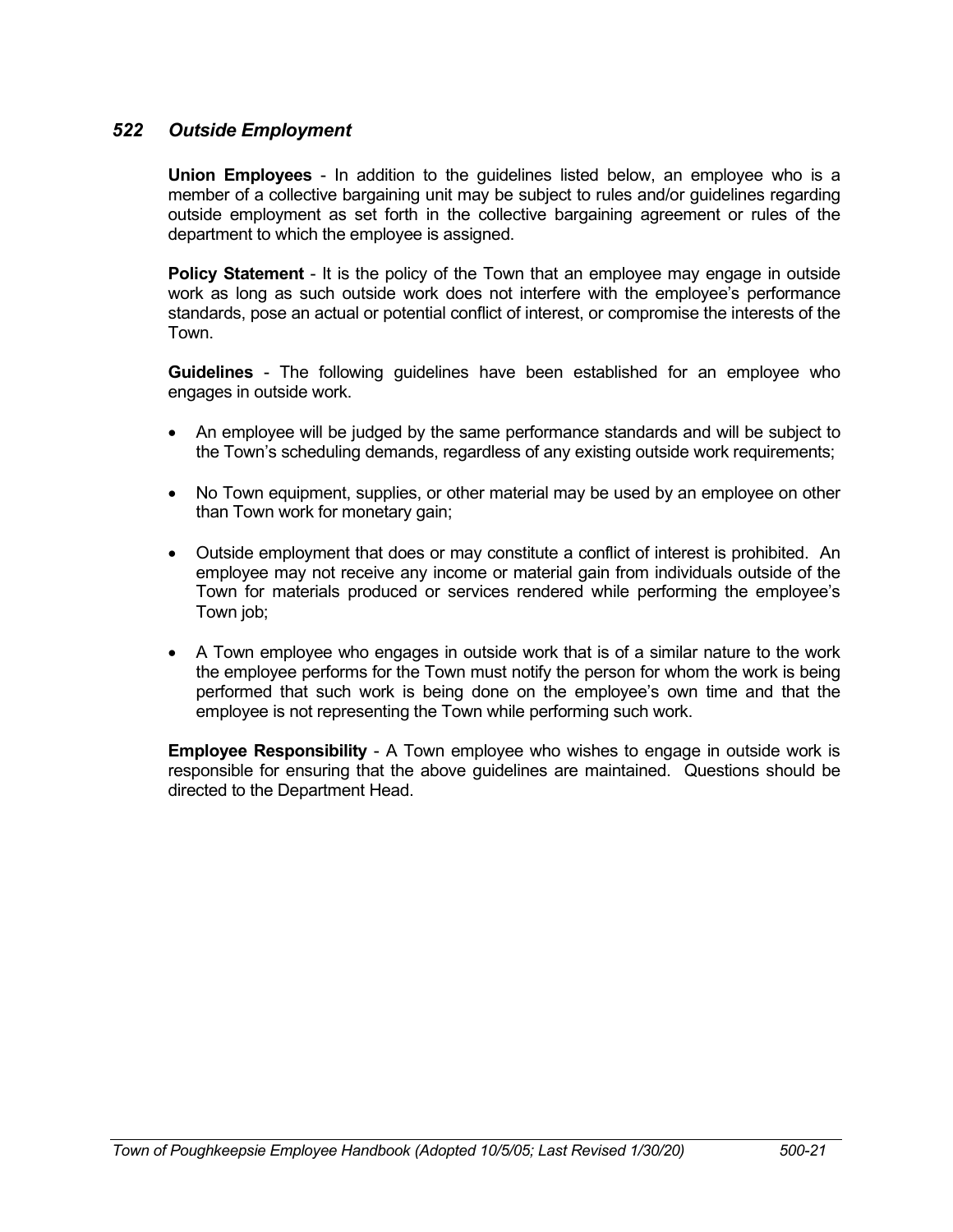#### *601 Attendance*

Except as otherwise provided by a collective bargaining agreement or a specific Department Policy, the following policy shall apply regarding absence from work.

#### **For purposes of this policy, the Department Head shall include his or her designee.**

**Tardiness** - An employee must be ready and able to work at the time the employee is scheduled to begin work. In the event an employee is unable to report to work at the scheduled time, the employee must notify the Department Head at least fifteen minutes before the employee's scheduled starting time. The reason for tardiness and the expected time of arrival must be indicated to the Department Head. The Department Head may waive this requirement in cases of emergency.

**Notification Requirements** - The following procedures must be followed when an employee will be absent from work. The Department Head may waive these requirements in cases of emergency.

- **Sick Leave** In the event an employee is unable to report to work due to illness or injury, the employee must notify the employee's Department Head each day of the absence. In the event the absence was pre-authorized by the Department Head, this requirement will be waived. For those departments that operate on multiple shifts, notification must be made to the Department Head no later than one hour before the employee's normal time for reporting to work. All other departments, employees must notify their Department Head by the start of their workday, but no later than thirty minutes after their required start time. In the event that the absence of the employee would necessitate that a substitute be called in, the Department Head may request earlier notification. In no case will an employee be allowed to report sick leave more than two hours after the start of the workday. The employee must speak directly with the Department Head. Asking another person to call in on the employee's behalf or leaving a message on an answering device or with a co-worker is not permitted. The above notification requirements may be waived in cases of emergency.
- **Vacation Leave** Requests for paid vacation leave in excess of five days must be submitted in writing to the Department Head at least two weeks in advance. The Department Head may waive this requirement in cases of emergency. All requests for paid leave are subject to approval by the employee's Department Head.
- **Personal Leave** Requests for paid personal leave must be submitted in writing to the employee's Department Head at least twenty-four hours in advance. The Department Head may waive this requirement in cases of emergency. All requests for paid personal leave are subject to approval by the employee's Department Head. No request for personal leave shall be unreasonably denied. *(Revised by Town Board Resolution 1/16/19)*

**Early Departure** - In the event an employee must leave work during the workday, the employee must notify the employee's Department Head prior to leaving.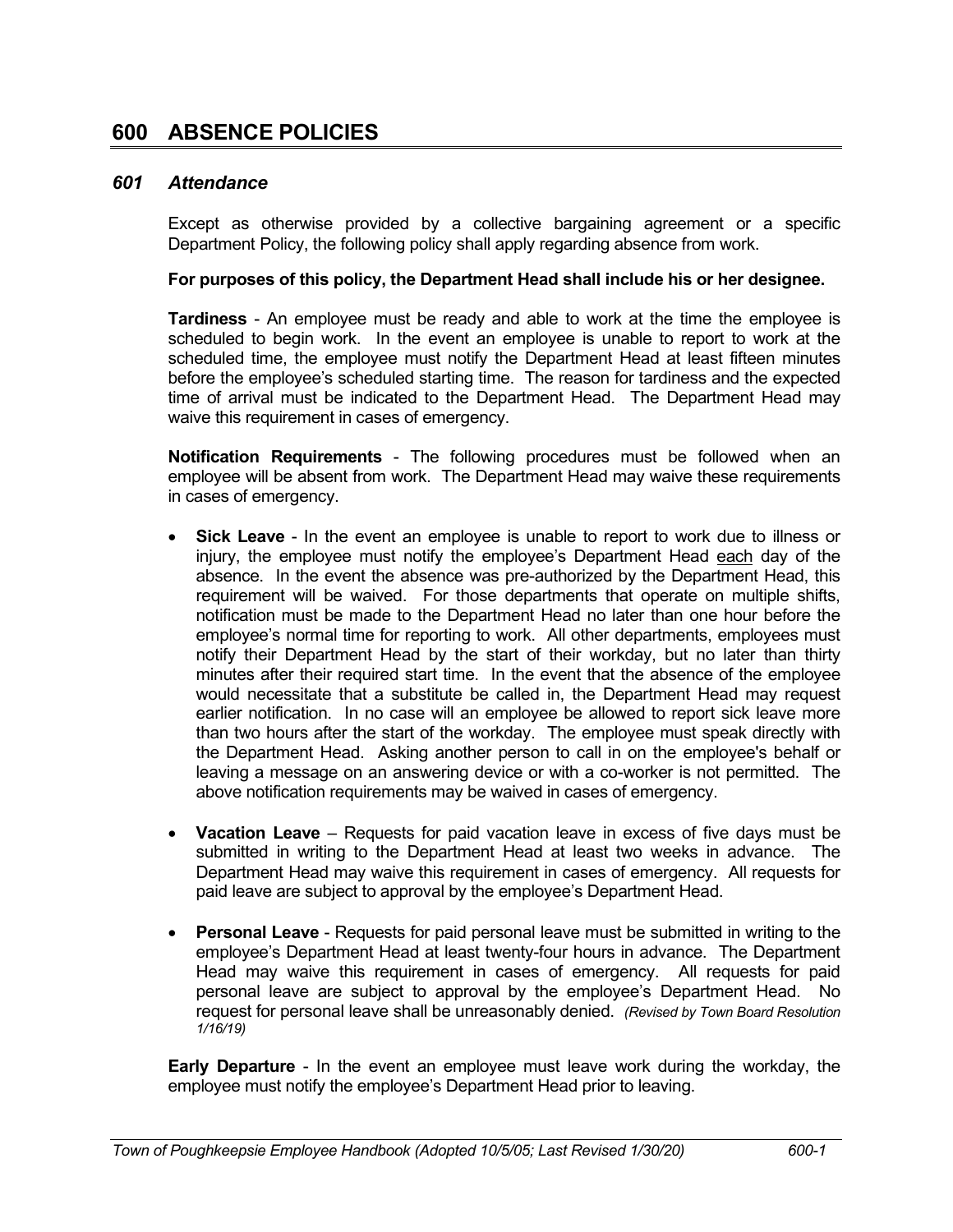**Leaving the Premises** – An employee must obtain prior approval from the employee's Department Head to leave an assigned worksite during working hours due to a non-work related reason. An employee who leaves an assigned worksite during the workday due to business reasons must notify the employee's Department Head in accordance with department policy.

**Unauthorized Absences** - Notification of an absence to an employee's Department Head does not automatically mean the absence is authorized. Any absence from work that is without the approval of an employee's Department Head is considered an unauthorized absence. Examples of this include, but are not limited to, the following:

- The employee does not notify the Department Head that the employee will be absent (no call – no show).
- The employee leaves without Department Head authorization during their workday.

Any unauthorized absence is without pay and will be considered misconduct and grounds for discipline, up to and including termination of employment.

**Documentation of Absences** - An employee may be required to provide appropriate documentation in justification of any absence (excluding authorized paid vacation and personal leave). Documentation may include medical verification. Examples of absences where documentation may be required include, but are not limited to the following:

- The employee has demonstrated a pattern of sick leave usage (i.e. Monday and/or Friday, weekend for shift employees; day before or after holiday or other paid leave day).
- The employee has used an excessive amount of sick leave.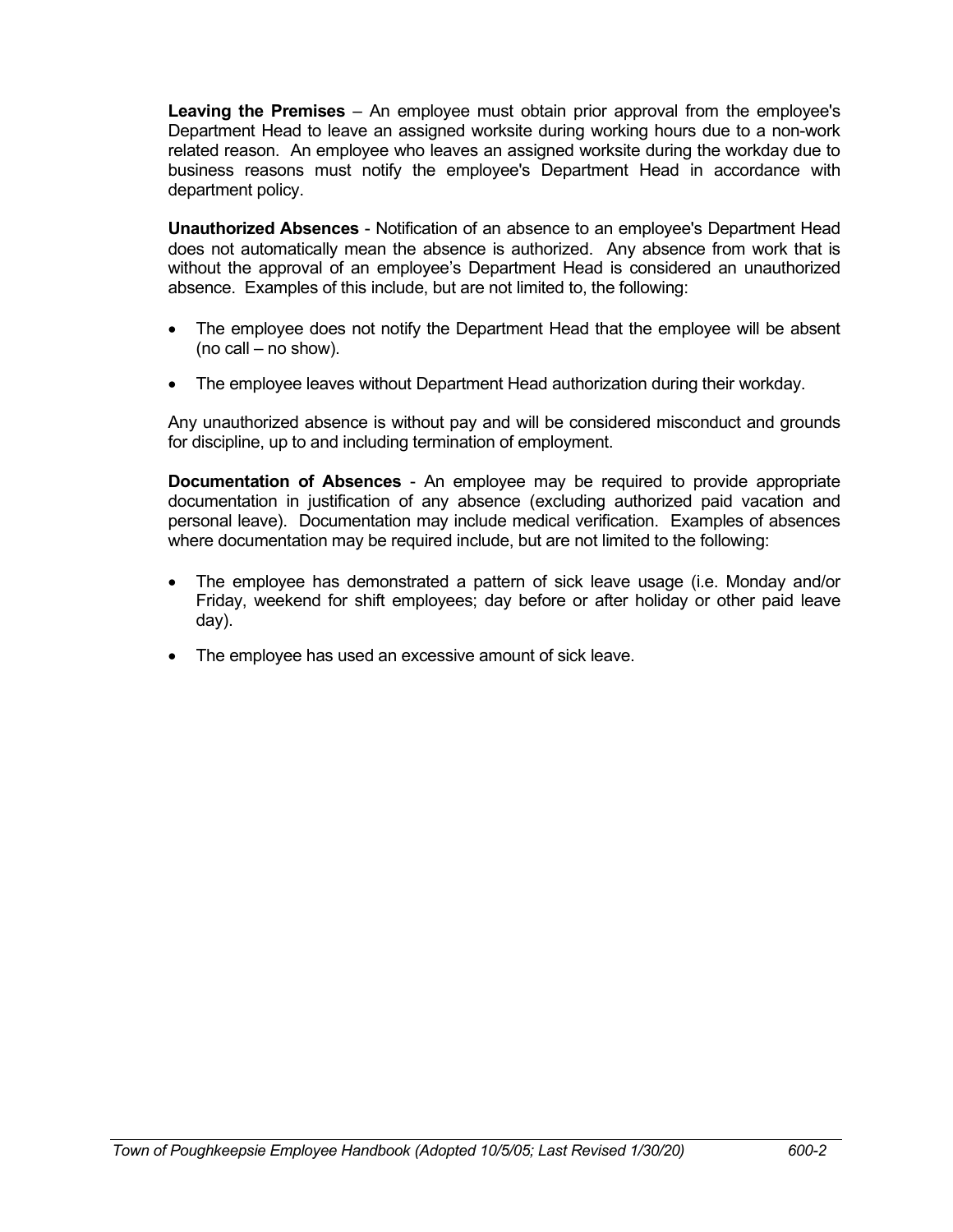# *602 Jury Duty Leave*

Except as otherwise provided by a collective bargaining agreement, the following procedure shall apply regarding jury duty.

**Jury Leave** - In the event a full-time or part-time employee is required to perform jury duty on a day the employee is scheduled to work, the employee will receive paid jury duty leave. Such leave will not be subtracted from any of the employee's leave credits. An employee is obligated to notify the Commissioner of Jurors that the Town is paying the employee's full pay during jury duty. If the employee receives a jury stipend from the courts, such amount must be reimbursed to the Town. An employee can collect and keep any mileage expense reimbursement that may be issued by the court system for performing jury duty.

The Town shall pay a temporary, substitute or seasonal employee up to \$40 of the employee's wages for the first three days the employee serves jury duty if on those days the employee is scheduled to work for the Town. After the first three days, the employee may be eligible for a stipend issued by the court system if the employee continues to serve on jury duty. *(Revised by Town Board Resolution 1/17/07)*

**Notification of Jury Duty** - When an employee receives notice to report for jury duty, the employee must immediately submit a copy of the notice to the employee's Department Head.

**Return to Duty** - In the event the employee is released from jury duty on a given day and there are two or more hours remaining in the employee's scheduled workday, the employee must report to work. The employee will be allotted time to return home and prepare for work.

**Accrual of Benefits** - The Town will continue to provide health insurance benefits for an eligible employee during the jury leave. Vacation leave, sick leave and holiday benefits will continue to accrue during jury duty leave.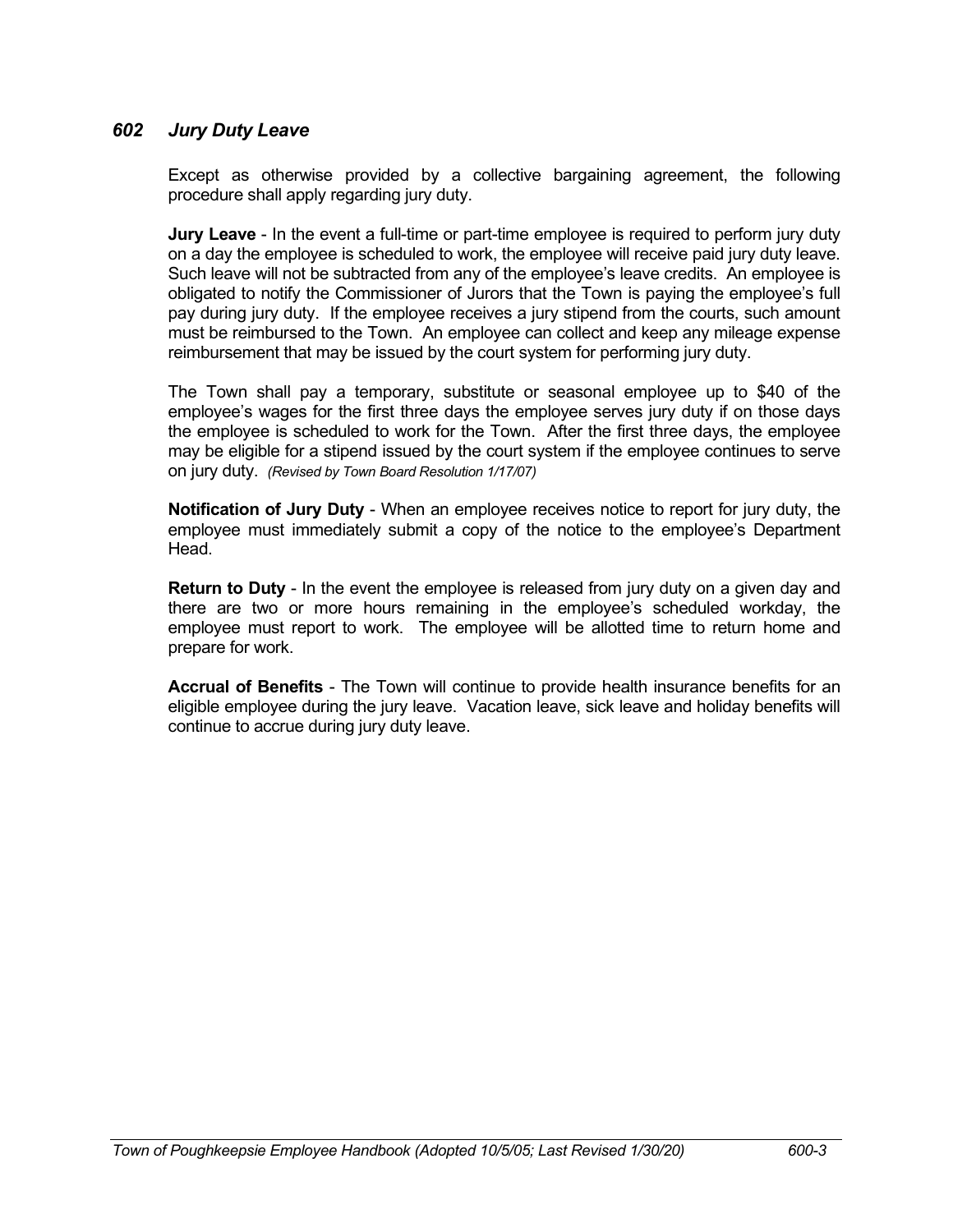#### *603 Bereavement Leave*

**Union Employees** – An employee who is covered by a collective bargaining agreement is not covered by the Bereavement Leave provisions set forth below and should refer to said agreement.

**Eligibility** - A full-time employee is eligible for paid bereavement leave in accordance with this policy. A part-time, substitute, temporary, or seasonal employee is not eligible for paid bereavement leave but may be allowed to take time-off without pay provided the employee has prior approval from the Department Head.

**Leave Allowance (Immediate Family)** - In the event of a death of a full-time employee's immediate family member, the employee may take paid leave for up to five working days from the employee's regularly scheduled work. Such leave will not be subtracted from any of the employee's leave credits. For purpose of bereavement leave, "immediate family member" will mean the following:

- 
- 
- Parent-in-law Grandchild
- Spouse Child / Step child
- Parent **Contract Contract Contract Contract Contract Contract Contract Contract Contract Contract Contract Contract Contract Contract Contract Contract Contract Contract Contract Contract Contract Contract Contract Contr** 
	-

**Leave Allowance (Other Family)** - In the event of a death of a full-time employee's step sibling, step parent, grandparent, son-in-law, daughter-in-law, brother-in-law, or sister-inlaw, the employee may take paid leave for up to three working days from the employee's regularly scheduled work. Such leave will not be subtracted from any of the employee's leave credits. *(Revised by Town Board Resolution 8/20/08)*

**Scheduling of Bereavement Leave** - Bereavement leave days must be taken consecutively and will normally correspond with the funeral service. If the funeral service is postponed to a later date or if the funeral service is held out-of-state, the employee, may take bereavement leave to accommodate these circumstances. *(Revised by Town Board Resolution 1/16/19)*

**Extended Bereavement Leave** – With authorization from the employee's Department Head, an employee may use vacation leave credits and/or personal leave credits to extend a bereavement leave. The Department Head will have total discretion in the approval of an employee's extended bereavement leave, based upon the needs of the department.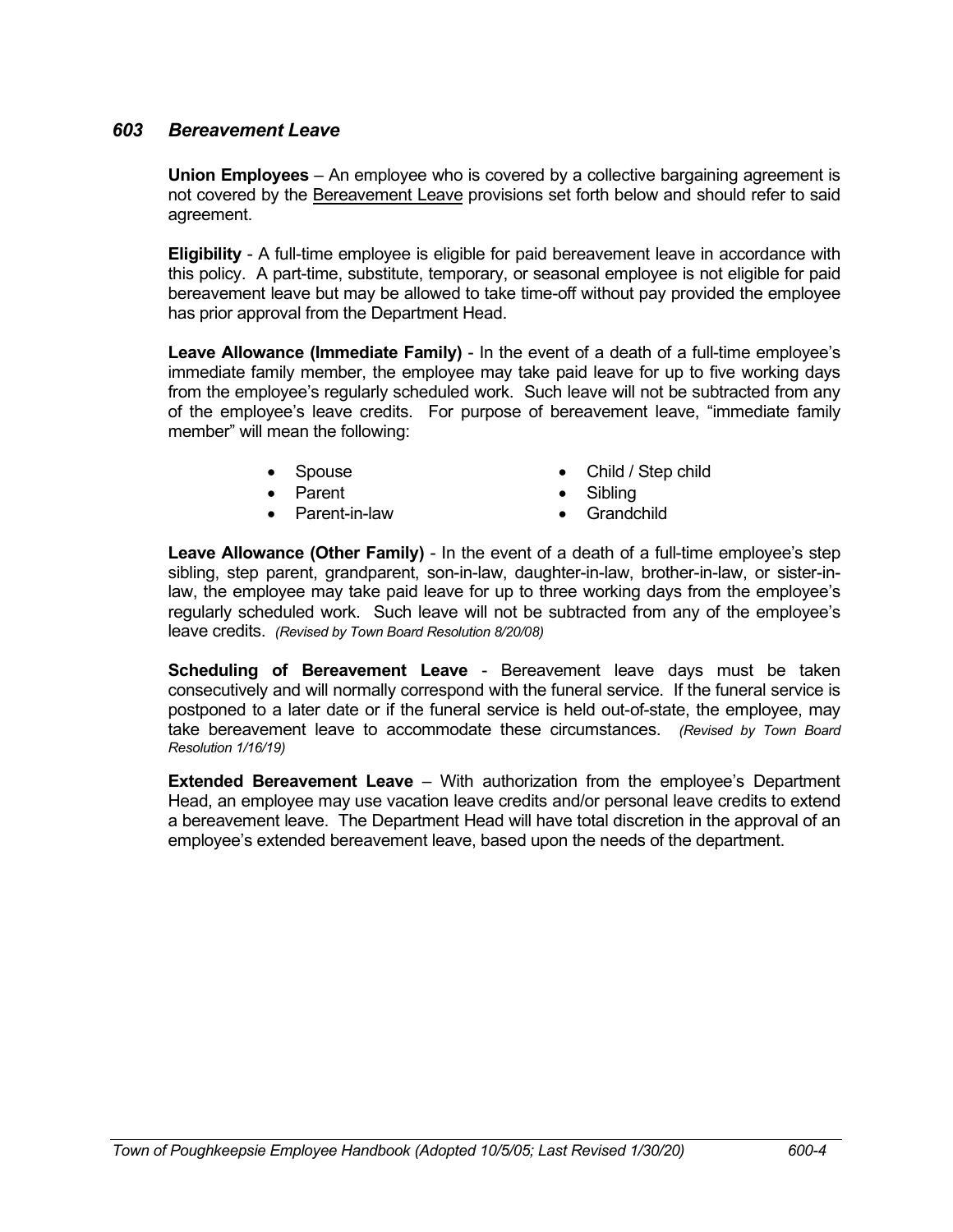## *604 Military Leave and Military Leave of Absence*

**Military Leave (New York State Law)** - This section refers only to a paid leave for military service under New York State Law and does not affect an employee's entitlement to leave needed for military service under federal statute. The Town of Poughkeepsie recognizes the importance of the Military Reserve and National Guard and will permit any employee the use of military leave to perform ordered military duty or required training. The Town will grant such leave with pay for up to twenty-two workdays or thirty calendar days in a calendar year, whichever is greater. Such military leave beyond the twenty-two workdays or thirty calendar days in a calendar year will be unpaid, however accumulated vacation leave may, at the employee's option, be used at any time during the leave. In accordance with applicable New York State law, the employee may keep all pay received for military service.

**Military Leave of Absence (Federal Law)** - An unpaid leave of absence for a period of up to the federal statutory limits will be granted to an employee to serve in any of the Armed Forces of the United States. The employee's accumulated vacation leave may, at the employee's option, be used at any time during such leave of absence.

**Leave For Military Spouses (New York State Law)** – In accordance with NYS Labor Law §202-i, the Town will grant an unpaid leave of absence of up to ten days to an employee (who works an average of twenty hours per week) whose spouse is a member of the armed forces of the United States, National Guard, or reserves who has been deployed during a period of military conflict, to a combat theater or combat zone of operations. This leave shall only be used when the employee's spouse is on leave from such deployment. This does not preclude the employee's option to use available paid leave upon approval of the employee's Department Head. *(Revised by Town Board Resolution 1/17/07)*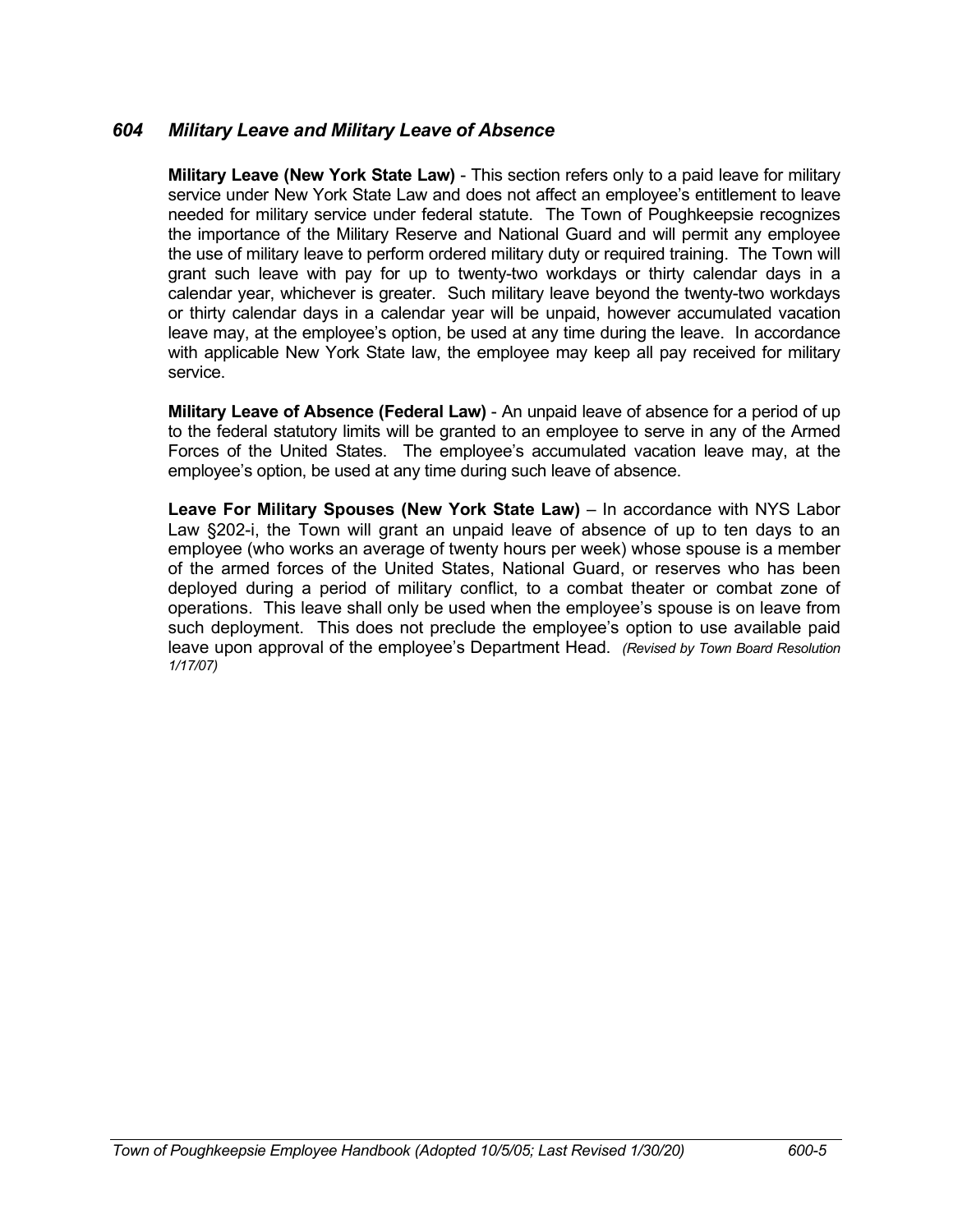# *605 Leave for Cancer Screening*

*(Policy revised to comply with NYS Civil Service Law §159-b)*

**Policy** – The Town of Poughkeepsie complies with New York State Civil Service Law §159-b which entitles all Town employees to paid leave to undertake screening for cancer. This leave will not be charged against any available sick, vacation, personal, compensatory or other leave accruals. This does not preclude an employee's option to use other available paid leave for this same purpose.

**Allowance** – An employee will be allowed four hours of paid leave per year for the purpose of undergoing a screening procedure for cancer. Such paid leave will be accrued as of January 1 each year. If the employee does not exercise his/her rights to the leave, those hours are not carried forward to the next year. The allowed leave time may include the travel time to and from the appointment and any subsequent follow up consultation visits. In addition, the allowed leave may be staggered throughout the year until the maximum allowance has been reached.

**Scheduling** – An employee must receive prior approval from the employee's Department Head to take leave for this purpose. The request for leave should be submitted to the Department Head in writing a minimum of two days in advance. The Department Head will have total discretion in the approval of this leave but will not unreasonably deny such request.

**Documentation Requirements** – If an employee applies for paid leave for a cancer screening procedure under this policy, documentation must be provided to the Department Head from the health care provider verifying that the absence from the workplace was for cancer screening. If an employee uses any other available leave for a cancer screening procedure, the provisions of the applicable leave policy (e.g. sick, personal, vacation, compensatory) will apply; there is no requirement in such a case to provide specific documentation regarding cancer screening.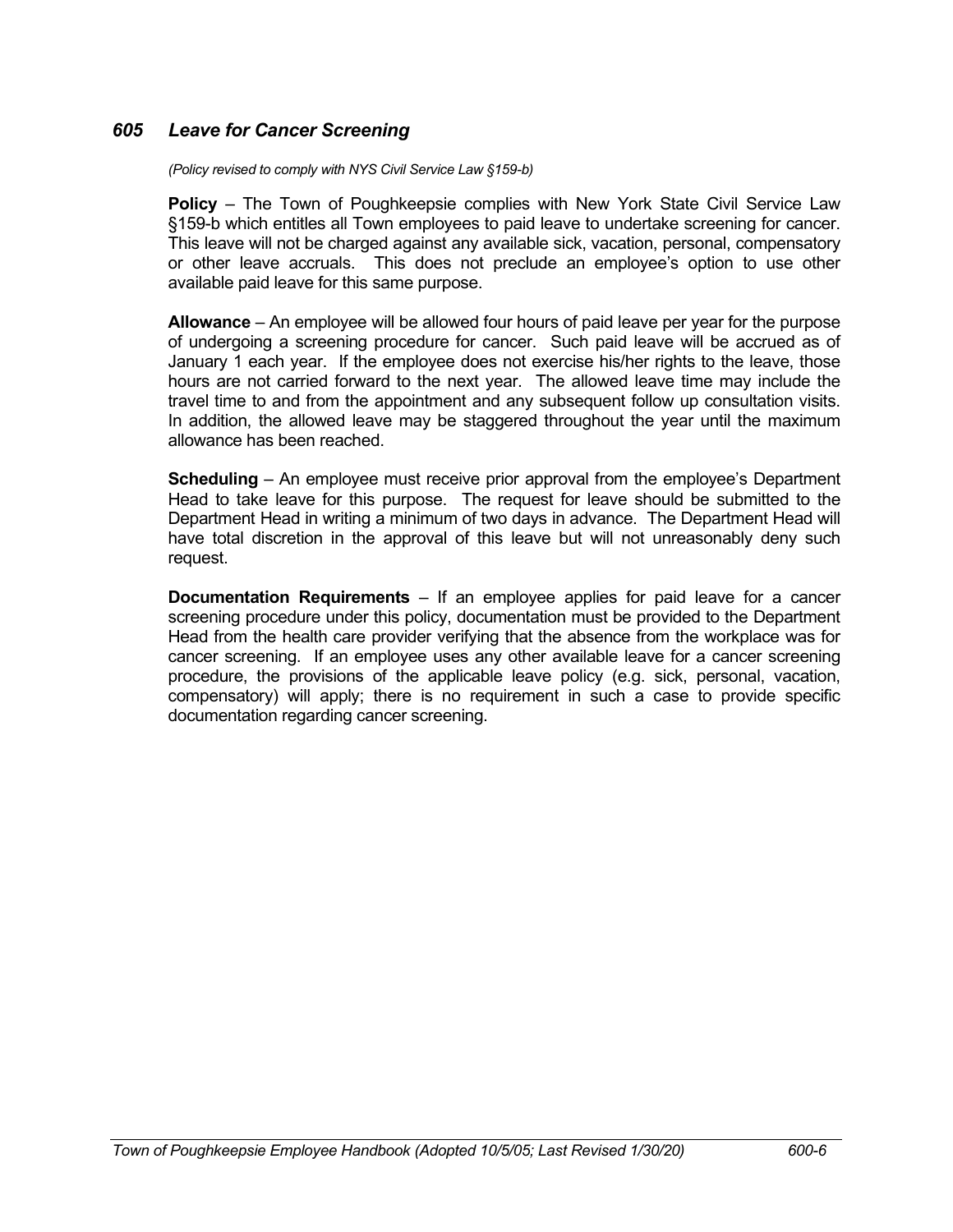# *606 Leave for Blood or Bone Marrow Donations*

*(Policy revised to comply with NYS Labor Law* §§202-a and 202-j*)*

**Policy** –The Town of Poughkeepsie complies with New York State Labor Law §§202-a and 202-j which entitle Town employees time off from work to donate blood and/or to undergo a medical procedure to donate bone marrow. This leave of absence will not be charged against any available sick, vacation, personal, compensatory or other leave accruals. The leave allowed under this policy is unpaid, however, this does not preclude an employee's option to use available paid leave for these purposes.

**Blood Donation Allowance** – An employee will be allowed a leave of absence of up to three hours per year under this policy. Such leave will be accrued as of January 1 each year. If the employee does not exercise his/her rights to this leave, those hours are not carried forward to the next year. The allowed leave may include the travel time to and from the appointment. The Town may require the employee to provide proof of blood donation.

**Bone Marrow Donation Allowance** – An employee may take leave in order to donate bone marrow as well as to recover from the procedure and for resulting medical care. The employee's physician will determine the amount of leave required by the employee. However, the leave need not exceed 24 work hours unless additional leave is agreed to by the Town. There is no limitation on how frequently an employee may take such leave. The Town may require the employee to provide proof of bone marrow donation.

**Scheduling** – An employee must receive prior approval from the employee's Department Head to take leave for this purpose. The request for leave should be submitted to the Department Head in writing a minimum of two days in advance. The Department Head will have total discretion in the approval of this leave but will not unreasonably deny such request.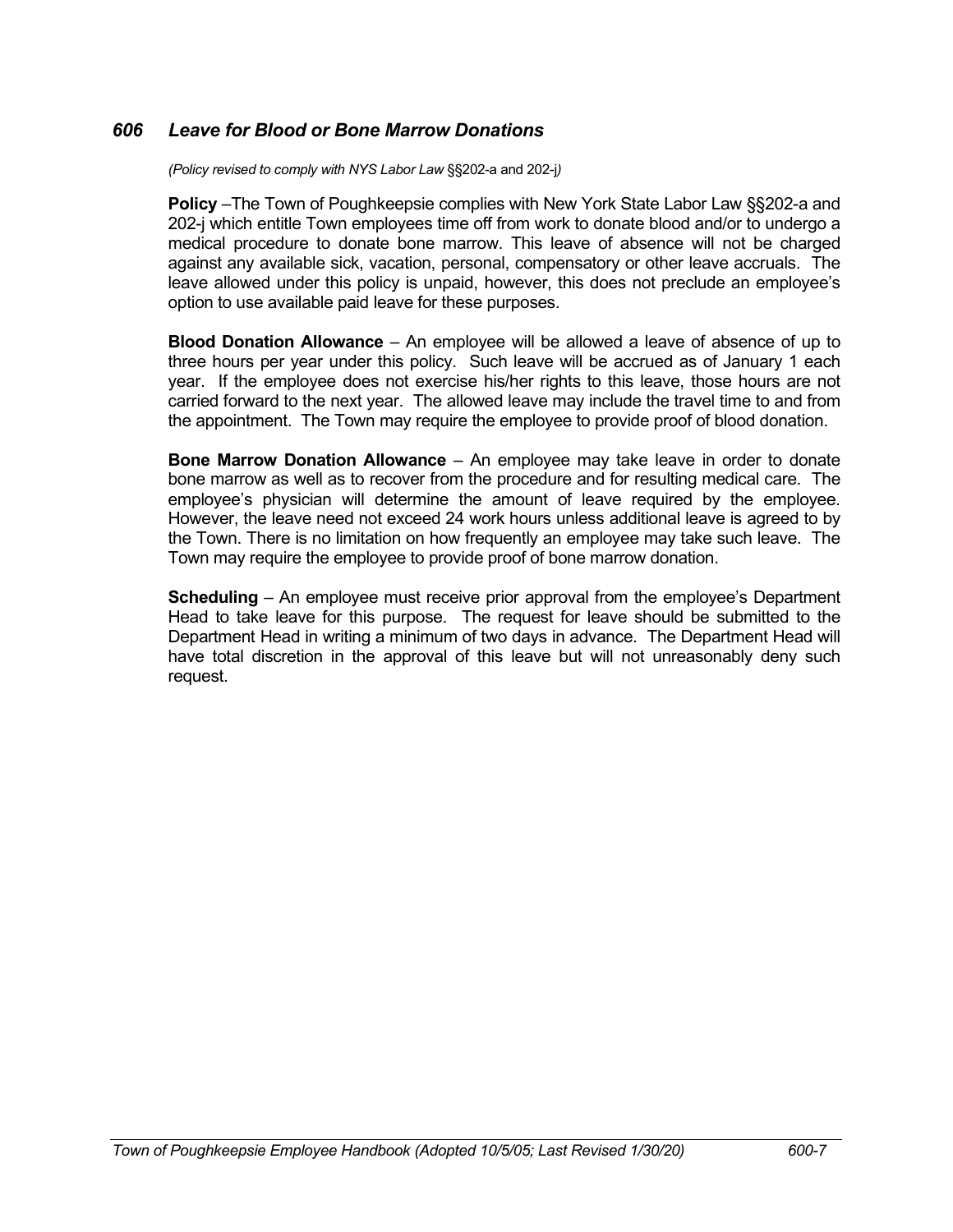# *607 Family and Medical Leave Policy*

**Statement of Compliance** – The Town of Poughkeepsie complies with the provisions of the Family and Medical Leave Act (FMLA) and Civil Service Law when administering leaves under this policy.

**Summary** – FMLA entitles an eligible employee to a maximum of twelve workweeks (defined by the employee's normal workweek) of job-protected, unpaid leave in any twelvemonth period for certain family and medical reasons. The twelve-month period is calculated as the twelve-month period measured forward from the date of the employee's first FMLA leave usage. The FMLA also provides an eligible employee with up to twentysix weeks of *Military Caregiver Leave* to care for a covered service member (limited to a single twelve-month period). At the conclusion of a leave of absence under the FMLA, the employee will be restored to the position the employee held when the leave began or to an equivalent position with equivalent benefits, pay, and other terms and conditions of employment, provided the employee returns to work immediately following such leave.

**Eligibility** – To be eligible for an unpaid leave under FMLA, an employee must meet the following requirements:

- The employee must have worked for the Town for at least twelve months as of the first date of requested leave (these need not be consecutive);
- The employee must have worked for the Town for at least 1,250 hours during the previous twelve months prior to the date the leave commences; and
- The employee must work at or report to a worksite which has fifty or more employees or is within seventy-five miles of worksites that taken together have a total of fifty or more employees.
- Spouses who both work for the Town are allowed a combined maximum of twelve workweeks of leave for the birth or care of a newborn child, adoption or foster care of a child and to care for such newly placed child, or the serious health condition of a parent, during any twelve-month period.

**Types of FMLA Leave** - Eligible employees will be afforded up to twelve workweeks of unpaid leave under **FMLA** under the following circumstances:

- Upon the birth of the employee's child and to care for the newborn child;
- Upon the placement of a child with the employee for adoption or foster care and to care for the newly placed child;
- To care for the employee's spouse, son, daughter or parent who has a serious health condition;
- Because of the employee's own serious health condition which makes the employee unable to perform one or more of the essential functions of his or her job; and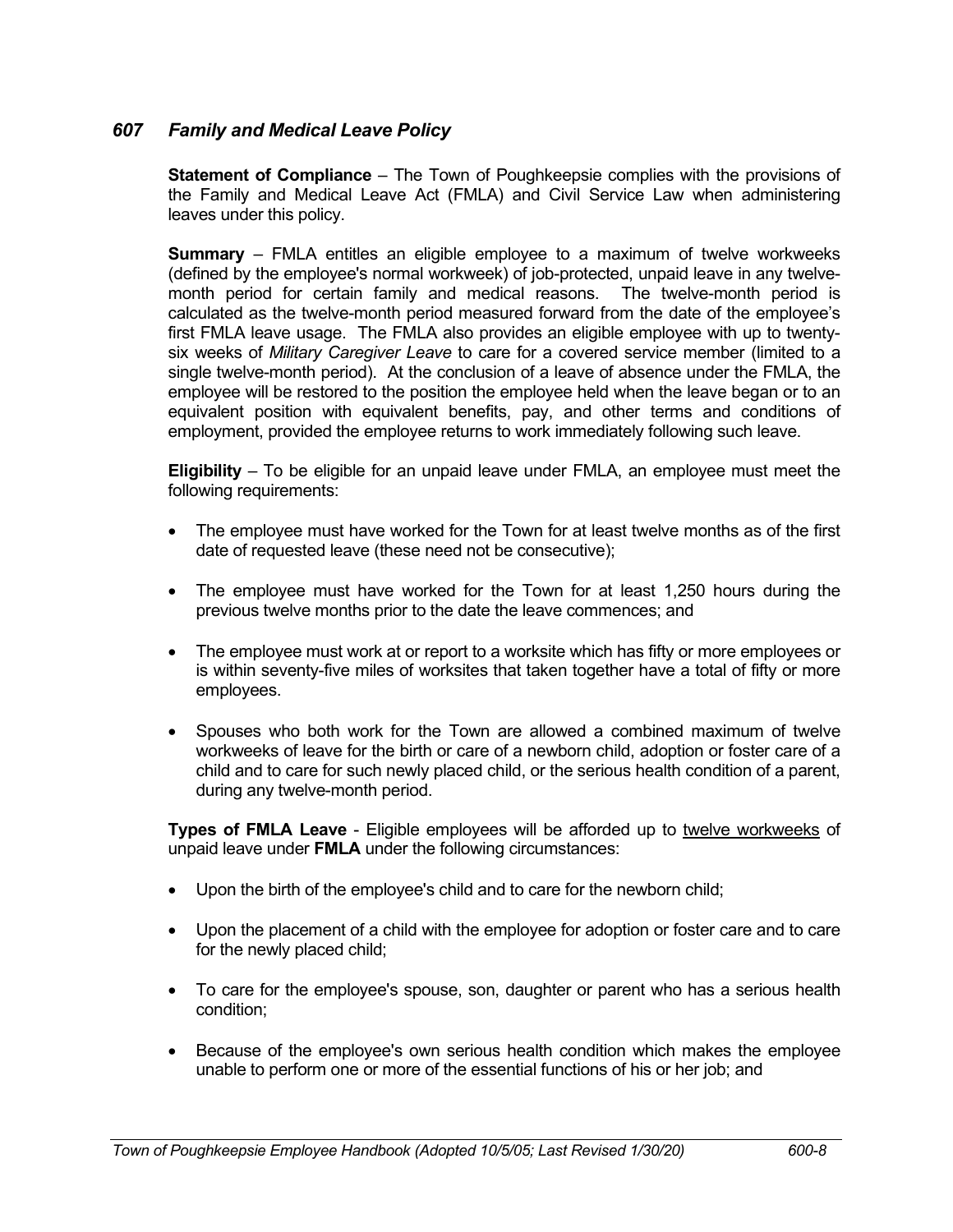Because of any qualifying exigency (refer to Qualifying Exigency Leave below) arising out of the fact that the employee's spouse, son, daughter or parent is on active duty or has been notified of an impending call or order to active duty in the Armed Forces in support of a contingency operation.

**Military Caregiver Leave** – Eligible employees will be afforded up to twenty-six weeks of leave to care for the employee's spouse, son, daughter, parent, or nearest blood relative who is a recovering service member. A recovering service member is defined as a member of the Armed Forces who suffered an injury or illness while on active-duty that may render the person unable to perform the duties of the member's office, grade, rank or rating. This leave shall only be available during a single twelve-month period. During this single twelve-month period, the employee shall be entitled to a combined total of twenty-six workweeks of caregiver leave described in this section and the **Types of FMLA Leave** section described above. Nothing in this paragraph shall be construed to limit the availability of FMLA leave provided under the **Types of FMLA Leave** section above. For the purposes of this type of leave, "nearest blood relative" shall include the following in order of priority: a relative who has been granted legal custody of the covered service member, brothers, sisters, grandparents, aunts, uncles and first cousins, or a specific blood relative who has been designated as a service member's caregiver. When no such designation is made, and there are multiple family members with the same level of relationship to the covered service member, all such family members are considered to be next of kin and may take FMLA leave to provide care to the covered service member, either consecutively or simultaneously.

**Qualifying Exigency Leave** – Eligible employees who work for the Town may take up to 12 workweeks of unpaid, job-protected leave in a 12-month period for a "qualifying exigency" arising out of the foreign deployment of the employee's spouse, son, daughter, or parent. FMLA leave for this purpose is called qualifying exigency leave. Qualifying exigencies may arise when the employee's spouse, son, daughter, or parent who is a member of the Armed Forces (including the National Guard and Reserves) and who is on covered active duty or has been notified of an impending call or order to covered active duty. (Covered active duty is further defined in Department of Labor regulations.) For purposes of qualifying exigency leave, an employee's son or daughter on covered active duty refers to a child of any age.

The Department of Labor has identified nine broad categories of qualifying exigencies. If the military member is on covered active duty, the employee may take FMLA leave for the following qualifying exigencies:

- Issues arising from the military member's short notice deployment (i.e., deployment within seven or less days of notice). For a period of up to seven days from the day the military member receives notice of deployment, an employee may take qualifying exigency leave to address any issue that arises from the short-notice deployment.
- Attending military events and related activities, such as official ceremonies, programs, events and informational briefings, or family support or assistance programs sponsored by the military, military service organizations, or the American Red Cross that are related to the member's deployment.
- Certain childcare and related activities arising from the military member's covered active duty, including arranging for alternative childcare, providing childcare on a nonroutine, urgent, immediate need basis, enrolling in or transferring a child to a new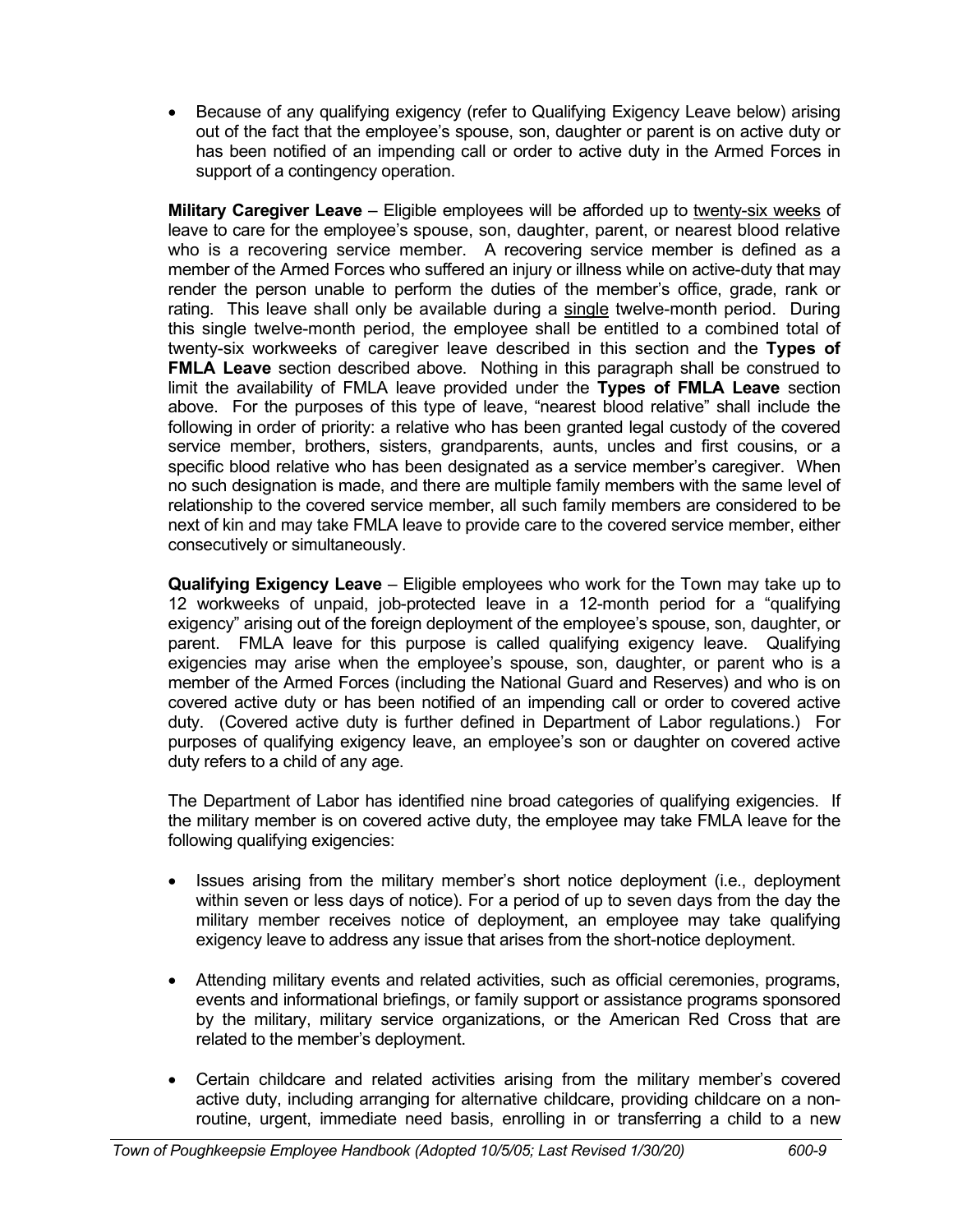school or day care facility. Note: The employee taking FMLA qualifying exigency leave does not need to be related to the military member's child. However, (1) the military member must be the parent, spouse, son or daughter of the employee taking FMLA leave, and (2) the child must be the child of the military member (including a child to whom the military member stands in loco parentis).

- Certain activities arising from the military member's covered active duty related to care of the military member's parent who is incapable of self-care, such as arranging for alternative care, providing care on a non-routine, urgent, immediate need basis, admitting or transferring a parent to a new care facility, and attending certain meetings with staff at a care facility, such as meetings with hospice or social service providers. Note: The employee taking FMLA qualifying exigency leave does not need to be related to the military member's parent. However, (1) the military member must be the parent, spouse, son or daughter of the employee taking FMLA leave, and (2) the parent must be the parent of the military member (including an individual who stood in loco parentis to the military member when the member was a child).
- Making or updating financial and legal arrangements to address a military member's absence while on covered active duty, including preparing and executing financial and healthcare powers of attorney, enrolling in the Defense Enrollment Eligibility Reporting System (DEERS), or obtaining military identification cards.
- Attending counseling for the employee, the military member, or the child of the military member when the need for that counseling arises from the covered active duty of the military member and is provided by someone other than a health care provider.
- Taking up to 15 calendar days of leave to spend time with a military member who is on short-term, temporary Rest and Recuperation leave during deployment. The employee's leave for this reason must be taken while the military member is on Rest and Recuperation leave.
- Certain post-deployment activities within 90 days of the end of the military member's covered active duty, including attending arrival ceremonies, reintegration briefings and events, and other official ceremonies or programs sponsored by the military, and addressing issues arising from the death of a military member, including attending the funeral.
- Any other event that the employee and employer agree is a qualifying exigency.

**Definitions** – The following terms are fully defined in the Federal Regulations on the Family and Medical Leave Act, 29 CFR Part 825. For the purpose of this policy, the following definitions will apply:

 **Serious Health Condition** will mean an illness, injury, impairment, or physical or mental condition that involves inpatient care in a hospital, hospice, or residential medical care facility including any period of incapacity (as contained in the Federal Regulations), or any subsequent treatment in connection with such inpatient care; or continuing treatment by a health care provider, including, but not limited to: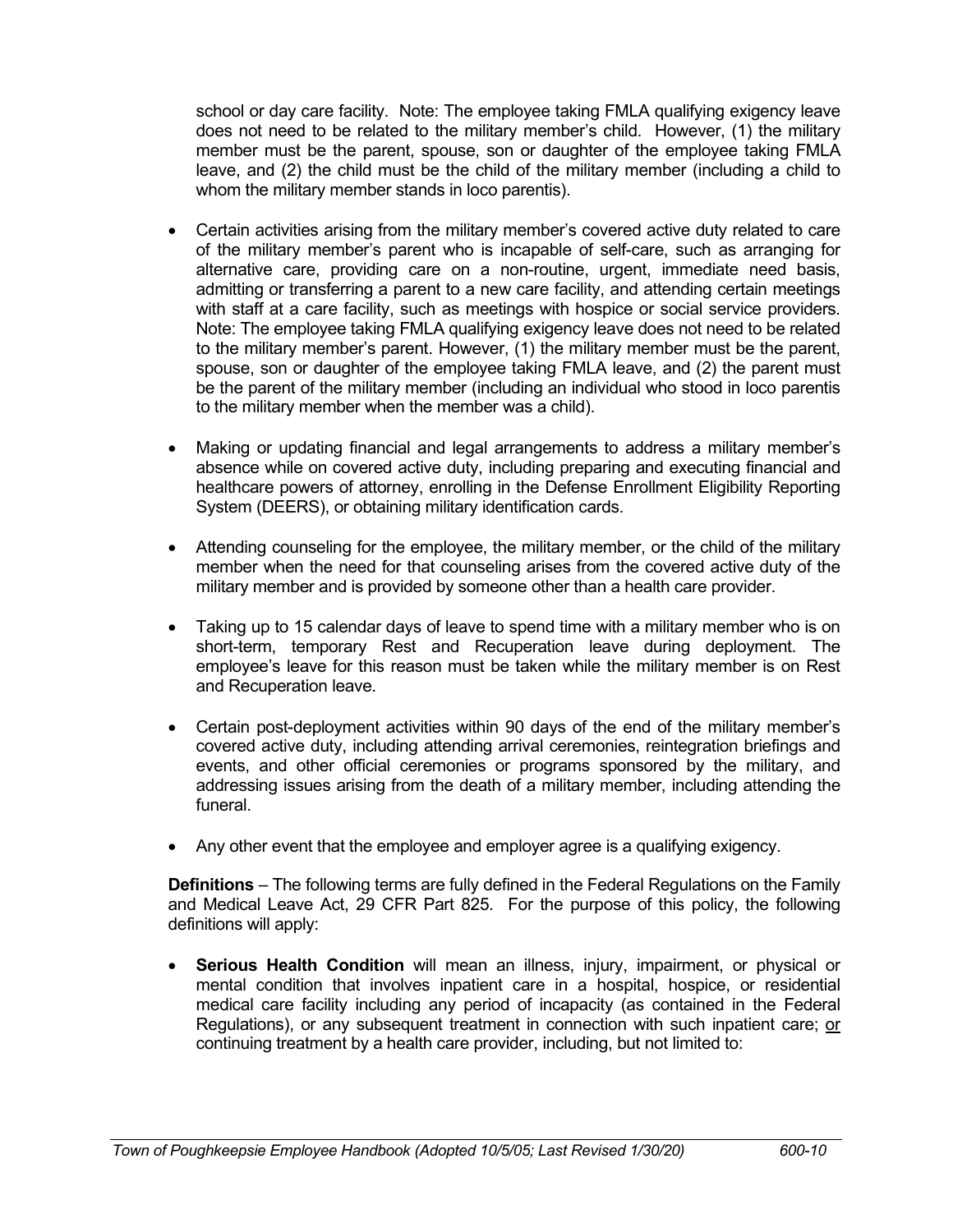- A period of incapacity of more than three consecutive, full calendar days and any subsequent treatment or period of incapacity that also involves continuing treatment by a health care provider;
- A period of incapacity due to pregnancy or prenatal care;
- A period of incapacity or treatment for such incapacity due to a chronic serious health condition. A "chronic serious health condition" requires periodic visits to a health care provider for treatment. The term "periodic visit" constitutes 2 or more appointments with a health care provider over the course of one year;
- A period of incapacity which is permanent or long-term due to a condition for which treatment may not be effective; or
- A period of absence to receive multiple treatments, including any period of recovery, by a health care provider, or by a provider of health care services under orders of or on referral by a health care provider, for restorative surgery after an accident or other injury or for a condition that would likely result in a period of incapacity of more than three consecutive calendar days in the absence of medical intervention or treatment.
- **Health Care Provider** will mean and refer to a doctor of medicine or osteopathy who is authorized to practice medicine or surgery by the State in which the doctor practices; or any other person defined in the FMLA regulations capable of providing health care services.
- **Family Member** will mean and refer to:
	- **Spouse** means husband or wife. For purposes of this definition, husband or wife refers to the other person with whom an individual entered into marriage as defined or recognized under state law for purposes of marriage in the State in which the marriage was entered into or, in the case of a marriage entered into outside of any State, if the marriage is valid in the place where entered into and could have been entered into in at least one State. This definition includes an individual in a samesex or common law marriage that either: (1) was entered into in a State that recognizes such marriages; or (2) if entered into outside of any State, is valid in the place where entered into and could have been entered into in at least one State.
	- **Parent** biological parent or an individual who stands or stood in *loco parentis* to an employee when the employee was a child as defined in directly below. This term does not include an employee's parents "in law".
	- **Child** biological, adopted or foster child, a stepchild, a legal ward, or a child of a person standing in *loco parentis*, who is either under age eighteen, or age eighteen or older and "incapable of self-care (as defined in the Federal Regulations) because of a mental or physical disability". Persons who are "*in loco parentis*" include those with day-to-day responsibilities to care for and financially support a child or, in the case of an employee, who had such responsibility for the employee when the employee was a child. A biological or legal relationship is not necessary.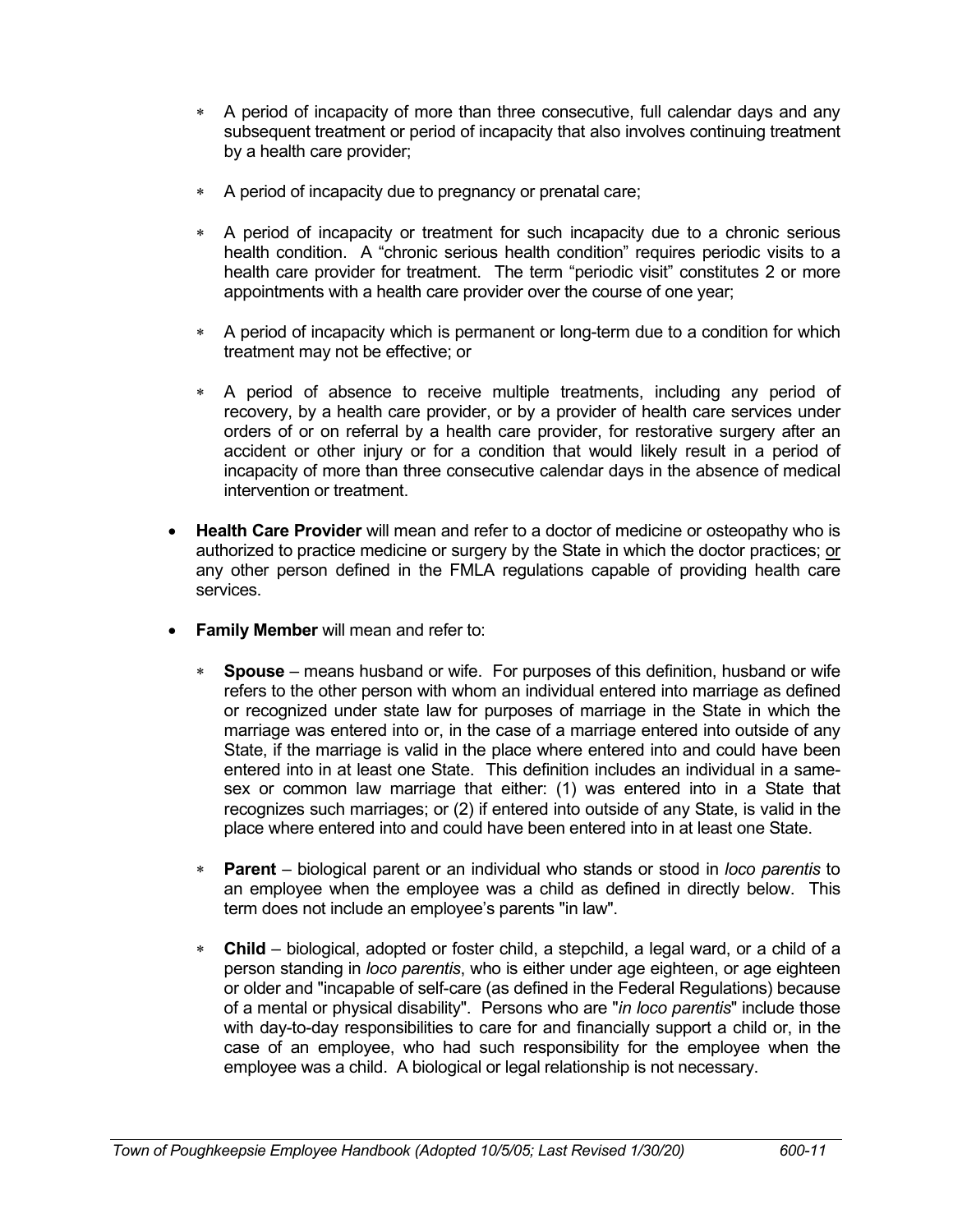**Notification Requirements** – If the need for leave is foreseeable, the employee must give notice to the Department Head at least thirty calendar days prior to the commencement date of the unpaid leave. This notice may be written or verbal, however, additional medical certification may be required for final approval of the absence as qualifying under the FMLA. The employee must complete the Family and Medical Leave Act Request Form and forward the completed form to the Comptroller's Office for review. The failure of an employee to give thirty days' notice of foreseeable leave with no reasonable excuse for the delay may result in the delay of the employee taking the FMLA leave until thirty days from the date of notice. When the need for leave is unforeseeable, notification must be provided as soon as possible and practical.

**Extension of Original Leave Request** – In the event the employee needs to extend the duration of the leave beyond the time frame originally approved, the employee must submit a new Family and Medical Leave Request Form seeking approval for the extension.

**Status Reports** – The employee must periodically update the appropriate Department Head as to the employee's status and intent to return to work.

**Medical Certification** – The employee may be required to produce a medical certification issued by a health care provider which supports the need for a leave under this policy. When required, the employee must provide a copy before the leave begins, or if the leave was unforeseeable, no later than fifteen calendar days from the date the certification was requested. Failure to submit medical certification may jeopardize the employee's eligibility for an unpaid leave of absence and/or the ability to return to work. Medical certification forms are available from the Comptroller's Office. The medical certification must include:

- The date the medical condition began;
- The probable duration of the medical condition;
- Pertinent medical facts; and,
- An assertion that the employee is unable to perform the employee's essential job functions or that the employee is needed to care for a family member for a specified period of time.

*The Town of Poughkeepsie reserves the right to request a second opinion by another health care provider. The Town will pay for the second opinion. In the event a conflict occurs between the first and second opinion, the Town may, again at its own expense, obtain a third opinion from a health care provider approved jointly by the Town and the employee. This third opinion will be final and binding.*

**Leave for the Birth, Adoption or Foster Care Placement of a Child** – Leave for the birth of a child or the placement of a child for adoption or foster care must conclude within twelve months from the date of the birth or placement.

**Certification for Adoption/Foster Care** – An employee must produce proper certification from the appropriate agency for an unpaid leave for the adoption or foster care of a child.

**Employment Restrictions During Leave of Absence** – While on an approved leave, the employee may not be employed by another employer during the same hours that the employee was normally scheduled to work for the Town of Poughkeepsie.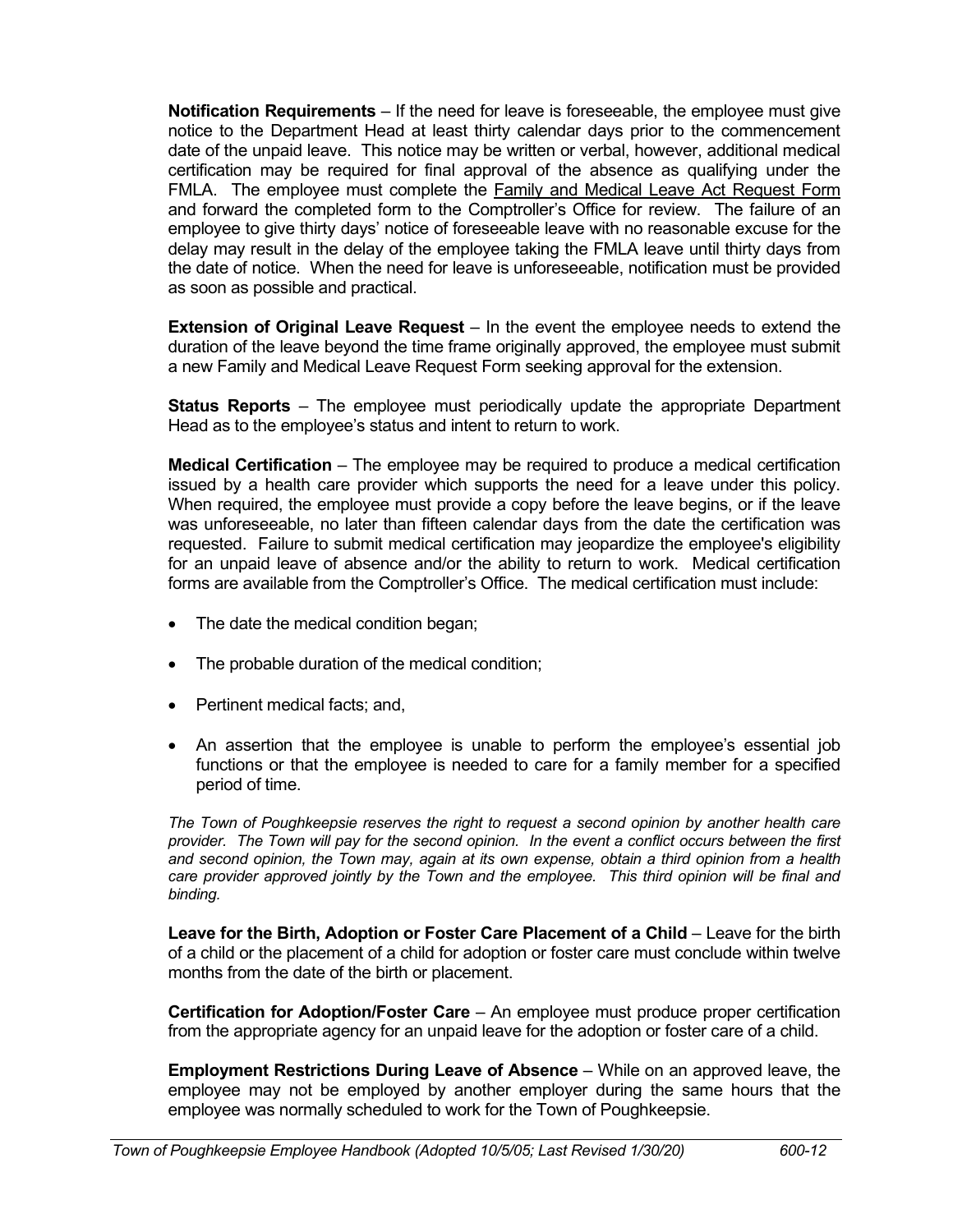**Paid Leave Benefits During a Leave of Absence -** For the purpose of this policy, the following will apply:

- **Vacation Leave**  An employee requesting a leave has the option of using accumulated paid vacation leave prior to the onset of FMLA leave. If the employee chooses this option, FMLA leave will begin *after* the employee's vacation leave credits are exhausted, thus extending the employee's leave of absence beyond the maximum twelve weeks required by the Family and Medical Leave Act. If the employee does not wish to use paid vacation leave, the FMLA leave will begin upon the employee's qualifying event, providing that all eligibility requirements are met.
- **Sick Leave**  For leaves taken due to the **employee's own serious health condition**, the employee has the option of using all or a portion of accumulated sick leave prior to the onset of FMLA leave. If the employee chooses this option, FMLA leave will begin after the employee's requested amount of sick leave credits are exhausted, thus extending the employee's leave of absence beyond the maximum twelve weeks required by the Family and Medical Leave Act. If the employee does not wish to use paid sick leave, or does not have any paid sick leave accumulated, the FMLA leave will begin upon the employee's qualifying event, providing that all eligibility requirements are met.

Those employees whose serious health condition is the result of a qualified workers' compensation illness or injury should refer to the **Workers' Compensation** section below for further details regarding a leave of absence under this policy.

- **Accrual of Paid Leave Credits** An employee will continue to accrue paid leave benefits and receive holiday pay during the portion of a leave of absence that is paid. Paid leave is defined as a leave during which the employee continues to use accumulated paid leave credits. An employee will not earn paid leave or receive holiday pay for any holidays that may occur during an unpaid leave of absence.
- **Medical Insurance Benefits During a Leave of Absence** The Town will continue to provide medical insurance coverage during an employee's authorized paid or unpaid leave of absence for a maximum period of twelve weeks for leaves taken for the birth of the employee's child and to care for the newborn child; upon the placement of a child with the employee for adoption or foster care and to care for the newly placed child; or to care for the employee's spouse, child, or parent who has a serious health condition. The Town will continue to provide medical insurance coverage during an employee's authorized paid or unpaid leave of absence for a maximum period of six months for a non-job-related illness or injury, or a maximum period of twelve months for a workers' compensation injury. All employee contributions (if any) must be paid on a timely basis in order to maintain the continuous coverage of benefits. Coverage will cease if payments are not made within a thirty-calendar day grace period of the due date. Premium payments or policy coverage are subject to change. In the event the employee fails to return to work after the authorized leave of absence period has expired, the Town may recover the premium that it paid for maintaining the coverage during any period of the unpaid leave except for the following circumstances:
	- The continuation, recurrence, or onset of a serious health condition of the employee or the employee's family member, which would otherwise entitle the employee to leave under the FMLA, with proper medical certification; or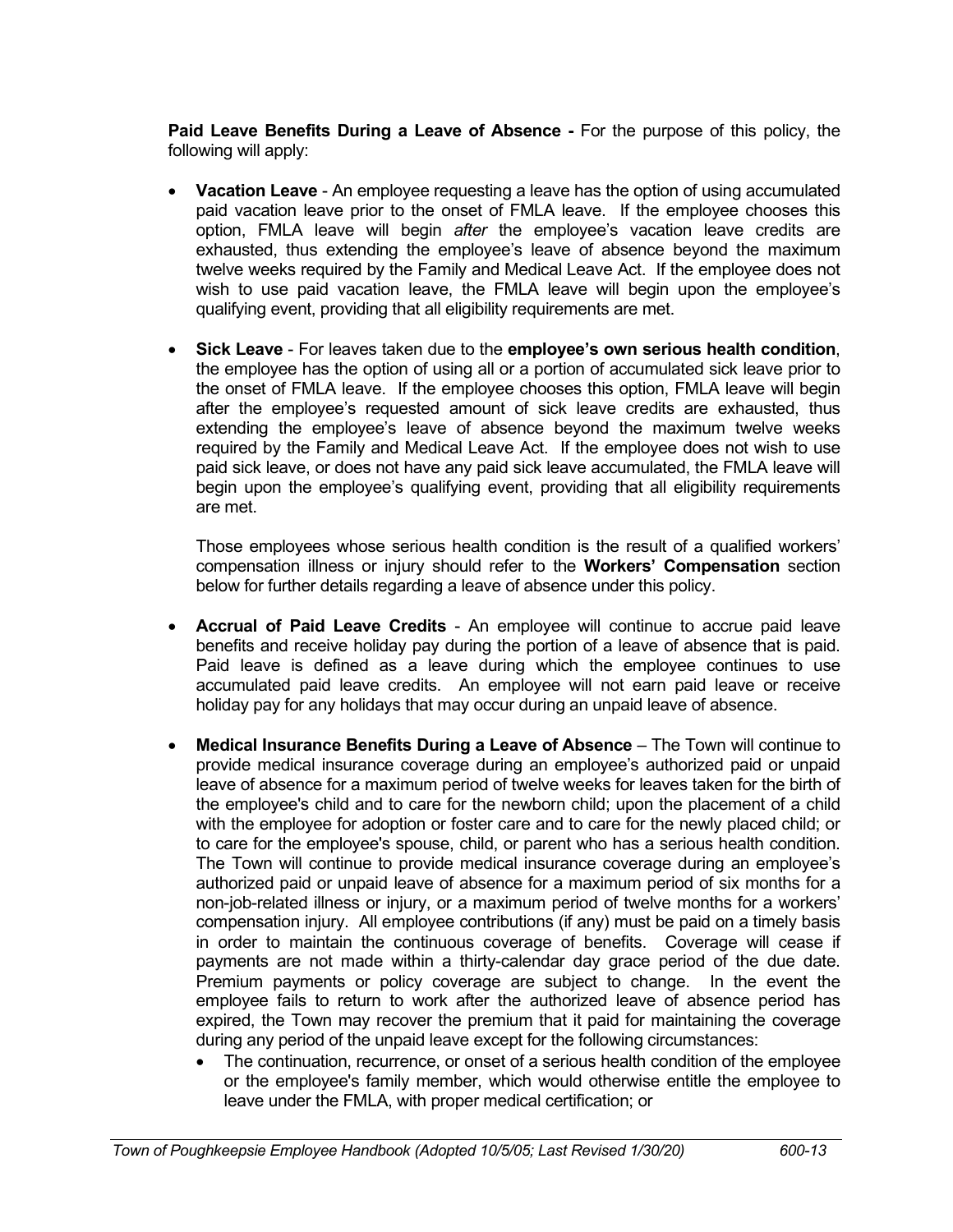Circumstances beyond the employee's control, such as: parent chooses to stay home with a newborn child who has a serious health condition; employee's spouse is unexpectedly transferred to a job location more than 75 miles from the employee's work-site; the employee is laid off while on leave.

**Workers' Compensation** – Leaves taken under the Workers' Compensation Law may invoke the FMLA if the employee meets the eligibility criteria outlined in the eligibility section and the Town designates such leave as FMLA leave and properly notifies the employee of such designation. In accordance with the FMLA, if an employee has elected to receive workers' compensation benefits, the Town cannot require the employee to use paid leave credits during this period of leave, however, the employee may choose to do so to supplement those benefits to equal but not exceed their normal rate of pay. If the workers' compensation leave has been properly designated as FMLA leave by the Town, it can be counted against the employee's FMLA leave.

In addition to leave provided under the Family and Medical Leave Act, employees may be eligible for a leave of absence pursuant to Civil Service Law Section 71. Section 71 provides that **covered** employees shall be entitled to a leave of absence for at least one cumulative year (unless found to be permanently disabled) when disabled due to an occupational injury or disease as defined in the Workers' Compensation Law. This leave runs concurrently with the designated Family and Medical Leave. Employees should consult with their Department Head for further details regarding this provision.

**Return to Work** – The following conditions for returning to work will apply:

- **Job Restoration** At the conclusion of the leave of absence, (except for leaves beyond a one-year period) the employee, provided that the employee returns to work immediately following such leave, will be restored to the position the employee held when the leave began, or an equivalent position with equivalent benefits, pay and working conditions. For authorized leave of absences beyond the one-year period, job restoration will be dependent upon job availability, in accordance with Civil Service Law Sections 71, 72 and 73, as applicable, and Rules for the Classified Service of Dutchess County.
- **Medical Statement** Before resuming employment, an employee must submit a statement from the employee's health care provider indicating that the employee is able to return to work either with or without restrictions. Failure to return to work when required may be considered a voluntary termination.
- **Early Return** An employee who intends to return to work earlier than anticipated must notify the Department Head at least two business days prior to the date the employee is able to return. The Department Head shall in turn notify the Town Supervisor.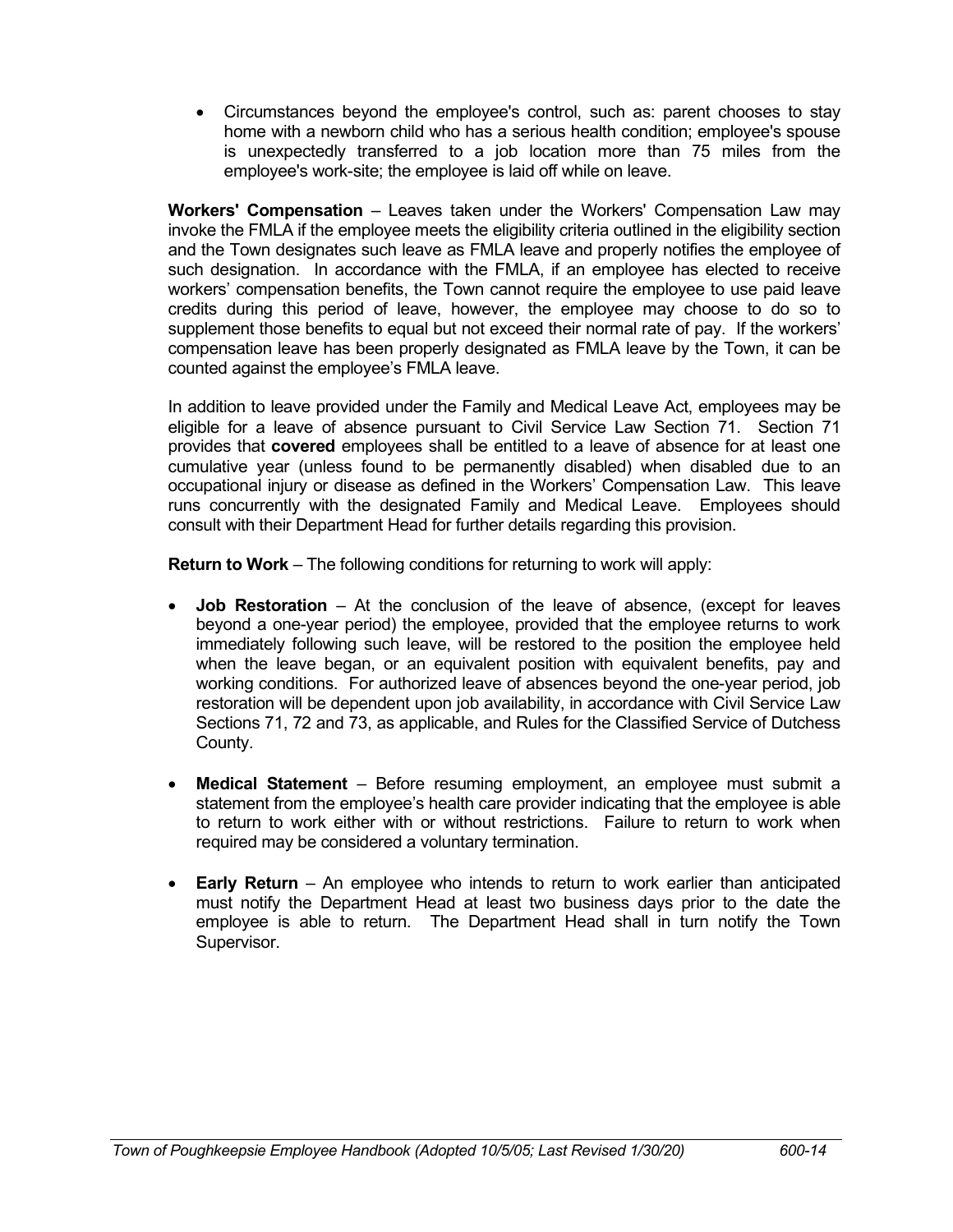# **700 COMPENSATION**

#### *701 Wage and Salary*

**Union Employees** – An employee who is covered by a collective bargaining agreement is not covered by the Wage and Salary provisions set forth below and should refer to said agreement.

**Rate of Pay** - An employee's rate of pay will be established by the Town Board.

**Merit Increases** - An employee may receive a pay increase based upon the employee's past performance. The merit increase will be granted at the discretion of the Town Board.

**Longevity** – Longevity payments are based on an employee's date of "full-time" hire. An annual non-cumulative longevity payment will be upon an employee's full-time anniversary date of hire as set forth below:

| <b>Length of Service</b>    | <b>Longevity Payment</b> |
|-----------------------------|--------------------------|
| 9 - 12 years of service     | \$1.150                  |
| 13 - 19 years of service    | \$1,700                  |
| 20 or more years of service | \$3,000                  |

Longevity payments shall not be considered salary in calculating any percentage increase. Longevity payments will be made in a separate check on the first payday of the month the longevity is due. *(Revised by Town Board Resolution 8/20/08)*

## *702 Overtime / Compensatory Time*

**Union Employees** - An employee who is a member of a collective bargaining unit is not covered by the Overtime/Compensatory Time provisions set forth below **except** for Authorization, and should refer to said agreement. In addition, any applicable provision of the FLSA will also apply.

**Authorization** - A Department Head may require an employee to work additional hours beyond the employee's normal workday and workweek. An employee must receive prior approval from the employee's Department Head or supervisor before working additional hours. An employee is not entitled to overtime pay for additional hours worked without proper authorization. This provision shall be waived by the Department Head in cases of emergency overtime.

**FLSA Non-Covered and Exempt Employees** - In accordance with the Fair Labor Standards Act, FLSA non-covered and exempt employees will not be paid for overtime nor receive "compensatory time" for any hours worked in excess of the employee's normal workday or workweek.

**FLSA Non-Exempt Employees** – In accordance with the Fair Labor Standards Act, an FLSA non-exempt employee will be paid one and one-half times the employee's regular hourly rate of pay for all authorized time worked over forty hours in a given workweek.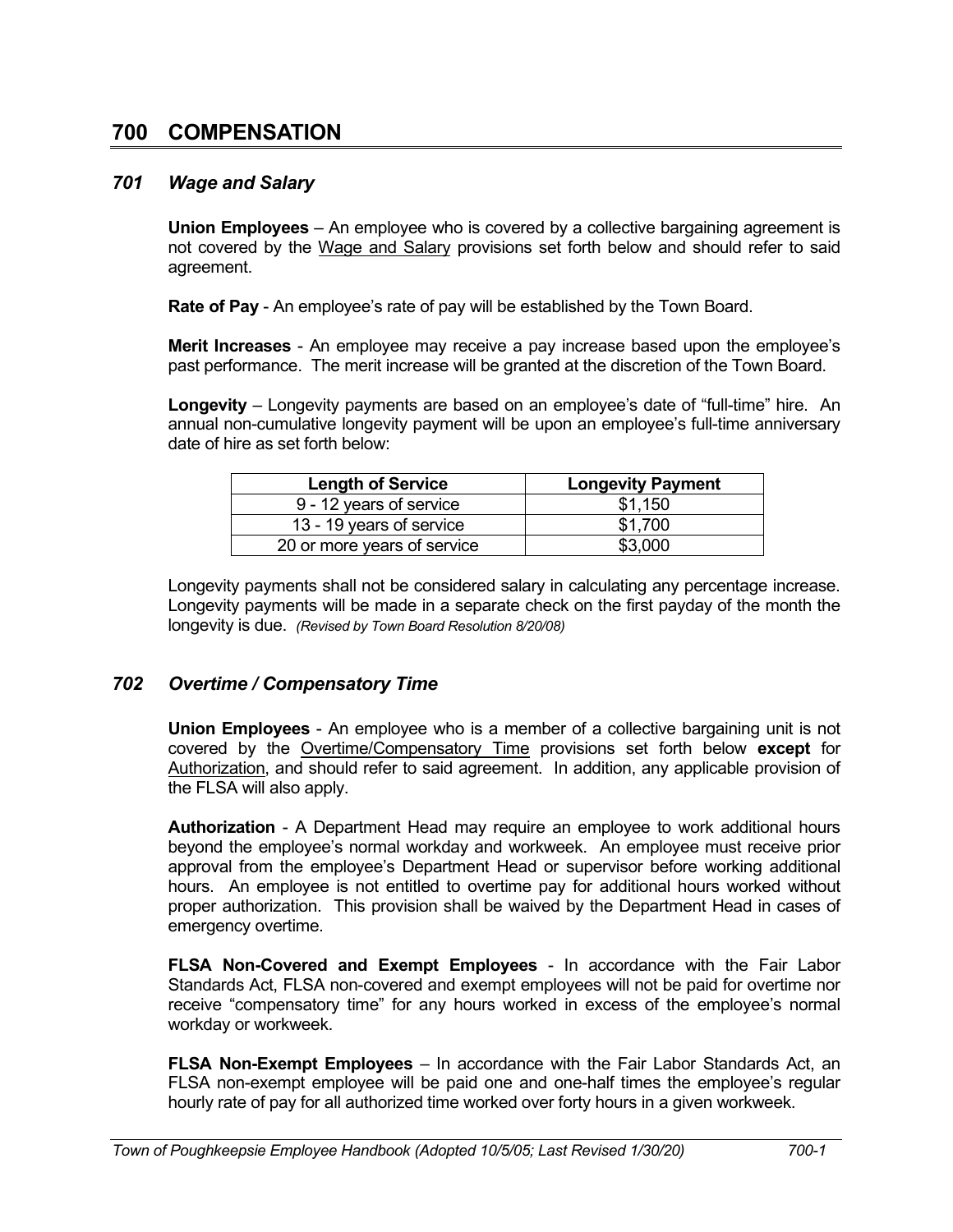**Compensatory Time** - With pre-authorization from the Department Head, a non-exempt employee will have the option of receiving "compensatory time" in lieu of paid overtime. When a non-exempt employee chooses to receive compensatory time, the employee will be credited with the equivalent of one and one-half hours for all authorized time worked over forty hours in a given workweek. An employee may accumulate up to one hundred hours in compensatory time credits. In the event an employee accrues more than one hundred hours of compensatory, the employee must take paid overtime. An employee must use all compensatory leave credits within the calendar year in which they are earned or receive cash payment at the end of the calendar year at the employee's then current rate of pay. Compensatory time may not be used in increments of less than one-half hour. *(Revised by Town Board Resolution 1/16/19)*

**Termination from Employment** - An employee whose employment with the Town is terminated will receive cash payment for unused compensatory credits to which the employee is properly entitled at the employee's then current rate of pay.

**Credit for Paid Leave** – Sick leave, personal leave, vacation leave, and holidays will be included as time worked for the purpose of computing overtime and compensatory time. No other form of paid leave, such as compensatory time, bereavement leave, jury duty leave, and military leave, will be included as time worked for the purpose of computing overtime and compensatory time.

## *703 Call-In Pay*

**Union Employees** - An employee who is a member of a collective bargaining unit is not covered by the Call-in Pay provisions set forth below and should refer to said agreement.

**Compensation** - In the event an employee is called in to work outside of the employee's scheduled work shift, the employee shall receive a minimum of four hours pay at one and one-half time times the employee's regular rate of pay.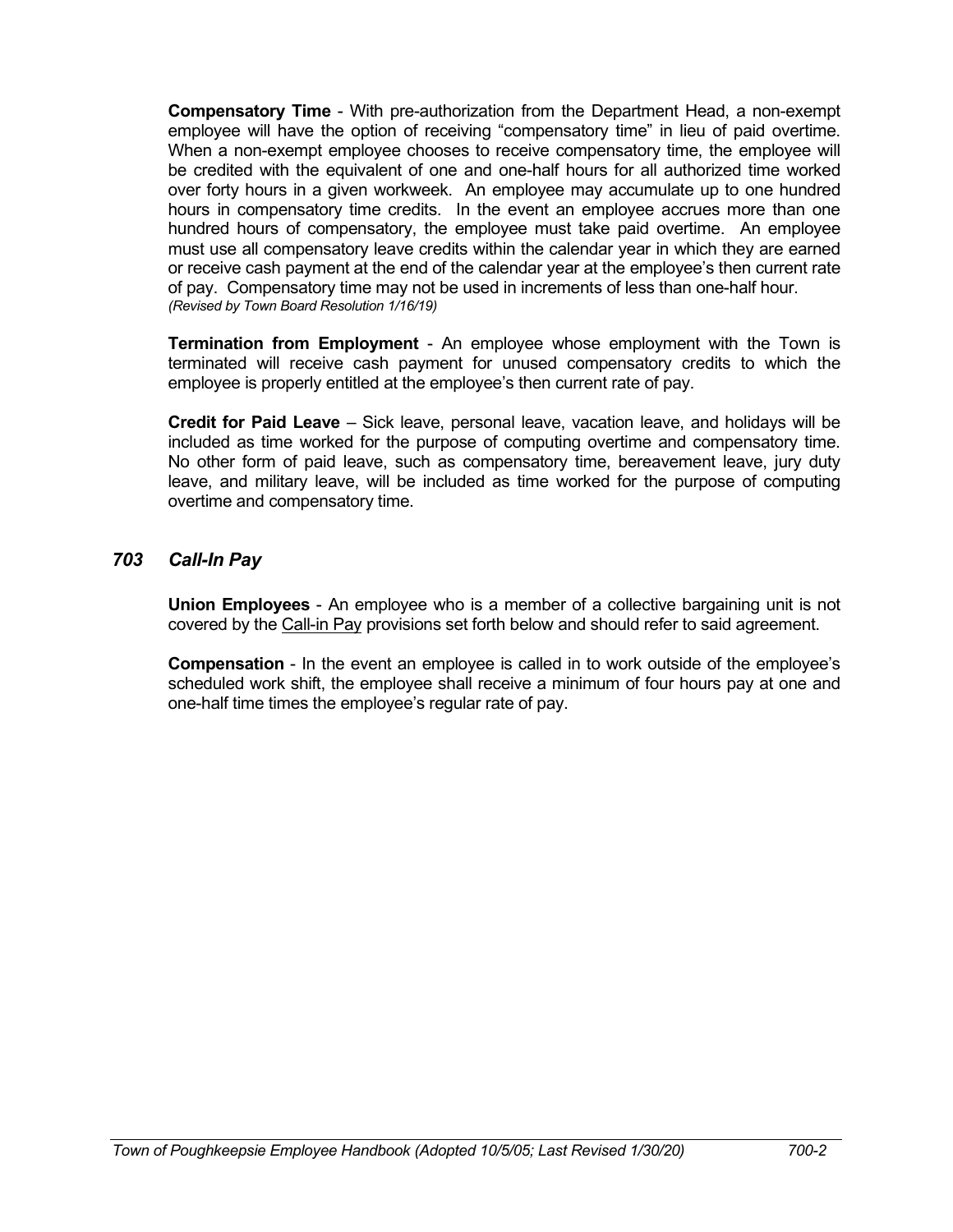# *704 Pay Period and Check Distribution*

**Payroll Period** – Normally, employees are paid on a bi-weekly basis. An employee's paycheck will be based on the amount earned during the preceding payroll period. Certain employees may be paid on a different schedule as established by the Town Board.

**Payday** - Under normal circumstances, paychecks will be issued on a Friday. In the event the payday is a designated holiday, paychecks will be distributed on the previous workday.

**Distribution** – Department Heads are responsible for picking up paychecks from the Comptroller's Office for further distribution to employees.

**Direct Deposit** - The Town provides a direct deposit option for employees. If elected, the paycheck will be deposited directly into the employee's account at the designated financial institution. The employee must submit a signed, written authorization for direct deposit to the Comptroller's Office.

**Authorized Check Release** - The Department Head will not release a paycheck to anyone other than the employee unless the employee has submitted a signed, written authorization with the Comptroller's Office.

## *705 Payroll Deductions*

**Statutory Deductions** - The required portion of an employee's pay for federal and state taxes, and any other deduction required by law, will be deducted from the employee's paycheck. Such deductions will be noted on the paycheck.

**Voluntary Deductions** - Payroll deductions provided through the Town's payroll system will be made from an employee's paycheck when authorized by the employee. Such deductions will be noted on the paycheck.

## *706 Deferred Compensation Plan*

**Summary** - The Town of Poughkeepsie has established a Deferred Compensation Plan whereby a portion of an employee's salary may be voluntarily withheld and invested. The money saved is paid out to the employee at a later date, generally during retirement years. Neither the deferred amount nor earnings on investments are subject to current Federal and State Income Taxes. Taxes become payable when the deferred income plus earnings are distributed to the employee, presumably at retirement when the tax bracket may be lower. A description of the plan may be obtained from the Human Resources Department.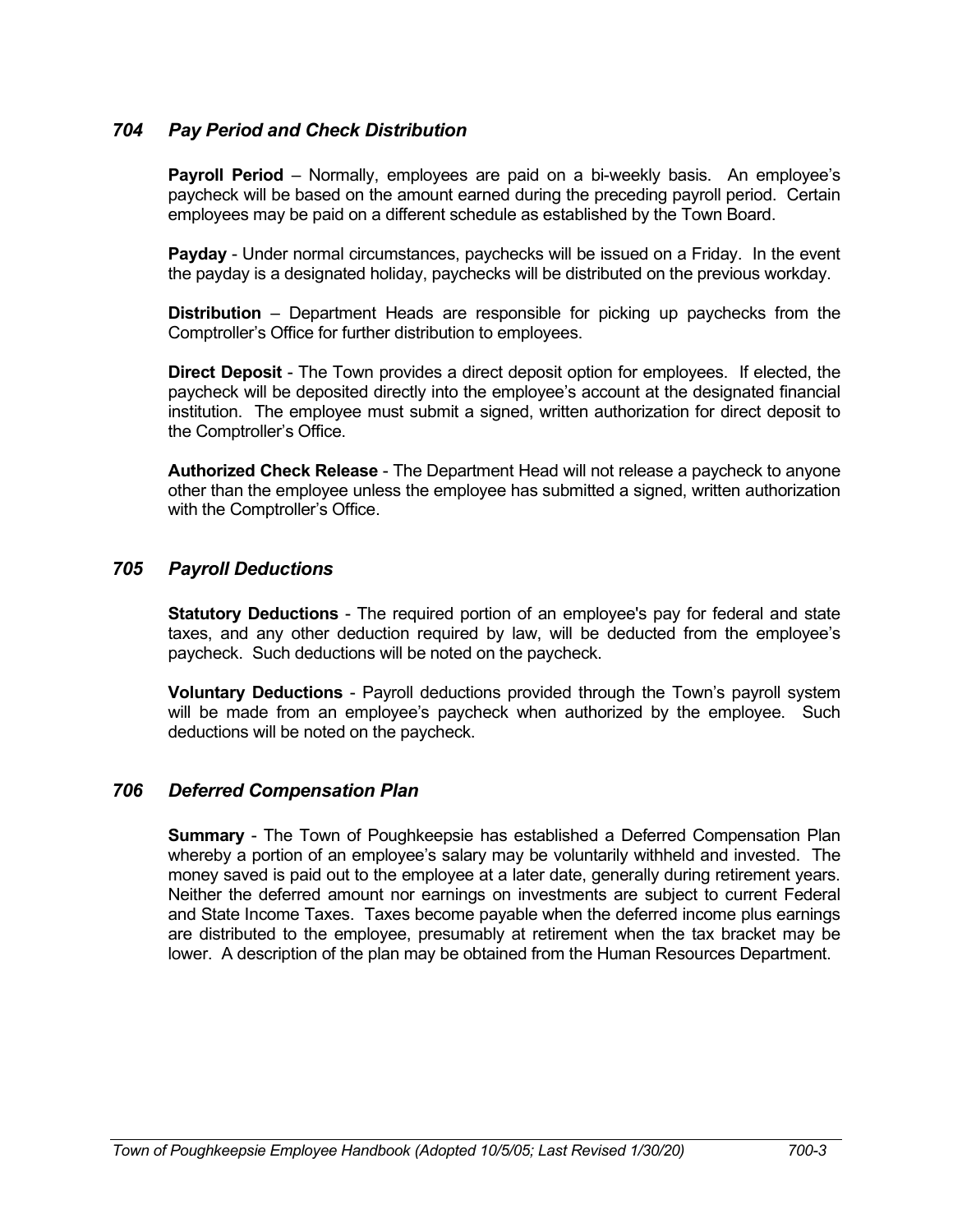# **800 EMPLOYEE BENEFITS**

#### *801 Holidays*

**Union Employees** - An employee who is a member of a collective bargaining unit is not covered by the Holidays provisions set forth below and should refer to said agreement.

**Eligibility** – A full-time employee is eligible for holiday pay at the employee's regular rate of pay. A part-time employee is eligible for pro-rated holiday pay depending upon the average number of hours worked per day. A substitute, temporary or seasonal employee is not eligible for holiday pay.

**Designated Holidays** - The Town of Poughkeepsie will observe the following holidays:

- 1. New Year's Day
- 2. Martin Luther King Day
- 3. Presidents' Day
- 4. Memorial Day
- 5. Independence Day
- 6. Labor Day
- 7. Columbus Day
- 8. Election Day\*
- 9. Veterans' Day\*
- 10. Thanksgiving Day
- 11. Day after Thanksgiving
- 12. Christmas Day

*\*Highway Department employees do not observe the Election Day and Veterans' Day holidays. The Highway Superintendent will annually establish two alternative days to be considered as paid holidays for those employees.*

**Holiday Observance** - In the event a designated holiday occurs on a Saturday, the holiday will be observed on the preceding Friday. In the event a designated holiday occurs on a Sunday, the holiday will be observed on the following Monday.

**Holiday Pay Requirement** – Unless on an authorized paid leave, an FLSA non-exempt employee must work the employee's scheduled workday before and the employee's scheduled workday after a designated holiday in order to receive holiday pay.

**Assigned to Work on a Holiday** - A full-time FLSA non-exempt employee who is required to work on a designated holiday will receive holiday pay plus wages at one and one-half times the employee's regular rate of pay. A full-time FLSA non-exempt employee who is required to work on Thanksgiving, Christmas or New Year's Day will receive holiday pay plus wages at two times the employee's regular rate of pay. A part-time, substitute, temporary, or seasonal employee who works on a designated holiday will be paid at the employee's regular rate of pay.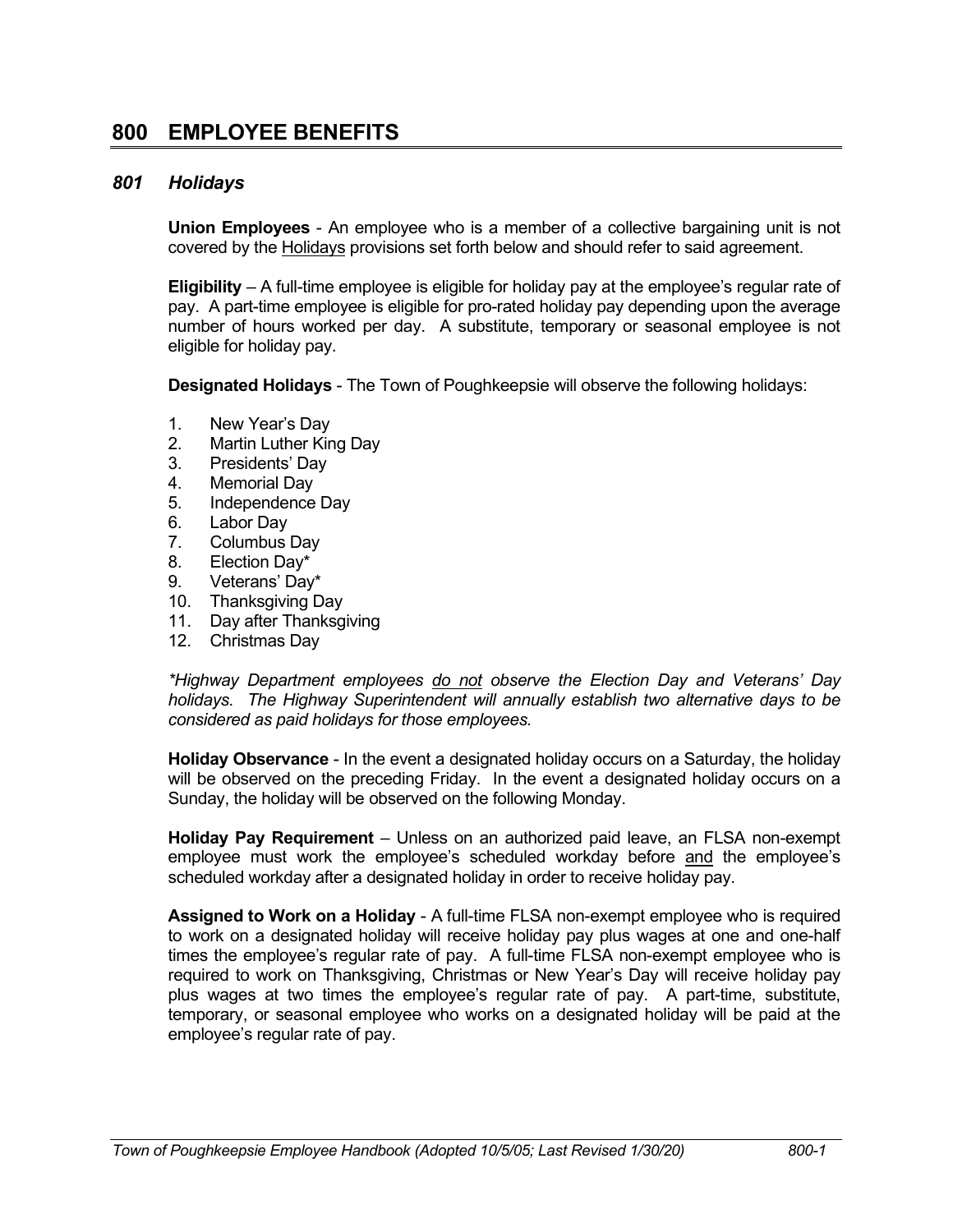# *802 Vacation Leave*

**Union Employees** - An employee who is a member of a collective bargaining unit is not covered by the Vacation Leave provisions set forth below and should refer to said agreement.

**Eligibility** - A full-time employee is eligible for paid vacation leave in accordance with this policy. A part-time employee is eligible for a pro-rated amount of vacation leave. A substitute, temporary or seasonal employee is not eligible for paid vacation leave but may be allowed to take time-off without pay provided the employee has prior approval from the Department Head.

**New Employee** - A newly hired employee will be credited with vacation leave based upon the date of hire as shown below. The following January 1, the employee will be credited with ten days of vacation leave. After that date, the employee will follow the schedule under "Allowance" below. An employee must complete six months of service before becoming eligible to use paid vacation leave.

| <b>Hired During:</b>        | <b>Vacation Leave Credited:</b> |
|-----------------------------|---------------------------------|
| January, February, March    | 5 days                          |
| April, May, June            | 3 days                          |
| July, August, September     | 2 days                          |
| October, November, December | 1 day                           |

**Allowance** - A full-time employee will earn paid vacation leave in accordance with the vacation schedule below. A part-time employee will earn a pro-rated amount of vacation leave in accordance with the same vacation schedule. Eligible employees will be credited with vacation leave in advance on January 1 of each year. An employee may take vacation leave only after it has been credited. In those years in which an employee reaches a sixth, eleventh, or twentieth anniversary, the employee will also be credited with an additional five days of vacation leave on their anniversary date.

| <b>After Completion Of:</b>          | <b>Annual Vacation Leave Earned:</b> |
|--------------------------------------|--------------------------------------|
| Less than 6 years continuous service | 10 days                              |
| 6 to 10 years continuous service     | 15 days                              |
| 11 to 19 years continuous service    | 20 days                              |
| 20 or more years continuous service  | 25 days                              |

**Vacation Leave Usage** – Any employee who earns fifteen or more days of vacation leave on an annual basis must use at least five consecutive days at a time, at least once in the calendar year. The employees remaining vacation leave may be taken on an individual day basis.

**Continuous Service** - Continuous Service shall mean uninterrupted service. An authorized leave of absence without pay, or a resignation followed by reinstatement within one year following such resignation, shall not constitute an interruption of continuous service. However, the vacation leave earned for that year will be pro-rated based on the duration of the absence from work without pay. Vacation is earned only for monthly pay periods during which an employee is in full pay status for at least fifteen working days during such monthly pay period.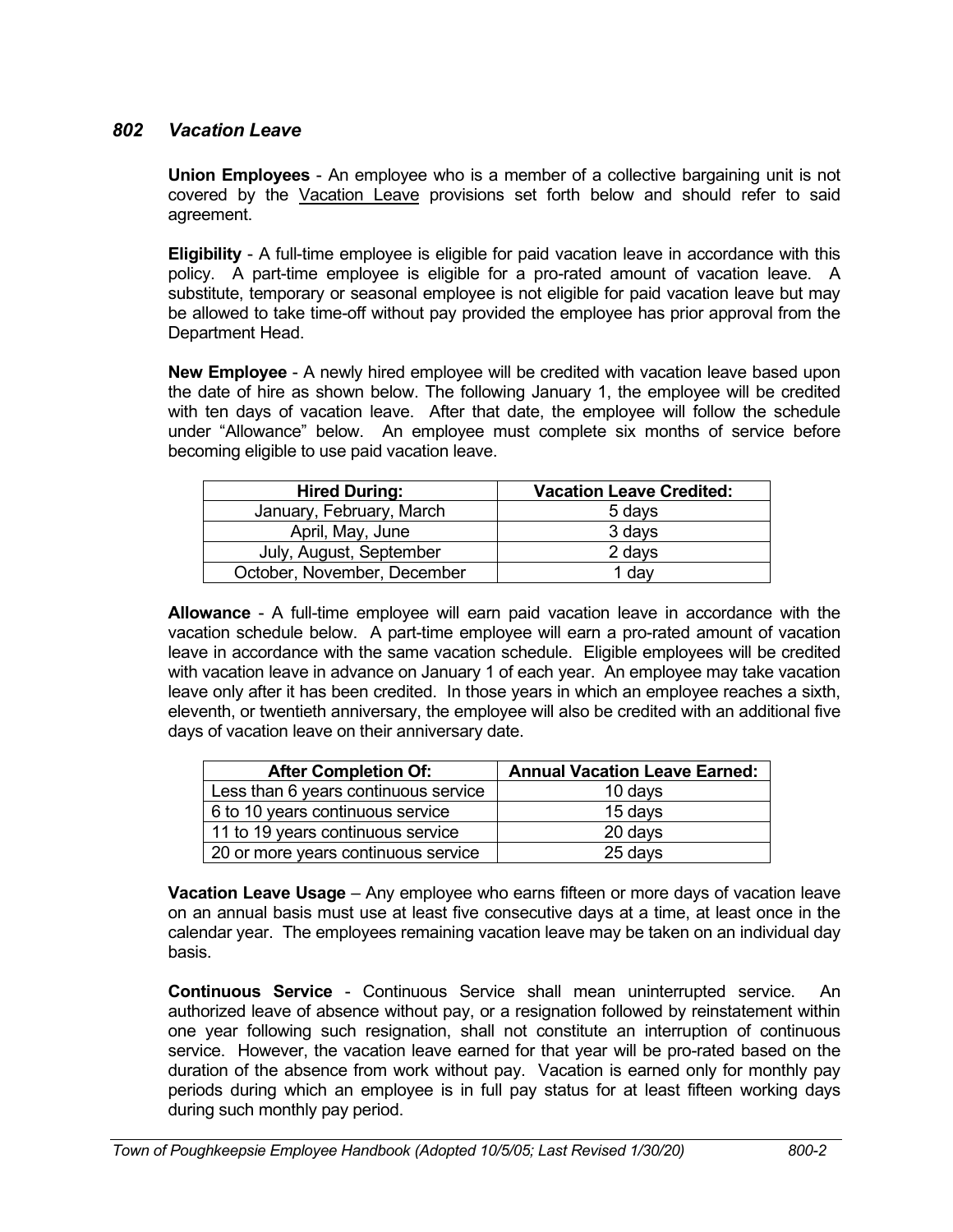**Scheduling** - An employee must receive prior approval from the employee's Department Head to take vacation leave. The Department Head will have total discretion in the approval of vacation leave and will consider both seniority and the date the request is received in granting such approval. Vacation leave credits may not be used in increments of less than one day (eight hours).

**Accumulation** - An employee **may not** accumulate vacation leave credits. Any vacation leave credits remaining unused at the end of the last business day of the calendar year shall be cancelled. However, a newly hired employee may carry-over vacation leave credited during the first calendar year of employment into the following year only.

**Holiday During Scheduled Vacation** - In the event a designated holiday occurs on an employee's normal workday and the employee is on paid vacation, the employee will receive holiday pay for the day and the employee's vacation leave credits will not be charged for that day.

**Separation of Employment** - An employee who resigns, retires or is laid off will receive cash payment for unused vacation leave to which the employee is properly entitled at the employee's then current rate of pay. To be eligible to receive this payment, an employee who is to resign or retire must give written notice at least two weeks in advance of the last day of employment. In the event an employee leaves employment prior to successful completion of the probationary period, or due to disciplinary action, the employee will not receive a settlement for unused vacation leave. In cases of death of an employee, the Town will pay an employee's designated beneficiary for any unused vacation leave.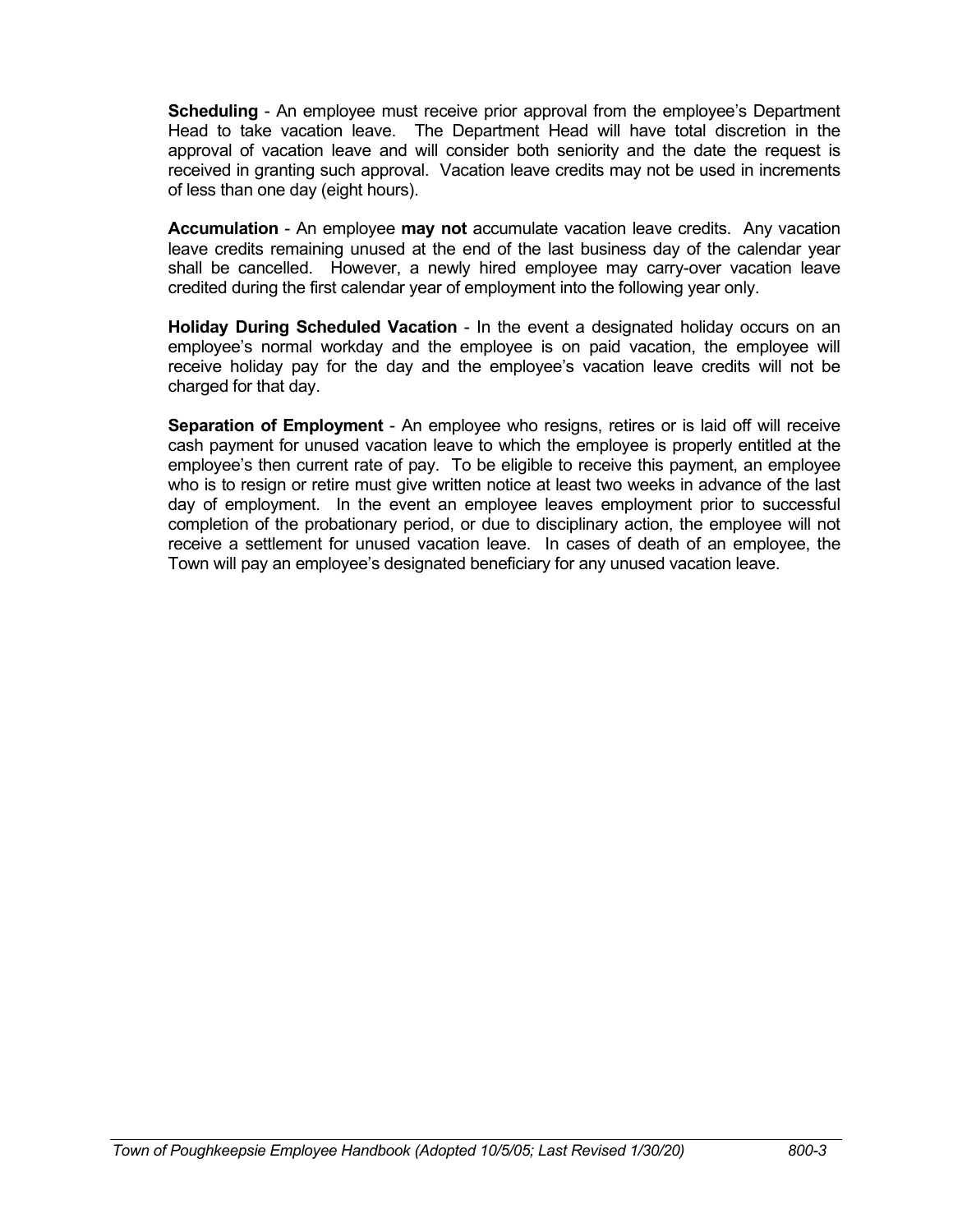#### *803 Sick Leave*

**Union Employees** - An employee who is a member of a collective bargaining unit is not covered by the Sick Leave provisions set forth below **except** for Notification of Sick Leave, Proper Use of Sick Leave, Family Sick Leave, and Abuse of Sick Leave, and should refer to said agreement.

**Eligibility** – A full-time employee is eligible for paid sick leave in accordance with this policy. A part-time employee is eligible for a pro-rated amount of paid sick leave. A substitute, temporary or seasonal employee is not eligible for paid sick leave.

**Allowance** - A full-time employee will earn one day (eight hours) of paid sick leave for each month of service completed. An employee may take sick leave only after it has been credited. Sick leave will be credited on the first day of the month after which it has been earned.

**Accrual During Leaves of Absence** - An employee will be credited with sick leave credits while on a paid leave of absence (i.e. the employee is using paid leave benefits) but not while on an unpaid leave of absence. In those cases where an employee is on a leave of absence and is receiving workers' compensation benefits but has exhausted paid leave, the employee will not be credited with paid sick leave.

**Notification of Sick Leave** - In the event an employee is unable to report to work due to illness or injury, the employee must notify the employee's Department Head or designee each day of the absence. In the event the absence was pre-authorized by the Department Head, this requirement will be waived. For those departments that operate on multiple shifts, notification must be made to the Department Head no later than one hour before the employee's normal time for reporting to work. All other departments, employees must notify their Department Head by the start of the workday, but no later than thirty minutes after their required start time. In the event that the absence of the employee would necessitate that a substitute be called in, the Department Head may request earlier notification. In no case will an employee be allowed to report sick leave more than two hours after the start of the workday. The employee must speak directly with the Department Head or designee. Asking another person to call in on the employee's behalf or leaving a message on an answering device or with a co-worker is not permitted. Unless an extended sick leave absence has been authorized, the employee must provide such notification each day of the absence.

**Proper Use of Sick Leave** - Sick leave is provided to protect an employee against financial hardship during an illness or injury. An employee may use sick leave credits for personal illness or injury that inhibits the employee's work. Sick leave credits may not be used in increments of less than one hour. *(Revised by Town Board Resolution 1/16/19)*

**Family Sick Leave** - An employee may use sick leave credits for family illness or injury if the employee must provide direct care to an immediate family member. Such leave will be subtracted from the employee's accumulated sick leave credits. For purpose of family sick leave, "immediate family member" will mean the employee's parent, spouse or child, including step-child and foster child.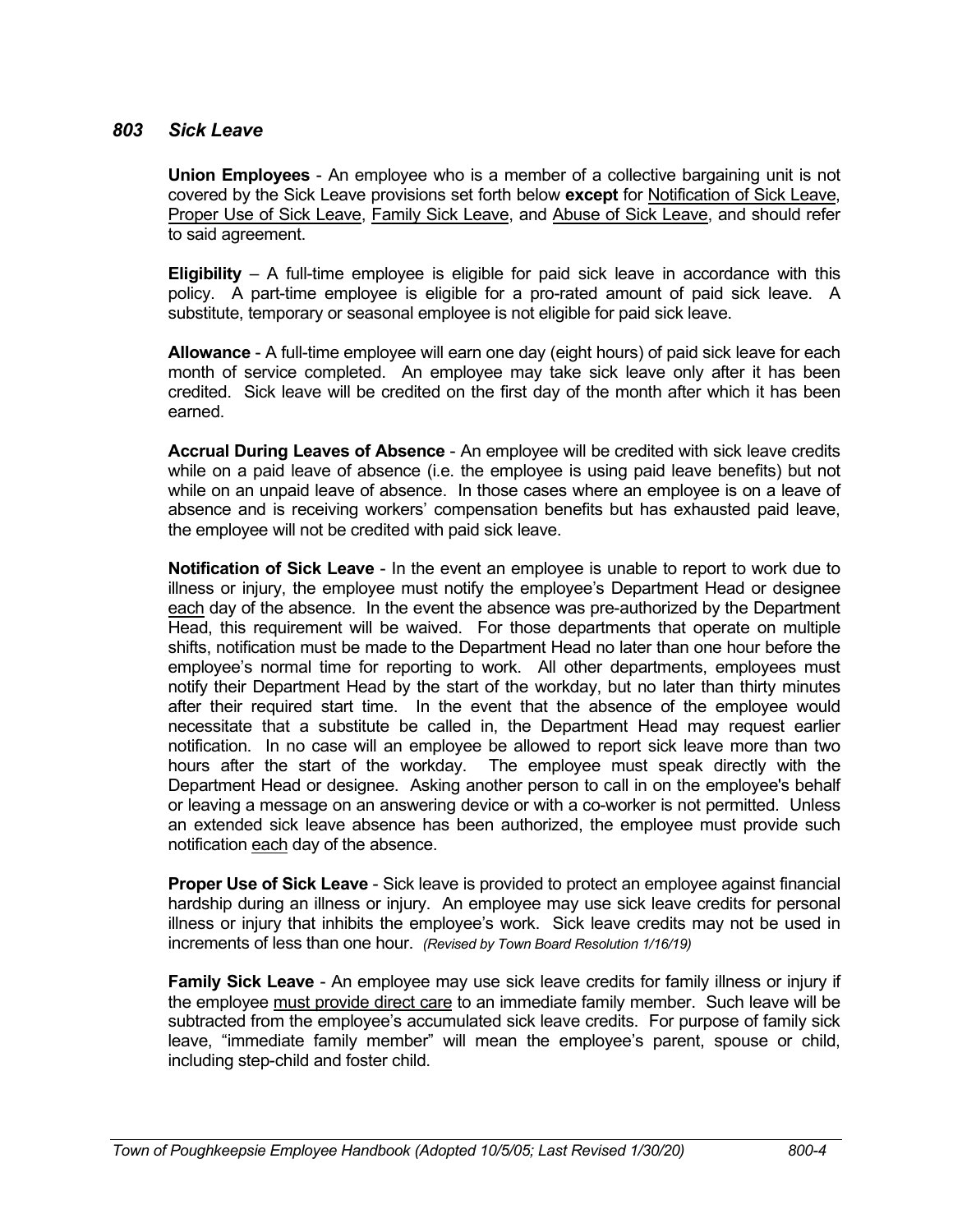**Accumulation** - An employee may accumulate an unlimited amount of sick leave credits. Refer to the section under this policy titled Separation of Employment for further details.

**Medical Verification** - The Town may require medical verification in justification of an employee's absence from work. Examples of absences where documentation may be required include, but are not limited to the following:

- The employee has demonstrated a pattern of sick leave usage (i.e. Monday and/or Friday, weekend for shift employees; day before or after holiday or other paid leave day).
- The employee has used three consecutive sick leave days.
- The use of sick leave to care for a family member (under the provisions of "Family Sick" Leave" paragraph above) exceeds three consecutive days.
- The employee has used an excessive amount of sick leave.

**Abuse of Sick Leave** - An employee who, after investigation, is found to have abused the use of sick leave or falsifies supporting documentation, will be subject to disciplinary action.

**Separation of Employment** - An employee whose employment with the Town is terminated due to a resignation, lay-off, or disciplinary discharge will not receive cash payment for unused sick leave. An employee who retires from the Town (i.e. has applied for and been granted a bona-fide retirement benefit from the New York State Employees' Retirement System) will receive cash payment for up to one hundred days of accumulated sick leave. In cases of the death of an employee, the Town will pay the employee's designated beneficiary for any unused sick leave, up to a maximum of one hundred days.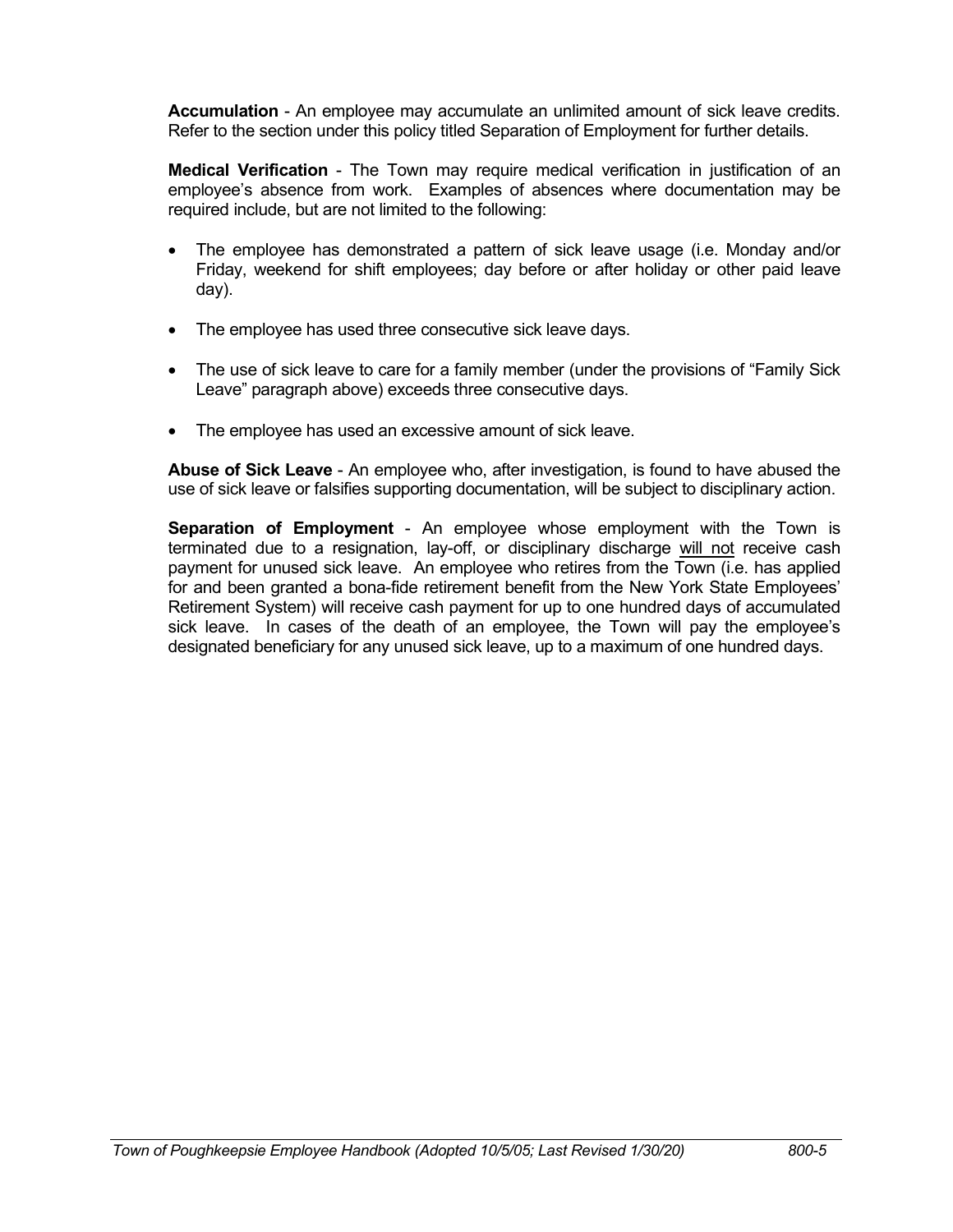### *804 Personal Leave*

**Union Employees** - An employee who is a member of a collective bargaining unit is not covered by the Personal Leave provisions set forth below **except** for Scheduling, and should refer to the applicable collective bargaining agreement.

**Eligibility** – A full-time employee is eligible for paid personal leave in accordance with this policy. A part-time, substitute, temporary, or seasonal employee is not eligible for paid personal leave.

**Allowance** - A full-time employee will be credited with five days of paid personal leave on an annual basis. The employee will be credited on January 1 of each year. An employee may take personal leave only after it has been credited.

**New Employee** - A new employee hired prior to July 1 will be credited with five days of paid personal leave. A new employee hired on or after July 1 will be credited with two and one-half days of paid personal leave.

**Proper Use of Personal Leave** - An employee may use personal leave credits to conduct personal business which cannot be conducted outside of normal working hours, nonemergency medical and dental appointments, and for personal emergencies. In no event may personal leave credits be used in lieu of sick leave or other leaves of absences, except to extend bereavement leave. Personal leave credits may not be used in less than one half hour increments. *(Revised by Town Board Resolution 1/16/19)*

**Scheduling** - Requests for paid personal leave must be submitted in writing to the employee's Department Head at least twenty-four hours in advance. The Department Head shall waive this requirement in cases of verifiable emergency. All requests for paid personal leave are subject to approval by the employee's Department Head. No request for personal leave shall be unreasonably denied.

**Accumulation** - An employee may not accumulate personal leave credits. Any personal leave credits remaining unused at close of business on the last day of the calendar year will be added to the employee's sick leave.

**Separation of Employment** - An employee whose employment with the Town is terminated for any reason, including retirement, will not receive cash payment for unused personal leave.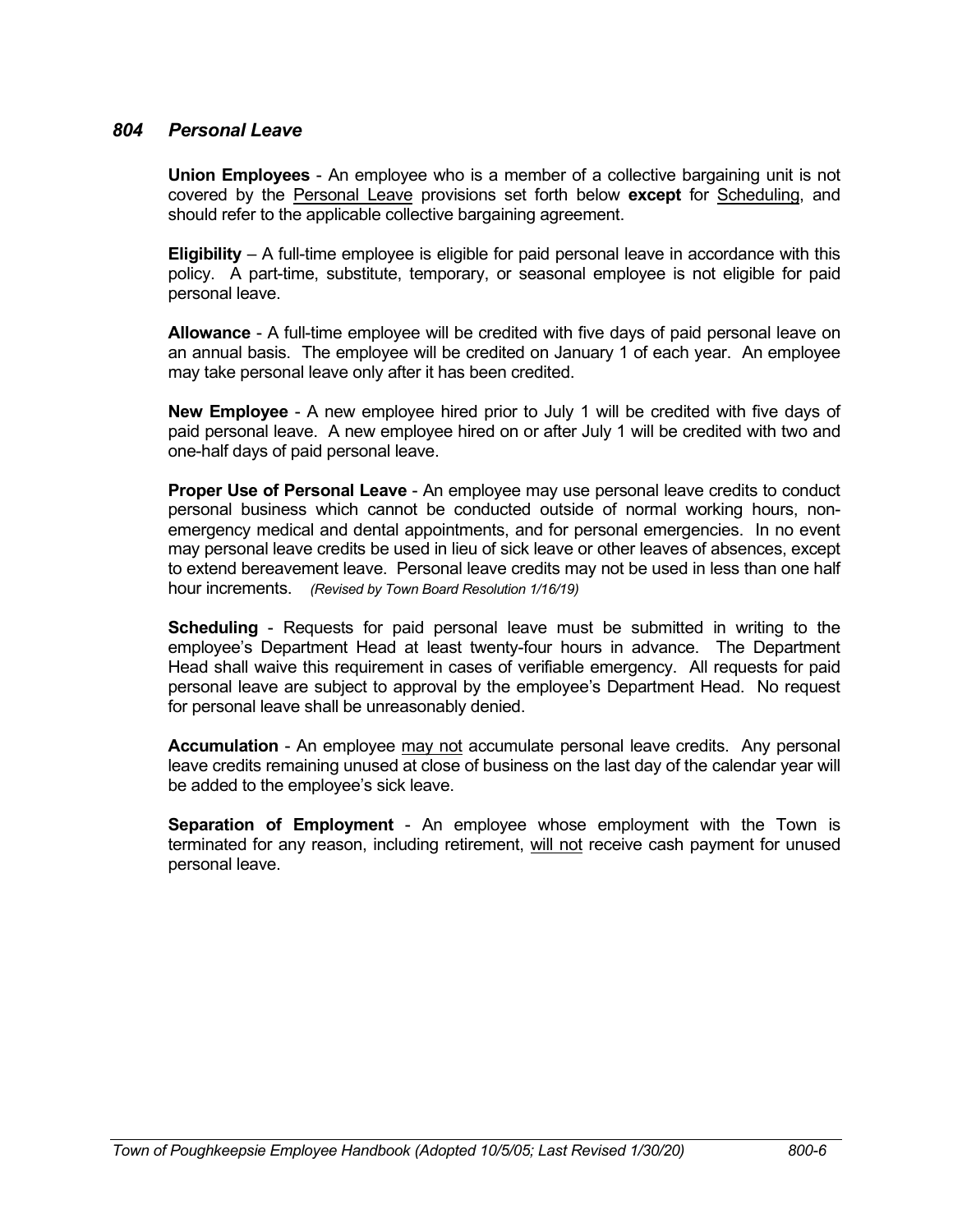# *805 Disclosure of Insurance Benefits*

**Summary** - The following is a brief description of the insurance benefits offered by the Town to eligible employees. Eligibility for benefits is dependent upon a variety of factors, including employment classification and length of service. The description of the benefits provided is only an overview. The plan documents or specific government regulation provide a full description of the specific benefit.

**Plan Administrator** – The Town Comptroller serves as the Administrator of the Town's benefits plans. The Administrator is responsible for all communications and disclosures concerning Town benefits and is available to answer questions concerning the benefit plans. A description of each of the plans may be obtained from the Human Resources Department.

**Plan Documents** - Benefits are administered according to applicable government regulation, benefit plan documents, insurance carrier master policy, or Town policy. Should there be a discrepancy between the information presented in this Employee Handbook and the benefit plan document, the Town Board has the discretionary authority to determine eligibility for benefits and to interpret the plan's terms. The Town Board is responsible for compliance with all applicable laws and regulations. The Town Board may, at its discretion, change carriers and/or offer alternative insurance plans for non-union employees. Changes in carriers and/or plans for union employees shall be in accordance with collective bargaining negotiations and/or procedures.

**Changes in Benefits** – Any benefit offered by the Town to non-union employees or Elected Officials is subject to change by resolution of the Town Board. Changes in benefits for union employees shall be in accordance with collective bargaining negotiations and/or procedures.

**Waiver of Benefits** - An employee who is eligible to participate in any of the available insurance plans but who elects not to participate must sign an appropriate waiver of enrollment form.

**Enrollment Information** - The Town Comptroller will provide the employee with the enrollment forms and assist with the administrative and operational aspects of the various insurance plans. Enrollment in a benefit plan is not automatic. Employees must complete the appropriate enrollment forms and applicable payroll deduction authorizations in order to receive benefits.

**Changes in Status** - Employees whose status changes from full-time to part-time are notified of the changes to their Town benefits. This notification contains all legally mandated information regarding applicable benefits, including COBRA health insurance continuation. An employee must immediately notify the Town Comptroller in the event that the employee has a change in marital or family status that may affect coverage, such as marriage, divorce, legal separation, death of a spouse or dependent, acquiring or losing a dependent, changes in address.

**Beneficiary** – Under some of the Town's benefit plans, each employee must designate a beneficiary for the employee's death benefits. This designation must be made in writing and on the form provided by the plan Administrator.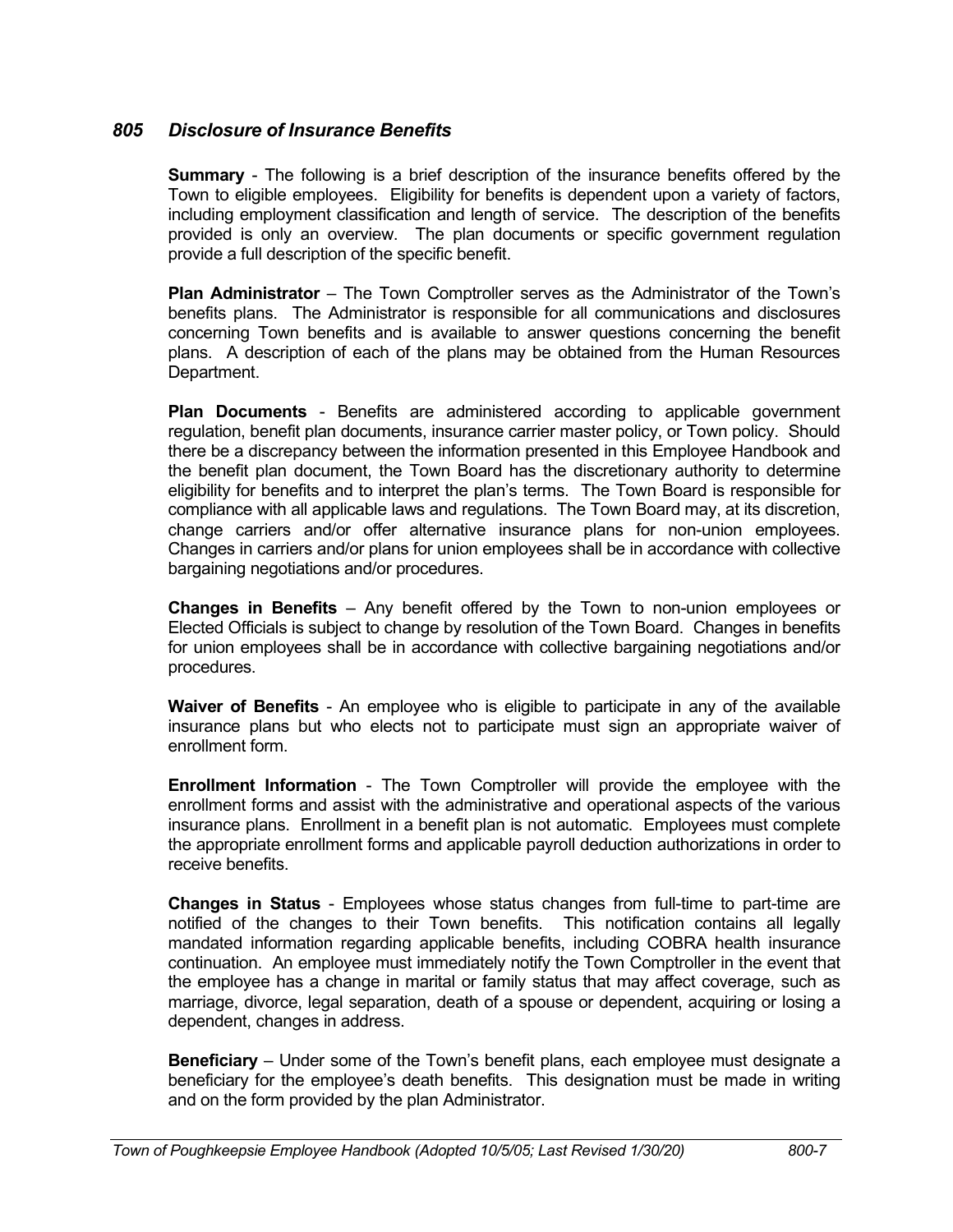### *806 Medical Insurance*

**Union Employees** - An employee who is a member of a collective bargaining unit is not covered by the Medical Insurance provisions set forth below and should refer to said agreement.

**Eligibility** - The Town will make available medical insurance coverage to each full-time employee and Elected Official and their eligible family members. Unless otherwise provided by plan documents, the Town will provide only one medical insurance policy for an eligible employee whose spouse also works for the Town. A part-time, substitute, temporary, or seasonal employee is not eligible for medical insurance coverage.

**When Coverage Begins** – If an employee is hired prior to the  $15<sup>th</sup>$  of the month, coverage will begin on the 1<sup>st</sup> of the month following the date of hire. If hired on or after the 15<sup>th</sup> of the month, coverage will begin on the  $1<sup>st</sup>$  of the month following a one month grace period. Coverage for a newly Elected Official will begin on the 1<sup>st</sup> of the month following the first day of office. If the Elected Official assumes office after the  $15<sup>th</sup>$  of each month, coverage will begin on the  $1<sup>st</sup>$  of the month following a one month grace period. Coverage is contingent upon the employee meeting all eligibility requirements of the insurance plan.

**When Coverage Ends** – Coverage ends on the last day of the month in which the employee separates from employment or the Elected Official ends elected service. Coverage will continue for eligible employees and Elected Officials in accordance with COBRA regulations. Coverage will continue for eligible retirees in accordance with Town policy and Plan documents.

#### **Premium Payment (Full-Time Employees)**

- *Employees hired prior to January 1, 2006* A full-time employee who was hired prior to January 1, 2006 will be required to pay \$250 per year for individual coverage and \$500 per year for two-person or family coverage.
- *Employees hired on or after January 1, 2006 but prior to July 9, 2008* The Town will pay 95% of the premium for individual or family medical insurance coverage for each eligible full-time employee hired on or after January 1, 2006 but prior to July 9, 2008.
- *Employees hired on or after July 9, 2008 but prior to October 1, 2014* The Town will pay 85% of the premium of the health insurance plan for individual or family medical insurance coverage for each eligible full-time employee hired on or after July 9, 2008 but prior to October 1, 2014.
- *Employees hired on or after October 1, 2014* The Town will pay 80% of the premium of the health insurance plan for individual or family medical insurance coverage for each eligible full-time employee hired on or after October 1, 2014.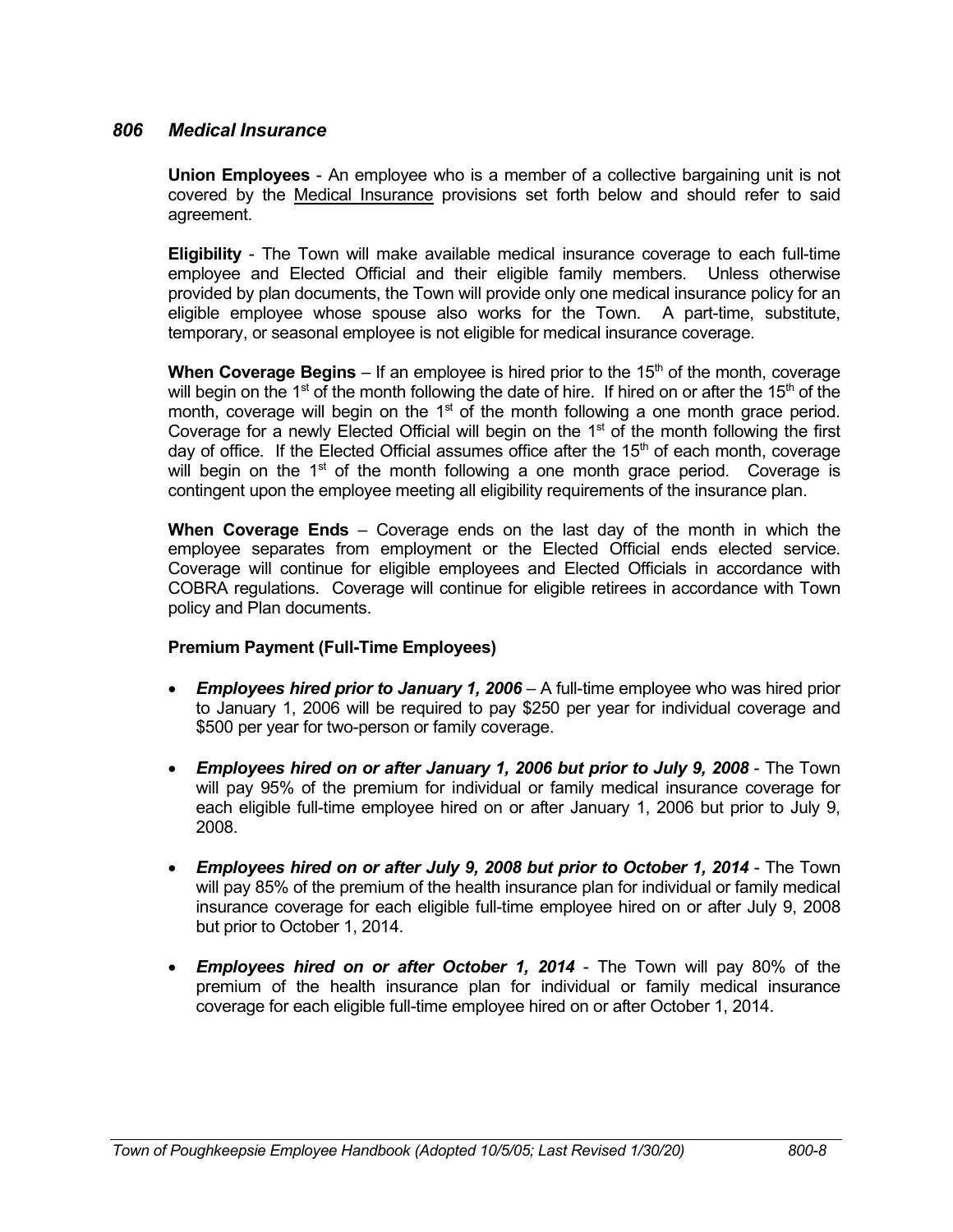### **Premium Payment (Elected Officials)**

- **Elected Officials whose first term of office commenced prior to January 1, 2006** The Town will pay the full premium for individual or family medical insurance coverage, as the case may be, for each eligible Elected Official whose first term of office commenced prior to January 1, 2006.
- **Elected Officials whose first term of office commenced on or after January 1, 2006 but prior to July 9, 2009** - The Town will pay 95% of the premium for individual or family medical insurance coverage for each eligible Elected Official whose first term of office commenced on or after January 1, 2006 but prior to July 9, 2008.
- **Elected Officials whose first term of office commenced on or after July 9, 2008 but prior to October 1, 2014** - The Town will pay 85% of the premium for individual or family medical insurance coverage for each eligible Elected Official whose first term of office commenced on or after July 9, 2008 but prior to October 1, 2014.
- **Elected Officials whose first term of office commenced on or after October 1, 2014** - The Town will pay 80% of the premium for individual or family medical insurance coverage for each eligible Elected Official whose first term of office commenced on or after October 1, 2014.

**Section 125 Plan** - The employee may elect to have such deduction made on a pre-tax basis in accordance with Section 125 of the Internal Revenue Code.

**Changes in Premium Contributions** – The amount of the insurance premium an employee or Elected Official is required to contribute is subject to change by resolution of the Town Board. The Town Board will provide a two-month written notice of such change.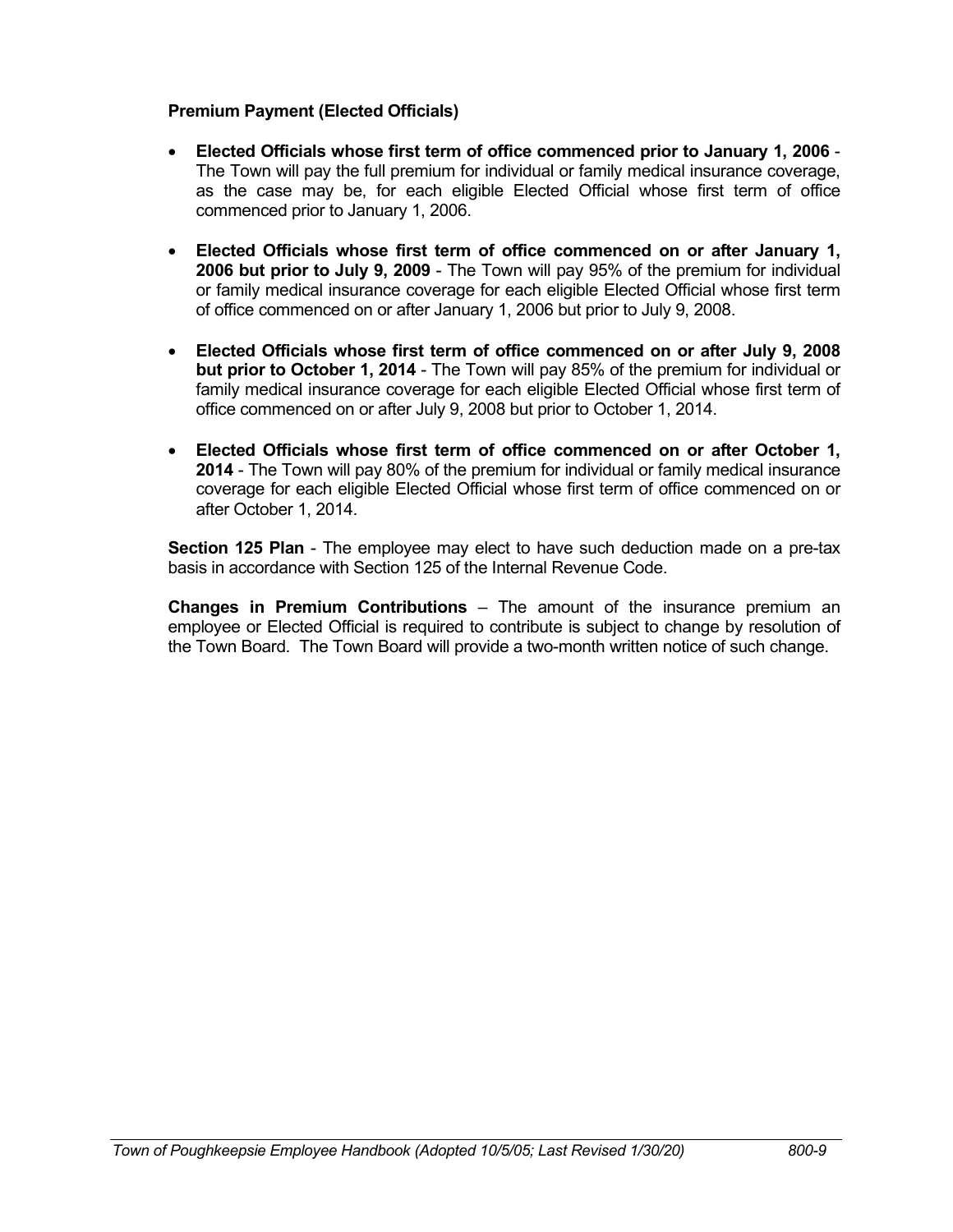# *807 Medical Insurance Buy-out for Employees*

**Union Employees** - An employee who is a member of a collective bargaining unit is not covered by the Medical Insurance Buy-out provisions set forth below and should refer to said agreement.

**Eligibility** - A full-time employee or Elected Official who is eligible for medical insurance coverage made available through the Town may receive a cash buy-out in lieu of receiving medical insurance benefits. The Town will provide only one medical insurance policy for an eligible employee or Elected Official whose spouse also works for the Town and therefore said employee or Elected Official is not eligible for the Buy-out provision.

**Proof of Alternate Coverage Required** - To be eligible for the medical insurance buy-out, the employee or Elected Official must provide documentation of alternate medical health insurance coverage in a manner and form to be determined by the Town and sign an appropriate waiver of health insurance coverage and waiver of liability to the Town.

**Amount of Buy-out** - An employee or Elected Official who is eligible for the medical insurance buy-out will receive \$4,000 for the period commencing January 1 through December 31. Such amount shall be pro-rated in those cases where an active employee or Elected Official has not waived coverage for the entire calendar year, in those cases where an employee or Elected Official has been reinstated into the Town's medical insurance coverage, or in those cases where an employee is on an unpaid FMLA leave. An employee or Elected Official who separates from employment for any reason will receive a pro-rated amount of the medical buy-out. *(Revised by Town Board Resolution 1/16/19)*

**Method and Form of Payment** - Payment of the buy-out will be made in a separate check during the first fifteen days of December and will be treated as part of the employee's or Elected Official's gross income and therefore subject to the appropriate withholding for income and payroll tax purposes. The buy-out amount is excluded from retirement system earnings' calculation.

**Reinstatement** – If an employee or Elected Official chooses to re-enroll in the Town's health insurance plan, written notice must be provided to the Town Comptroller during the open enrollment period in order for coverage to be effective the following January 1. In the event coverage is lost under the alternate insurance plan, the employee or Elected Official may resume coverage in accordance with the provisions specified in the plan documents, provided that all eligibility requirements of the insurance plan are met.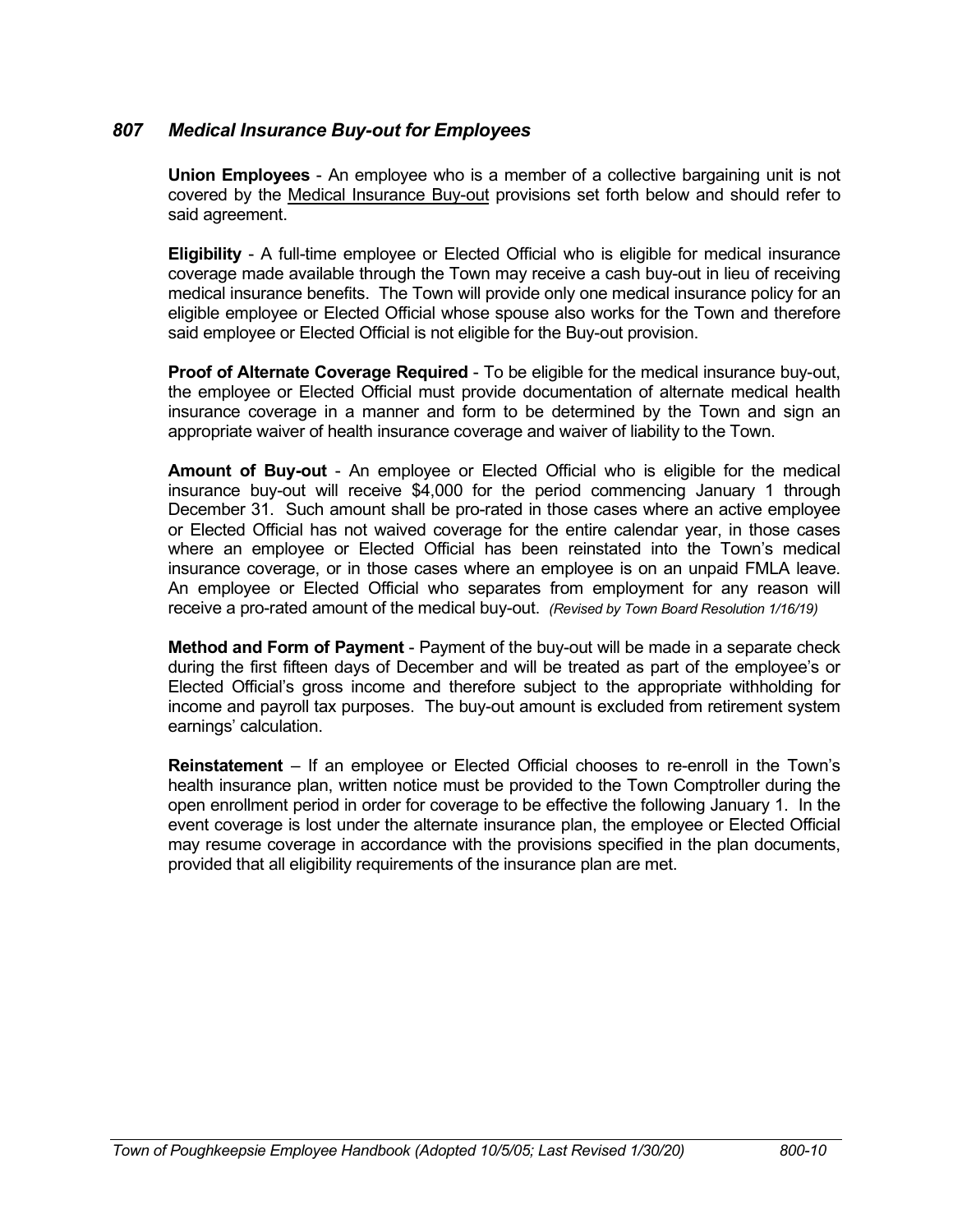### *808 Medical Insurance for Retirees*

**Union Employees** - An employee who is a member of a collective bargaining unit is not covered by the Medical Insurance for Retirees provisions set forth below and should refer to said agreement.

**Coverage** - The Town will make available medical insurance coverage to an eligible fulltime employee or Elected Official who retires from the Town. Coverage is also available for eligible dependents if they were covered under the Town's medical insurance plan at the employee's date of retirement. In the event the retiree predeceases the dependents, the dependents may continue medical insurance coverage provided the dependents pay the cost of the premium that the retiree would have paid for such coverage. Coverage of a dependent at the time of divorce or legal separation is in accordance with plan documents and COBRA requirements. *(Revised by Town Board Resolution 12/14/05)*

**Coverage for Employees who Decease Prior to Retirement** – The Town will make available medical insurance coverage to the surviving spouse of an eligible employee who deceases while being actively employed by the Town. To be eligible for this benefit, the employee must be age fifty-five or older, and must have at least ten years of continuous service with the Town. In addition, the employee must have been vested in the New York State Employees' Retirement System or Police and Fire Retirement System, or must be receiving Social Security benefits at age 62 and thereafter. The Town will automatically continue coverage for the surviving spouse for a period of ninety days from the date of death without any action being required by the surviving spouse. The surviving spouse will be required to pay premium contributions at the same level as if the employee had retired, both during and after the ninety day period. *(Revised by Town Board Resolution 12/14/05)*

**Eligibility** - To be eligible for coverage, the retiree must be age fifty-five or older, and must have at least ten years of continuous service with the Town. The ten years of service requirement may be cumulative for Elected Officials and civil service exempt employees. In addition, the employee or Elected Official must have applied for and been granted a bona-fide retirement benefit from the New York State Employees' Retirement System or Police and Fire Retirement System or must be receiving Social Security benefits at age 62 and thereafter.

**Plan** - The Town Board may, at its discretion, change the medical insurance plan at any time, including, but not limited to, type of coverage, retiree contributions, and type of carrier.

**Reinstatement** – If a retiree terminates their retiree coverage for any reason, be it voluntary or involuntarily, the retiree must wait five years before being eligible to re-enroll in the Town's medical insurance plan. The retiree can only enroll during the open-enrollment period unless a qualifying event permits the retiree to enroll sooner. *(Revised by Town Board Resolution 1/16/19)*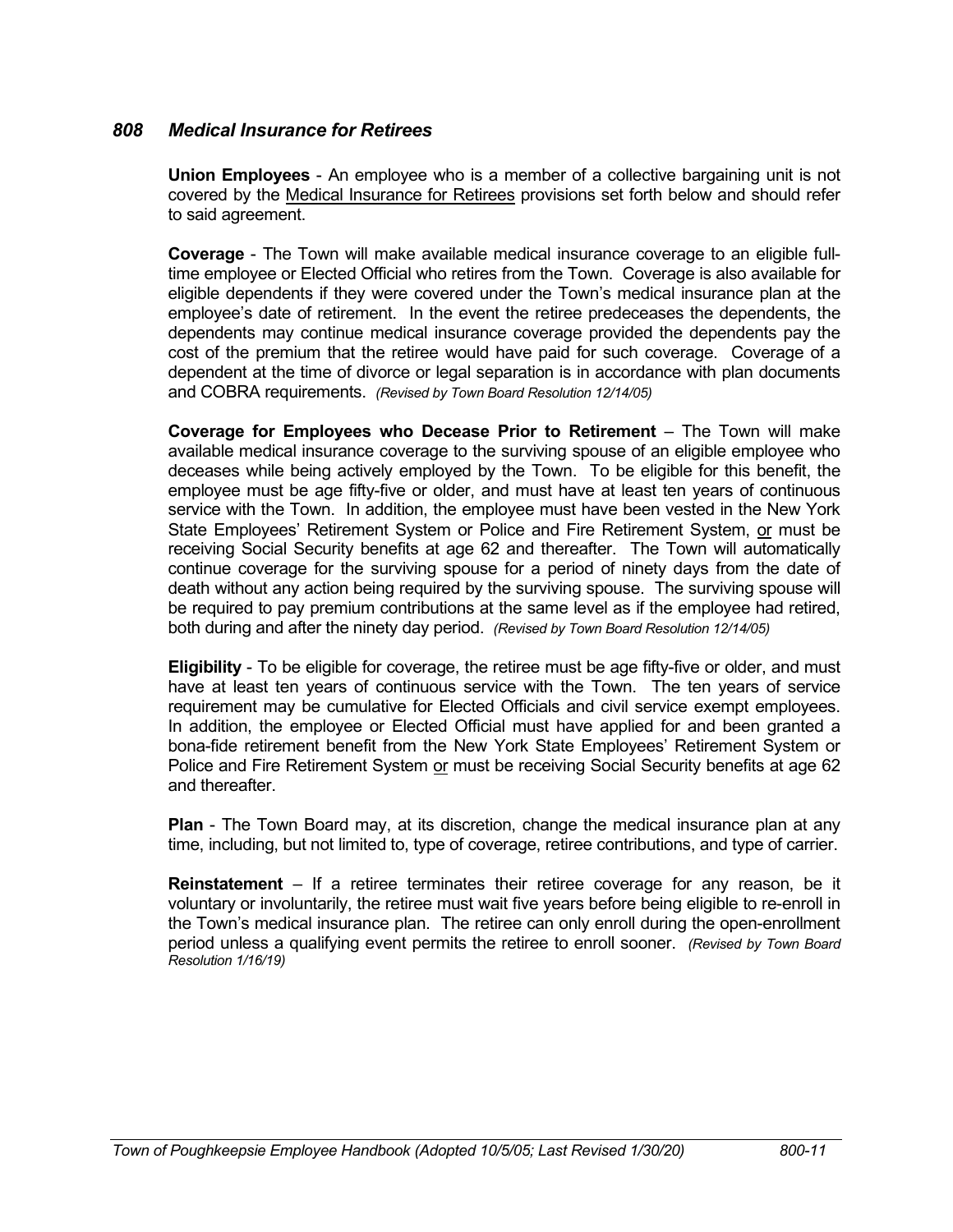**Premium Payment** - The Town will pay a percentage of the premium for individual or family medical insurance coverage, as the case may be, for each eligible retiree. The percentage paid by the Town is dependent upon the years of service the employee has with the Town at the time of retirement as outlined below:

| <b>YEARS OF SERVICE</b> | <b>TOWN CONTRIBUTION</b> | <b>RETIREE CONTRIBUTION</b> |
|-------------------------|--------------------------|-----------------------------|
| 10 - 19                 | 35%                      | 65%                         |
| $20 - 29$               | 50%                      | 50%                         |
| 30<br>(see below*)      | 80%                      | 20%                         |

\*The Town Board adopted the following resolution on 8/20/08: The Town shall pay 100% of the monthly premium for those eligible employees who retire on or before December 31, 2008.

**Changes in Premium Contributions** – The amount of the insurance premium a retiree or retiree's spouse is required to contribute is subject to change by resolution of the Town Board. The Town Board will provide a two-month written notice of such change.

**Failure to Remit Payment** – If a retiree fails to remit their contribution payment for three months, or falls three months behind on their contribution payments, the retiree's coverage will be terminated by the Town.

**Medicare Part B Reimbursement (The Empire Plan Only)** - The Town will reimburse an eligible retiree and the retiree's spouse for the monthly amount established by Social Security for the Medicare Part B premium for those retirees who are enrolled in The Empire Plan. Such reimbursement will be effective on the first of the month following the date the retiree or the retiree's spouse becomes eligible to enroll in Medicare Part B. The Town will issue the reimbursement check on a bi-annual basis, June 30 and December 31. Medicare reimbursement will cease for both the retiree and the retiree's spouse upon the death of the retiree. Reimbursement will also cease for a spouse upon legal separation or divorce. Reimbursement of Medicare Part B is in accordance with The Empire Plan provisions and as such may be modified by the New York State Health Insurance Plan.

**Medicare Eligibility** – Upon reaching the age of Medicare eligibility, a retiree must switch their coverage through the Town to a Medicare supplemental product. For retirees enrolled in a NYSHIP plan, this will occur automatically. All other retirees must contact the Town to initiate the process of transitioning to the Medicare supplemental plan.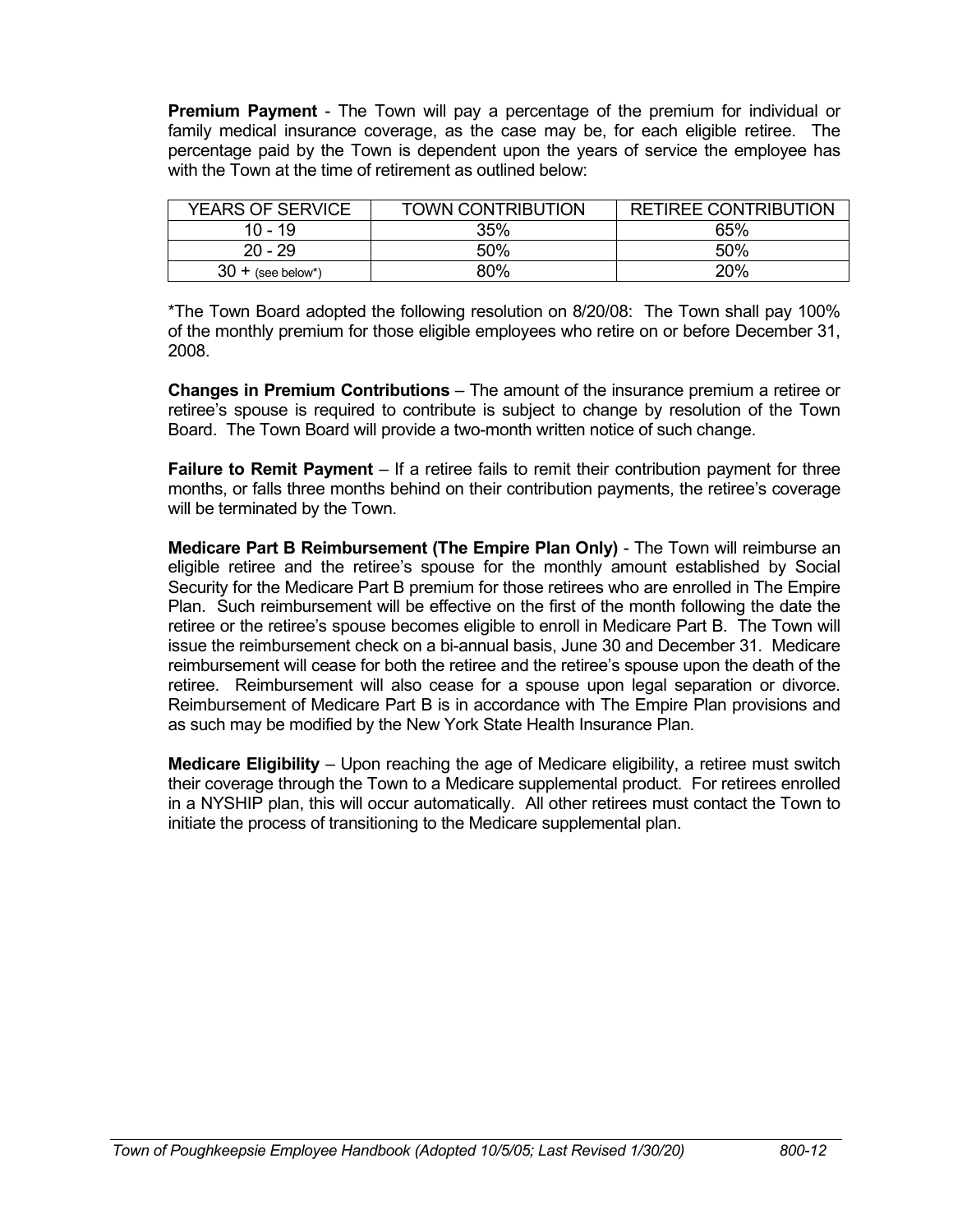### *809 Optical Plan*

**Union Employees** - An employee who is a member of a collective bargaining unit is not covered by the Optical Plan provisions set forth below and should refer to said agreement.

**Eligibility** - The Town will make available an Optical Plan to each full-time employee and Elected Official and their eligible family members. Unless otherwise provided by plan documents, the Town will provide only one Optical Plan for an eligible employee whose spouse also works for the Town. A part-time, substitute, temporary, or seasonal employee is not eligible for optical coverage.

**When Coverage Begins** – If an employee is hired prior to the 15<sup>th</sup> of the month, coverage will begin on the 1<sup>st</sup> of the month following the date of hire. If hired on or after the 15<sup>th</sup> of the month, coverage will begin on the  $1<sup>st</sup>$  of the month following a one month grace period. Coverage for a newly Elected Official will begin on the 1<sup>st</sup> of the month following the first day of office. If the Elected Official assumes office after the  $15<sup>th</sup>$  of each month, coverage will begin on the  $1<sup>st</sup>$  of the month following a one month grace period.

**When Coverage Ends** – Coverage ends on the last day of the month in which the employee separates from employment or the Elected Official ends elected service. Coverage will continue for eligible employees and Elected Officials in accordance with COBRA regulations.

**Premium Payment** - The Town will pay the full premium for the Optical Plan for each eligible full-time employee and each Elected Official.

**Changes in Premium Contributions** – The Town may, at its discretion, require employee contribution to the premium for the Optical Plan. In such event, the employee may waive coverage or may elect to have such deduction made on a pre-tax basis in accordance with Section 125 of the Internal Revenue Code.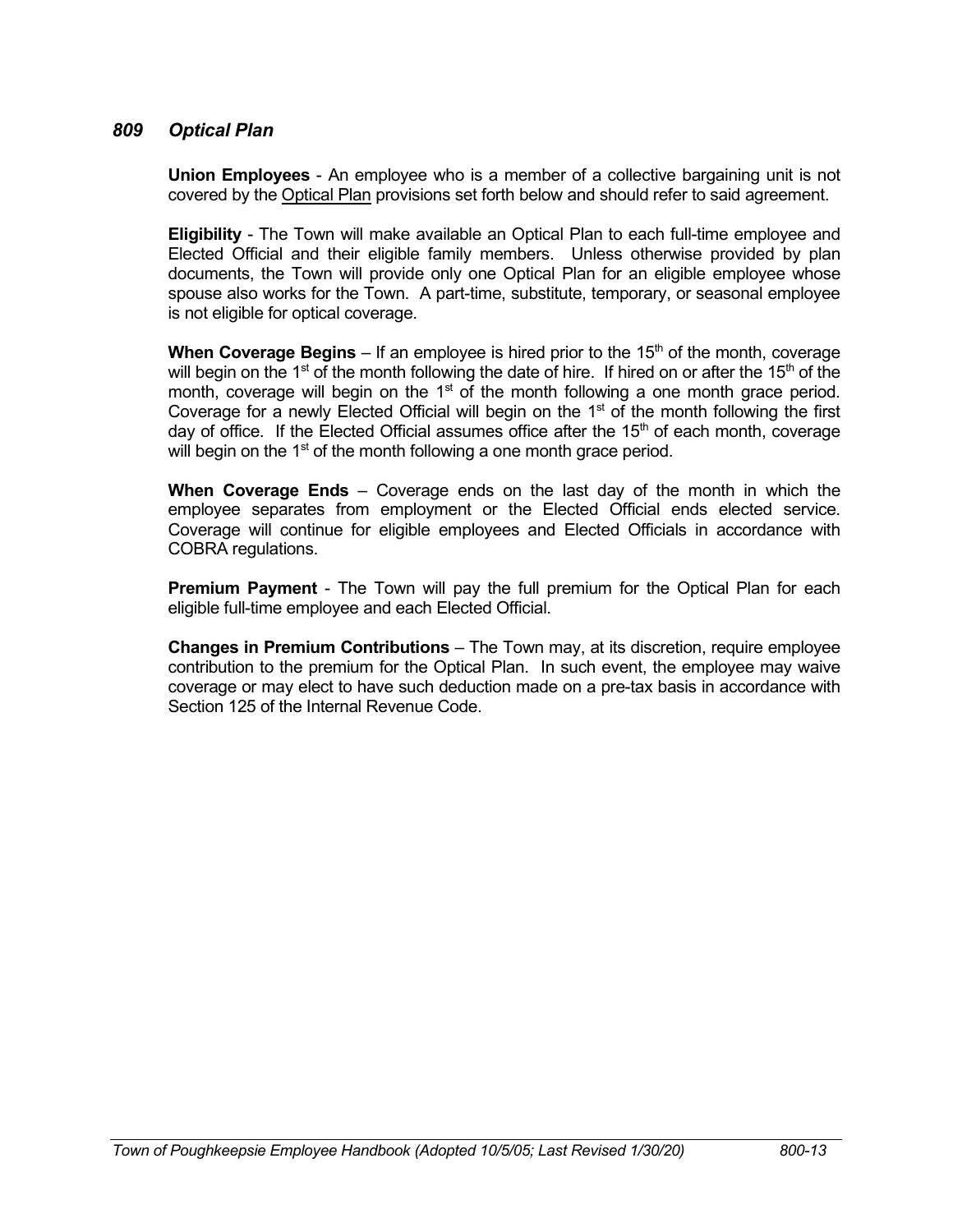### *809a Dental Plan*

**Eligibility** - The Town will make available a Dental Plan to each full-time employee and Elected Official and their eligible family members. A part-time, substitute, temporary, or seasonal employee is not eligible for dental coverage.

#### **When Coverage Begins** –

- Upon Hire If an employee is hired prior to the 15<sup>th</sup> of the month and elects coverage at that time, coverage will begin on the  $1<sup>st</sup>$  of the month following the date of hire. If an employee is hired on or after the  $15<sup>th</sup>$  of the month and elects coverage at that time, coverage will begin on the  $1<sup>st</sup>$  of the month following a one month grace period. Coverage for a newly Elected Official will begin on the  $1<sup>st</sup>$  of the month following the first day of office. If the Elected Official assumes office after the  $15<sup>th</sup>$  of each month, coverage will begin on the 1<sup>st</sup> of the month following a one month grace period.
- **Open Enrollment** If an employee elects to enroll in the Dental Plan during the openenrollment period (generally held November  $1<sup>st</sup>$  – November  $30<sup>th</sup>$  of each vear). coverage will begin on January 1<sup>st</sup>. The Dental Plan may assess a fee for those employees who elect to enroll during the open-enrollment period. Employees should contact the Human Resources Department to inquire what, if any, fee may apply.

**When Coverage Ends** – Coverage ends on the last day of the month in which the employee separates from employment or the Elected Official ends elected service. The employee or Elected Official may elect to continue coverage in accordance with COBRA regulations. If an employee or Elected Official voluntarily chooses to end coverage while still employed by the Town, coverage will end on December 31<sup>st</sup> of the calendar year. The employee or Elected Official will be required to pay the premium, through payroll deduction, until December 31st.

**Premium Payment** - The Town does not contribute to the cost of the monthly premium. If elected, the total cost of the premiums will be deducted from the employee's or Elected Official's paycheck on a pre-tax basis in accordance with Section 125 of the Internal Revenue Code.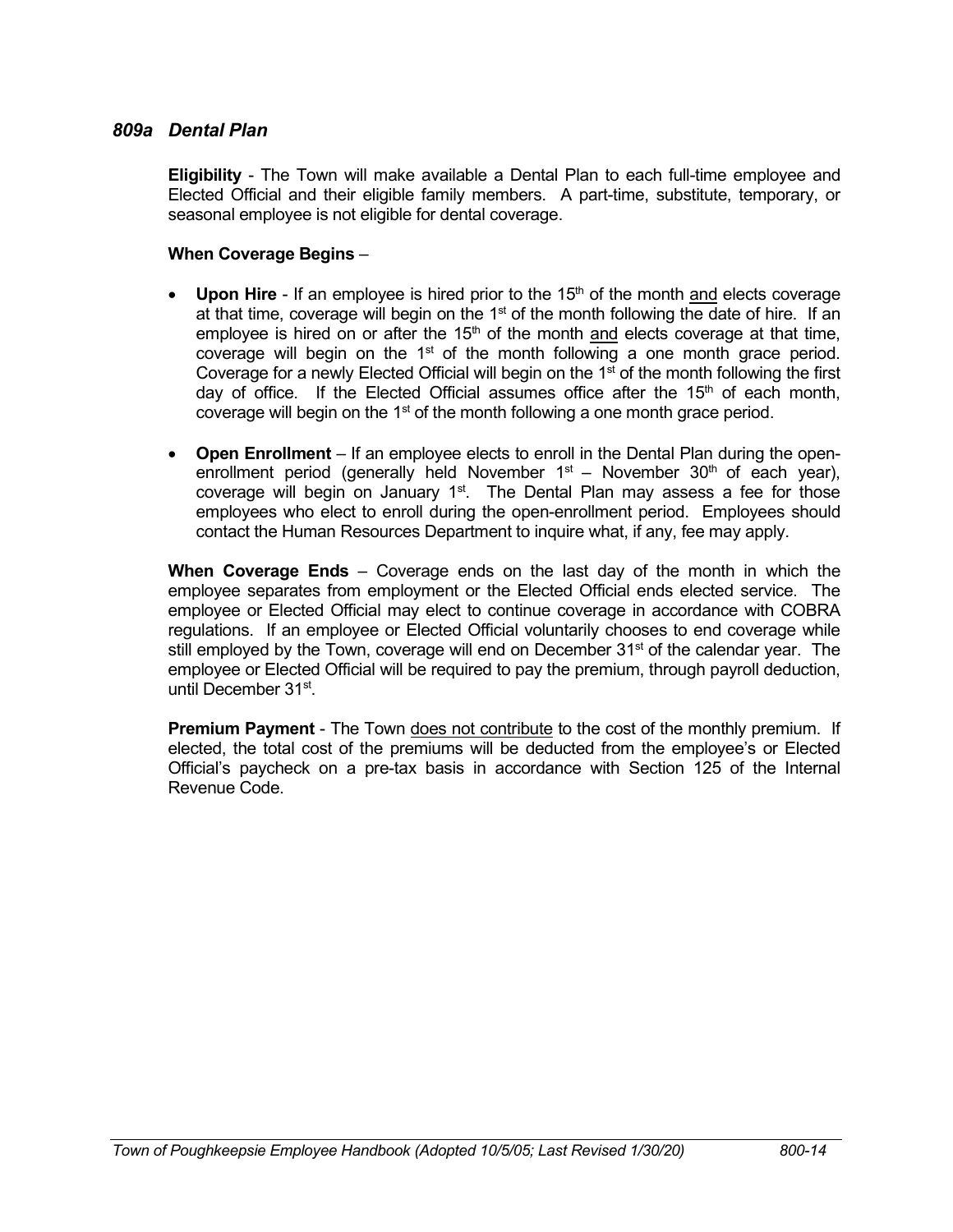# *810 Flexible Spending Account*

**Union Employees** - An employee who is a member of a collective bargaining unit is not covered by the Flexible Spending Account provisions set forth below and should refer to said agreement.

**Summary** – A Flexible Spending Account (FSA) provides participants with a tax advantage that can pay for qualified health care and dependent care expenses on a pre-tax basis. An eligible employee or Elected Official may elect to contribute, through payroll deduction, a portion of their income into a FSA. The amount contributed is not subject to Social Security or federal or New York State income taxes. A description of the Flexible Spending Account can be obtained from the Human Resources Department.

**Eligibility** – Each full-time employee and each Elected Official is eligible to participate in the Flexible Spending Account. A part-time, substitute, temporary, or seasonal employee is not eligible to participate in the Flexible Spending Account.

**Enrollment** – A full-time employee may enroll in the Flexible Spending Account upon hire, but no later than thirty days after the hire date. An Elected Official may enroll on the first day of office, but no later than thirty days after resuming office. Otherwise, employees and Elected Officials must wait to enroll during the annual open-enrollment period which is generally held from November  $1<sup>st</sup>$  – November  $30<sup>th</sup>$  of each year.

**Town Contribution to FSA (Base Plan - MVP HMO)** – For those employees enrolled in the Town's Base Plan, the Town will contribute an amount equal to \$200 to an eligible employee's FSA if the employee is enrolled in individual coverage or \$400 if the employee is enrolled in family coverage.

**Town Contribution to FSA (Other than Base Plan)** – For those employees enrolled in a plan that is not the Town's Base Plan, the Town will contribute an amount equal to \$100 to an eligible employee's FSA if the employee is enrolled in individual coverage or \$200 if the employee is enrolled in family coverage.

**Cessation of Benefit** – Effective December 31, 2020, the Town will no longer fund an eligible employee's Flexible Spending Account.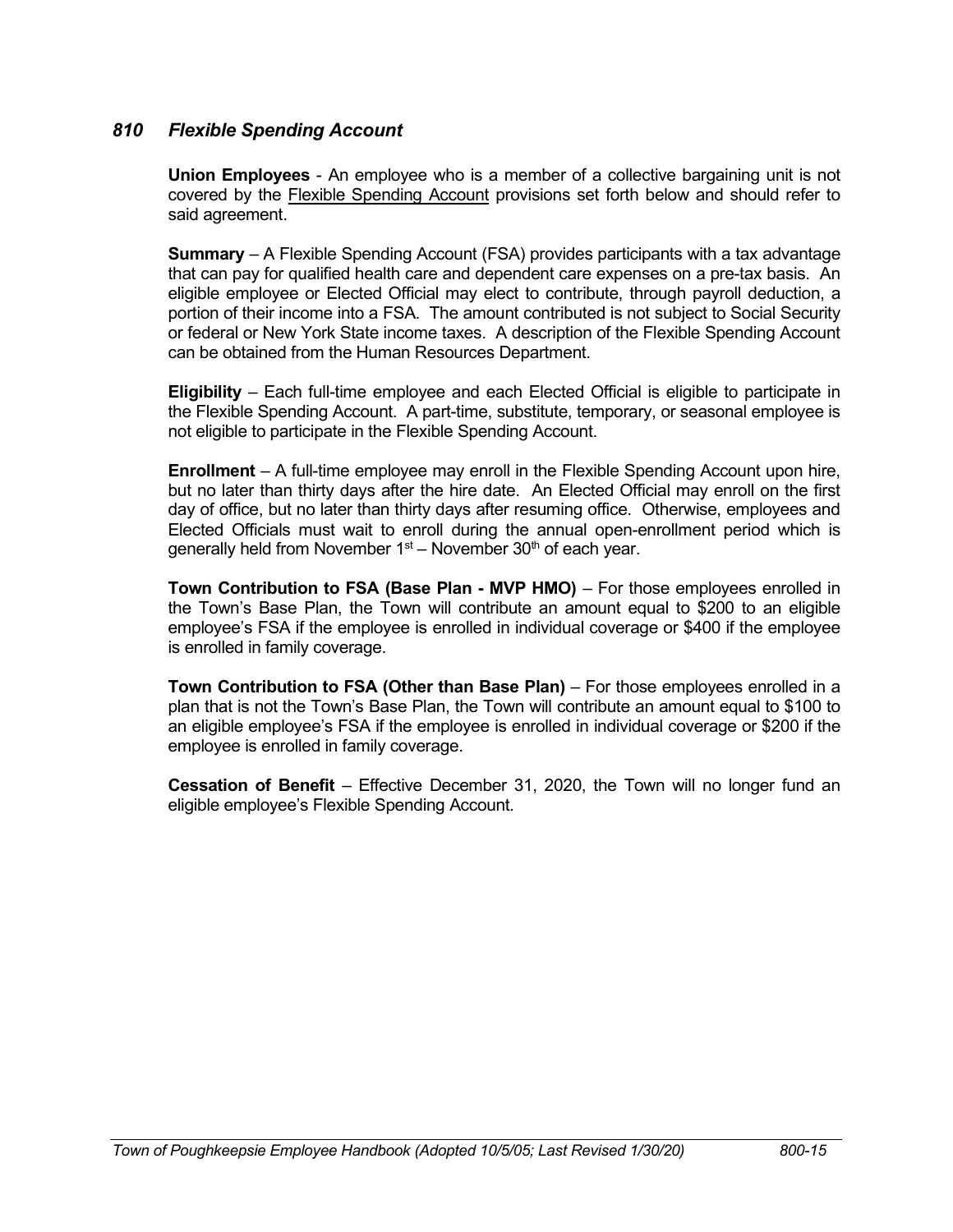# *811 Continuation of Health Insurance Benefits (COBRA)*

**Summary** - The Consolidated Omnibus Budget Reconciliation Act of 1985 (COBRA) and New York State insurance regulations offers "qualified beneficiaries" the right to continue existing health insurance coverage, completely at their own expense, under certain qualifying conditions. **All required premiums and administrative fees must be paid in a timely manner in order for coverage to continue.**

**Eligibility** - An individual is a "qualified beneficiary" if the individual is covered under a group health plan on the day before a qualifying event as either a covered employee or elected official, the spouse of a covered employee or elected official, or a dependent child of a covered employee or elected official. A child who is either born to or who is placed for adoption with the covered employee or elected official during a period of COBRA coverage is also a "qualified beneficiary" entitled to COBRA coverage.

**Qualifying Events** – If a qualified beneficiary loses coverage under a group health plan as a result of a "qualifying event," the qualified beneficiary is entitled by COBRA to the continuation of group health insurance coverage at the qualified beneficiary's own expense for up to thirty-six months. The COBRA requirements do not put any limit on the number of times a qualified beneficiary may be entitled to COBRA continuation coverage. COBRA coverage is in effect for a qualified beneficiary for up to thirty-six months depending upon any of the following qualifying events:

- The covered employee's (or elected official's) termination of employment for any reason except gross misconduct;
- The covered employee's loss of eligibility to participate due to reduced work hours;
- The covered employee is absent due to military service;
- The qualified beneficiary is disabled, per a determination under the Social Security Act;
- The death of a covered employee or elected official;
- The divorce or legal separation from a covered employee or elected official;
- A covered dependent child's loss of eligibility to participate in the insurance plan due to the covered employee or elected official becoming covered by Medicare as a result of total disability or choosing Medicare in place of the insurance plan at age sixty-five;
- A covered dependent ceases to be a "dependent child" under the health insurance plan.

**Limitations** - In the event an employee or elected official becomes covered by Medicare, but no loss of coverage results for the employee or elected official or the covered dependents, and a subsequent qualifying event occurs, the duration of coverage for all qualified beneficiaries will be thirty-six months from the date of the termination or reduction in hours. A qualified beneficiary may be covered under multiple qualifying events, but in no case will coverage be continued for more than thirty-six months.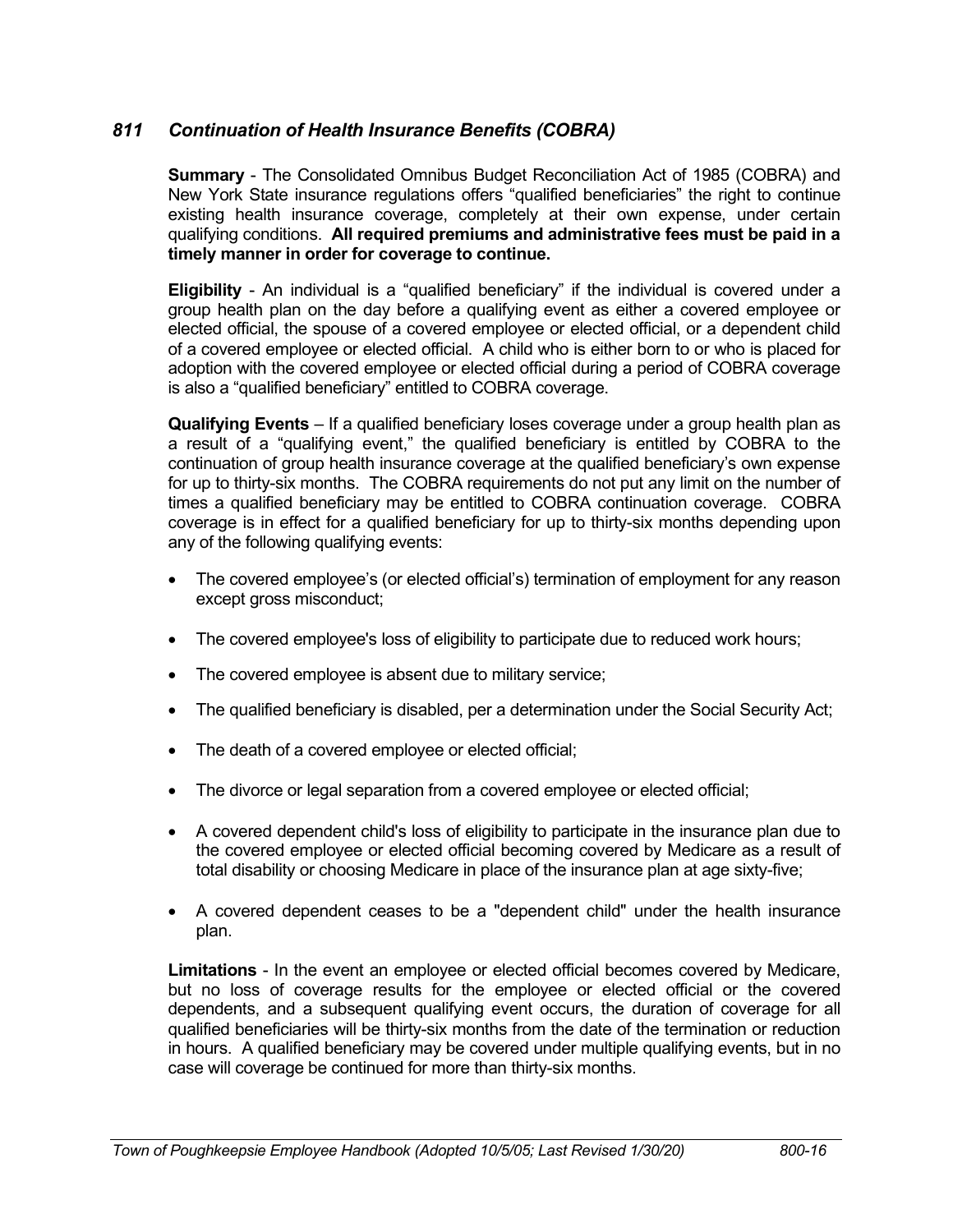**Change in Beneficiary Status** - An employee or elected official must notify the Town within sixty calendar days of a legal separation or divorce or when a dependent is no longer eligible for insurance due to the age limitations or educational status requirements established by the insurance plan. The Town will not be responsible for any loss of coverage resulting from failure by the employee or elected official to give notification of such an event.

**Enrollment Information** - The Human Resources Department will provide the employee or elected official with the enrollment forms and assist with the administrative and operational aspects of COBRA. **Enrollment is not automatic. The employee or elected official must complete the necessary enrollment forms and return all COBRA forms to the Town Comptroller within the time indicated**. If the required forms or premium payments are not received at the time specified, medical insurance coverage will cease.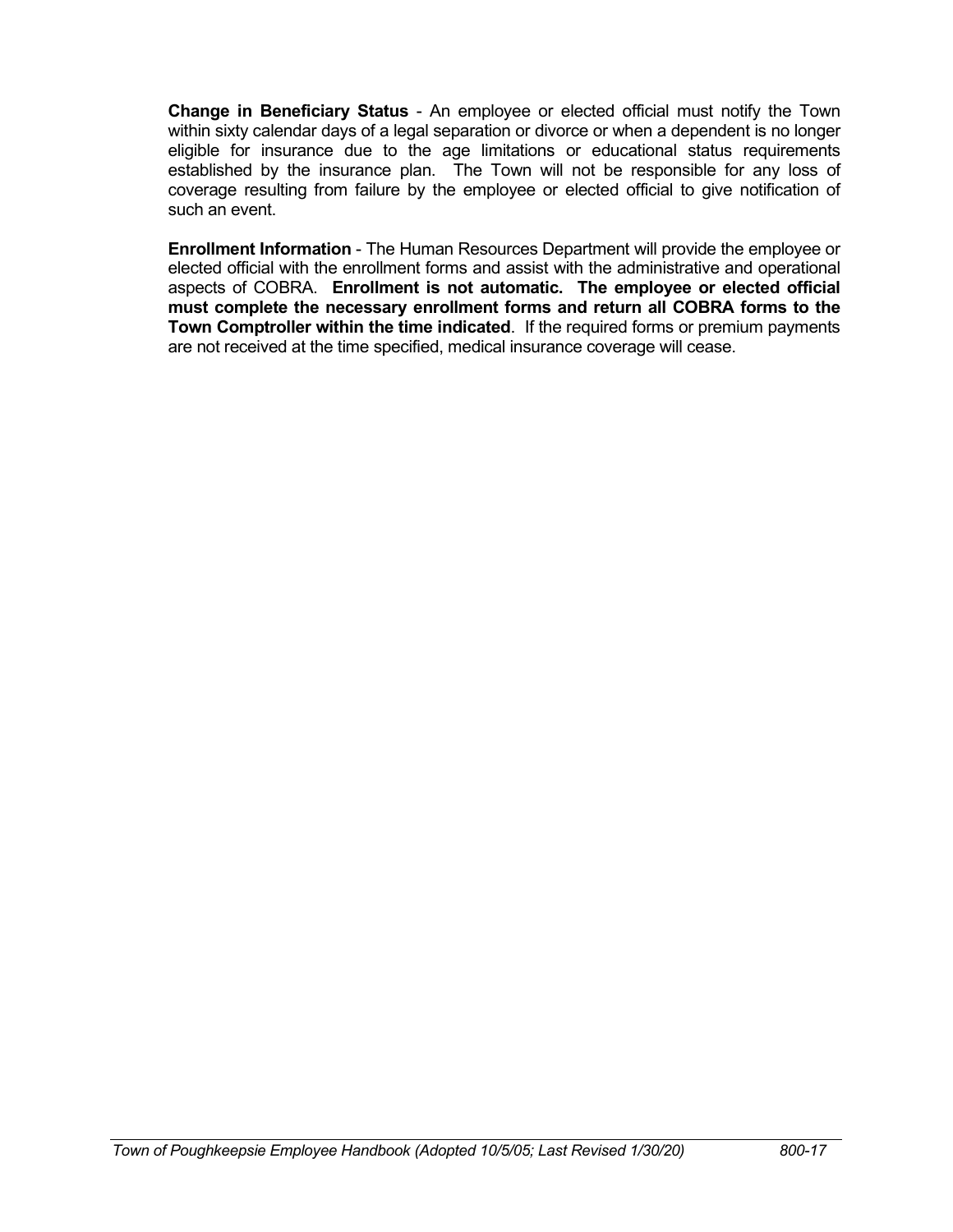### *812 Life Insurance*

**Union Employees** - An employee who is a member of a collective bargaining unit is not covered by the Life Insurance provisions set forth below and should refer to said agreement.

**Eligibility** – The Town provides life and accidental death and dismemberment insurance coverage to full-time employees and all Elected Officials. A part-time, substitute, temporary or seasonal employee is not eligible to participate in the life insurance plan.

**Coverage Amount (Active Employees and Elected Officials)** - The amount of the life insurance coverage for active employees and Elected Officials is \$20,000. This amount is reduced to \$10,000 when the employee or Elected Official reaches the age of 70, provided they are in active service with the Town.

**Coverage Amount (Retirees)** – An employee or Elected Official may elect to continue life insurance at the time of retirement, provided they pay the full monthly premium. To be eligible for coverage, the retiree must be age fifty-five or older, and must have at least ten years of continuous service with the Town. The ten years of service requirement may be cumulative for Elected Officials and civil service exempt employees. In addition, the employee or Elected Official must have applied for and been granted a bona-fide retirement benefit from the New York State Employees' Retirement System or Police and Fire Retirement System or must be receiving Social Security benefits at age 62 and thereafter.

If an employee or Elected Official elects to continue coverage at the time of retirement, the amount of the life insurance coverage is reduced to \$12,000. There is no further reduction due to the retiree reaching age 70.

**When Coverage Begins** – Coverage begins on the employee's first day of employment or the Elected Official's first day of elected service, provided all eligibility requirements of the insurance plan are met.

**When Coverage Ends** – Coverage ends when the employee or Elected Official separates from service with the Town. Coverage for eligible retirees continues provided that all premium payments are paid by the retiree.

**Premium Payment** – The Town pays the full cost of the active employee's or Elected Official's life insurance premium. If elected at the time of retirement, the retiree pays the full cost of the life insurance premium.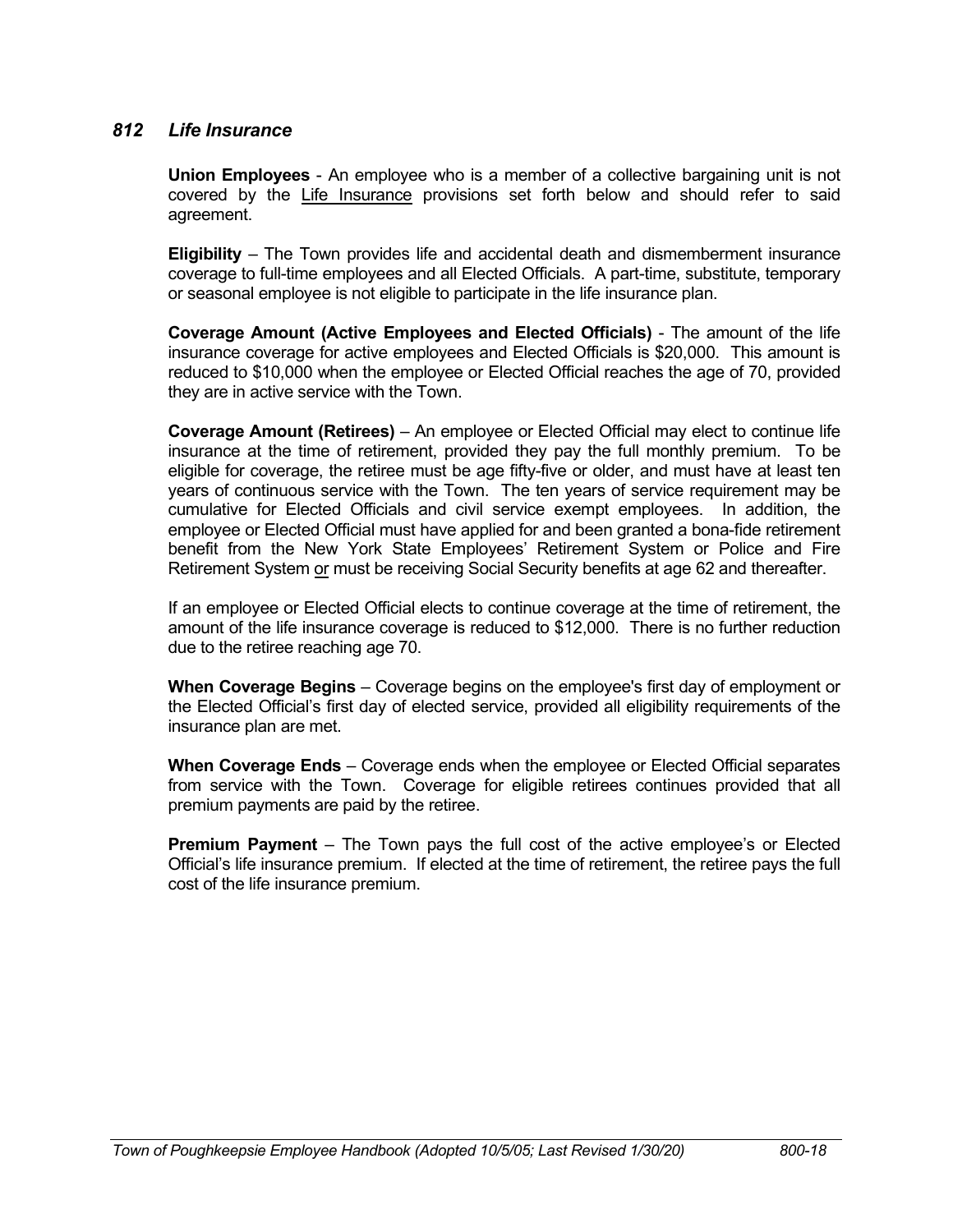## *813 Workers' Compensation Benefits*

**Coverage** - The Town will make available Workers' Compensation benefits, including payment of medical costs and replacement of lost wages up to the regulated maximum, to each eligible employee who suffers an accidental injury arising out of and in the course of employment, as determined by the Workers' Compensation Board. Eligibility for coverage is determined by applicable Workers' Compensation regulations.

**When Coverage Begins** - Coverage will begin on the employee's first day of employment, provided the employee meets all eligibility requirements.

**Premium Payment** - The Town will pay the full premium for Workers' Compensation coverage for each eligible employee.

**Reporting of Injury** - The employee must report any accidental injury arising out of and in the course of employment to the Department Head or designee within five days after the occurrence of the injury. The Department Head or designee will complete the initial incident report (Quick Fax) and submit to the worker's compensation carrier. Notification must also be made to the Comptroller, who will offer guidance in the completion and submission of the required form. The Comptroller will complete and submit the C-2 and C-11 forms when required.

**Use of Paid Leave Credits** - An employee has the option of using the employee's paid sick, vacation or compensatory leave credits in conjunction with Workers' Compensation payments to equal, but not exceed, the employee's regular daily rate of pay.

**Medical Insurance Coverage** – The Town will continue medical insurance coverage for the employee in accordance with the provisions of the Family and Medical Leave Policy in this Employee Handbook.

## *814 Unemployment Benefits*

**Coverage** - The Town will make available unemployment benefits to each eligible employee ruled eligible for benefits under New York State labor law.

## *815 Social Security*

**Summary** - Social Security benefits are available for retirement, survivor's benefits, and medical costs under qualifying conditions, as determined by the Federal Social Security Administration Office. Employee contributions to Social Security (FICA) are matched by the Town.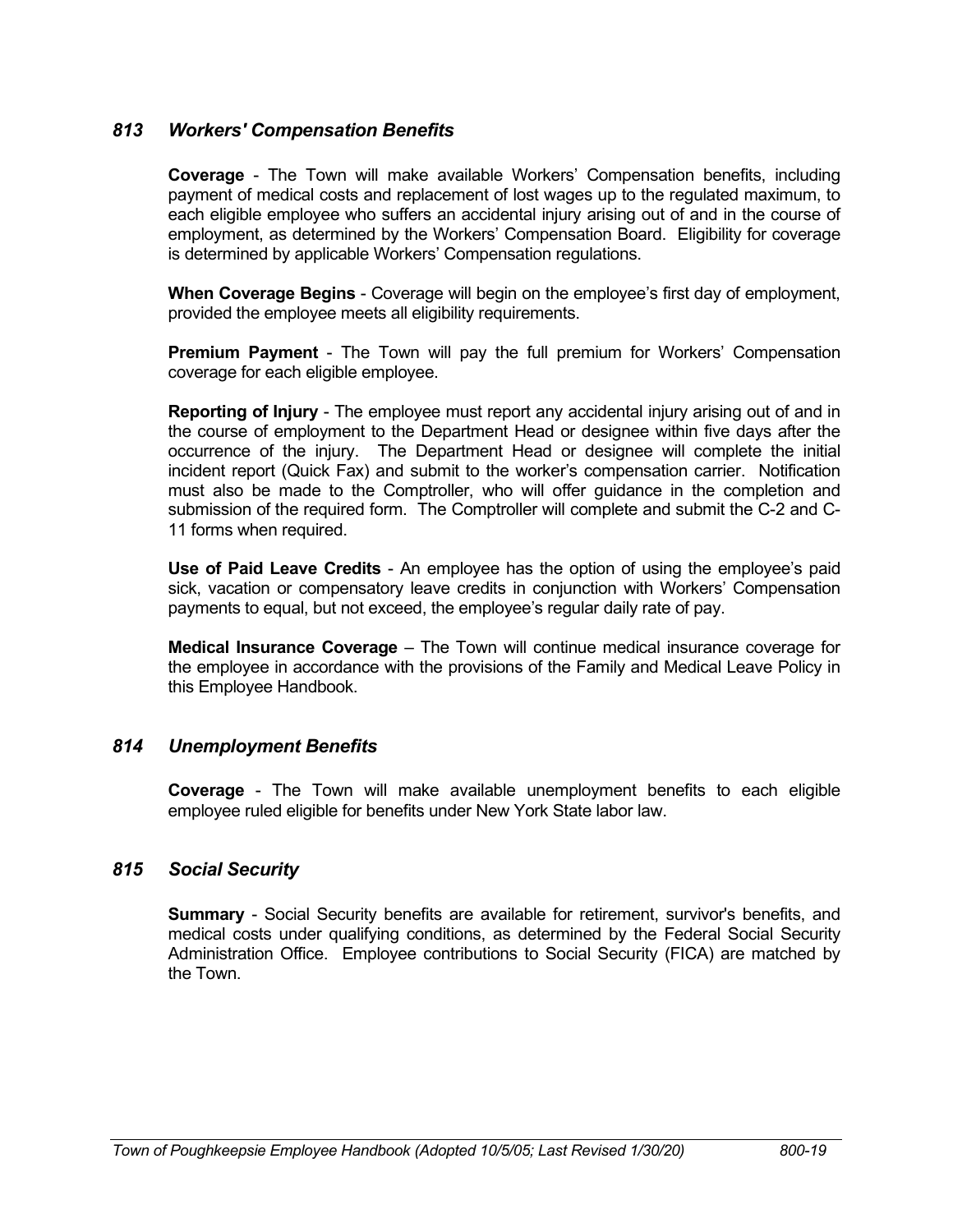## *816 The New York State Employees' Retirement System*

**Summary** - The Town will make available the New York State Employees' Retirement System pension plan to each eligible employee and Elected Official. An employee or Elected Official is eligible for service retirement benefits in accordance with the New York State Retirement and Social Security Law.

**Mandatory Membership** - A full-time employee who began employment with the State of New York or with a participating employer, on or after July 27, 1976, must join the retirement system. An employee who is appointed to a permanent, full-time position on a probationary basis must join the retirement system on the effective date of the probationary appointment. Employment is considered full-time unless:

- The employee works less than thirty hours per week, or less than the standard number of hours for full-time employment as established by the employer for this position; or
- The annual compensation for the position is less than the State's minimum wage multiplied by 2,000 hours; or
- Duration of employment for less than one year or employment on less than a 12 month per year basis; or
- The position is either provisional or temporary under Civil Service Law.

**Optional Membership** - An employee or Elected Official who is not mandated to join may join the retirement system. Such employee or Elected Official will be informed, in writing, that the employee or Elected Official may join the Retirement System and will acknowledge receipt of such notice by signing a copy thereof and returning it to the Comptroller's Office. If the employee or Elected Official elects to join the retirement System, the employee or Elected Official must complete the application form and return it to the Comptroller's Office.

**Waiver of Enrollment** - An employee who is not mandated to join the retirement system, and who chooses not to join, must complete a waiver of enrollment form.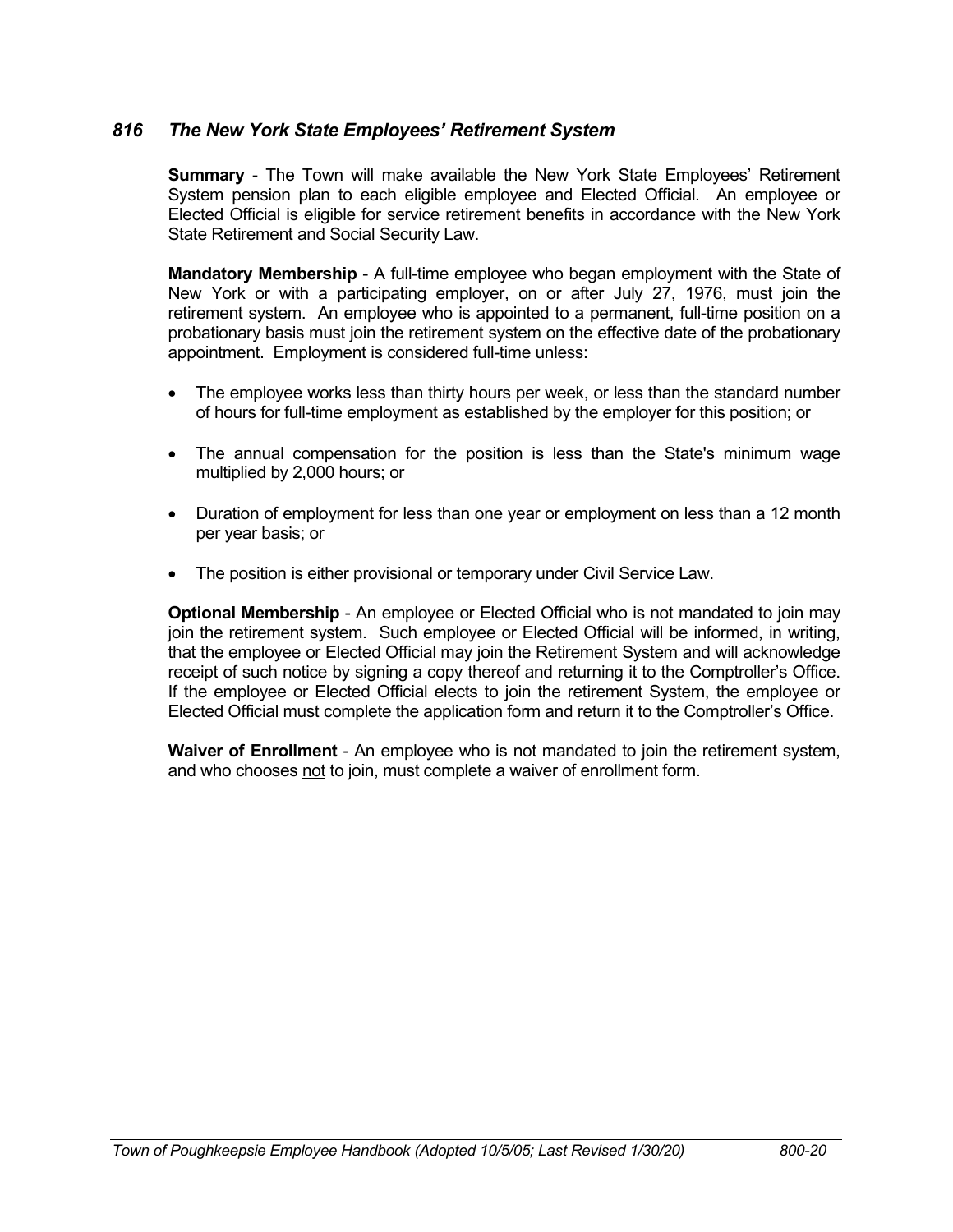# *817 Employee Assistance Program*

*(Revised 3/18/08 to include part-time employees as covered under the EAP) (Revised 1/30/20 to reference how to access the Employee Assistance Program)*

**Summary** - The Town will make available an Employee Assistance Program (EAP) for a full-time or part-time employee and the employee's family to obtain confidential, professional counseling. This program is designed to help employees and their families deal with a variety of problems through professional consultation on a confidential basis.

**Temporary, Substitute or Seasonal Employees** - A temporary, substitute or seasonal employee is not eligible to participate in this program.

**How to Access the Program** – Information pertaining to the Program can be found in the Human Resource office, with the Department Head or through the Rose and Kiernan exchange portal.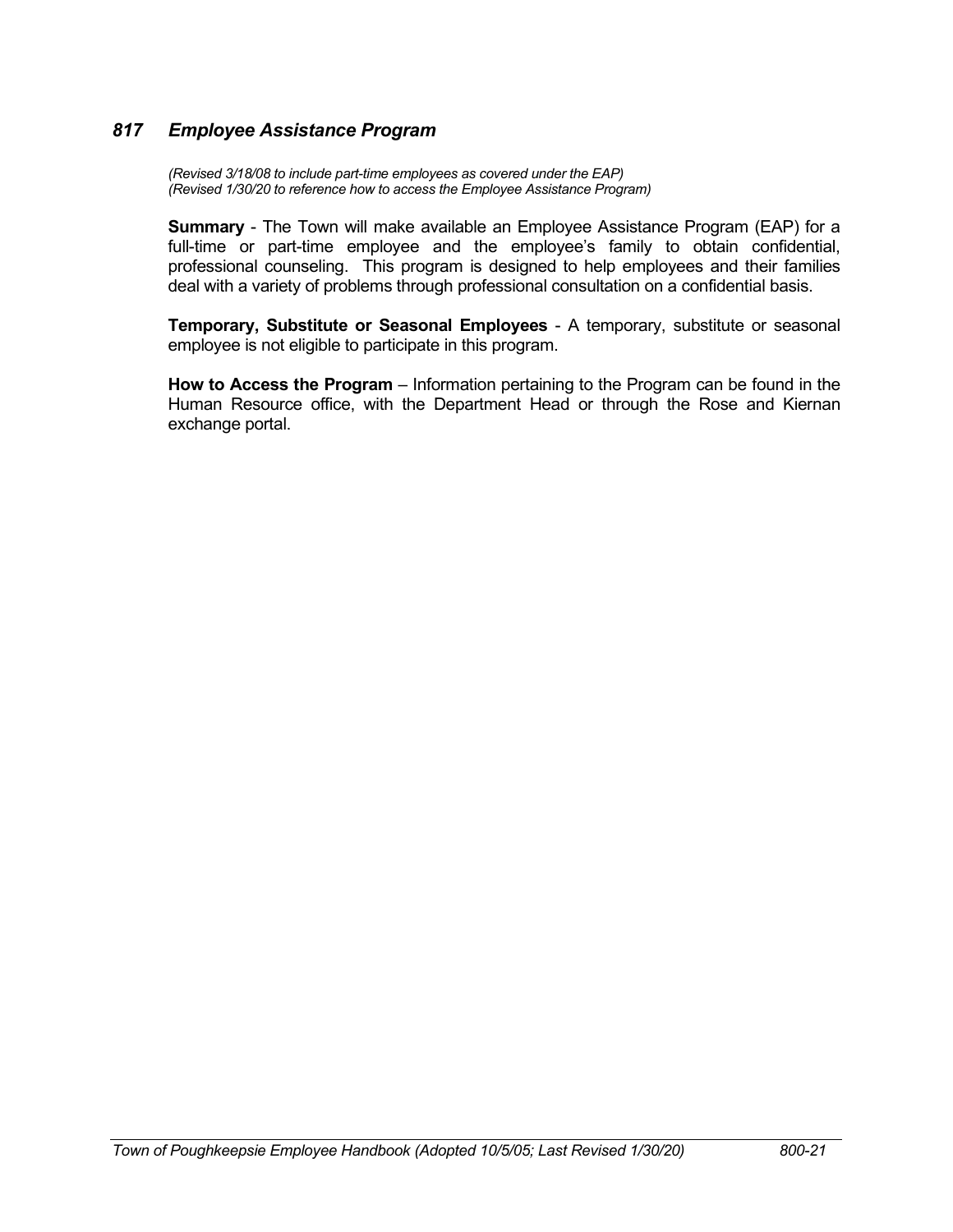# **900 COMPLIANCE POLICIES**

## *901 The Americans with Disabilities Act*

**Policy Statement** – It is the policy of the Town of Poughkeepsie to comply fully with the provisions and spirit of the Americans with Disabilities Act and ensure equal employment opportunity for all qualified persons with disabilities. All employment practices, such as recruitment, hiring, promotion, demotion, layoff and return from layoff, compensation, job assignments, job classifications, paid or unpaid leave, fringe benefits, training, employersponsored activities, including recreational or social programs, will be conducted so as not to discriminate unlawfully against persons with disabilities. This also extends to prohibit discrimination based on a person's relationship or association with a disabled individual. Qualified individuals with disabilities are entitled to equal pay and other forms of compensation (or changes in compensation) along with work assignments, classifications, seniority, leave, and all other forms of employment compensation or advantage.

**Reasonable Accommodation** - Reasonable accommodation is available to all qualified employees and applicants with disabilities, unless it imposes an undue hardship on the Town and/or operations of a program.

**Pre-Employment Inquiries** - Pre-employment inquiries are made only regarding an applicant's ability to perform the duties of the position and not any disabling condition. Preemployment physical exams will only be requested when in compliance with the law. The Town of Poughkeepsie intends to base employment decisions on principles of equal employment opportunity and nondiscrimination, as defined by law.

**Notification of Policy Violations** - An employee should immediately report any perceived violation of this policy to the employee's Department Head. In the event the employee is unable to discuss this matter with the Department Head, the complaint should be reported in writing to the Town Supervisor or any member of the Town Board. All complaints of discrimination will be investigated discreetly and promptly. An employee who reports discrimination will not suffer adverse employment consequences as a result of making the complaint. This procedure is not intended to restrict an individual's rights to make a complaint to a federal or state agency.

**Application of Policy** – This policy is for Town use only and does not apply in any criminal or civil proceeding. This policy shall not be construed as a creation of higher legal standard of safety or care in an evidential sense with respect to third party claims. Violations of this policy will only form the basis for Town administrative action. Violations of law will form the basis for civil and criminal sanctions in a recognized judicial setting.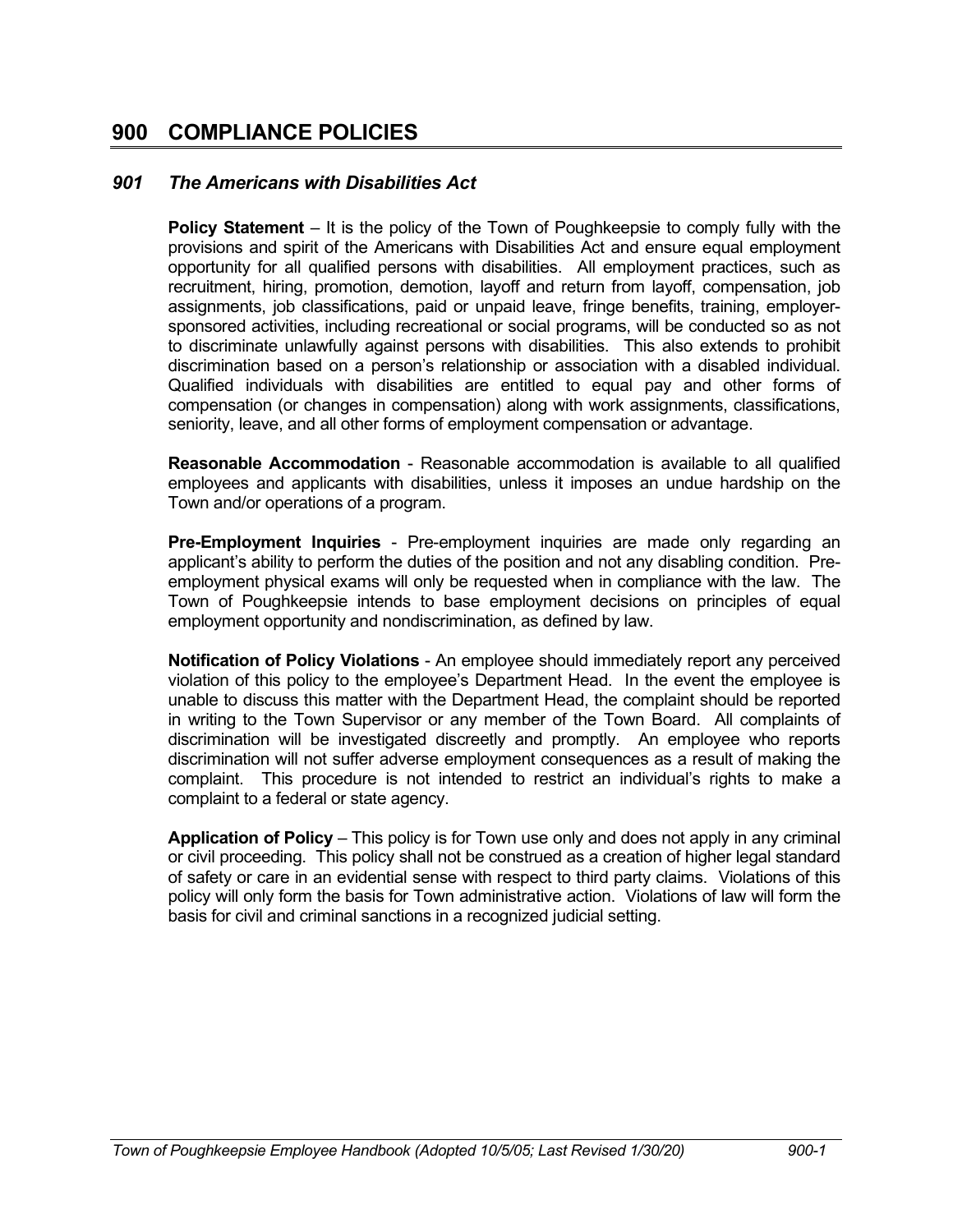# *902 Non-Discrimination and Harassment (Including Sexual Harassment) in the Workplace*

*(Revised by Town Board Resolution 1/16/19)*

**Policy Statement** – It is the policy of the Town of Poughkeepsie to promote a productive work environment and to prohibit conduct by any Elected Official or employee (as defined in Section 102 of the Employee Handbook) that disrupts or interferes with another's work performance or that creates an intimidating, offensive, or hostile work environment. In keeping with this goal, the Town is committed to educate Elected Officials and employees in the recognition and prevention of workplace discrimination and harassment, including sexual harassment, and to provide an effective means of eliminating such discrimination and harassment from the workplace. In short, the Town does not tolerate any form of discrimination or harassment, including sexual harassment, and will take all steps necessary to prevent and stop the occurrence of such activity in the workplace. The accompanying complaint procedure is intended to provide an effective mechanism for reporting, and resolving promptly, complaints of discrimination and harassment, including sexual harassment, without any risk of repercussion to any individual covered by this policy who, in good faith, files such complaint.

**Applicability of Policy** – This policy applies to all Elected Officials, Appointed Members of Boards and Commissions, employees, supervisors, and Department Heads, whether employed full or part-time, temporary or seasonal, paid or unpaid interns, volunteers, and those employed by companies contracting to provide services in the workplace. Depending on the extent of the Town's exercise of control, this policy may be applied to the conduct of non-Town employees with respect to harassment of Town employees in the workplace.

Prohibited harassment (including sexual harassment) is not limited to the physical workplace itself. It can occur while Elected Officials, employees or other individuals covered by this policy are traveling for Town business or at Town sponsored events or parties. Calls, texts, emails, and social media usage by employees or other individuals covered by this policy can constitute workplace harassment, even if they occur away from the workplace premises, on personal devices, or during non-work hours.

**Prohibited Activity** – No Elected Official, employee or other individuals covered by this policy shall engage in any of the following:

- Harassment: Unwanted, unreasonable verbal or physical conduct directed toward or affecting another person that disturbs, frightens, insults, threatens, intimidates, demeans, or offends that other person, that continues or is repeated after a request to cease, and that: 1) has the purpose or effect of creating an intimidating, hostile, or offensive work environment; 2) has the purpose or effect of unreasonably interfering with an individual's work performance; or 3) otherwise adversely affects an individual's employment opportunities. Harassment includes offensive or inappropriate images or written materials or electronic communications (e.g. letters, e-mail, text messages, or graffiti) as well as bias-based harassment and sexual harassment (see below).
- Bias-Based Harassment: Harassment that denigrates, offends or shows hostility or aversion toward an individual on the basis of sex, (including gender identity and the status of being transgender), sexual orientation, race, color, national origin, religion, disability, pregnancy, age, marital status, veteran status, military status, arrest or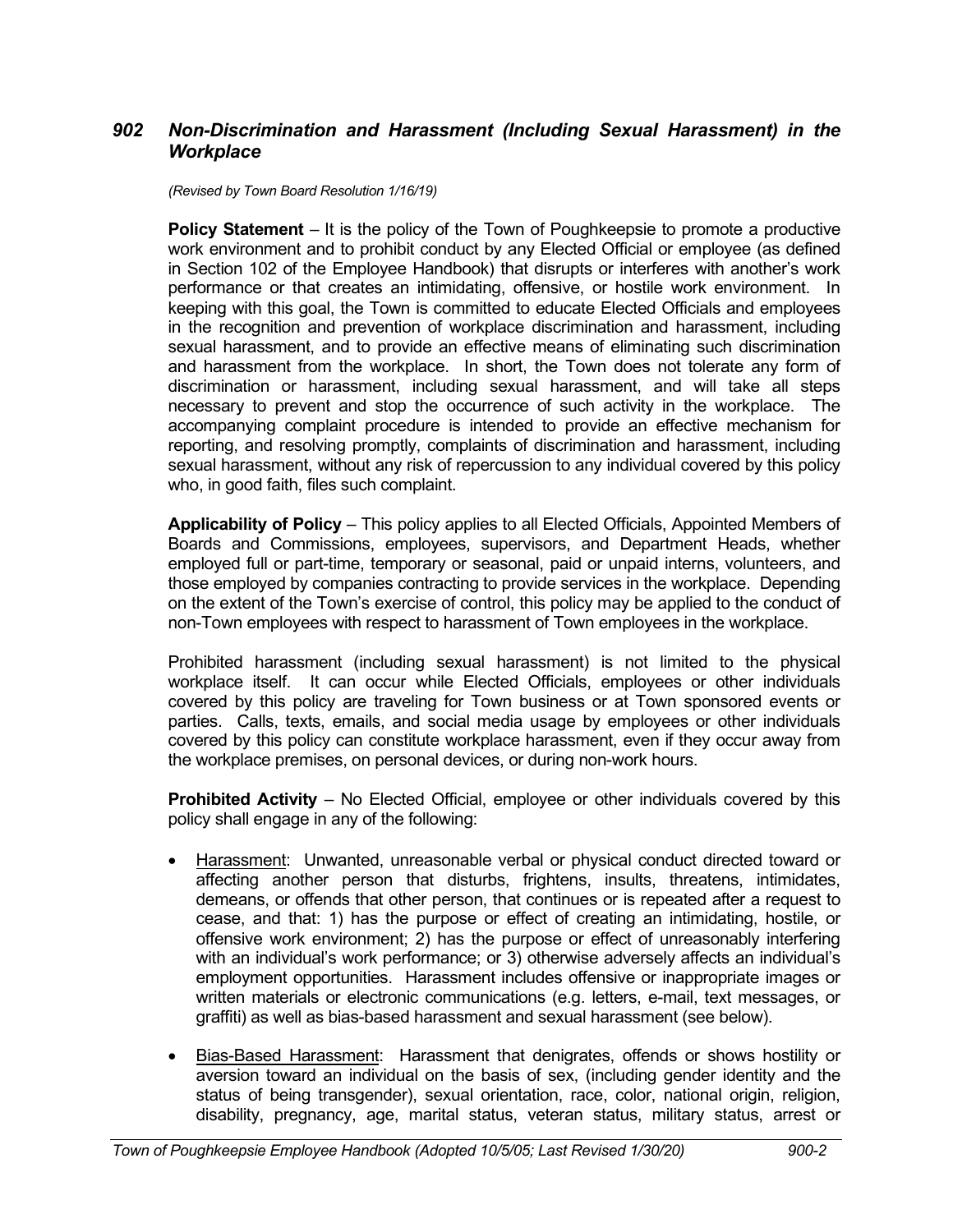conviction record, genetic information or predisposing characteristics, domestic violence victim status, or any other protected status. Bias-based harassment includes, but is not limited to: epithets, slurs or negative stereotyping; threatening, intimidating, or hostile acts; denigrating jokes; and written, electronic, or graphic material that denigrates, ridicules, objectifies, or shows hostility, aversion or contempt toward an individual or group and that is placed on walls, bulletin boards, lockers or elsewhere on or in the Town's premises, vehicles, or equipment, or is circulated in the workplace, including through electronic means.

• Discrimination: The Town of Poughkeepsie is an Equal Opportunity Employer. The Town does not unlawfully discriminate on the basis of sex, (including gender identity and the status of being transgender), sexual orientation, race, color, national origin, religion, disability, pregnancy, age, marital status, veteran status, military status, arrest or conviction record, genetic information or predisposing characteristics, domestic violence victim status, or any other protected status. Unlawful discrimination based on membership in these categories is prohibited by applicable federal, state, or local laws. This policy applies to all terms and conditions of employment, including, but not limited to, hiring, placement, assignments, compensation, promotion, transfer, training, leave of absence, and termination.

**Definition of Sexual Harassment** – This policy places special attention on the prohibition of sexual harassment in the workplace.

Sexual harassment is a form of sex discrimination and is unlawful under federal, state, and (where applicable) local law. Sexual harassment includes harassment on the basis of sex, sexual orientation, self-identified or perceived sex, gender expression, gender identity and the status of being transgender.

Sexual harassment includes unwelcome conduct which is either of a sexual nature, or which is directed at an individual because of that individual's sex when:

- Such conduct has the purpose or effect of unreasonably interfering with an individual's work performance or creating an intimidating, hostile or offensive work environment, even if the reporting individual is not the intended target of the sexual harassment;
- Such conduct is made either explicitly or implicitly a term or condition of employment; or
- Submission to or rejection of such conduct is used as the basis for employment decisions affecting an individual's employment.

A sexually harassing hostile work environment includes, but is not limited to, words, signs, jokes, pranks, intimidation or physical violence which are of a sexual nature, or which are directed at an individual because of that individual's sex. Sexual harassment also consists of any unwanted verbal or physical advances, sexually explicit derogatory statements or sexually discriminatory remarks made by someone which are offensive or objectionable to the recipient, which cause the recipient discomfort or humiliation, or which interfere with the recipient's job performance.

Sexual harassment also occurs when a person in authority tries to trade job benefits for sexual favors. This can include hiring, promotion, continued employment or any other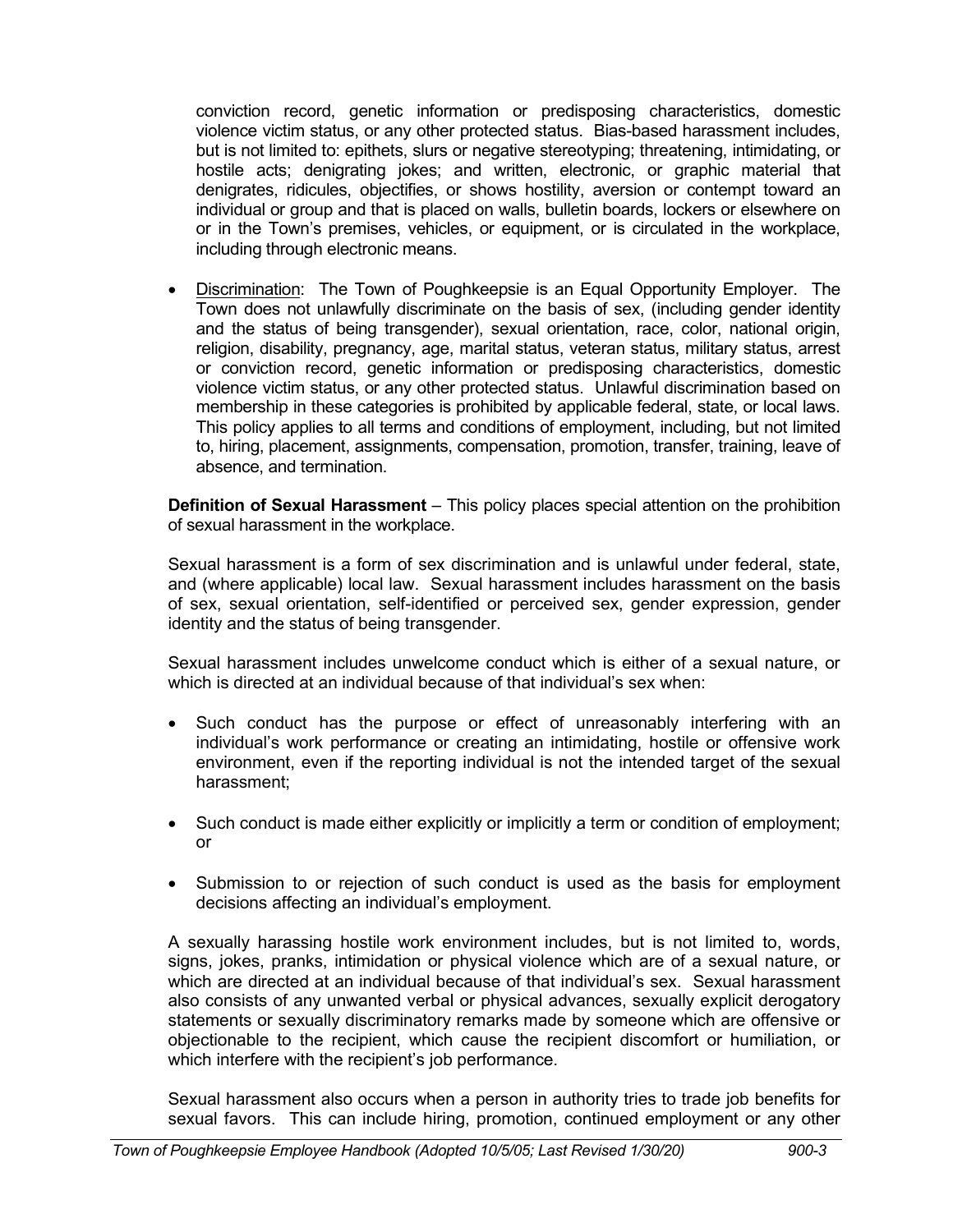terms, conditions or privileges of employment. This is also called "quid pro quo" harassment.

Any employee who feels harassed should report so that any violation of this policy can be corrected promptly. Any harassing conduct, even a single incident, can be addressed under this policy.

**Examples of Sexual Harassment** - The following describes some of the types of acts that may be unlawful sexual harassment and that are strictly prohibited:

- Physical acts of a sexual nature, such as:
	- o Touching, pinching, patting, kissing, hugging, grabbing, brushing against another employee's body or poking another employee's body;
	- o Rape, sexual battery, molestation or attempts to commit these assaults.
- Unwanted sexual advances or propositions, such as:
	- o Requests for sexual favors accompanied by implied or overt threats concerning the target's job performance evaluation, a promotion or other job benefits or detriments;
	- $\circ$  Subtle or obvious pressure for unwelcome sexual activities.
- Sexually oriented gestures, noises, remarks or jokes, or comments about a person's sexuality or sexual experience, which create a hostile work environment.
- Sex stereotyping occurs when conduct or personality traits are considered inappropriate simply because they may not conform to other people's ideas or perceptions about how individuals of a particular sex should act or look.
- Sexual or discriminatory displays or publications anywhere in the workplace, such as:
	- o Displaying pictures, posters, calendars, graffiti, objects, promotional material, reading materials or other materials that are sexually demeaning or pornographic. This includes such sexual displays on workplace computers or cell phones and sharing such displays while in the workplace.
- Hostile actions taken against an individual because of that individual's sex, sexual orientation, gender identity and the status of being transgender, such as:
	- o Interfering with, destroying or damaging a person's workstation, tools or equipment, or otherwise interfering with the individual's ability to perform the job;
	- o Sabotaging an individual's work;
	- o Bullying, yelling, name-calling.

**Prohibition Against Retaliation** – Unlawful retaliation can be any action that could discourage an employee from coming forward to make or support a claim of discrimination or harassment, including sexual harassment. Adverse action need not be job-related or occur in the workplace to constitute unlawful retaliation (e.g., threats of physical violence outside of work hours).

Unlawful retaliation against any employee who has engaged in "protected activity" is strictly prohibited by this policy as well as (where applicable) federal, state, and local law. Protected activity occurs when a person has: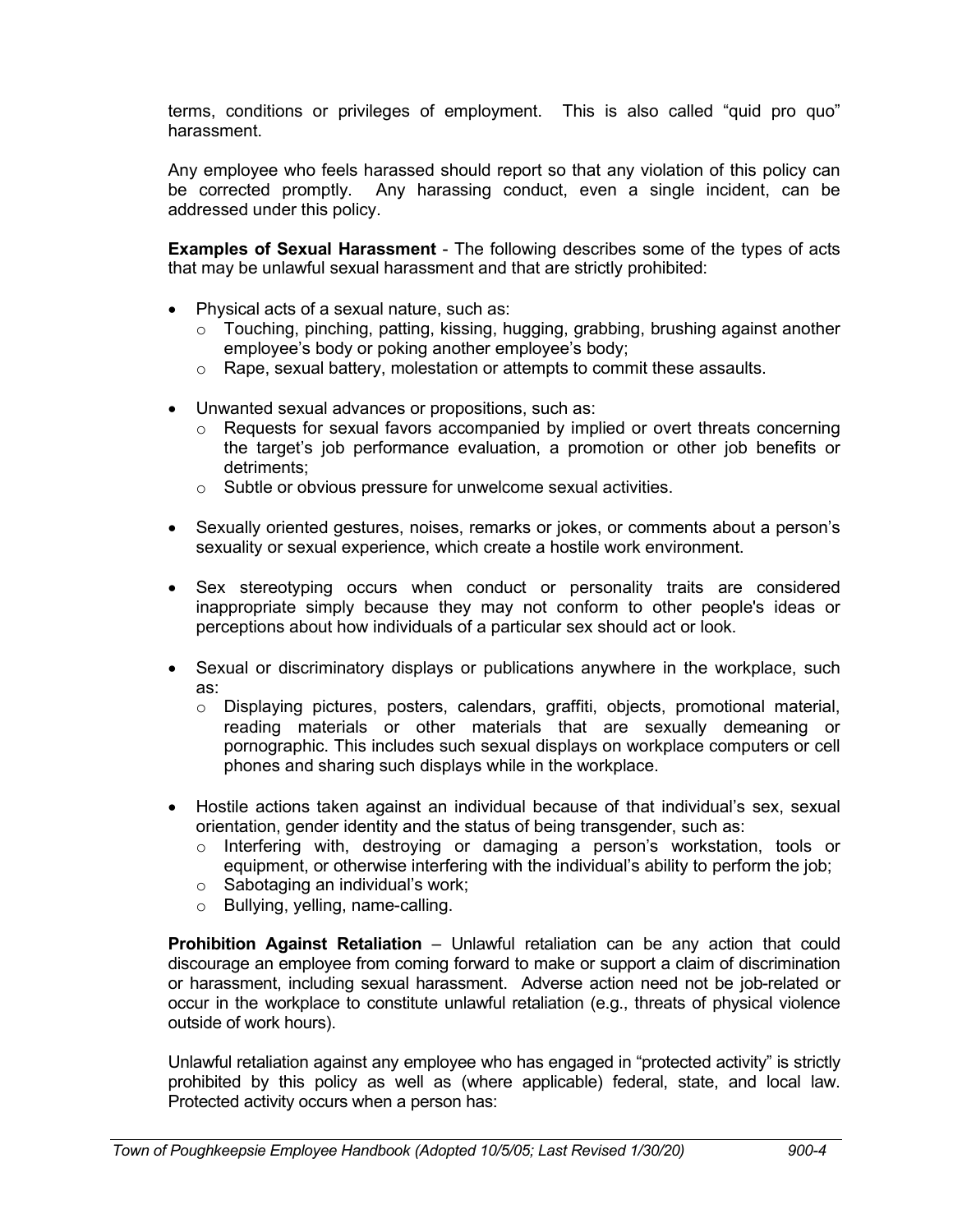- made a complaint of harassment or discrimination, either internally or with any antidiscrimination agency;
- opposed harassment or discrimination by making a verbal or informal complaint to management, or by simply informing a supervisor or management of harassment or discrimination;
- reported that another employee has been subjected to harassment or discrimination;
- encouraged a fellow employee to report harassment or discrimination;
- participated in a workplace investigation regarding harassment or discrimination;
- testified or assisted in a proceeding involving harassment or discrimination under the Human Rights Law or other anti-discrimination laws.

Even if the alleged discrimination or harassment does not turn out to rise to the level of a violation of law, the individual is protected from retaliation if the person had a good faith belief that the practices were unlawful. However, the retaliation provision is not intended to protect persons making intentionally false charges of discrimination or harassment.

**Reporting of Discrimination and Harassment (including Sexual Harassment)** – Reports of alleged discrimination and/or harassment (including sexual harassment) or retaliation may be made verbally or in writing. A form for the submission of a written complaint is attached to this policy and individuals are encouraged to use this form. These forms can also be obtained from the Town Supervisor's Office or the Human Resources Representative. If an individual chooses to submit a verbal complaint, such complaint will be recorded by the receiver of this complaint on this form. Employees are encouraged to report incidents of discrimination, harassment (including sexual harassment), or retaliation to their Department Head and/or the Town Supervisor as soon as possible after their occurrence. If the employee's Department Head is believed to be involved in the incident, or if the employee is not comfortable in addressing the incident with the Department Head, the report should be made directly to the Town Supervisor. If the Town Supervisor is believed to be involved in the incident or the employee is not comfortable reporting the incident to the Town Supervisor, the employee should report the incident to a member of the Town Board. Employees who believe they have been discriminated against or harassed and would like to obtain guidance as to how to proceed in filing a complaint, should contact their immediate supervisor, their Department Head, the Human Resources Representative, the Town Supervisor, or any member of the Town Board. Employees who work during off-hours are encouraged to contact their supervisor, their Department Head, the Town Supervisor, or any member of the Town Board at home if these individuals do not work during the employee's shift. Non-employees are encouraged to report incidents of alleged discrimination and harassment (including sexual harassment) to either the Department Head of the department where services are being provided, the Town Supervisor, or a member of the Town Board.

**Supervisory Responsibility** – Supervisory personnel must make every effort to ensure a work environment that is free from discrimination and harassment, including sexual harassment. Any Department Head or supervisor who receives a complaint or information about suspected prohibited activity (as outlined above), observes behavior that may constitute prohibited activity, or for any reason suspects that prohibited activity is occurring, is required to report such suspected prohibited activity to the Town Supervisor, or any member of the Town Board.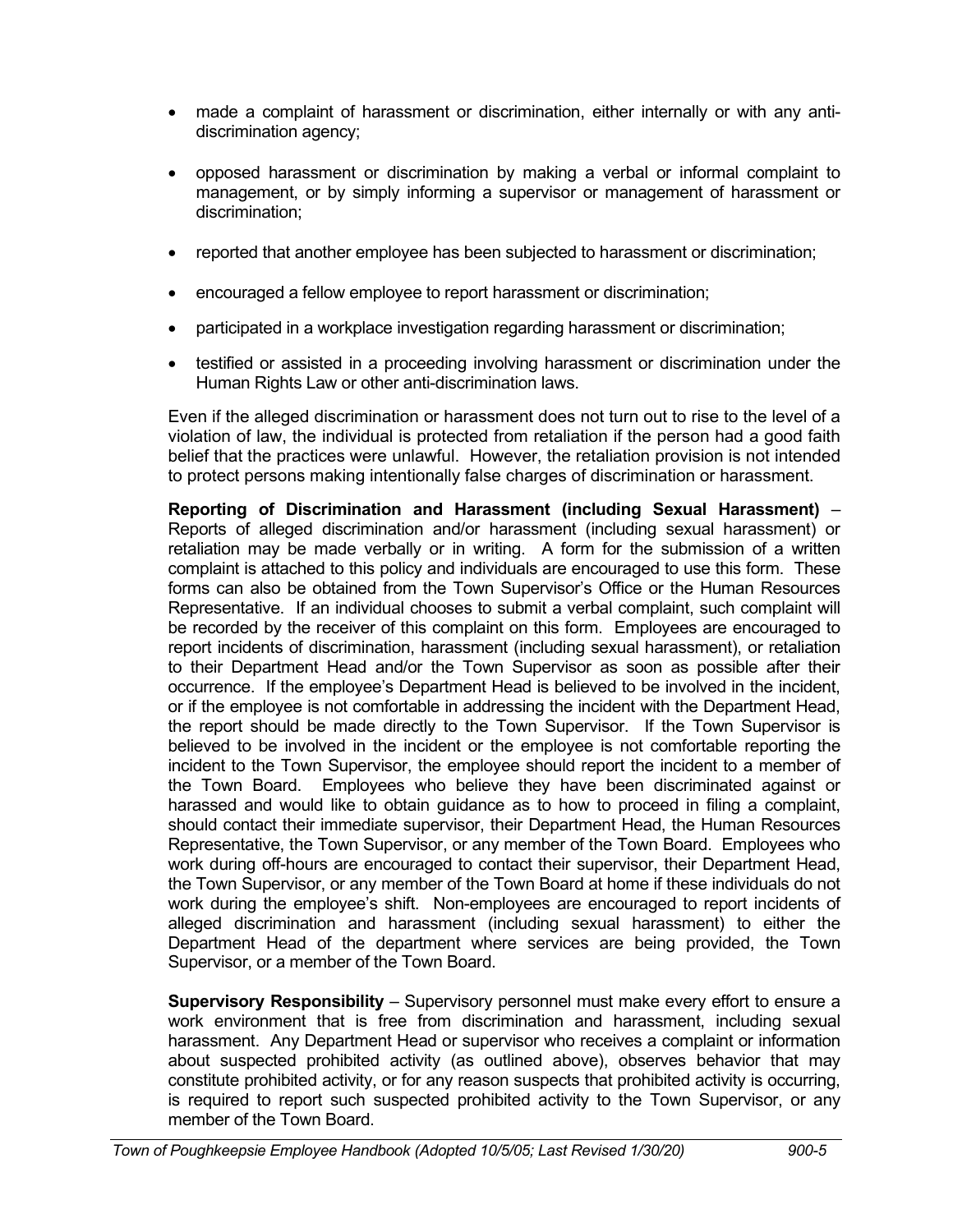In addition to being subject to corrective action or discipline if they engaged in prohibited activity themselves, supervisory personnel will be subject to discipline for failing to report suspected prohibited activity or otherwise knowingly allowing prohibited activity to continue. Supervisory personnel will also be subject to corrective action or discipline for engaging in any form of retaliation prohibited by this policy.

**Investigation of Complaint** – The Town Supervisor, in consultation with the Town Board, will determine the appropriate individual(s) to conduct the investigation. All complaints pursuant to this policy, whether reported in verbal or written form, will be investigated promptly, thoroughly, and in as impartial a manner as possible. The investigation will normally include conferring with the parties involved and any named or apparent witnesses. All employees are required to cooperate in an investigation, if so directed. All persons involved, including complainants, witnesses and alleged perpetrators will be accorded due process to protect their rights to a fair and impartial investigation. All relevant materials, including all electronic communications, documents, emails or phone records that are relevant to the allegations will also be considered. A written report will be prepared documenting the results of the investigation. The individual who reported the complaint and the individual about whom the complaint was made will be notified of the final determination.

**Confidentiality** – Complaints of discrimination and harassment, including sexual harassment, will be handled and investigated promptly and in a manner that is as impartial and confidential as possible. In no event will information concerning a complaint be released by the Town to third parties or to anyone within the Town employment who is not directly involved in the investigation or handling of the complaint unless otherwise required by law.

**Corrective Action and Discipline** – Any employee who is found to have violated any aspect of this policy will be subject to corrective or disciplinary action, up to and including termination of employment, as provided by Town operating procedures, including Civil Service Law Section 75, or a collective bargaining agreement. Any Elected Official who violates this policy will be subject to remedial action as provided for and/or allowed under NYS Public Officers Law, as well as any other applicable statutes. Any vendor, supplier, visitor, customer, or other non-employee who violates this policy will be subject to remedial action, to the extent that the Town is empowered to take such action.

**Legal Protections and External Remedies** – Nothing in this policy should be construed as in any way limiting employees' rights to file a formal complaint with the appropriate state or federal agencies responsible for administering anti-discrimination laws. Complainants should be aware that time restrictions may apply and need to be considered. Aside from the Town's internal process, employees may also choose to pursue legal remedies with the following governmental entities at any time.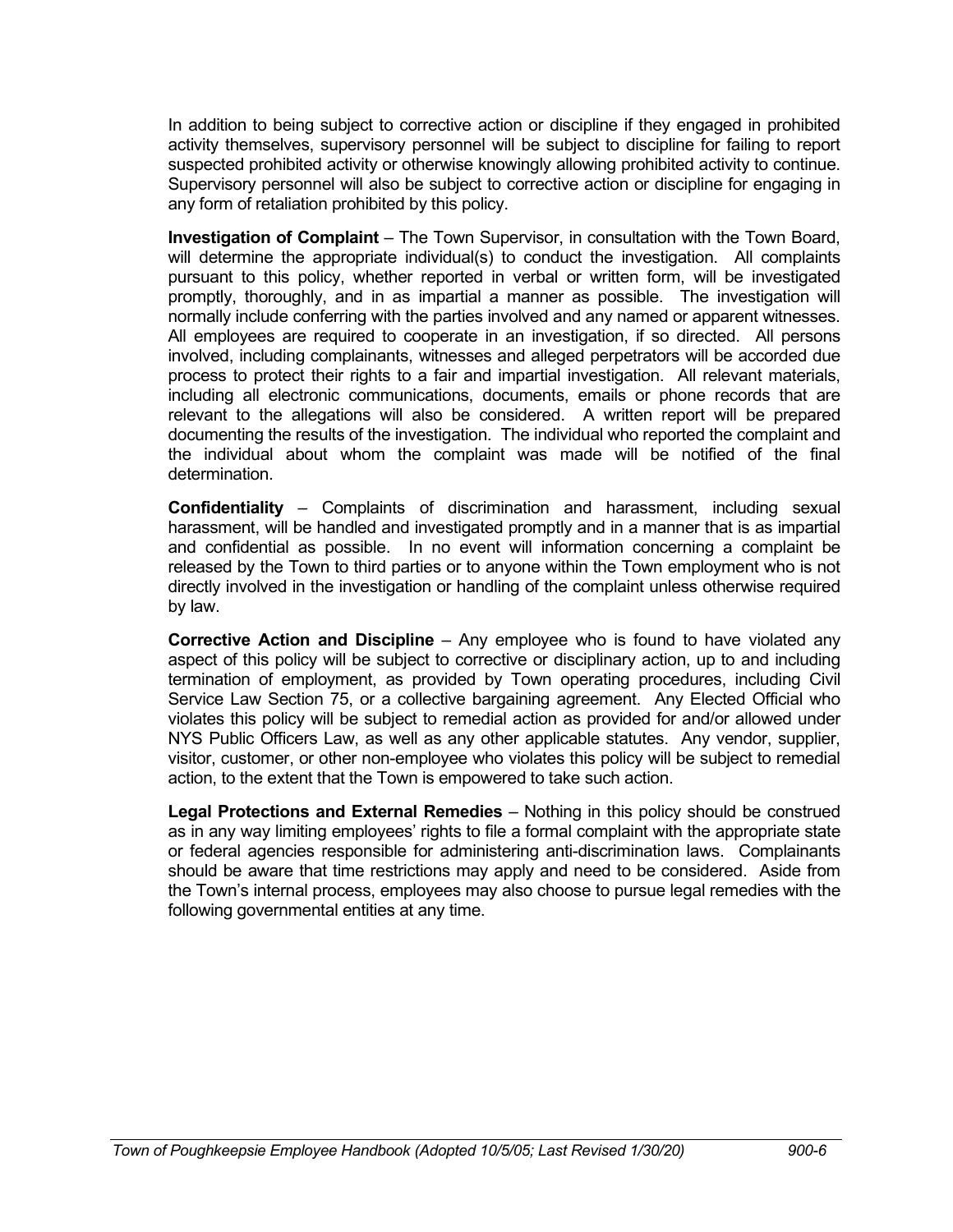### New York State Division of Human Rights (DHR)

The Human Rights Law (HRL) applies to employers in New York State with regard to harassment and protects employees and non-employees regardless of immigration status. A complaint alleging violation of the Human Rights Law may be filed either with DHR or in New York State Supreme Court. Complaints with DHR may be filed any time within one year of the harassment. If an individual did not file at DHR, they can sue directly in state court under the HRL, within three years of the alleged discrimination. An individual may not file with DHR if they have already filed an HRL complaint in state court. Filing an internal complaint with the Town does not extend the time limits to file with DHR or in court. The one year or three years is counted from date of the most recent incident of harassment. An attorney is not needed to file a complaint with DHR, and there is no cost to file with DHR. DHR will investigate the complaint and determine whether there is probable cause to believe that discrimination has occurred. Probable cause cases are forwarded to a public hearing before an administrative law judge. If discrimination is found after a hearing, DHR has the power to award relief, which varies but may include requiring the Town to take action to stop the harassment, or redress the damage caused, including paying monetary damages, attorney's fees and civil fines. DHR's main office contact information is: NYS Division of Human Rights, One Fordham Plaza, Fourth Floor, Bronx, New York 10458, (718) 741-8400. Contact DHR at (888) 392-3644 or visit dhr.ny.gov/complaint for more information about filing a complaint. The website has a complaint form that can be downloaded, filled out, notarized and mailed to DHR. The website also contains contact information for DHR's regional offices across NY State.

## United States Equal Employment Opportunity Commission (EEOC)

The EEOC enforces federal anti-discrimination laws, including Title VII of the 1964 federal Civil Rights Act (codified as 42 U.S.C. § 2000e et seq.). An individual can file a complaint with the EEOC anytime within 300 days from the harassment. There is no cost to file a complaint with the EEOC. The EEOC will investigate the complaint and determine whether there is reasonable cause to believe that discrimination has occurred, at which point the EEOC will issue a Right to Sue letter permitting the individual to file a complaint in federal court. The EEOC does not hold hearings or award relief but may take other action including pursuing cases in federal court on behalf of complaining parties. Federal courts may award remedies if discrimination is found to have occurred. If an employee believes that he/she has been discriminated against at work, he/she can file a "Charge of Discrimination." The EEOC has district, area, and field offices where complaints can be filed. Contact the EEOC by calling 1-800-669-4000 (1-800-669-6820 (TTY)), visiting their website at www.eeoc.gov or via email at info@eeoc.gov. If an individual filed an administrative complaint with DHR, DHR will file the complaint with the EEOC to preserve the right to proceed in federal court.

## Local Protections

Many localities enforce laws protecting individuals from sexual harassment and discrimination. An individual should contact the county, city or town in which they live to find out if such a law exists.

## Contact the Local Police Department

If the harassment involves physical touching, coerced physical confinement or coerced sex acts, the conduct may constitute a crime. Contact the Town of Poughkeepsie Police Department.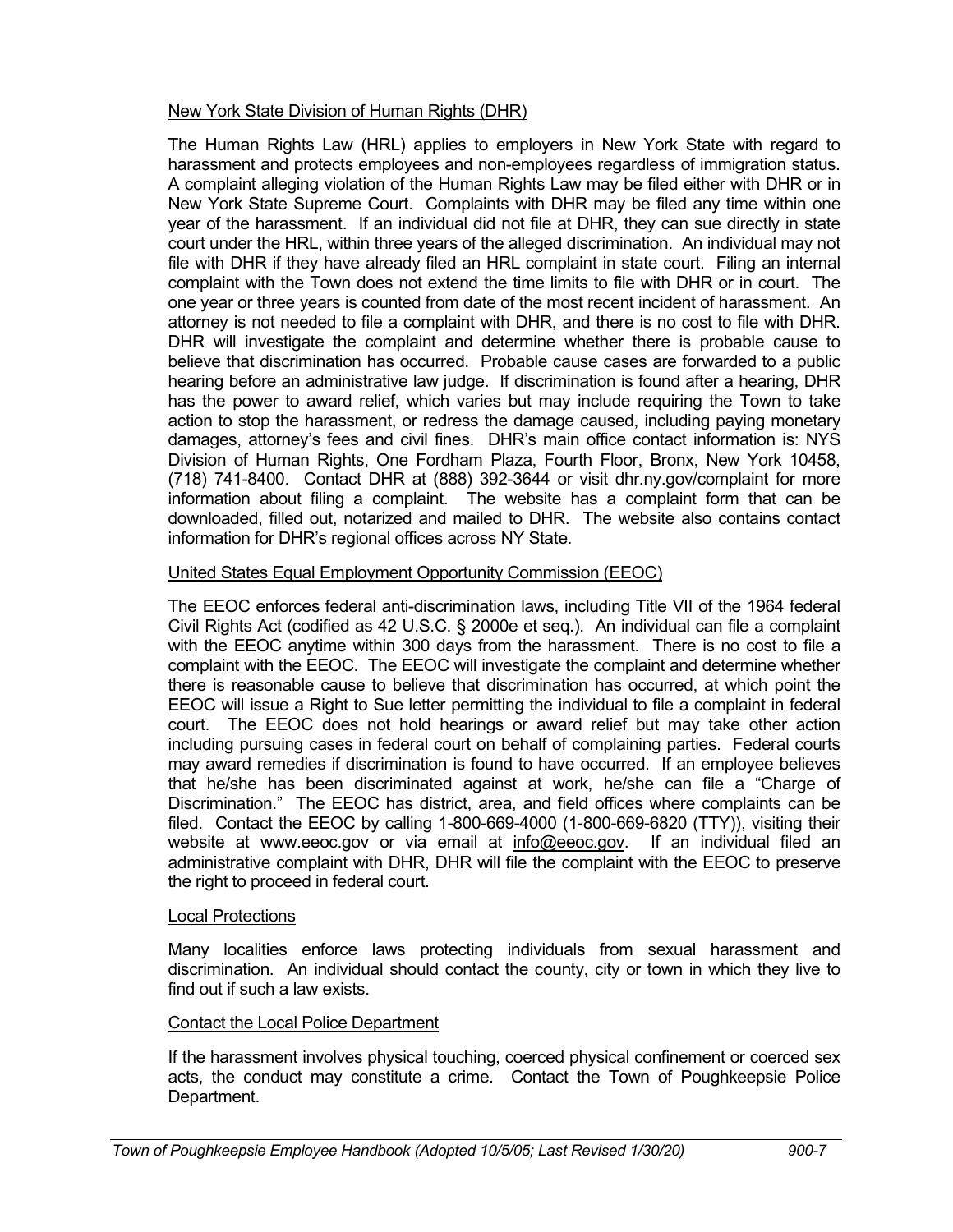# **TOWN OF POUGHKEEPSIE**

# **COMPLAINT FORM**

# **DISCRIMINATION AND HARASSMENT (INCLUDING SEXUAL HARASSMENT)**

This form is to be used to document any complaint of alleged discrimination and/or harassment, including sexual harassment, as outlined in the policy. Once you complete this form, please submit it to the appropriate individual as outlined in the policy. If you are more comfortable reporting the allegations verbally or in another manner, refer to your policy for guidance. Once you submit this complaint, the Town will commence an investigation pursuant to its policy.

| Name of Complainant:                                                                                                                                                                                                                                                          | Department: |  |
|-------------------------------------------------------------------------------------------------------------------------------------------------------------------------------------------------------------------------------------------------------------------------------|-------------|--|
| Name(s) of individual engaging in alleged discrimination<br>and/or harassment including sexual harassment:                                                                                                                                                                    | Department: |  |
| Describe the specific incident of discrimination and/or harassment alleged. Describe each incident<br>separately, including dates, times and locations. If you cannot remember exact dates, times or<br>locations, provide approximations. Use additional pages if necessary. |             |  |
|                                                                                                                                                                                                                                                                               |             |  |
|                                                                                                                                                                                                                                                                               |             |  |
|                                                                                                                                                                                                                                                                               |             |  |
| Are there others who may have witnessed this alleged discrimination and/or harassment? If so,<br>provide their name(s).                                                                                                                                                       |             |  |
|                                                                                                                                                                                                                                                                               |             |  |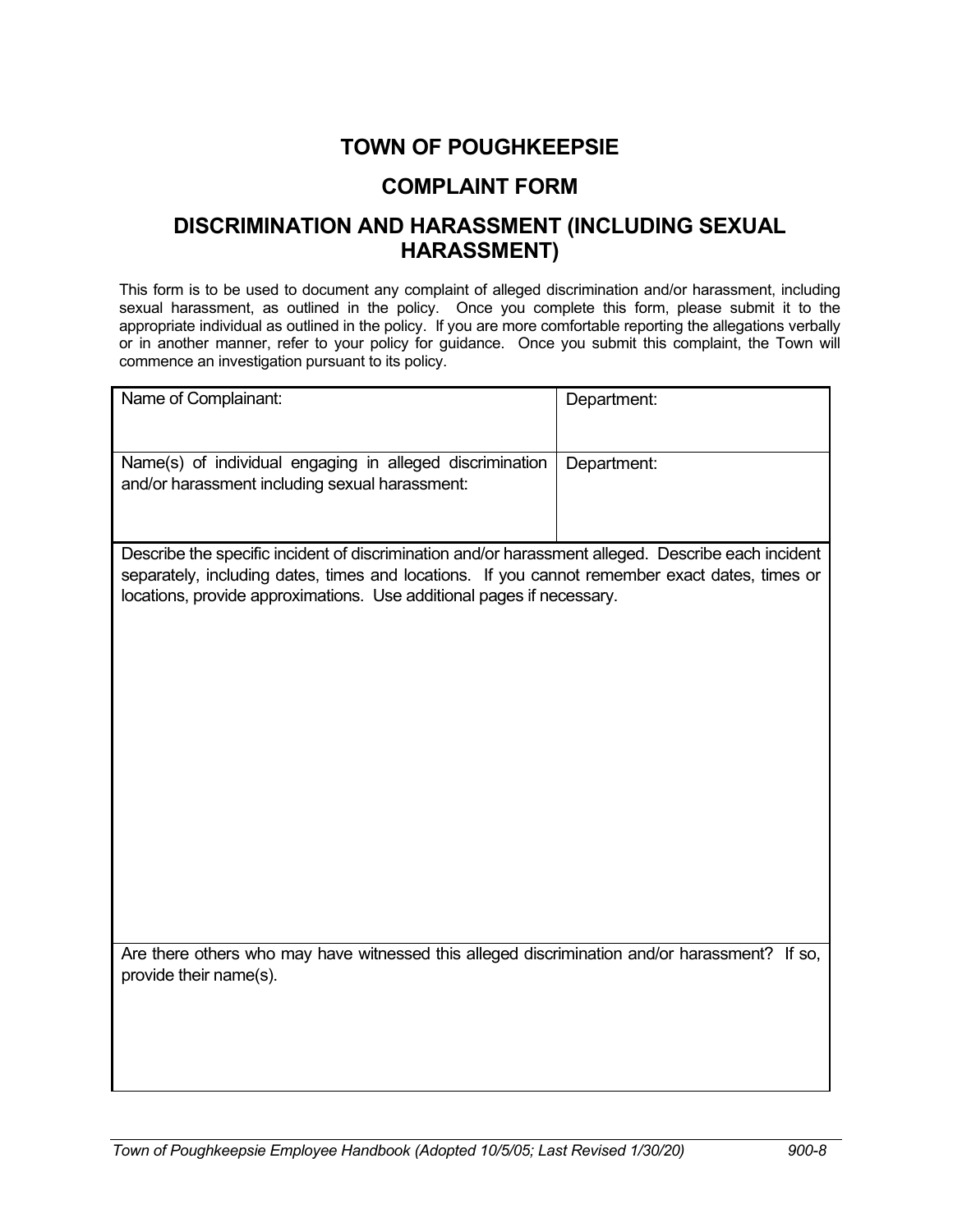| Are there others who may have experienced similar alleged discrimination and/or harassment by<br>the individual named above? If so, provide their name(s).                                         |  |  |
|----------------------------------------------------------------------------------------------------------------------------------------------------------------------------------------------------|--|--|
| Did you tell anyone about your experience after the alleged incident(s)? If yes, provide their<br>$name(s)$ .                                                                                      |  |  |
| Did you speak to the individual named in this report about the alleged discrimination and/or<br>harassment? If yes, what was his or her response?                                                  |  |  |
|                                                                                                                                                                                                    |  |  |
|                                                                                                                                                                                                    |  |  |
|                                                                                                                                                                                                    |  |  |
|                                                                                                                                                                                                    |  |  |
| *I understand that the Town of Poughkeepsie prohibits any individual from retaliating against me for filing<br>a complaint and that I am to report such retaliation pursuant to the Town's policy. |  |  |
|                                                                                                                                                                                                    |  |  |
|                                                                                                                                                                                                    |  |  |
|                                                                                                                                                                                                    |  |  |
|                                                                                                                                                                                                    |  |  |
|                                                                                                                                                                                                    |  |  |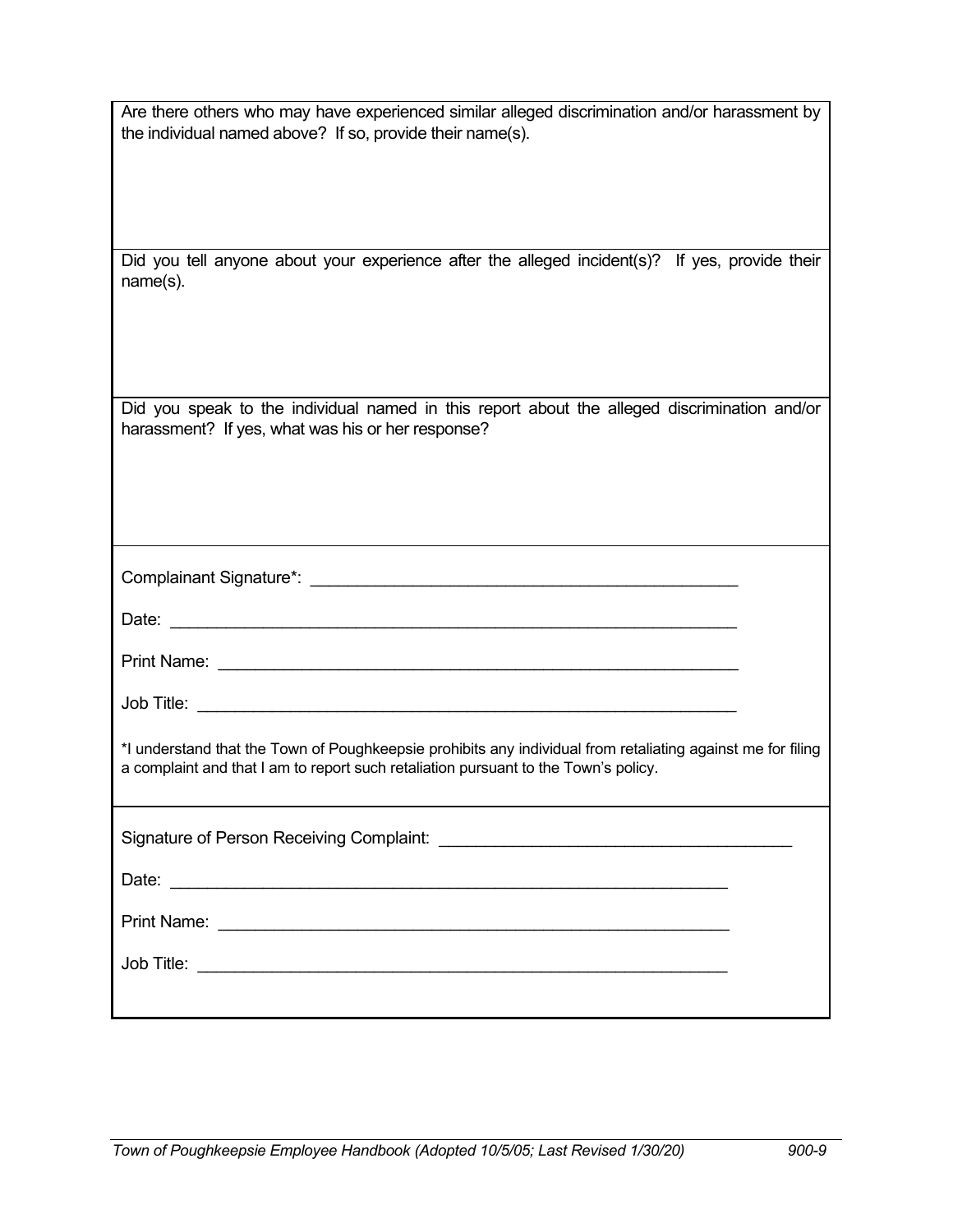### *903 Violence in the Workplace*

**Policy Statement** – The Town of Poughkeepsie is committed to providing its employees with a work environment that is safe, secure, and free from violence. The Town also considers the safety of its residents, vendors, contractors, and the general public (collectively referred to as "visitors") to be of paramount importance and strives to provide them the same type of protections while on Town property.

**Workplace Violence Prevention Program** – In accordance with the New York State Workplace Violence Prevention Act, the Town of Poughkeepsie has developed a Workplace Violence Prevention Program. As a part of this program, the Town conducted a comprehensive risk evaluation of the entire workplace and will conduct annual reviews to identify risk factors that may increase the likelihood of workplace violence and implement appropriate measures to minimize or eliminate these hazards. In order to achieve this goal, the Town encourages the participation and cooperation of employees and their authorized employee representative(s). A copy of the program is available from the Human Resources Department.

**Prohibited Conduct** – The Town has zero tolerance for violence of any kind in the workplace, including but not limited to, physical assault (e.g., hitting, pushing), threatening, intimidating, or aggressive behavior, or verbal abuse or harassment. In addition, employees and visitors are prohibited from possessing firearms or weapons (e.g., guns, knives (except pocket knives used in the normal course of an employee's job), explosives, and other items with the potential to be used to inflict harm) in the workplace, even if licensed to carry them. The only exceptions are sworn law enforcement personnel in the normal course of their duties, and employees as specifically authorized by the Town Board. An employee who has knowledge that a coworker or visitor possesses an unauthorized firearm or weapon on Town property must report this to a Department Head or supervisor immediately. *(Revised by Town Board Resolution 11/4/20)*

For the purpose of this program, the workplace is defined as any location away from an employee's home, either permanent or temporary, where the employee performs any workrelated duty in the course of employment. This includes, but is not limited to, Town-owned buildings and surrounding perimeters, parking lots, work sites, clients' homes, and traveling to and from work assignments.

**Reporting Requirements** – Any incident of workplace violence or imminent danger must be promptly reported to the Department Head or the Human Resources Department.

**Policy Violations** – Violations of this policy will result in appropriate remedial, disciplinary, and/or legal action, according to the circumstances.

**Prohibition Against Retaliation** – An employee will not be subject to criticism, reprisal, retaliation, demotion, discrimination, disciplinary action, or other adverse employment action for making a good faith report of acts pursuant to this program.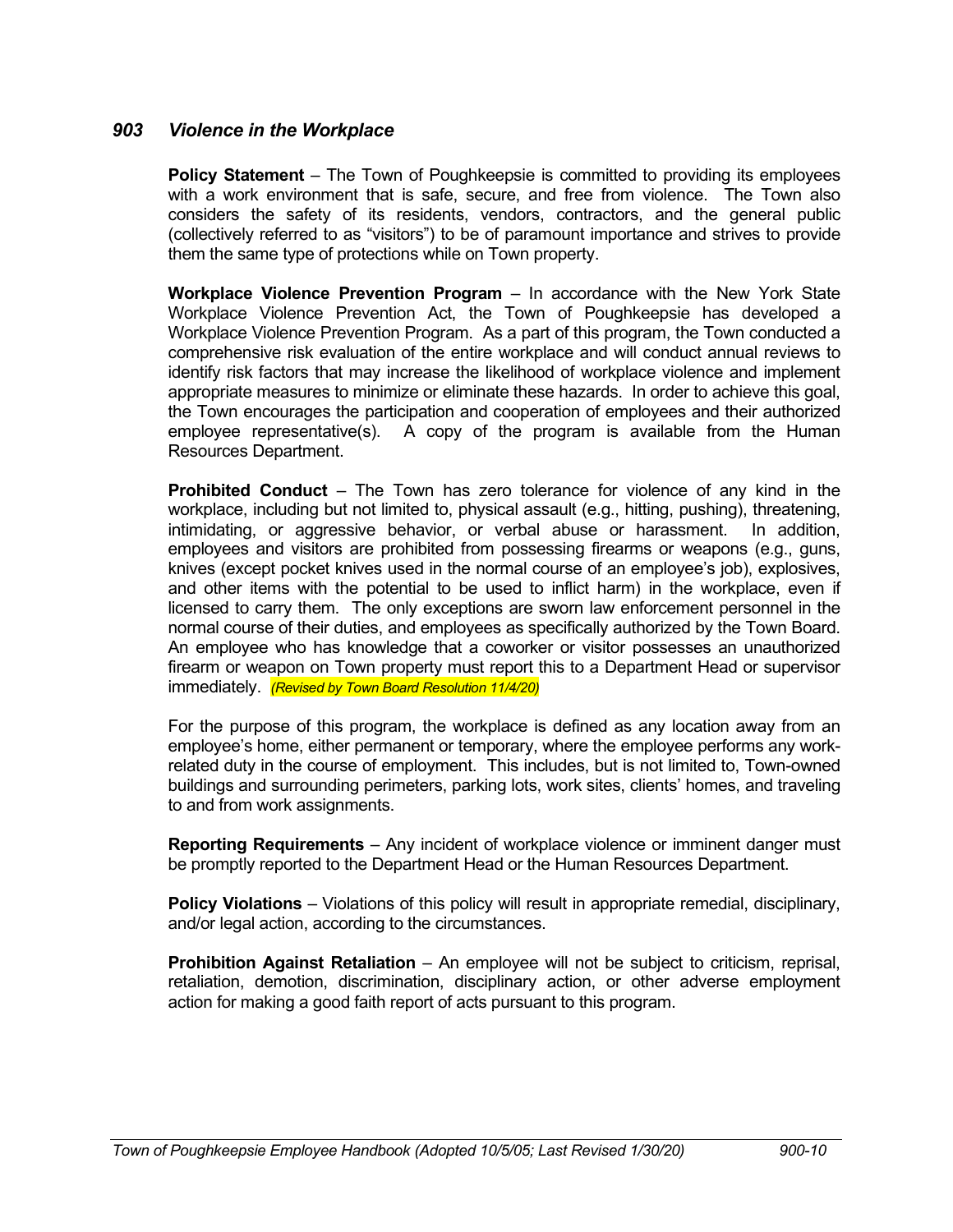# *904 Drug-Free Workplace / Drug Free Awareness Program*

**Policy Statement** – It is the policy of the Town of Poughkeepsie that the unlawful manufacture, distribution, dispensation, possession, or use of an illegal controlled substance as defined in the Federal Drug-Free Workplace Act, is prohibited on the job or at the workplace.

**Coverage** – The Town of Poughkeepsie's Drug-Free Workplace Policy pertains to all individuals who are employed by the Town of Poughkeepsie.

**Compliance with Federal Drug-Free Workplace Act** – The Federal Drug-Free Workplace Act of 1988 is applicable to all recipients of Federal grants. In order to receive federal funds, the Town must certify to the granting Federal agency that it will provide a drug-free workplace in accordance with the legislation. As a recipient of Federal grants, the Town hereby complies with the requirements of the Drug-Free Workplace Act by adopting this policy and drug-free awareness program:

**Prohibited Conduct** – No employee shall use, sell, distribute, dispense, possess, or manufacture any alcoholic beverage, illegal drugs, or any other intoxicating substance, nor be under the influence of such, while on duty, at any job site or workplace, or in a Town vehicle, a vehicle leased for Town business, or a privately owned vehicle being used for Town business. An employee who, after investigation, is found to have violated this prohibition may be referred for counseling or rehabilitation and satisfactory treatment and will be subject to criminal, civil and disciplinary penalties, up to and including termination of employment. Any work-related accident or injury involving a Town vehicle, equipment, and/or property where it can be demonstrated that the use of alcohol, illegal drugs, or any other intoxicants may have been a contributing factor will result in disciplinary action which may include penalties up to and including termination of employment.

**Use of Prescription and Over-the-Counter Drugs** – Prescription drugs must be in the possession of the individual to whom the prescription was written, taken in the dosage prescribed, and maintained in their original containers. Employees in public safety or safety-sensitive positions must inform their supervisors of any prescription or legal, nonprescription (i.e., over-the-counter) drugs they are currently taking that could in any way affect or impair the employee's ability to perform the job safely. The legal use of prescribed and over-the-counter drugs is permitted on the job only if it does not impair an employee's ability to perform the job safely and if it does not affect the safety or well-being of other individuals in the workplace.

**Non-Discrimination Policy** – The Town of Poughkeepsie will not discriminate against an applicant or employee because of past substance abuse provided it can be demonstrated that the applicant/employee has received appropriate treatment and tests negative for controlled substance use. It is the current use of alcohol and controlled substances that will not be tolerated in the workplace.

**Employee Assistance** – It is the policy of the Town to work with an employee suffering from substance abuse so that the employee will receive assistance necessary to overcome dependency. An employee seeking such assistance is encouraged to contact the employee's Department Head to discuss the situation before problems begin to surface in the workplace. Any disclosures made by an employee will be treated as strictly confidential to the greatest extent practicable. The employee's decision to seek assistance will not be used as the basis for disciplinary action nor used against the employee in any disciplinary proceeding.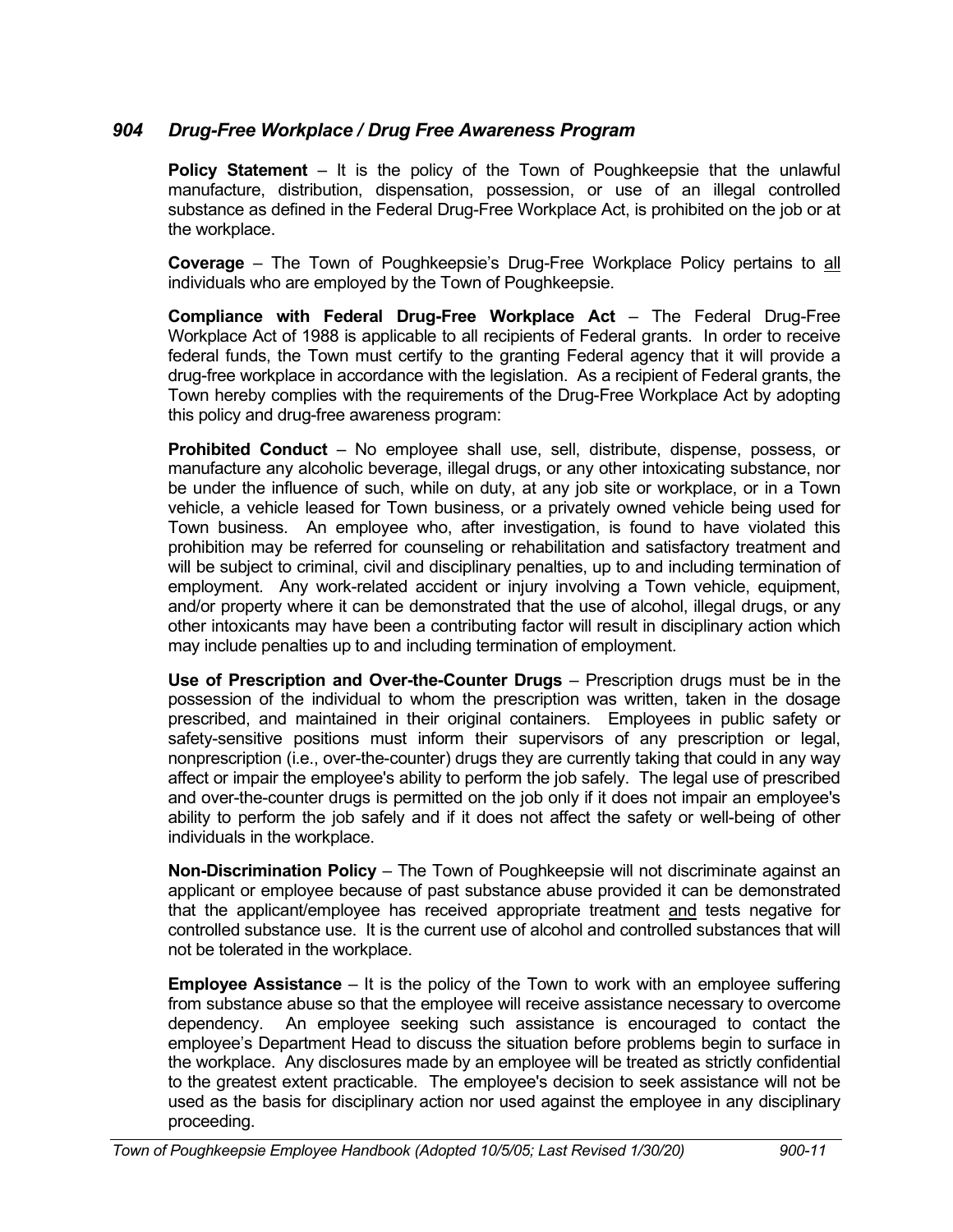**Employee Responsibilities** – As a condition of the Town receiving Federal grant monies, each employee must abide by this policy and notify the employee's Department Head of any criminal drug statute conviction for a violation occurring in the workplace within five calendar days of the conviction.

**Town Responsibilities** – The Town will notify the granting federal agency within ten days after receiving notice from an employee of such a conviction or otherwise receiving actual notice of such conviction. In addition, within thirty calendar days of receiving notice of a conviction, the Town will take disciplinary action against the employee and/or require such employee to satisfactorily participate in a drug abuse assistance or rehabilitation program pursuant to Sections 702 and 703 of the Drug-Free Workplace Act.

**Drug-Free Awareness Program** – It is the policy of the Town of Poughkeepsie to maintain a drug-free workplace. In accordance with that policy, the Town is providing the following drug-free awareness information to raise employee awareness of the dangers associated with drug abuse in the workplace.

### *Dangers of Drug Abuse in the Workplace*

Employees with chemical dependence problems have a major negative impact on productivity, staff morale, and labor/management relations. Their hidden illness is responsible for:

- 1. Declining Performance
	- poor concentration
	- confusion in following directions
	- noticeable change in the quality of work
	- inability to meet deadlines
	- errors in judgment affecting the health and safety of others
	- customer complaints and injuries
- 2. Increased Costs
	- five times the average sick and accident benefits
	- higher job turnover, replacement and training costs
	- greater workers' compensation and health insurance payments
	- 3 to 5 times more on-the-job accidents
	- unemployment claims
- 3. Absenteeism and Tardiness
	- double the normal rate
	- repeatedly being late for work and often leaving early
	- extended lunch hours
	- frequent illness and accidents both on and off the job
- 4. Damaged Relationships
	- emotional outbursts, over-reaction to criticism, mood swings, complaints from coworkers, associates and the public often leading to damaged relations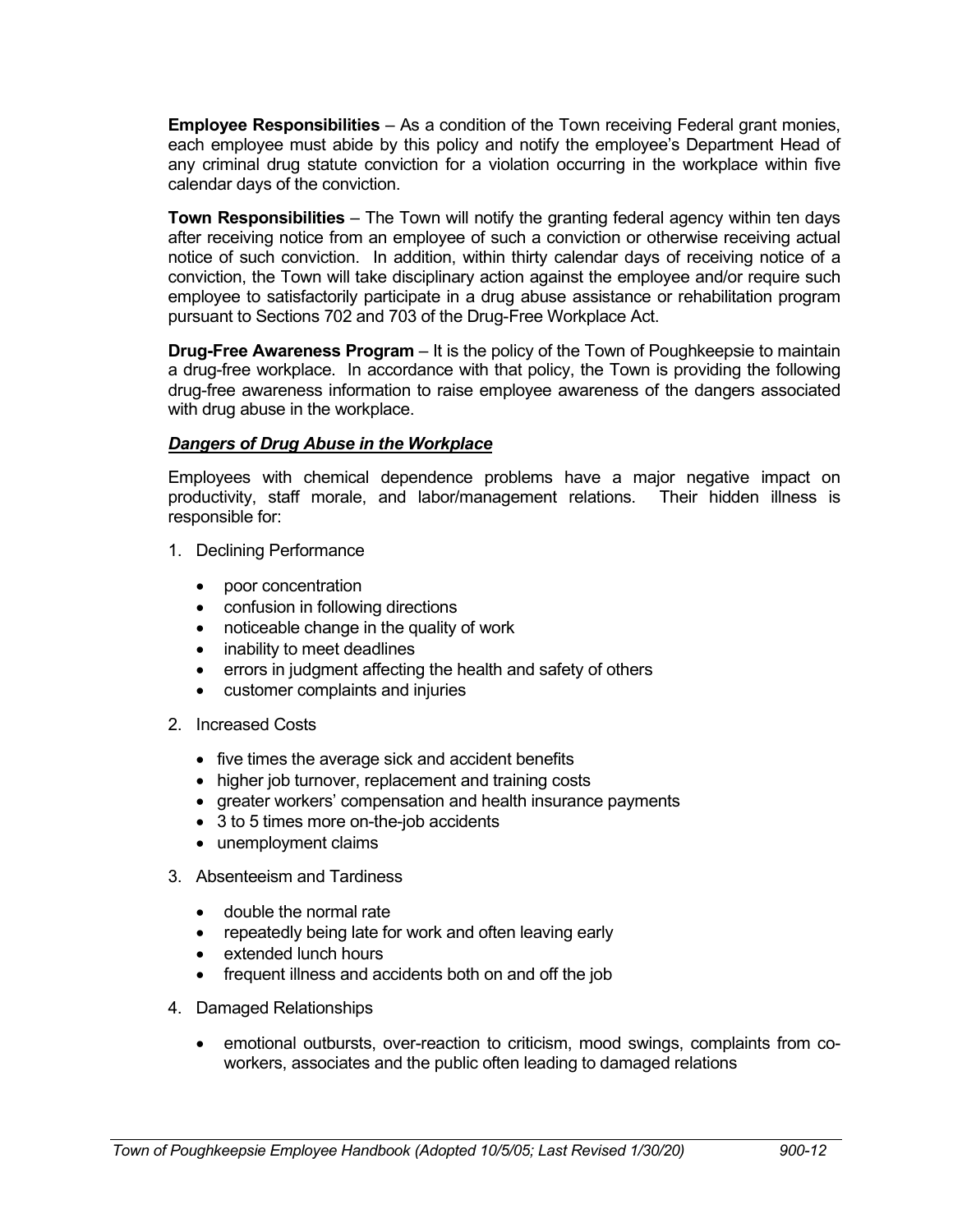## *905 Controlled Substance and Alcohol Testing*

**Statement of Compliance** - The Town Board has adopted a Controlled Substance and Alcohol Testing Policy that is in compliance with the "Omnibus Transportation Employee Testing Act of 1991" (OTETA). The purpose of this policy is to reduce accidents resulting from an employee's use of controlled substances and alcohol, thus reducing fatalities, injuries and property damage.

**Covered Employees** - The Town's Controlled Substance and Alcohol Testing Policy applies to all covered drivers as defined by the federal regulations, which includes all employees who drive commercial motor vehicles (as defined in Sec. 382.107 of the OTETA) requiring a commercial driver's license to operate.

**Acknowledgment Form** - A covered employee will receive a written copy of the Controlled Substance and Alcohol Testing Policy and must sign an Employee Acknowledgment Form. This form will be placed in the employee's personnel file.

## *906 Smoking*

**Policy Statement** – In accordance with the NYS Clean Indoor Air Act, it is the policy of the Town to prohibit smoking in all Town buildings, including entranceways and all Town vehicles.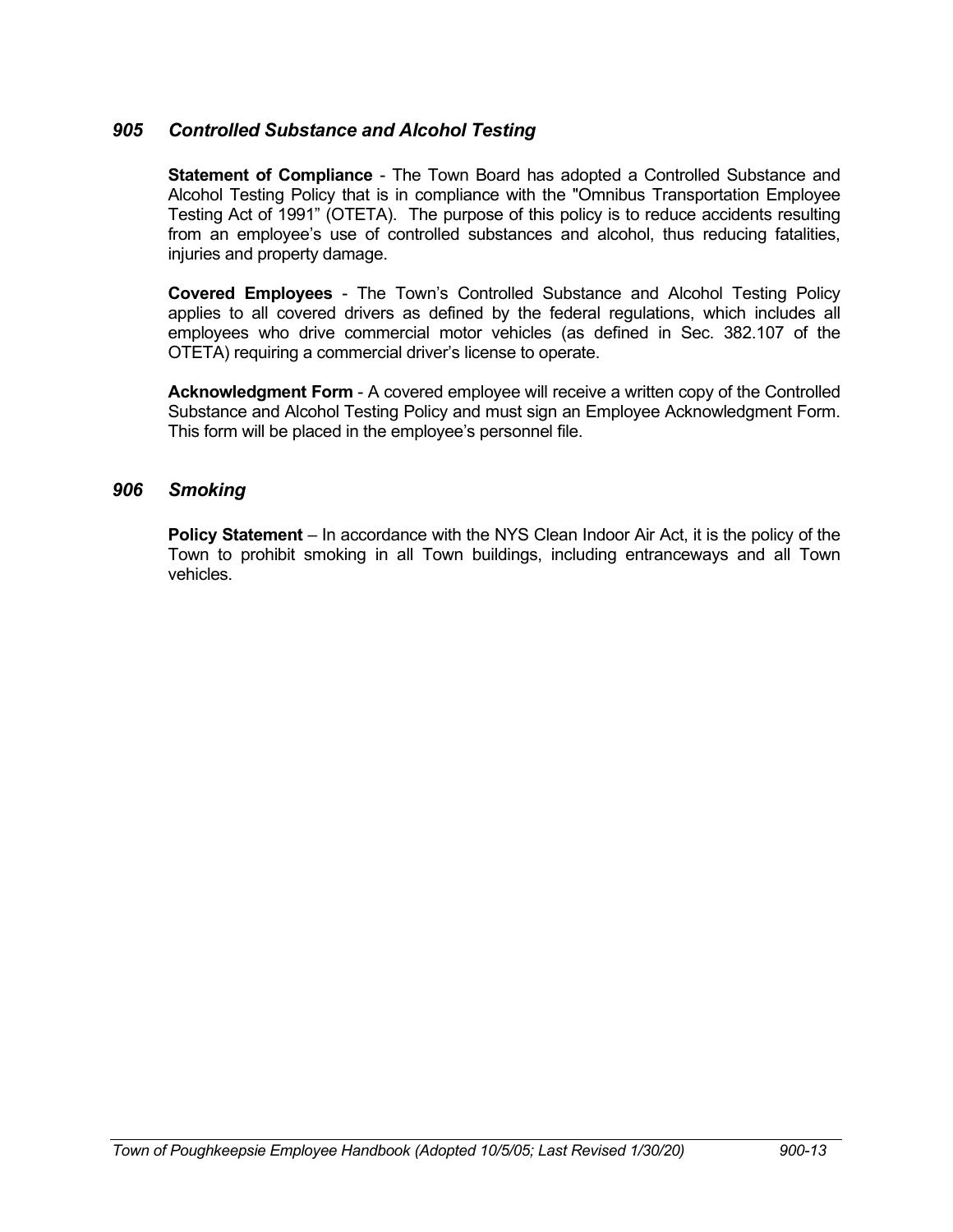# *907 Reproductive Health Decision Making*

**Policy Statement** – The Town of Poughkeepsie complies with NYS Labor Law Section 203 e which prohibits discrimination or retaliation against employees based on an "employee's or a dependent's reproductive health decision making," including, but not limited to, the decision to use or access a particular drug, device, or medical service related to reproductive health.

### **Prohibited Conduct** – The Town will not:

- Access an employee's personal information regarding the employee's or the employee's dependent's reproductive health decision making, including but not limited to the decision to use or access a particular drug, device or medical service, without the employee's prior informed affirmative written consent.
- Discriminate or retaliate against an employee with respect to compensation, terms, conditions or privileges of employment based on the employee's or the employee's dependent's reproductive health decision making, including but not limited to a decision to use or access a particular drug, device or medical service.
- Require an employee to sign a waiver or other document that denies the employee the right to make the employee's own reproductive health care decisions.

**Employee Rights and Remedies** – The law gives an employee the right to bring a civil action in any court of competent jurisdiction against an employer alleged to have violated the law. Available remedies include: (a) damages, including, but not limited to, back pay, benefits and reasonable attorneys' fees and costs; (b) injunctive relief; (c) reinstatement; and (d) liquidated damages equal to 100 percent of the award for damages, unless an employer provides a good faith basis to believe that its alleged violations were in compliance with the law.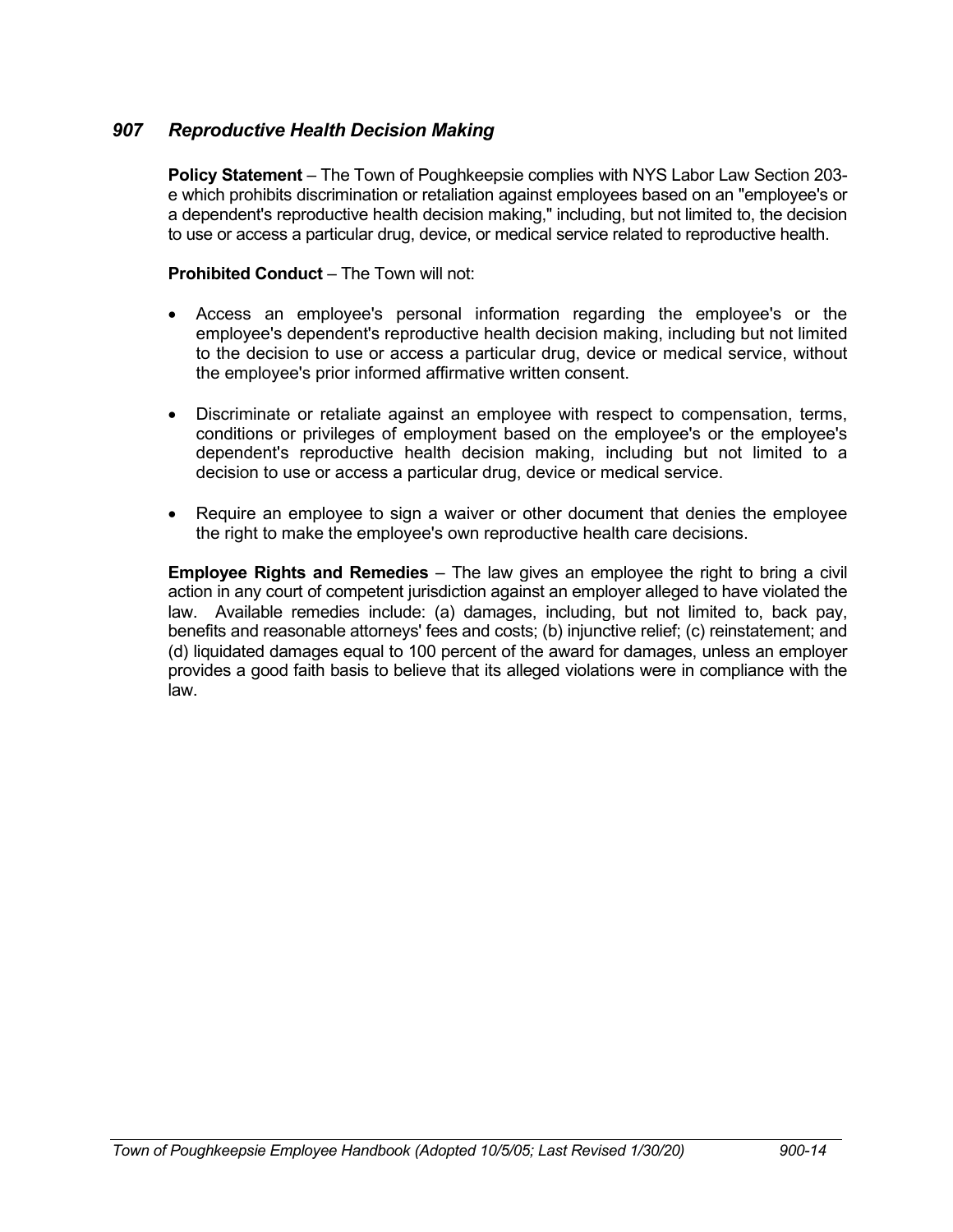# **1000 SAFETY**

### *1001 Workplace Safety*

**Policy Statement** - Prevention of injury and illness in the workplace requires the cooperation of all employees in all safety and health matters. It is the policy of the Town to reduce the number of workplace injuries and illnesses to an absolute minimum. Accidents can be prevented through use of reasonable precautions and the practice of safe working habits.

**Employee Responsibility** - In an effort to protect all employees and to safeguard equipment and property, before an employee begins a given task, it is the employee's responsibility to understand the correct operation and possible hazards involved, safety procedures, and necessary safety equipment required to perform the job.

**Safety Program** - The Town's safety program includes, but is not limited to, the following:

- Providing mechanical and physical safeguards to the maximum extent possible;
- Conducting inspections to find and eliminate unsafe working conditions and practices, control health hazards, and comply with the safety and health standards for every job;
- Training all employees in safety and health practices;
- Providing necessary personal protective equipment and instructions for its use and care;
- Developing and enforcing safety and health rules and requiring that employees cooperate with these rules as a condition of employment;
- Investigating, promptly and thoroughly, every accident to find the cause and correct the problem to prevent future occurrences;
- Providing First Aid kits and fire extinguishers throughout buildings and facilities.

**Accident Plan** - In the event of an accident, an employee must immediately stop work and take the following steps:

- Eliminate the immediate cause of the accident;
- Provide aid to the injured person and summon for assistance;
- Call the Department Head immediately;
- If the accident appears serious, call an ambulance; and
- Take steps to prevent additional accidents.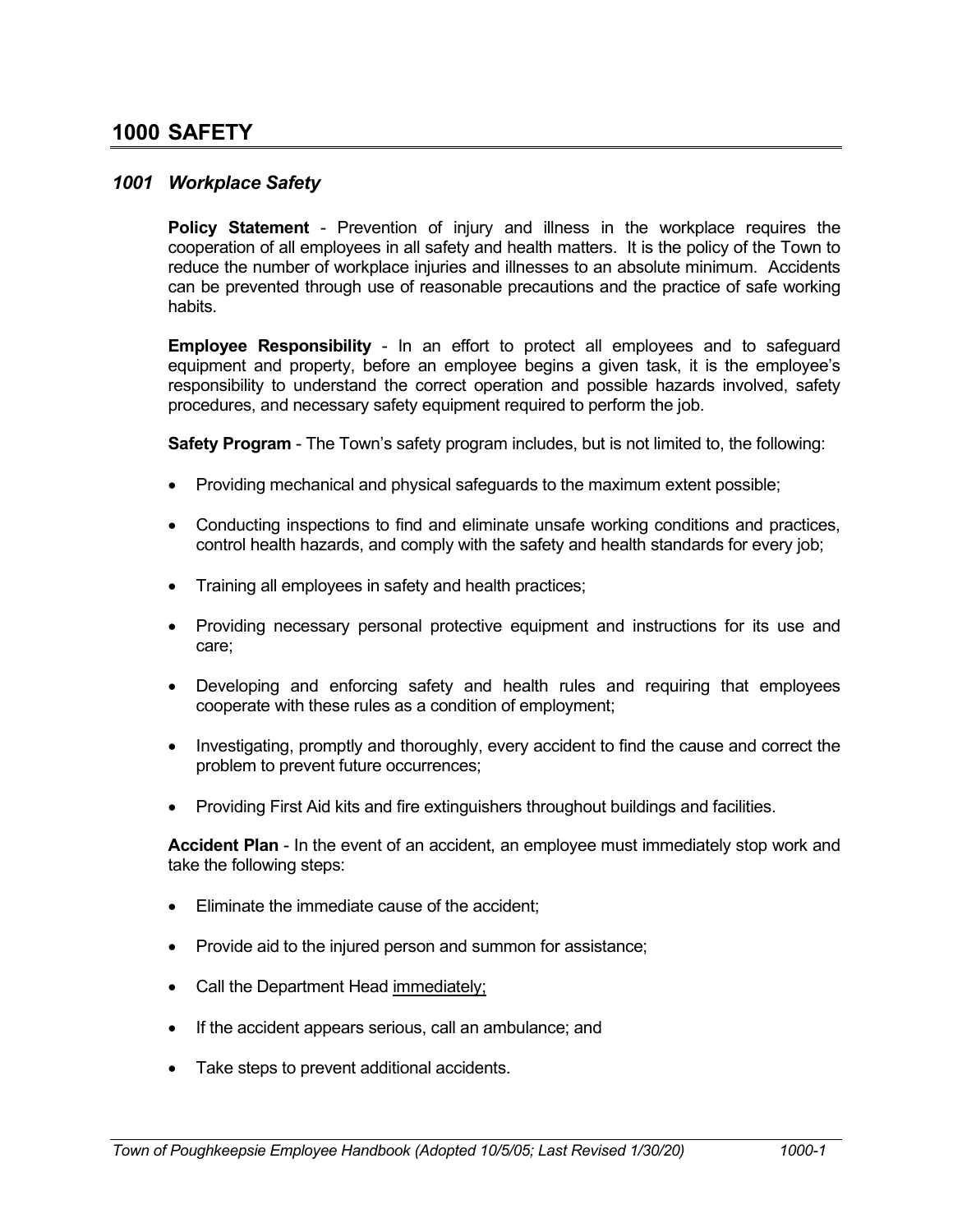# *1002 Hazard Communication Program*

**Statement of Compliance** - The Town of Poughkeepsie is committed to providing a safe and healthy work environment and complies with all Federal, State and local laws regarding hazard recognition, accident prevention, and working conditions. The Town considers Hazard Communication and the prevention of workplace injuries and illnesses to be of prime importance.

**Guidelines** - The following guidelines for the identification of chemical hazards and the preparation and proper use of containers, labels, placards, and other types of warning devices must be adhered to:

- **Chemical Inventory** The Town must maintain an inventory of all known chemicals in use. An employee may obtain the chemical inventory from the employee's supervisor or Department Head.
- **Container Labels** All chemicals on a worksite must be stored in the original or approved containers with the proper label attached. The Department Head must ensure that each container is labeled with the identity of the hazardous chemical contained and any appropriate hazard warnings. The Town will rely on manufacturer applied labels whenever possible. A container that is not labeled or on which the manufacturer's label has been removed, must be properly labeled. A container not properly labeled must be given to the Department Head for labeling or proper disposal.
- **Dispensing Chemicals** An employee may dispense chemicals from original containers only in small quantities intended for immediate use. Any chemical leftover must be returned to the original container or to the Department Head for proper handling. No unmarked containers of any size are to be left in the work area unattended.

**Safety Data Sheets (SDS)** - An employee working with a Hazardous Chemical shall obtain a copy of the Safety Data Sheet (SDS) and a standard chemical reference from the employee's Department Head.

**Employee Training** - An employee must be trained to work safely with hazardous chemicals. This training program must cover the following areas:

- Methods used to detect the release of hazardous chemicals in the workplace;
- Physical and health hazards of chemicals and the measures used to protect employees;
- Safe work practices;
- **Emergency responses to the exposure of hazardous chemicals;**
- Proper use of personal protective equipment; and
- Hazard Communication Standards, including labeling and warning systems, and an explanation of the use of Safety Data Sheets.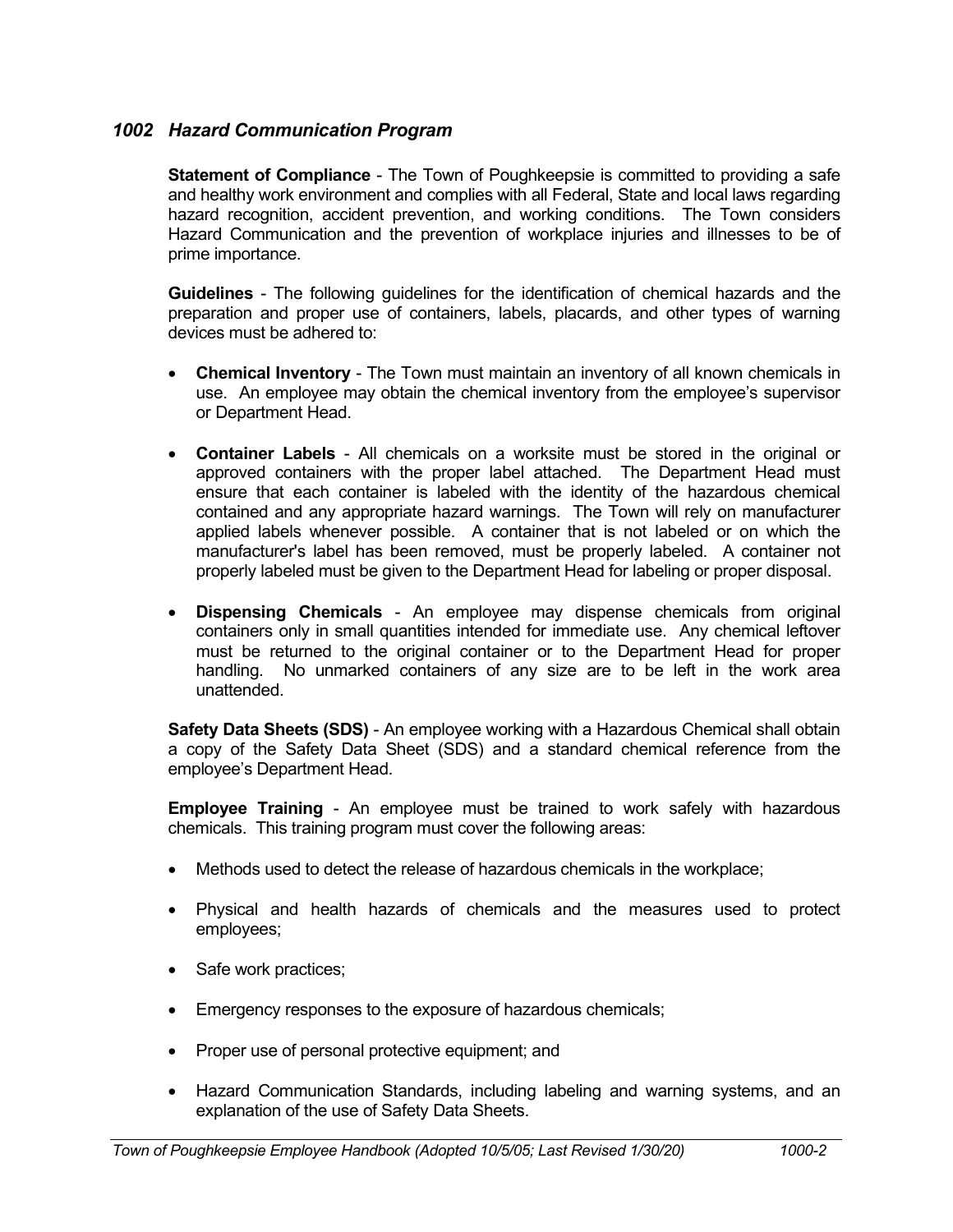**Personal Protective Equipment (PPE)** - Depending on job duties, an employee must routinely wear protective devices, such as gloves and safety glasses, as directed by the supervisor. An employee who is required to wear special safety equipment as directed by the supervisor must comply with the supervisor's request.

**Emergency Response** - Any incident of overexposure or spill of a hazardous chemical/substance must immediately be reported to the employee's supervisor. The supervisor must insure that proper emergency response actions are taken.

**Hazards of Non-Routine Tasks** - The Department Head must inform employees of any special tasks that may arise which would involve possible exposure to hazardous chemicals. Review of safe work procedures and use of required PPE must be conducted prior to the start of these tasks. Where necessary, areas will be posted to indicate the nature of the hazard involved.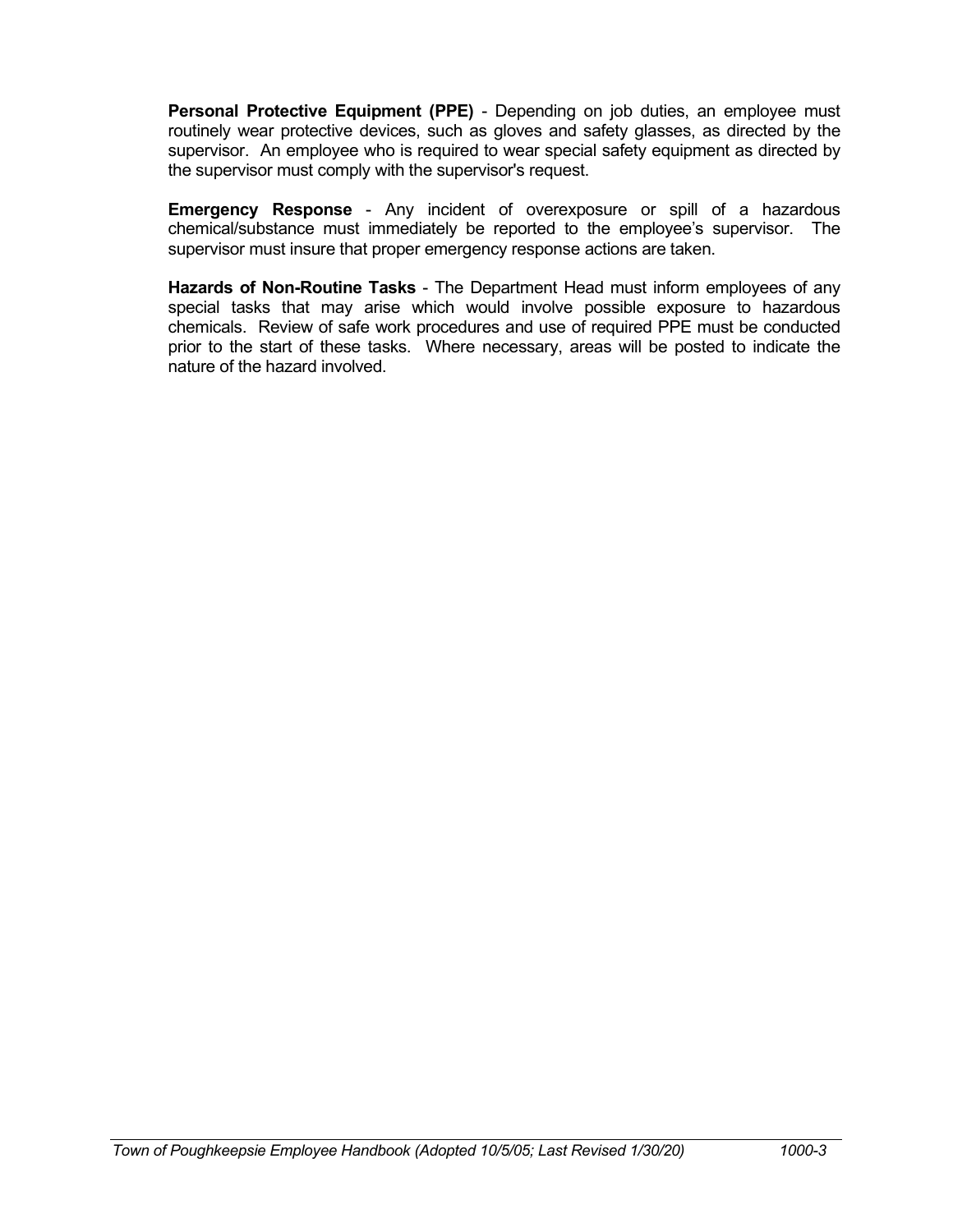# **1100 COMMUNICATION PROCEDURES**

## *1101 Organizational Communications*

**Summary** – The Town Board is committed to assuring effective communications between the Board and employees. The success of the organization is dependent upon a set of common interests and goals that are achieved through teamwork, sharing of ideas, and effective communications of our short-term and long-term plans. From time to time, information and updates will be distributed to employees. All employees are encouraged to discuss this information with their Department Head should there be any questions.

**Methods of Communication** – Information will be communicated to employees in a variety of ways, including general and departmental meetings, e-mail distributions, memos and other written correspondence, notices distributed with paychecks, and posting of information. Employees should check bulletin boards frequently to keep informed on changes in employment matters and other items of interest. Except as otherwise provided by a collective bargaining agreement, all material to be posted on bulletin boards, including memos and announcements, must have the prior approval of the appropriate Department Head.

## *1102 Adverse Correspondence*

**Written Communication** - An employee who receives a memo, fax message, letter, telegram, legal notice, e-mail, summons, or other form of communication of a negative nature must immediately forward the document to the appropriate Department Head.

**Verbal Communication** - An employee who receives a verbal complaint from a Town resident of unfair treatment or expressions of anger or dissatisfaction must immediately notify the appropriate Department Head, who will in turn immediately notify the Town Supervisor.

## *1103 Suggestions*

**Policy Statement** - Giving and receiving feedback is encouraged in order to promote a positive, productive, and cooperative atmosphere. Employees should notify their supervisor or Department Head of any suggestions which may be valuable to the Town's productivity and success. All suggestions will be carefully reviewed and implemented if feasible.

## *1104 Public Relations*

**Policy Statement** - The courteous, professional treatment of members of the public by all employees helps to build confidence among the taxpayers we serve. We ask that all employees make every effort to represent the Town in a polite and professional manner.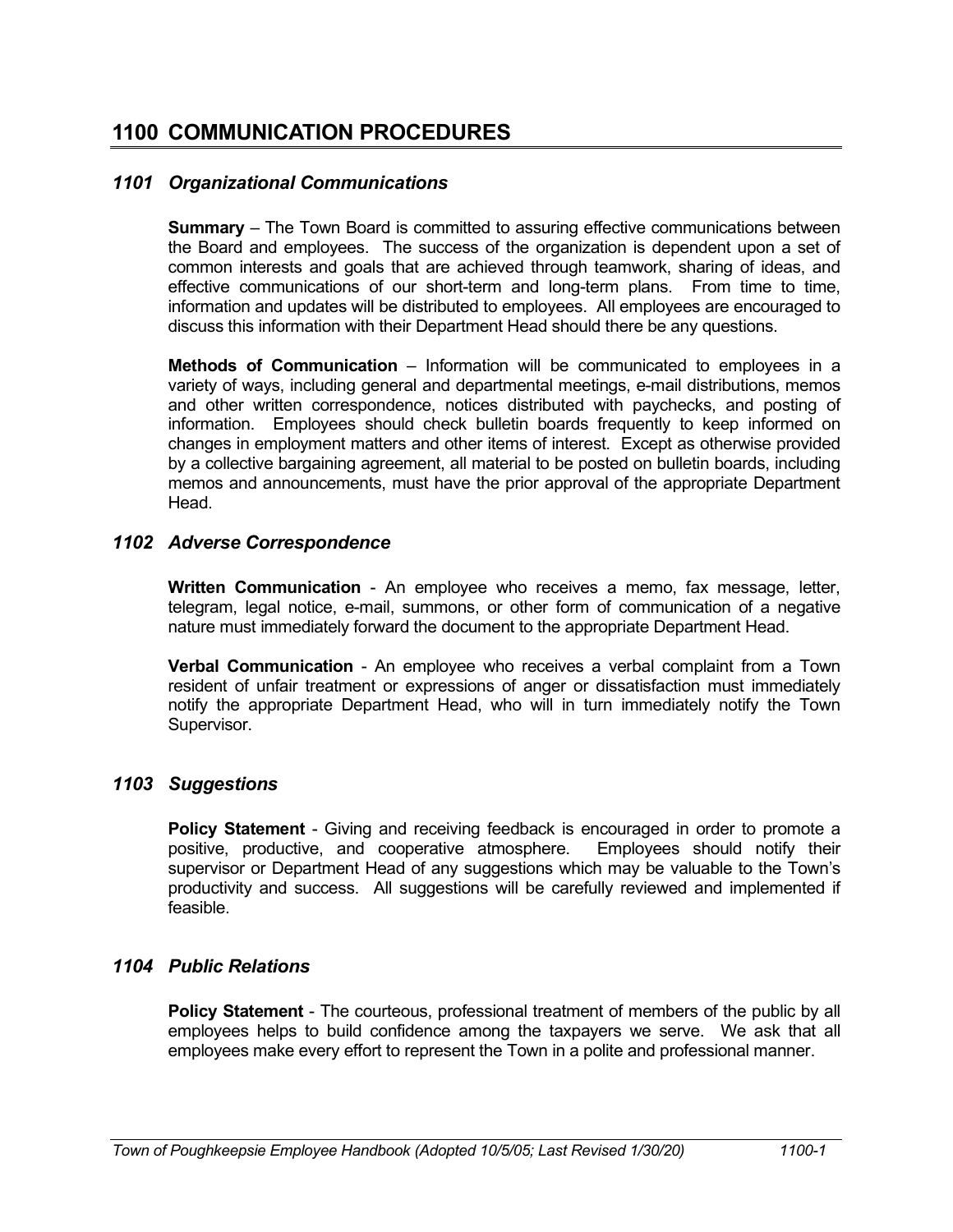### *1105 Press Policy*

**Policy Statement** – All requests for information directed to a Town employee from the media (e.g. television, radio, newspaper) regarding any aspect of Town affairs must be referred to the employee's Department Head. The Department Head should use cautionary judgment in responding and notify the Town Supervisor's Office of the request. If the request is concerned with something of a sensitive nature, the Town Supervisor or Town Attorney should be notified prior to the release of any statement or information. Department Heads may refer all such requests to the Town Supervisor's Office or the Town Attorney with notification to the Town Supervisor.

All press releases, publications, articles and any other documents for release to the media or the public must be approved in advance by Department Heads and copied in advance to the Town Supervisor's Office.

## *1106 Reporting of Improper Activities*

**Policy Statement** – Any employee who witnesses or becomes aware of an inappropriate action, improper financial circumstance, inappropriate use of Town funds or property, safety issue, or other matter that appears to be improper, should immediately make his or her Department Head or supervisor, the Town Supervisor, or any Town Board member aware of the issue. When an imminent and serious danger to public health or safety exists, an employee may see fit to immediately report violations to law enforcement or other applicable governing body. Even if you are in doubt about what you witnessed or were made aware of you should report the matter.

**Retaliation** – Under Section 75-B of New York State Civil Service Law, New York State Public Sector Whistleblower Law, an employee, who in good faith, discloses to a governmental body information regarding a violation of law, a substantial and specific danger to the public health or safety, or an improper governmental action which the employee reasonably believes to be true, shall be protected from any adverse personnel action including, but not limited to: termination, disciplinary action, or changes in compensation. Any Town employee or officer who commits or condones any form of retaliation against anyone who in good faith reports alleged misconduct will be subject to discipline up to, and including, termination.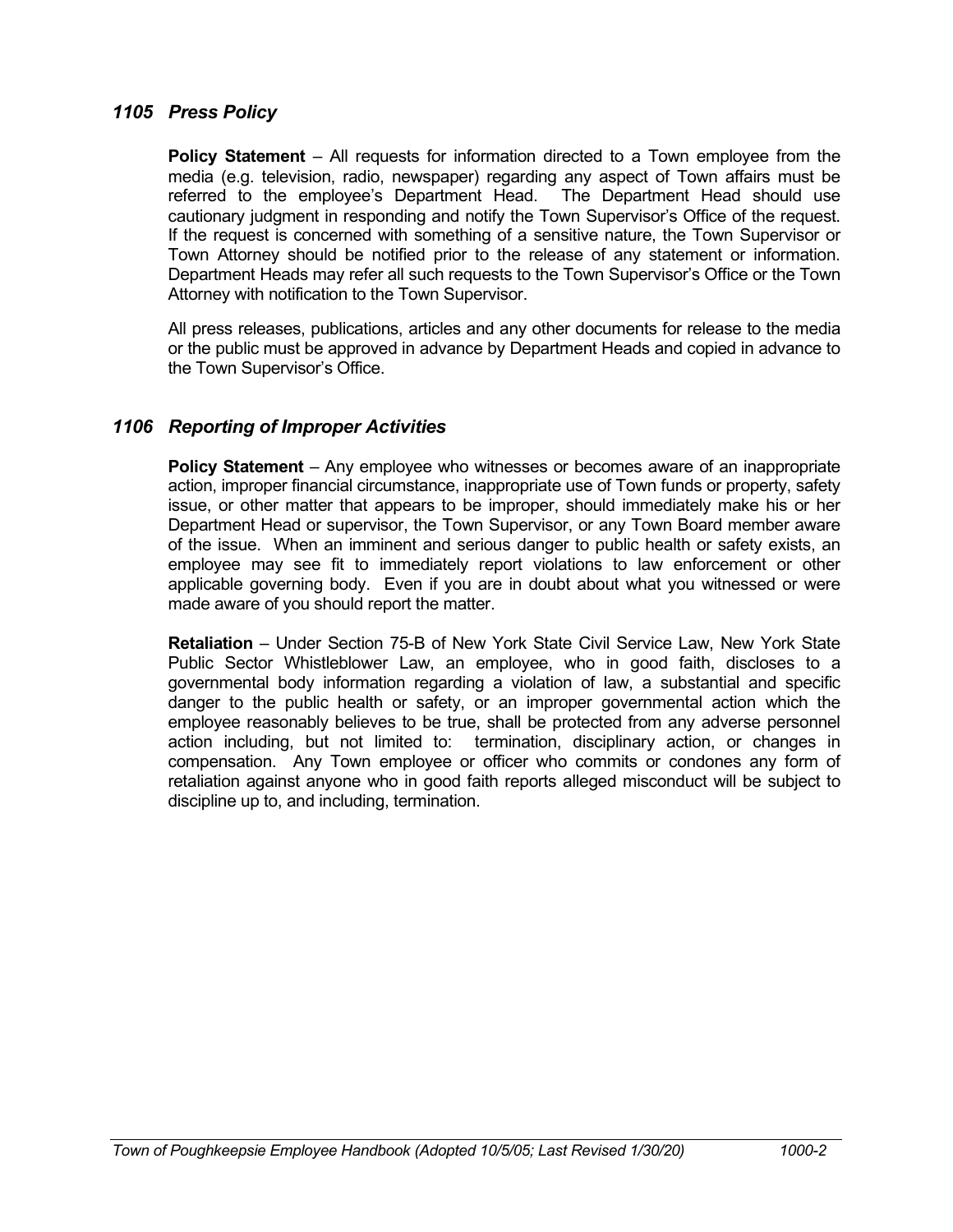# *1201 Dispute Resolution Procedure*

**Union Employees** – An employee who is a member of a collective bargaining unit is not covered by the Dispute Resolution Procedure set forth below and should refer to said agreement.

**Policy Statement** - The Town Board has established a set of procedures to provide for the orderly resolution of differences at the earliest possible stage and to promote a harmonious and cooperative relationship between employees, Department Heads and members of the Town Board which will enhance the overall operation of the Town. The Town will attempt to resolve all work-related complaints that are appropriate for handling under this policy.

**Definition of Dispute** - For the purpose of this Employee Handbook, a "dispute" will mean a claimed violation, misinterpretation or inequitable application of any of the provisions of this Employee Handbook. In addition, the term "dispute" shall not apply to any matter as to which the Town is without authority to act. Examples of matters that may be considered appropriate disputes under this policy include:

- A belief that Town policies, practices, rules, regulations, or procedures have been applied in a manner detrimental to an employee,
- Improper or unfair administration of employee benefits or conditions of employment such as scheduling, vacations, fringe benefits, promotions, retirement, holidays, salary, or seniority.

**Step One** - An employee who claims to have a dispute may present the dispute to the employee's Department Head. The dispute must be submitted, in writing, within seven working days following knowledge of the event(s) which caused the dispute or when the employee should have had knowledge. The dispute will specify the date of submission, the name of the aggrieved employee, the date the dispute arose, the nature of the dispute, the provision of the Employee Handbook that was allegedly violated and a statement of facts, times, dates, and the remedy sought.

Within seven working days after receiving the dispute, the employee's Department Head will meet with the employee to discuss and attempt to resolve the matter. Within seven working days from the meeting, the Department Head will issue a written response which will be given to the Town Supervisor and the employee.

**Step Two** - In the event the employee is not satisfied with the response at Step One, the employee may submit the matter to the Town Supervisor. The dispute must be submitted, in writing, within seven working days from receiving the Step One response, or when the response should have been received.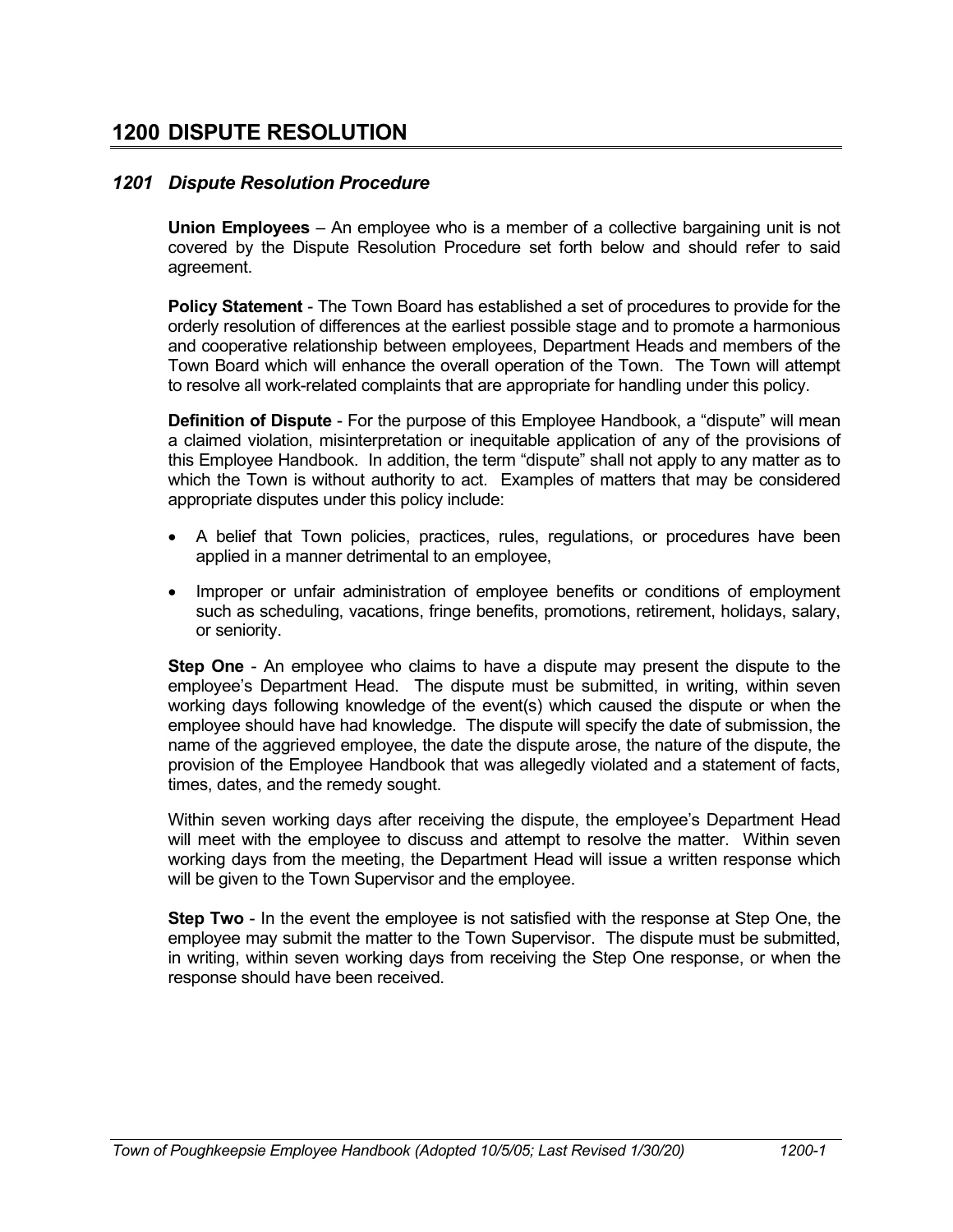Within seven working days after receiving the dispute, the Town Supervisor will investigate the matter and issue a written response which will be given to the employee.

**Step Three** - In the event the employee is not satisfied with the response at Step Two, the employee may submit the matter to the Town Board by filing a Request for Hearing with the Town Clerk. The Request for Hearing must be submitted, in writing, within seven working days from receiving the Step Two response, or when the response should have been received. The Request for Hearing will include a written statement of the dispute as outlined in Step One of this Procedure.

The Town Board will set the time and place for the hearing. All decisions rendered by the Town Board will be final and binding.

**Time Limits** - The employee must adhere to the time limits set forth in this dispute procedure. In the event the employee does not advance the dispute to the next step within the established time limit, the dispute will be considered withdrawn and no further appeal will be accepted. The time limits may be extended by mutual agreement provided the extension is in writing, dated and signed by the employee and the person who is to receive the dispute.

**Final Decisions** - Final decisions on disputes will not be precedent-setting or binding on future disputes unless they are stated as official Town policy.

**Proper Use of Dispute Resolution Procedure** - Employees will not be penalized for proper use of the dispute resolution procedure. However, it is not considered proper use if an employee raises a dispute in bad faith or solely for the purposes of delay or harassment, or repeatedly raises meritless disputes. Implementation of the dispute procedure by an employee does not limit the right of the Town to proceed with any disciplinary action that is not in retaliation for the use of this procedure.

**Refusal to Proceed with Dispute** - The Town Board may, at its discretion, refuse to proceed with any dispute it determines is improper or baseless under this policy.